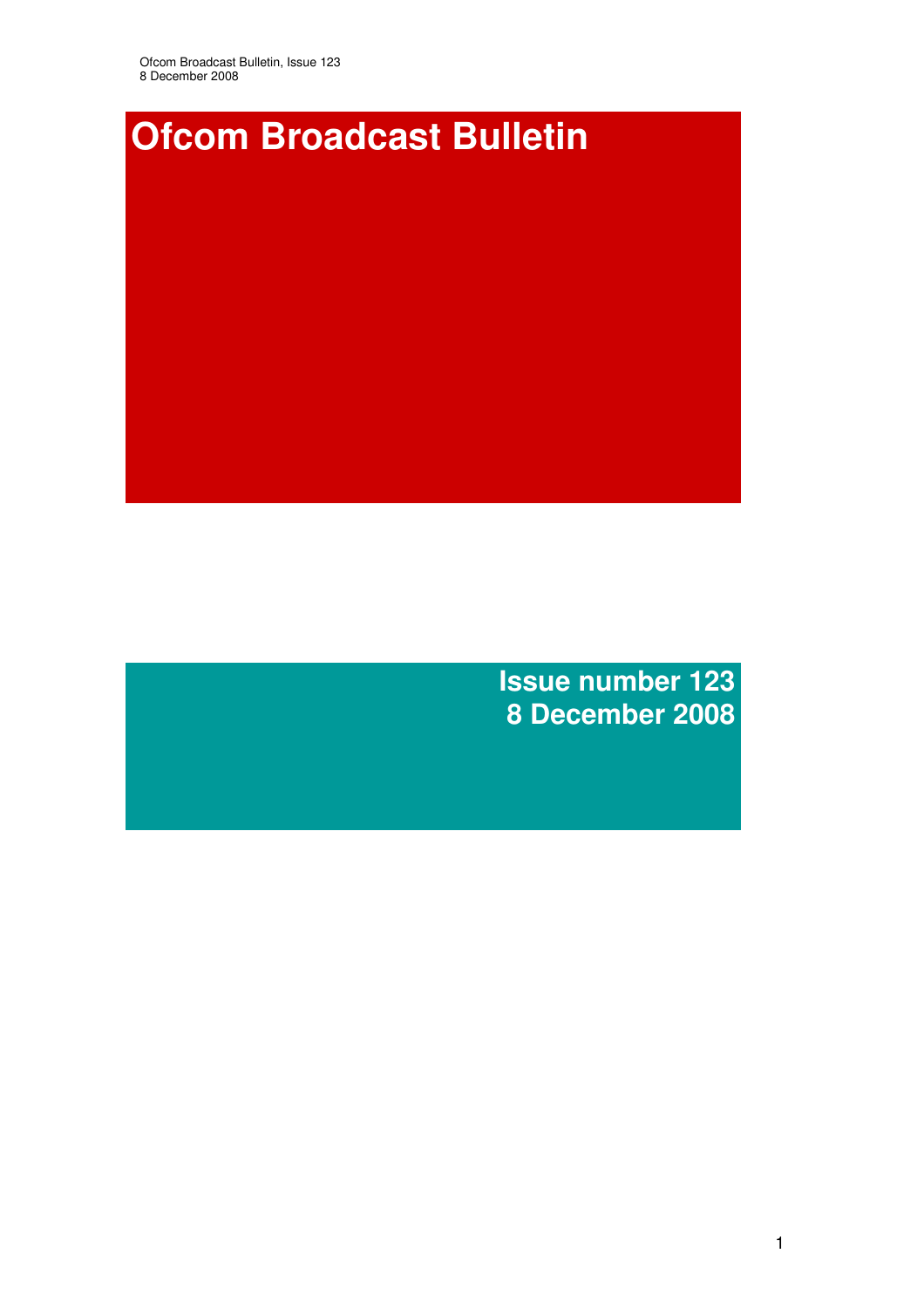# **Contents**

Introduction 4

# **Standards cases**

| Notice of Sanction                                                                                                                                                    |    |
|-----------------------------------------------------------------------------------------------------------------------------------------------------------------------|----|
| <b>Venus TV Ltd</b><br>Venus TV, ASA referral to Ofcom for TV Advertising Code Breaches,<br>April to October 2007                                                     | 5  |
| <b>Talksport Ltd</b><br>The James Whale Show, Talksport, 20 March 2008, 22:00                                                                                         | 6  |
| <b>In Breach</b>                                                                                                                                                      |    |
| Greater Manchester transport plan - local poll advertisement<br>ITV1 (Granada), 6-13 November 2008, various times                                                     | 7  |
| <b>Club Classics</b><br>Heart 106.2 (Greater London); 11 July 2008, 16:00-22:00;<br><b>Heart Breakfast</b><br>Heart 106.2 (Greater London); 14 July 2008, 06:00-09:00 | 16 |
| <b>The Five Thirty Show</b><br>STV, 20 March 2008, 17:00                                                                                                              | 21 |
| <b>Nemone</b><br>BBC 6 Music, 12 September 2008, 13:00                                                                                                                | 25 |
| <b>Donald Macleod</b><br>96.3 Rock Radio, 26 September 2008, 19:40                                                                                                    | 27 |
| <b>The Live Hour</b><br>Xfm Scotland, 12 October 2008, 20:00                                                                                                          | 28 |
| Resolved                                                                                                                                                              |    |
| <b>All-Ireland Final Competition</b><br>UTV, 13/14 September 2008, various times                                                                                      | 29 |
| Not in Breach                                                                                                                                                         |    |
| <b>Top Gear</b><br>BBC Two, 2 November 2008, 20:00                                                                                                                    | 31 |
| <b>Harry and Paul</b><br>BBC1, 26 September 2008, 21:00                                                                                                               | 33 |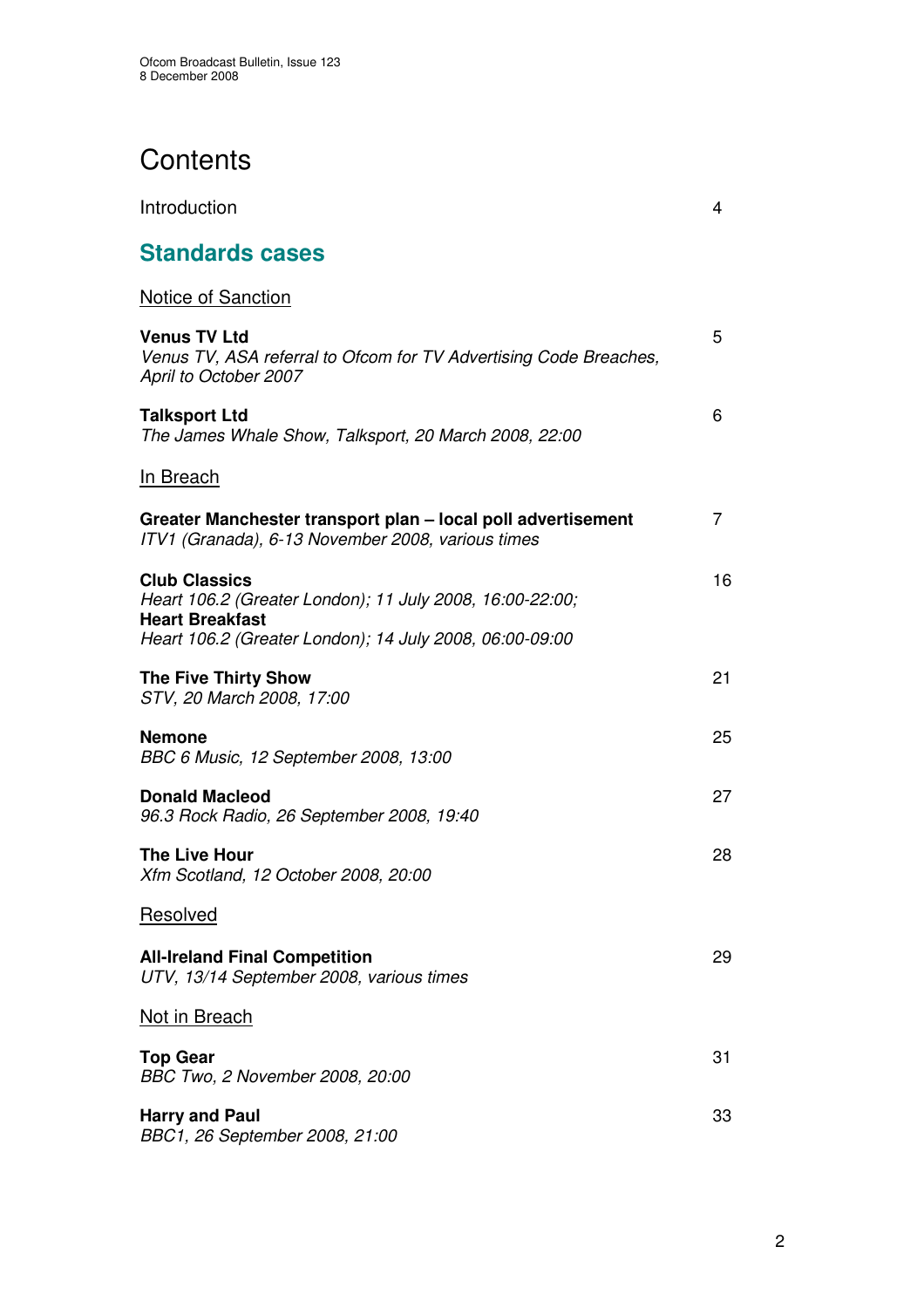# **Fairness & Privacy cases**

## Partly Upheld

| <b>Complaint by Sri Guru Singh Sabha Sikh Temple</b><br>made on its behalf by Dr Parvinder Singh Garcha<br>Programming between 1800 and 2000, Akash Radio,<br>19 May 2007 | 35 |
|---------------------------------------------------------------------------------------------------------------------------------------------------------------------------|----|
| <b>Not Upheld</b>                                                                                                                                                         |    |
| <b>Complaint by Mr Ian Hunter</b><br>Reunited, BBC1, 18 December 2007                                                                                                     | 42 |
| <b>Complaint by Miss Davina Hunter</b><br>made on behalf of herself and her son (a minor)<br>Reunited, BBC1, 18 December 2007                                             | 49 |
| <b>Complaint by the British Toy and Hobby Association</b><br>Dispatches: How Safe Are Your Christmas Toys?<br>Channel 4, 17 December 2007                                 | 56 |
| <b>Complaint by Ms Roberta Marchesin</b><br>China's Terracotta Army, BBC2, 15 September 2007                                                                              | 65 |
| <b>Complaint by Mr Graham McGrath</b><br>Totally Jodie Marsh - Who'll Take Her Up The Aisle? MTV1,<br>19 August 2007                                                      | 70 |
| <b>Complaint by Miss Elizabeth Young</b><br>Supersize vs Superskinny, Channel 4, 12 February 2008                                                                         | 75 |
| Other programmes not in breach/resolved                                                                                                                                   | 85 |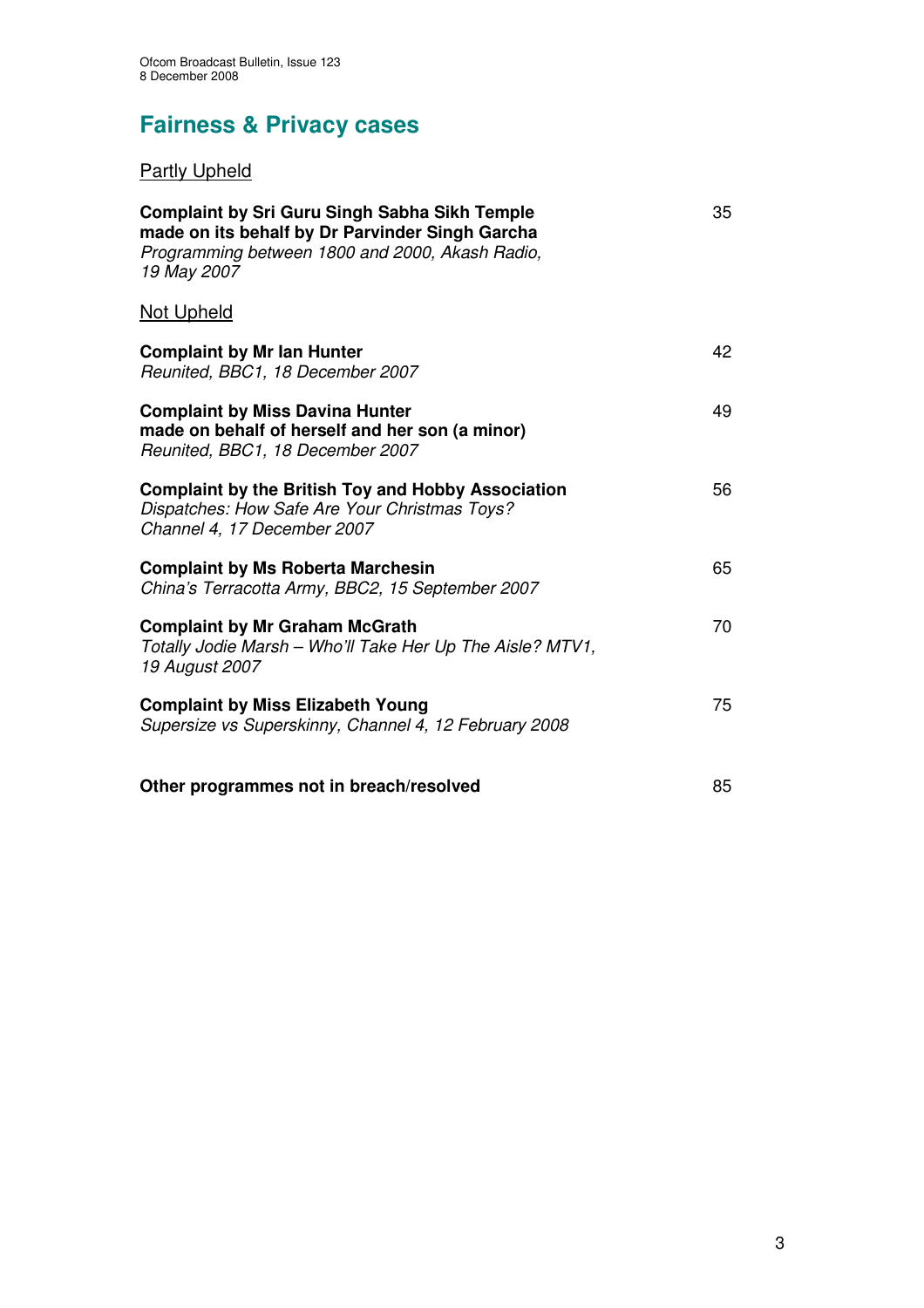## Introduction

The Broadcast Bulletin reports on the outcome of investigations into alleged breaches of those Ofcom codes which broadcasting licensees are required to comply. These include:

- a) Ofcom's Broadcasting Code ("the Code") which took effect on 25 July 2005 (with the exception of Rule 10.17 which came into effect on 1 July 2005). This Code is used to assess the compliance of all programmes broadcast on or after 25 July 2005. The Broadcasting Code can be found at http://www.ofcom.org.uk/tv/ifi/codes/bcode/
- b) the Code on the Scheduling of Television Advertising ("COSTA") which came into effect on 1 September 2008 and contains rules on how much advertising and teleshopping may be scheduled in programmes, how many breaks are allowed and when they may be taken. COSTA can be found at http://www.ofcom.org.uk/tv/ifi/codes/code\_adv/tacode.pdf.
- c) other codes and requirements that may also apply to broadcasters, depending on their circumstances. These include the Code on Television Access Services (which sets out how much subtitling, signing and audio description relevant licensees must provide), the Code on Electronic Programme Guides, the Code on Listed Events, and the Cross Promotion Code. Links to all these codes can be found at http://www.ofcom.org.uk/tv/ifi/codes/

From time to time adjudications relating to advertising content may appear in the Bulletin in relation to areas of advertising regulation which remain with Ofcom (including the application of statutory sanctions by Ofcom).

It is Ofcom policy to state the full language used on air by broadcasters who are the subject of a complaint where it is relevant to the case. Some of the language used in Ofcom Broadcast Bulletins may therefore cause offence.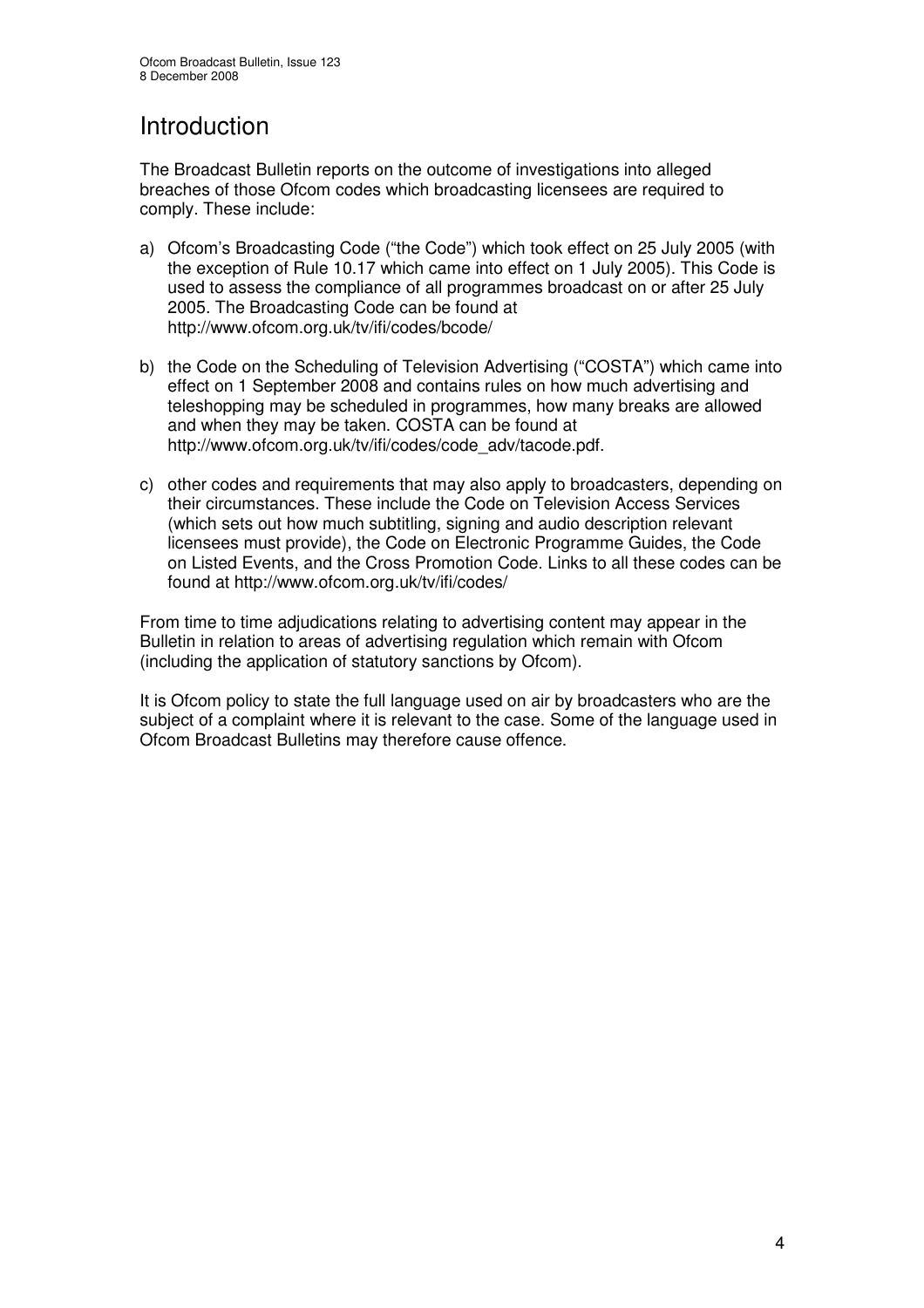## **Standards cases**

## **Notice of Sanction**

### **Venus TV Ltd**

*Venus TV, ASA referral to Ofcom for TV Advertising Code Breaches, April to October 2007*

On 4 December 2008, Ofcom published its decision to impose a statutory sanction on Venus TV Ltd ("the Licensee"), in respect of its service Venus TV ("the Channel"). This was for serious and repeated breaches of the Broadcast Committee of Advertising Practice Television Advertising Standards Code ("the TV Advertising Code"), and in light of Condition 8 (4) of the Channel's licence which requires the Licensee to ensure that Venus TV complies with the TV Advertising Code.

The sanction was for breaches of the TV Advertising Code recorded by the Advertising Authority ("ASA") relating to broadcasts of five different advertisements shown on Venus TV over the period November 2006 and August 2007:

- Golden Bull Kastoori Capsules (a herbal remedy), adjudication published in April 2007;
- Jorge Hane Weight Loss, published in May 2007;
- Pandith astrology, published in October 2007;
- Pundit Maharaj astrology, published in October 2007; and
- Roopamrit (a face cream), published in October 2007.

The regulation of broadcast advertising standards is a function of Ofcom that has been contracted out by Ofcom to the ASA. In accordance with this contracting out arrangement, the ASA referred Venus TV Ltd to Ofcom for consideration of a statutory sanction for these repeated and serious breaches of the TV Advertising Code.

In summary, Ofcom concluded that a statutory sanction was appropriate in this case because the breaches of the TV Advertising Code were serious in that:

- they raised significant issues of consumer protection, particularly in relation to the health of viewers. For example, three of the infomercials claimed to offer remedies to various medical conditions but none were supported by sufficient evidence, thereby materially misleading viewers;
- they demonstrated repeated and systemic poor compliance by Venus TV Ltd. There was clear evidence that the Licensee did not have robust compliance procedures in place before, and at the time of, the breaches; and
- the advertisements were in the form of teleshopping items lasting up to several minutes, thereby increasing the likely negative impact of the advertising.

The breaches were also repeated.

For the reasons set out in the adjudication, Ofcom imposed a financial penalty of **£35,000** on Venus TV Ltd (payable to HM Paymaster General) and directed it to broadcast a statement of Ofcom's findings on Venus TV in a form to be determined by Ofcom on two specified occasions.

The full adjudication can be found: http://www.ofcom.org.uk/tv/obb/ocsc\_adjud/venustv.pdf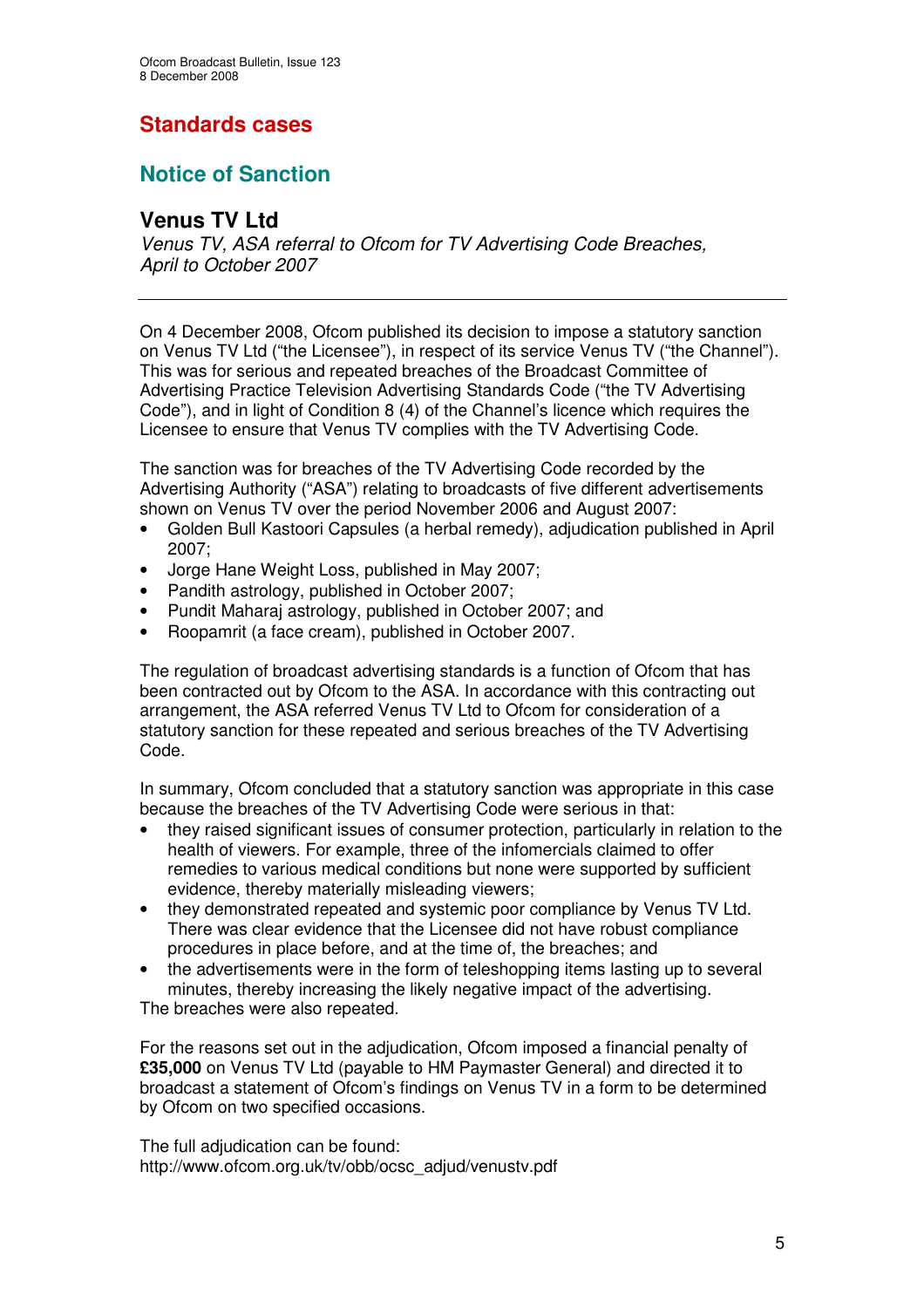## **Talksport Ltd**

*The James Whale Show, Talksport, 20 March 2008, 22:00*

On 8 December 2008, Ofcom published its decision to impose a statutory sanction on Talksport Ltd in respect of its service Talksport. The sanction was for breaches of Rule 6.1 of the Code (which states "The rules in Section Five, in particular the rules relating to matters of major political or industrial controversy and major matters relating to current public policy, apply to the coverage of elections and referendums").

The effect of Rule 6.1 is to ensure broadcasters must show due impartiality in their coverage of elections and referendums. This is to help ensure that elections are conducted fairly, and that no unfair advantage is given to candidates through promotion in the broadcast media.

The broadcaster was fined for an edition of *The James Whale Show* on the 20 th March 2008. Ofcom found that the Licensee had seriously breached the due impartiality rules at the time of an election. The presenter directly encouraged listeners to vote for Boris Johnson in the upcoming London mayoral elections and criticised Ken Livingston.

For the reasons set out in the adjudication Ofcom imposed a financial penalty of **£20,000** on Talksport Ltd (payable to HM Paymaster General) and directed it to broadcast a statement of Ofcom's findings in a form to be determined by Ofcom on one specified occasion.

In deciding on a level of financial penalty in this case, Ofcom was concerned not to impose a penalty which in its view would have an inappropriate and restricting effect on live discussion and phone in programmes on Talksport and similar channels, hosted by presenters with controversial and outspoken views. Ofcom considers that it is important to ensure that the plurality of viewpoints and broadening of debate on important issues that a channel like Talksport can provide are not discouraged.

The full adjudication is available at: http://www.ofcom.org.uk/tv/obb/ocsc\_adjud/talksport.pdf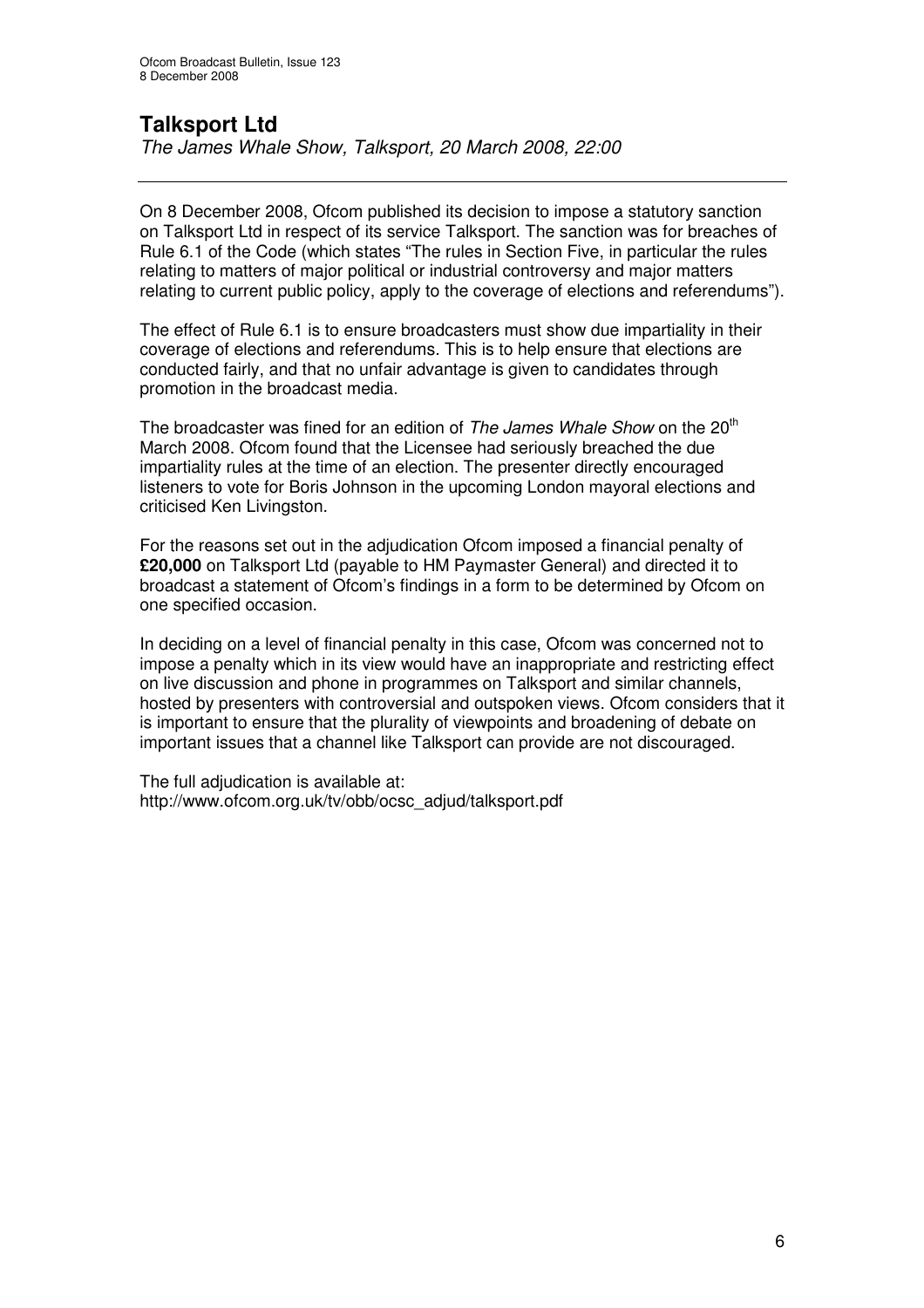## **In Breach**

### **Greater Manchester transport plan – local poll advertisement**

*ITV1 (Granada), 6-13 November 2008, various times*

This finding was originally published on 28 November 2008.

#### **Introduction**

Ofcom received seven complaints about an advertisement broadcast on ITV1 (Granada) publicising a local poll being held in the Greater Manchester area. The poll seeks to gauge opinion on a proposed transport plan for the area, to be financed by funding from a central government Transport Innovation Fund ("TIF"). This transport plan includes the introduction of a congestion charging scheme.

The advertisement featured a presenter in a studio referring to the poll and summarising the consequences of 'yes' and 'no' outcomes. During the advertisement a call to action to vote, the name and logo: Greater Manchester Future Transport ("GMFT"), and GMFT's website address were all prominently displayed.

GMFT is a brand set up to provide information on the transport proposals. It was established jointly by the Association of Greater Manchester Authorities ("AGMA"), a grouping of the area's local authorities, and the Greater Manchester Passenger Transport Authority ("GMPTA"), the body responsible for the county's public transport provision. The GMPTA has an executive arm, the Greater Manchester Passenger Transport Executive ("GMPTE"). Small logos of AGMA and GMPTA were shown briefly in the advertisement's closing sequence.

The advertisement had been cleared by Clearcast. This body examines and advises on advertising scripts and films before production and transmission, on behalf of broadcasters, with the aim of ensuring compliance.

The complainants alleged variously that the advertisement was biased towards the 'yes' choice in the poll (i.e. the outcome in favour of the imposition of a congestion charging scheme) and constituted propaganda.

Political broadcast advertising is prohibited under the terms of section 321 of the Communications Act 2003 ("the Act") and, for television, by Section 4 of the Broadcast Committee of Advertising Practice (BCAP) Television Advertising Standards Code ("the TV Advertising Code"). *The relevant extracts from the Act and the TV Advertising Code are given in full at the end of this adjudication.*

The TV Advertising Code, formerly Ofcom's Advertising Standards Code, is now administered by the Advertising Standards Authority (ASA) and BCAP. Ofcom, however, remains responsible under the terms of the Memorandum of Understanding, between Ofcom and the ASA, for enforcing the rules on Political Advertising, namely Section 4 of the TV Advertising Code.

Ofcom sought ITV's comments on whether:

a) the advertisement, by prominently featuring the GMFT website, was "directed towards a political end", as proscribed by section 321(2)(b) of the Act and Section 4(b) of the TV Advertising Code; and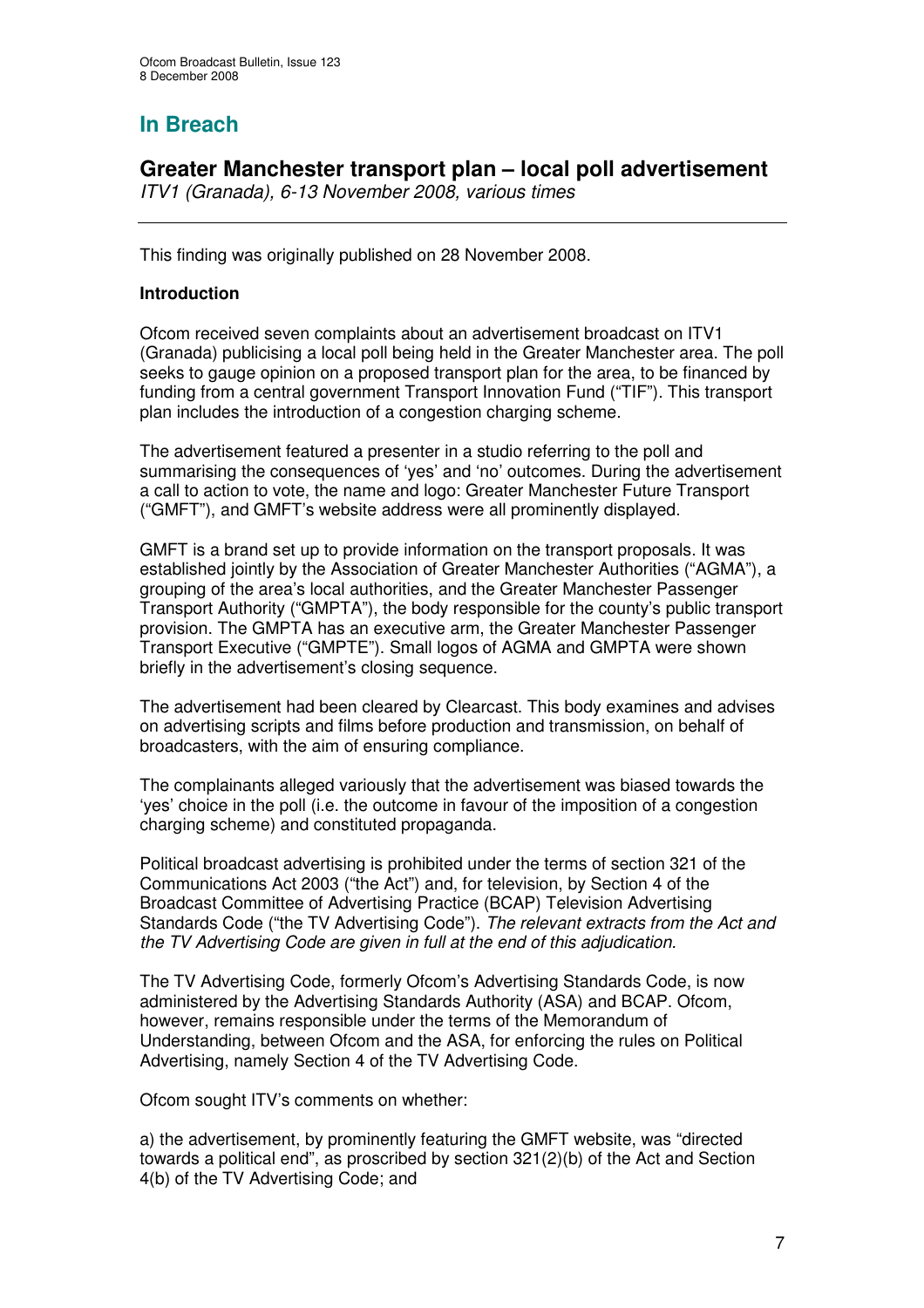b) the advertisement showed "…partiality as respects matters of political or industrial controversy or relating to current public policy", as proscribed by Section 4(d) of the TV Advertising Code, by the manner in which the choices in the poll, and their consequences, were presented.

#### **Response**

Having been notified of Ofcom's investigation and having considered the advertisement in light of the complaints, ITV removed the advertisement from transmission.

a) Was the advertisement "directed towards a political end"? (Section 4(b) of the TV Advertising Code and Section 321(2) (a), (f) and (g) of the Act);

The broadcaster said that GMPTA had asserted that statute prevents both it and AGMA from displaying political bias, and that ITV did not consider their compliance with these statutes to be in question.

ITV submitted that the primary purpose of the advertising was to educate the population of Manchester on the repercussions of voting 'yes' or 'no' in the forthcoming referendum. ITV questioned whether the advertisement fell under the auspices of "issue campaigning for the purpose of influencing legislation…" [see notes to Section 4 of the TV Advertising Code at the end of this Finding], rather than the signposting and promotion of debate of an issue of local importance.

b) Did the advertisement "show partiality as respects matters of political or industrial controversy or relating to current public policy"? (Section 4(d) of the TV Advertising Code, with particular reference to Section 321(3) (f) and (g) of the Act);

As to whether the advertisement showed partiality, ITV said that although the creative treatment considered alternative outcomes, it accepted it was arguable that there was a possibility that a partiality issue had arisen.

ITV pointed out that this issue was originally addressed by Clearcast with regard to a perceived imbalance in respect of partiality. Upon submission, Clearcast had considered the script for the advertisement in relation to Section 4 of the TV Advertising Code. Clearcast had recognised that the script related to a matter of political controversy as outlined in Section 4(d). It therefore sought to ensure that the advertisement was not partial. For that reason, it asked for the consequences of voting either 'yes' or 'no' to be referred to in the advertisement. On the basis that the script was amended to address this point and the finished commercial, when submitted, matched the approved script, Clearcast considered the advertisement to be acceptable under the provisions of Section 4 of the TV Advertising Code.

After having being made aware that the advertising was subject to an investigation by Ofcom, and having been informed that ITV had removed the advertising from broadcast, Clearcast made the commercial unacceptable on its clearance database system and informed broadcasters of this.

ITV accepted that, on balance, it understood the advertisement to be potentially in breach of Section 4(d) of the TV Advertising Code. Further, ITV stressed that as a responsible broadcaster and having undertaken due process, it removed the advertising as soon as practical on being made aware of the serious concerns of Ofcom.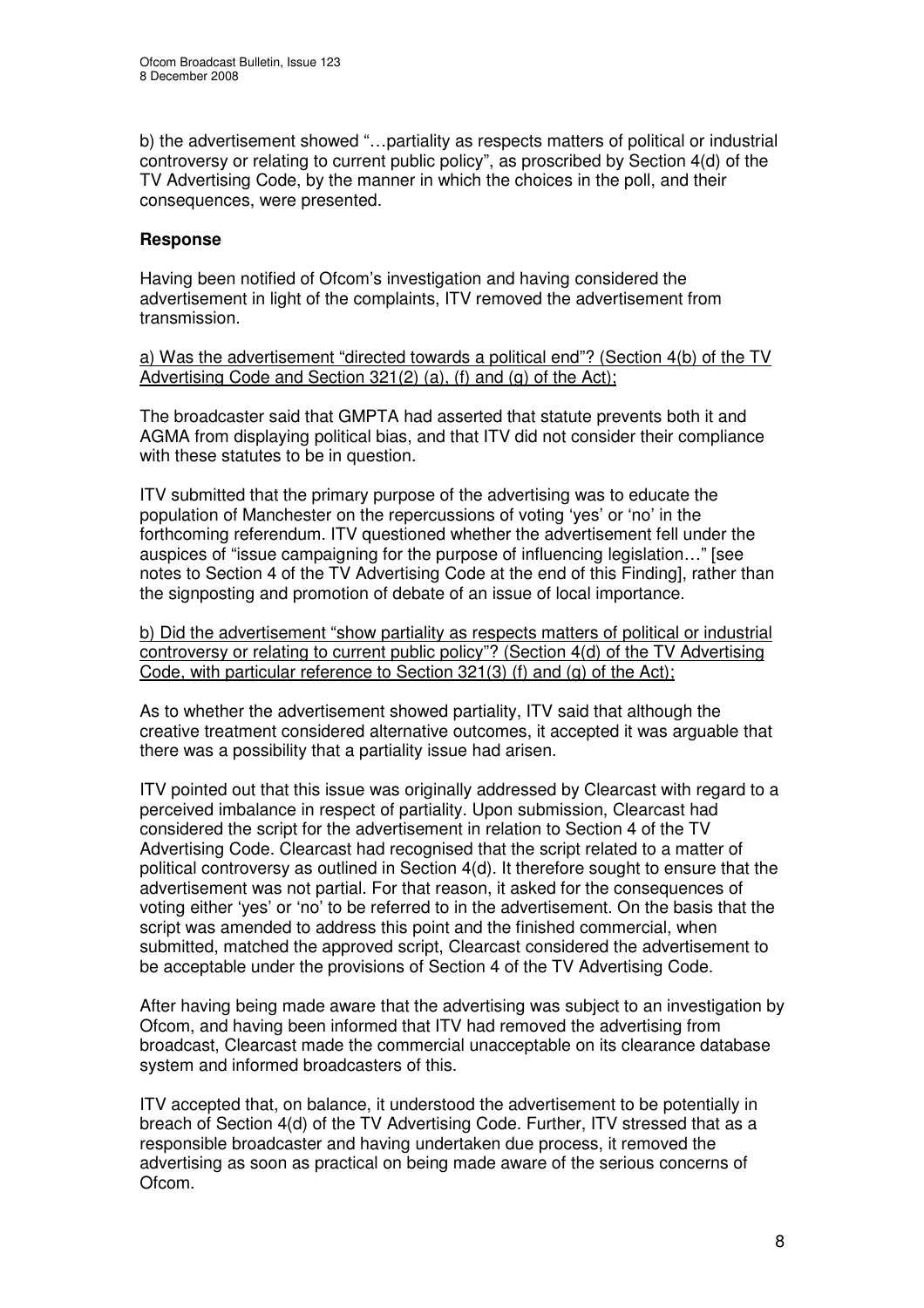ITV said that it appreciated the importance of working in conjunction with Clearcast as both a shareholder and industry stakeholder in that organisation, to clarify and resolve issues with regard to submission of advertising potentially subject to Section 4 of the TV Advertising Code.

Ofcom was also informed by GMPTA that it had used the established procedure "designed prior to transmission to ensure that…Clearcast was content that the transmission would comply with the Code". GMPTA stated that it willingly made changes suggested by Clearcast.

#### **Decision**

It is Ofcom's statutory duty to regulate broadcast advertising to ensure that the regulatory regime set out in the Act is enforced and to set standards in accordance with the objectives specifically set out in the Act.

Since commercial broadcasting began in the UK in the 1950s, Parliament has made clear through successive Acts of Parliament concerning broadcast regulation, that 'political' advertising should not be permitted on television or radio.

Section 321 of the Act makes clear that an advertisement breaches the prohibition on political advertising if it is:

- an advertisement that is directed towards a political end; and/or
- an advertisement that shows partiality as respects matters of political or industrial controversy or relating to current public policy.

The Act has made the statutory definition of "political advertising", for the purposes of the prohibition, more explicit than in any previous legislation. The definition is reflected in Section 4 of the TV Advertising Code which is given in full at the end of this decision.

The Act gives examples of political objects and political ends, including:

- "influencing the outcome of elections or referendums, whether in the United Kingdom or elsewhere";
- "influencing public opinion on a matter which, in the United Kingdom, is a matter of public controversy"; and
- "promoting the interests of a party or other group of persons organised, in the United Kingdom or elsewhere, for political ends".

(Section 321(3)(a), (f) and (g), respectively).

Ofcom noted that in line with normal process for placing an advertisement on ITV, the advertiser had sought, and obtained, clearance from Clearcast. Further, Clearcast had recognised in this case the particular need for the advertisement to meet the requirements of Section 4 of the TV Advertising Code.

Ofcom takes this opportunity to remind licensees and advertisers that discharging the licence obligation for pre-transmission scrutiny of advertising (whether through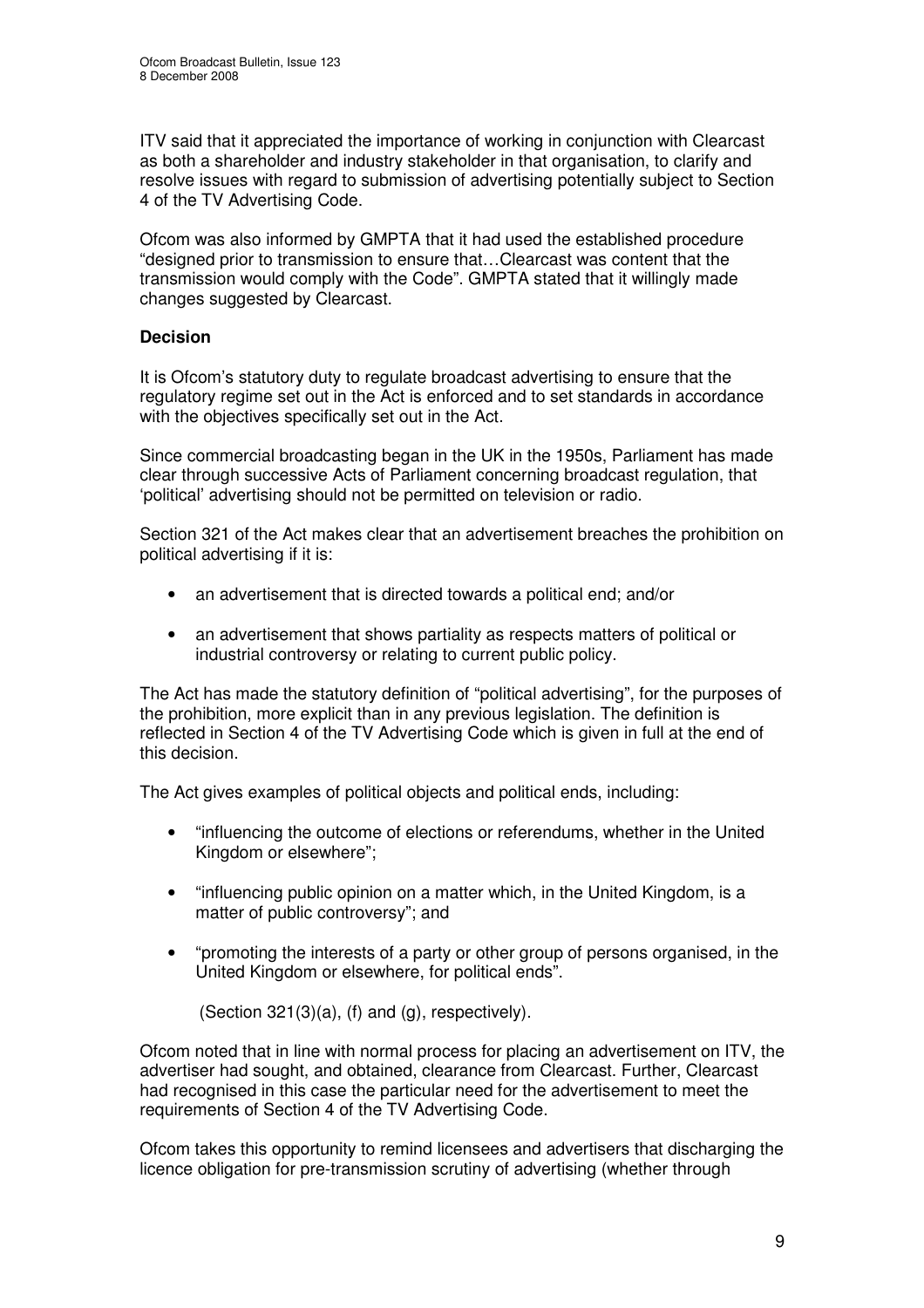Clearcast or by other means) does not guarantee the compliance of advertising to the advertising codes. The broadcaster itself is obliged under its licence to ensure that any advertising it broadcasts is so compliant.

With these observations in mind, Ofcom concluded under the two heads above as follows:

a) Was the advertisement "directed towards a political end"? (Section 4(b) of the TV Advertising Code and Section 321(2) (a), (f) and (g) of the Act);

We carefully considered the advertisement against these sections of the TV Advertising Code and the Act. We noted that:

- the name, logo and website of GMFT were all highly prominent;
- the advertisement contained and prominently displayed a call to action: *"Vote by 11 th December 2008",* directly underneath which appeared the website address of GMFT. The website was therefore given significant prominence in association with a call to action to vote.

As observed previously in this Finding GMFT is the name given to a brand set up by AGMA and GMPTA. During the period of the advertisement's broadcast the GMFT website provided information on a matter of political controversy (whether to introduce a congestion charge in the Greater Manchester area). This information was, however, partial in respect of the transport funding bid and the prospective congestion charge (see further below). In our view this advertisement therefore directed viewers to a website which contained information about a matter of political controversy which was partial in support of a 'yes' vote.

In Ofcom's view the GMFT website contained material that was almost exclusively in support of the congestion charge and a 'yes' vote.

For example, the website included a banner display on multiple pages as follows:

• *"The congestion charge – the facts. The congestion charge would help fund major investment in public transport and congestion reduction measures. Vote no = the public transport investment plan and Congestion Charge will not happen. Vote yes = the public transport investment plan and Congestion Charge will go ahead."*

The following statements were also included on the website:

- *"Up to one in seven new jobs could be at risk if the transport system is not expanded to cope with this pressure."* [from webpage headed "Background to the TIF"]
- *"We therefore believe that the Greater Manchester Future Transport proposals are vital to keep the Greater Manchester economy growing and to keep spreading prosperity to all. Without this massive, once-in-a-generation investment package, we believe that business costs will rise, local investment will fall and the chance to achieve our full economic potential will be lost. The Future Transport package would allow us to make several decades' worth of investment over the next 5 years, radically improving public transport*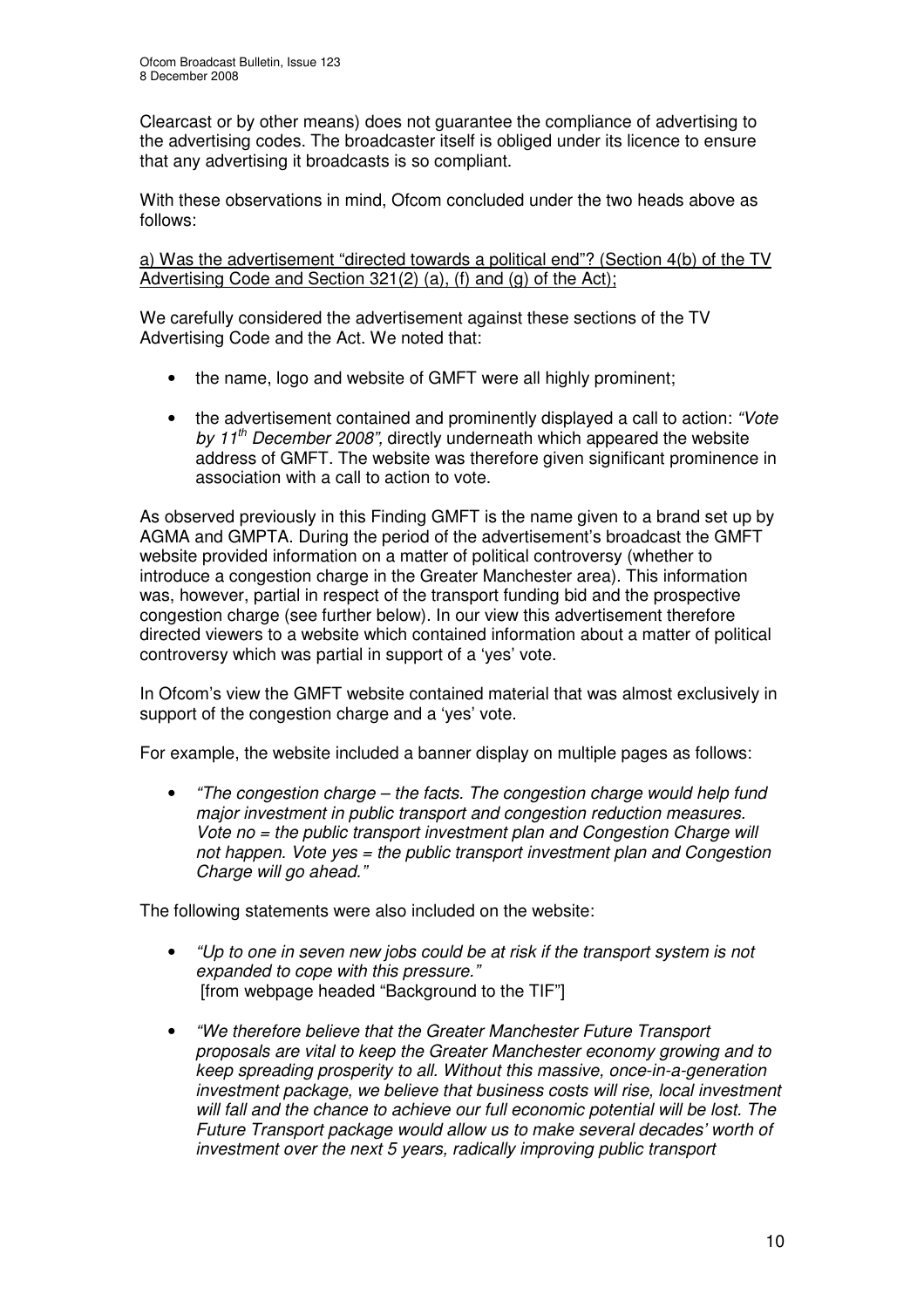*provision and giving people more choice about their travel plans before the congestion charge could be introduced in the summer of 2013."* [from a downloadable letter addressed to businesses on the website]

- *"Fewer than 20% of Greater Manchester's weekday peak-time drivers would pay a charge. The average daily charge is estimated to be less than £3 (at 2007 prices)."* [from webpage headed "Congestion charge – our plans"]
- **"Success in Stockholm - The congestion charging trial in Stockholm found:**

**Estimates show that the emissions of particles and nitrogen oxide from road traffic fell by 8%-12% in Stockholm's inner city. For all road traffic in the City of Stockholm this corresponds to 3-5%.**

*These small differences are estimated to have a considerable effect on health. For the entire Greater Stockholm area (1.44 million inhabitants, 35 x 35 km), it is estimated that 25 - 30 fewer premature deaths would occur per year as a result of a reduction in long-term exposure to particles."* [from webpage "Environment and Health – success in Stockholm"]

A page of the site listed press releases. Some press release titles and the brief copy used on the website to describe the downloadable releases are listed below.

- *"Letter of response to Graham Stringer MP proving that 9 out 10 would not need to pay the charge"*
- *"Unions Welcome TIF Job Injection*

*New research has revealed almost 10,000 new jobs could be created in Greater Manchester as a result of the Transport Innovation Fund (TIF) package"*

• *"Proposed bus boost for Bury - details released*

*New details have been released about how Bury bus services would improve if the Transport Innovation Fund (TIF) proposals go ahead"*

[There were similar press releases for Oldham, Rochdale, Salford, South Manchester, Stockport, Trafford and Wigan Borough]

• *"Further Evidence That Businesses Will Benefit From TIF*

*Research co-ordinated by KPMG, the leading financial services firm, shows Greater Manchester's Transport Innovation Fund (TIF) package is good news for jobs, supports business and provides excellent value for money for Greater Manchester"*

• *"Transport Innovation Fund - The only option for transport funding*

*Conventional Government funding for transport could take up to 50 years to provide the scale of investment in public transport proposed under Greater Manchester's bid to the Transport Innovation Fund it is revealed today"*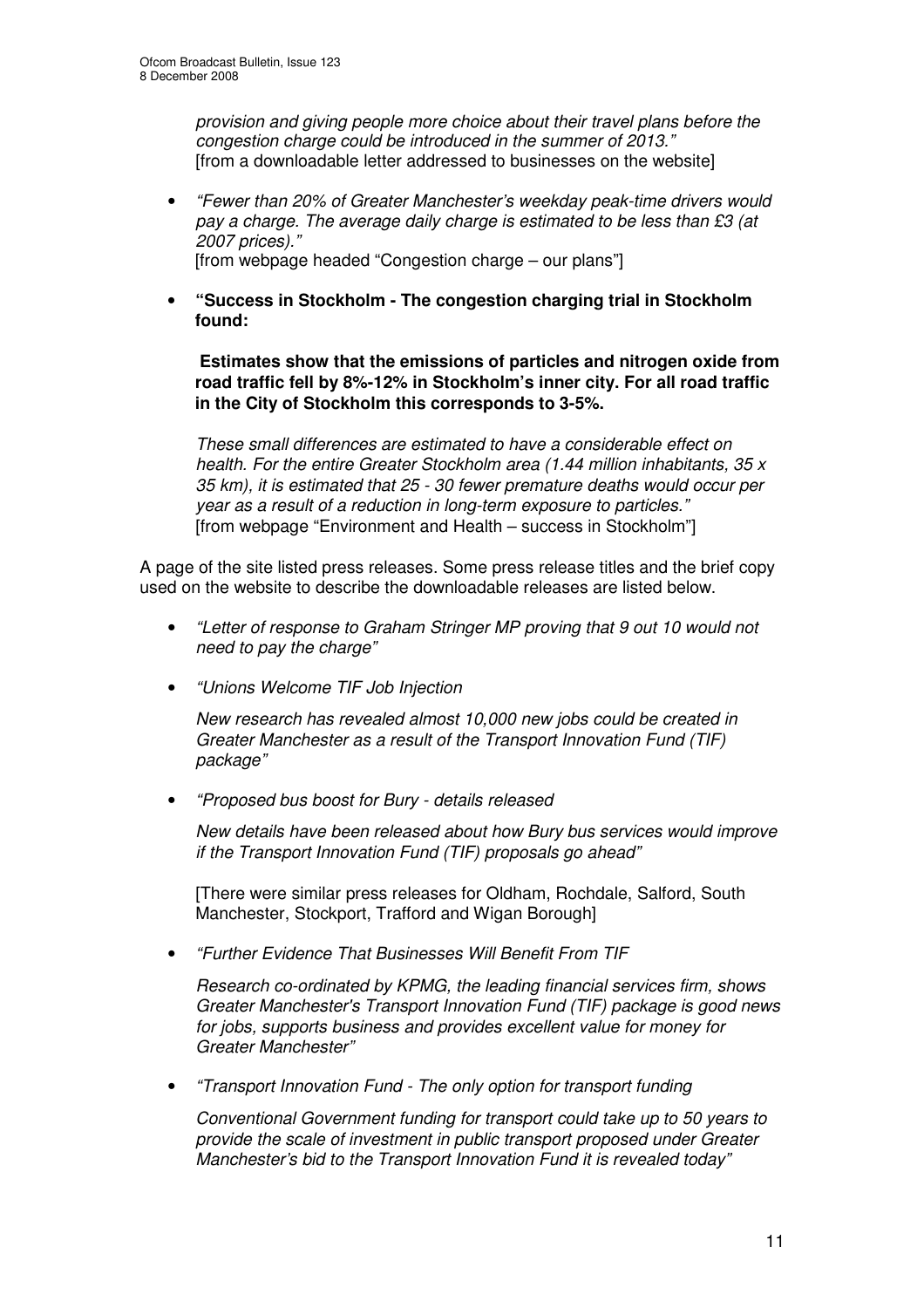Ofcom was specifically referred by GMPTA and AGMA to a link on the website to a document opposing the congestion charge. This document was a submission made by Greater Manchester Momentum Group ("GMMG") to the North West Regional Development Agency. However, Ofcom noted that this was immediately followed by a link described as "our response" to the submission. This response set out arguments against the views put forward by GMMG, clearly reflecting the positioning of GMFT and its website.

In view of the foregoing, and taking into account the terms of Sections  $321(3)(a)$ , (f) and (g) of the Act, we have concluded that the advertisement was directed towards a political end.

#### **The advertisement was therefore in breach of Section 4(b) of the TV Advertising Code.**

b) Did the advertisement "show partiality as respects matters of political or industrial controversy or relating to current public policy"? (Section 4(d) of the TV Advertising Code, with particular reference to Section 321(3) (f) and (g) of the Act);

The advertisement was filmed in a studio and presented by a man in front of large video screens. For much of the advertisement the screens prominently displayed a call to action (*"Vote by 11 th December 2008"*) in conjunction with the website address of GMFT. GMFT's name and logo were also highly prominent within the advertisement.

The presenter's script ran, in full, as follows:

*"If you're registered on the electoral register for Greater Manchester, you'll shortly be asked to vote on the proposed investment plan for Greater Manchester's transport system and the congestion charge… Vote 'No' and this public transport investment plan and the congestion charge won't happen… Vote 'Yes' and there would be investment in public transport in many parts of Greater Manchester, part funded by the congestion charge. A congestion charge will apply on weekdays only if you drive across either of these two rings between 7 and 9:30 in the morning and out between 4 and 6:30 in the evening. Make sure you have your say before 10pm on December the 11th."*

During the comment on the 'no' consequences, the following text appeared prominently on one of the background video screens:

#### *"FACT: VOTE NO =*

- *• No Transport Investment Funding*
- *• No Congestion Charge"*

When the 'yes' consequences were introduced, the following text appeared prominently on one of the background video screens:

#### *"FACT: VOTE YES =*

- *• Transport Investment Funding*
- *• Congestion Charge"*

In addition, video sequences were shown of public transport expansion on a map and of an animated graphic of the congestion zone with arrows indicating the charging applied to the direction of travel.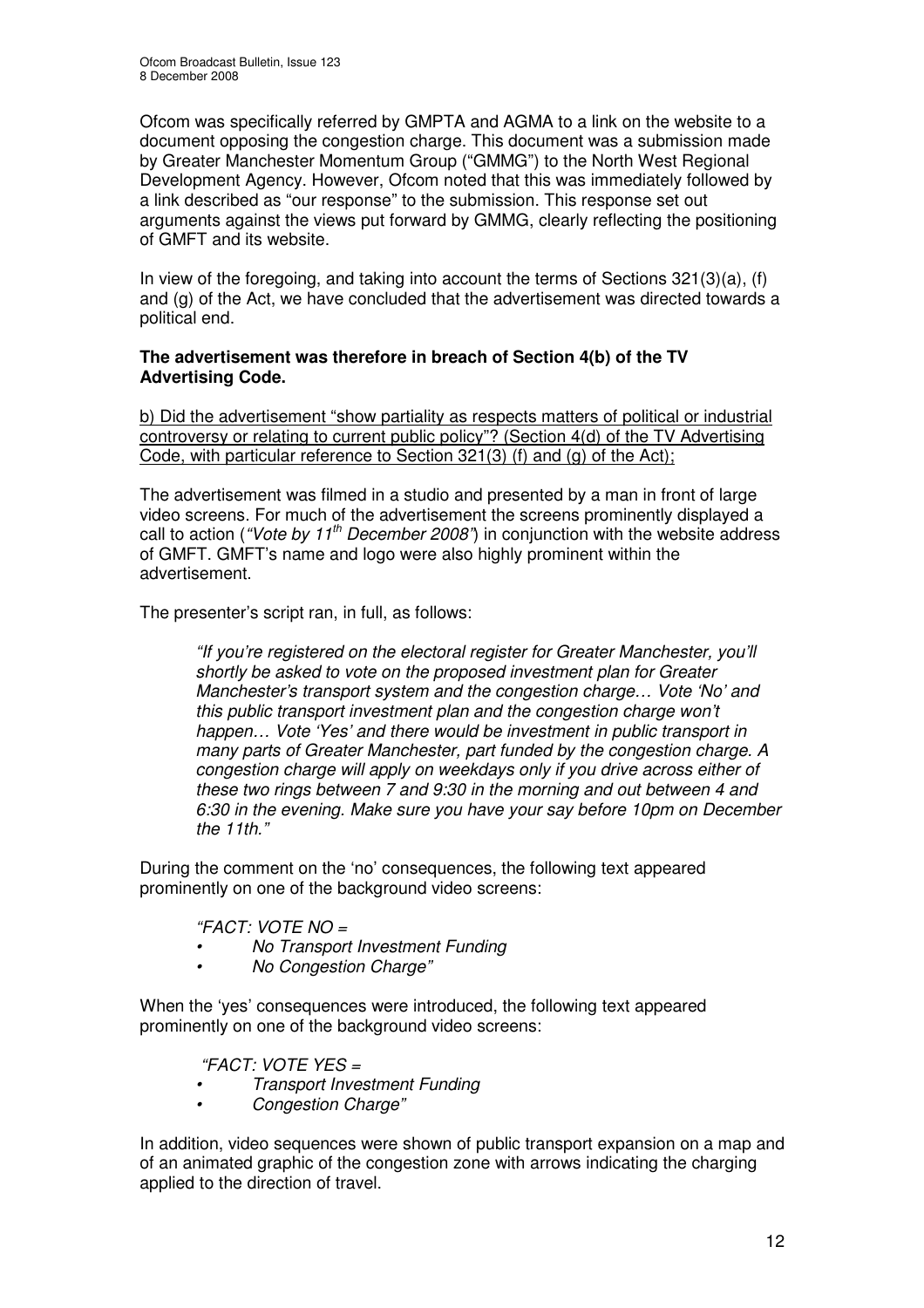We carefully considered the advertisement against the relevant sections of the TV Advertising Code and the Act. We noted that:

- the time allocated in the advertisement to the consequences of the 'yes' and 'no' outcomes of the poll was weighted significantly towards the 'yes' result;
- the presentation and tone of the consequences of the two outcomes was uneven. The audio and graphics described the positive consequences of a 'yes' outcome in the poll but did not offer any opposing viewpoints. The 'no' option was presented negatively, with a short message stating that a 'no' vote would mean *"No Transport Investment Funding"* and *"No Congestion Charge"*;
- the language used in the advertisement favoured the 'yes' point of view. For example, the use of *"only"* in the spoken statement *"A congestion charge will apply on weekdays only"* tended to minimise the effect of the charge. Further, the use of *"will"* in that statement had the effect of pre-judging the poll's result.

In view of these points, and taking into account the terms of Sections 321(3) (f) and (g) of the Act, we have concluded that the advertisement showed partiality as respects matters of political or industrial controversy or relating to current public policy.

**The advertisement was therefore in breach of Section 4(d) of the TV Advertising Code.**

**Breaches of Sections 4(b) and (d) of the BCAP Television Advertising Code**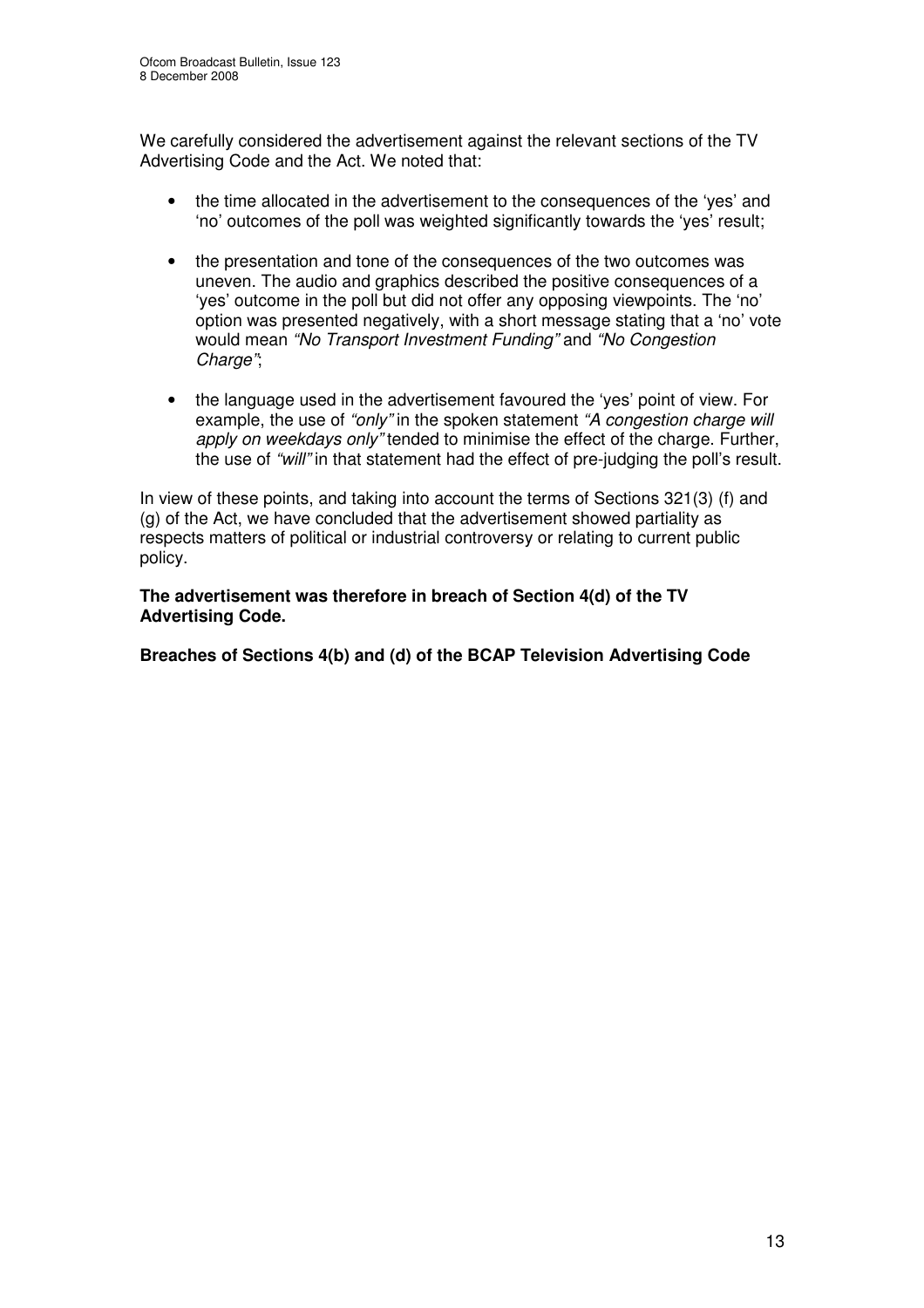#### **Extracts from the relevant legislation and code**

#### Communications Act 2003, Section 319(1) & (2)(g)

(1) It shall be the duty of OFCOM to set, and from time to time to review and revise, such *standards for the content of programmes to be included in television and radio services as appear to them best calculated to secure the standards objectives.*

*(2) The standards objectives are—*

*…*

*(g) that advertising that contravenes the prohibition on political advertising set out in section 321(2) is not included in television or radio services;*

#### Communications Act 2003, Sections 321(2) and (3)

*(2) For the purposes of section 319(2)(g) an advertisement contravenes the prohibition on political advertising if it is—*

*(a) an advertisement which is inserted by or on behalf of a body whose objects are wholly or mainly of a political nature;*

*(b) an advertisement which is directed towards a political end; or*

*(c) an advertisement which has a connection with an industrial dispute.*

*(3) For the purposes of this section objects of a political nature and political ends include each of the following—*

*(a) influencing the outcome of elections or referendums, whether in the United Kingdom or elsewhere;*

*(b) bringing about changes of the law in the whole or a part of the United Kingdom or elsewhere, or otherwise influencing the legislative process in any country or territory;*

*(c) influencing the policies or decisions of local, regional or national governments, whether in the United Kingdom or elsewhere;*

*(d) influencing the policies or decisions of persons on whom public functions are conferred by or under the law of the United Kingdom or of a country or territory outside the United Kingdom;*

*(e) influencing the policies or decisions of persons on whom functions are conferred by or under international agreements;*

*(f) influencing public opinion on a matter which, in the United Kingdom, is a matter of public controversy;*

*(g) promoting the interests of a party or other group of persons organised, in the United Kingdom or elsewhere, for political ends.*

#### BCAP Television Advertising Standards Code, Section 4

*No advertisement:*

*(a) may be inserted by or on behalf of any body whose objects are wholly or mainly of a political nature.*

*(b) may be directed towards any political end.*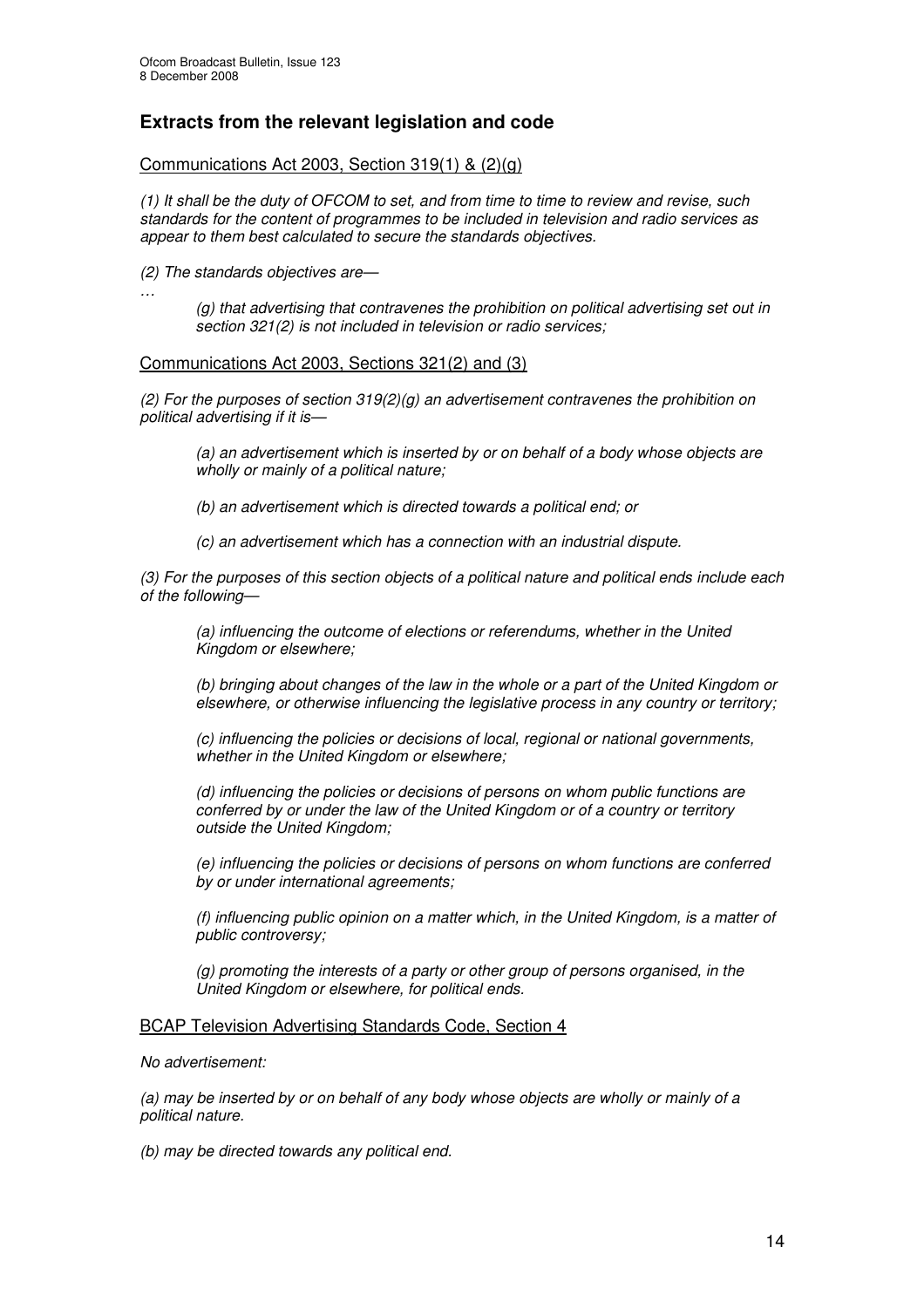*(c) may have any relation to any industrial dispute (with limited exceptions).*

#### **Note to 4(c):**

The Broadcasting Act 1990 specifically exempts public service advertisements by or on behalf of a government department from the prohibition of advertisements having 'any relation to any industrial dispute'.

*(d) may show partiality as respects matters of political or industrial controversy or relating to current public policy*

#### **Notes to Section 4:**

(1) The purpose of this prohibition is to prevent well-funded organisations from using the power of television advertising to distort the balance of political debate. The rule reflects the statutory ban on 'political' advertising on television in the Broadcasting Act 1990.

(2) The term 'political' here is used in a wider sense than 'party political'. The rule prevents, for example, issue campaigning for the purpose of influencing legislation or executive action by legislatures either at home or abroad. Where there is a risk that advertising could breach this rule, prospective advertisers should seek guidance from licensees before developing specific proposals.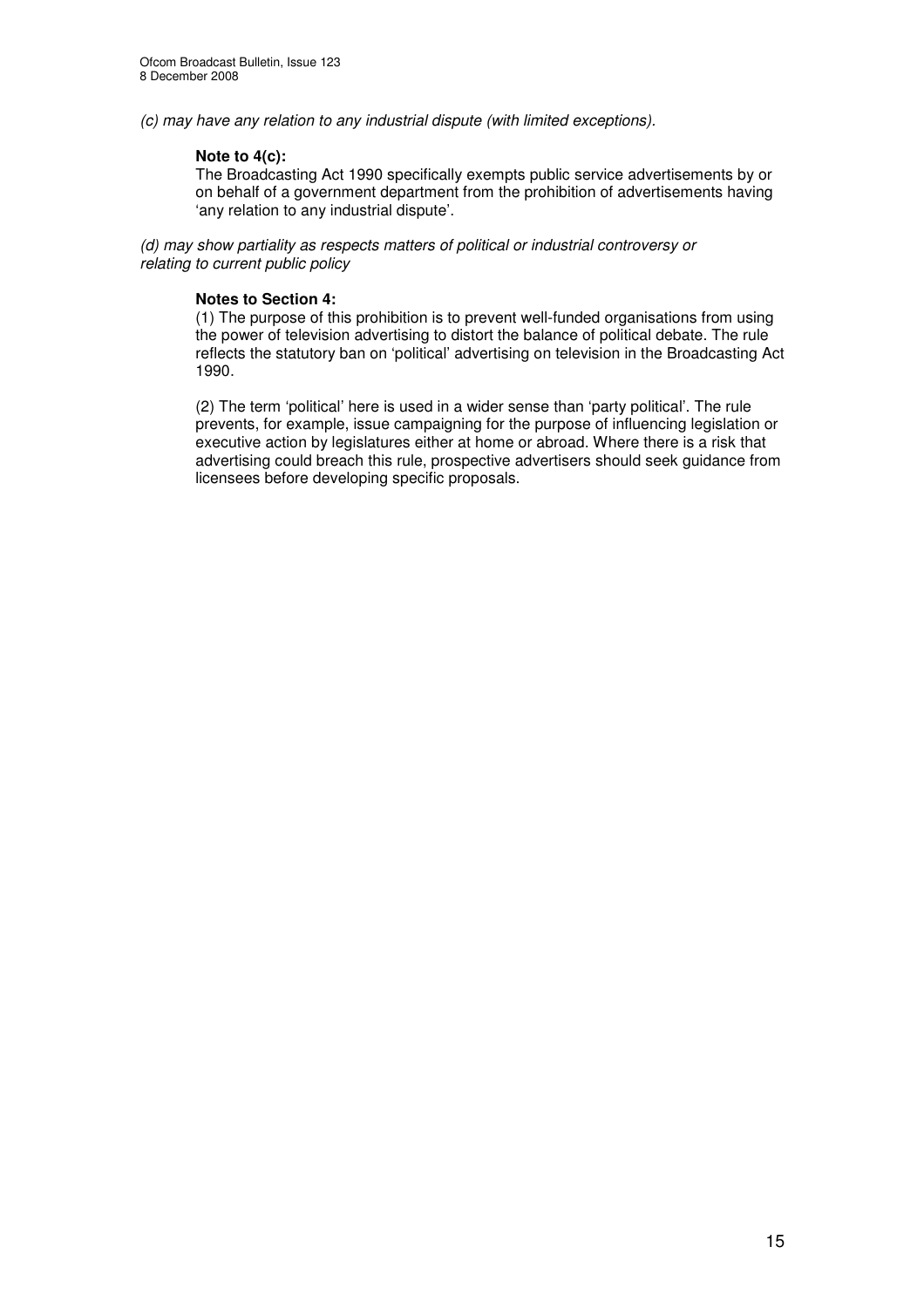# **Club Classics**

*Heart 106.2 (Greater London); 11 July 2008, 16:00-22:00;* **Heart Breakfast** *Heart 106.2 (Greater London); 14 July 2008, 06:00-09:00*

#### **Introduction**

During routine monitoring of Heart 106.2's output, Ofcom noted numerous references to 'Mamma Mia! The Movie' – the film version of the stage show, 'Mamma Mia!', which is based on the songs of ABBA. The station also referred to itself as *"The official radio station of 'Mamma Mia! The Movie'*.*"*

*Club Classics* – 11 July 2008, 16:00-22:00

In this programme, on the evening after the general release of 'Mamma Mia! The Movie' in the UK, references included promotional trailers for the following Monday's *Heart Breakfast*. These trailers stated that this upcoming edition of the programme was to be *"with the stars of 'Mamma Mia! The Movie'*.

After one such trailer, the presenter said: *"…that's gonna be perfect – see the film over the weekend, hear those fantastic interviews on Heart Breakfast next week – perfect."*

Other references to the film during *Club Classics* included:

- (in a brief item concerning films on television and at the cinema that evening): *"…If you're heading out, don't want to be staying in - i.e. the cinema - 'Mamma Mia! The Movie' finally out and gonna absolutely do the business this weekend. Enjoy that if you're going tonight…"*;
- (between songs, a recorded link): *"Think 'Mamma Mia! The Movie', think London's Heart"*, followed by an audio clip from the film and: *"The official radio station of 'Mamma Mia! The Movie': London's Heart"*;
- (leading into a traffic update): *"…If you're getting ready to go out – maybe to see 'Mamma Mia! The Movie', maybe heading out for dinner somewhere, hookin' up with some friends – keep the radio tuned in for some great tunes"*;
- (final item in the 19:00 news bulletin): *"*…*and it's believed that 'Mamma Mia! The Movie' will go straight to the top of the London box office this weekend … And you can hear exclusive interviews with the cast of the film right now on our website - Heart.co.uk"*; and
- (immediately after a repeat of the *Heart Breakfast* ''Mamma Mia! The Movie' trailer, which followed the commercial break after the news): *"Just after seven, I hope you had a good day and a really good week as well. It's gonna be a good weekend, definitely. 'Mamma Mia! The Movie' finally in cinemas. Loads of stuff goin' on. Hope you've got some good plans…"*

*Heart Breakfast* – 14 July 2008, 06:00-09:00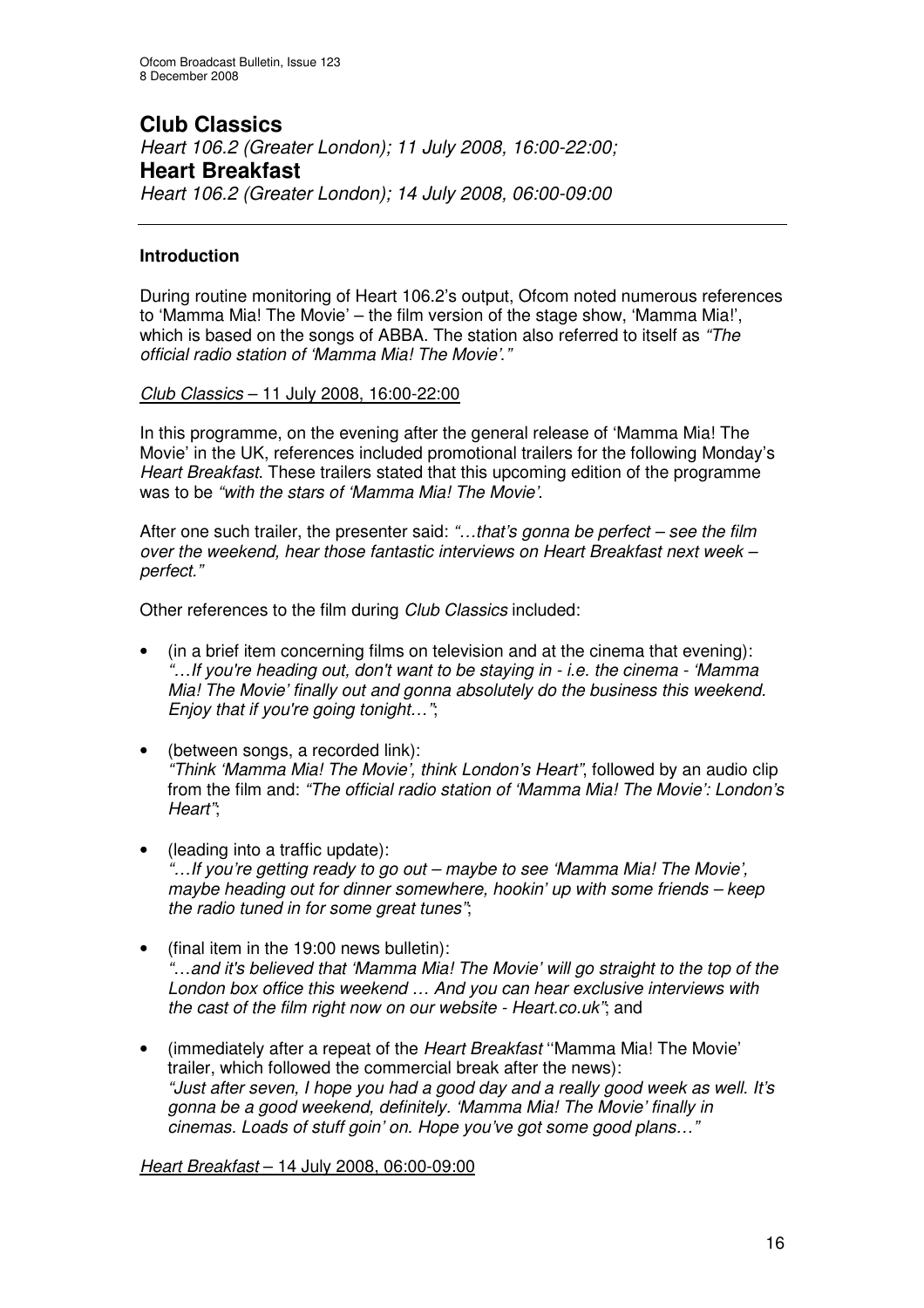On the following Monday, the Breakfast programme featured exclusive interviews with three of the film's leading actors. Outside these interviews, further references were also made to 'Mamma Mia! The Movie'. Examples included:

• *"Hoping you've had the chance to go and see 'Mamma Mia! The Movie' now – seems like a lot of London has. It's number 1 in the box office. It is a wonderful film"*;

*"So don't forget of course that Heart is the exclusive 'Mamma Mia! The Movie' station"*;

*"Don't forget of course you're listening to the 'Mamma Mia! The Movie' official station"*;

*"Don't know if you've managed to see Abba The Movie yet … Relax into it because it's just one of the best films ever..."*;

*"…so 'Mamma Mia! The Movie' is out, finally. Hopefully, you've had chance to see it"*; and

"I loved it. I loved the film. It's just fun and great – you don't have to be a massive *Abba fan to go and see it either."*

• (in news bulletins): *"…'Mamma Mia! The Movie' has gone straight to the top of the UK box office"*;

We asked Heart for its comments with regard to the following Code Rules:

- 10.3 "Products and services must not be promoted in programmes…"; and
- 10.4 "No undue prominence may be given in any programme to a product or service."

We also asked the broadcaster for details of any commercial agreement between Heart and any organisation associated with the production and/or distribution of 'Mamma Mia! The Movie'.

#### **Response**

Heart said that it is a music and entertainment station primarily targeted at women in their thirties and that it aims to provide them with interesting and relevant lifestyle features. The broadcaster believed that the launch of 'Mamma Mia! The Movie' was "a massive showbiz event which presented an outstanding opportunity to engage with the lives and lifestyles of [Heart's] target audience." It added that not only was it editorially justified for Heart to have provided extensive coverage of the event, but its audience would have expected it.

The broadcaster believed the film's plot and cast "could not have been more on brand for a station like Heart" and said that, "rather than promote the movie through any association with Heart, [its] intention was to promote Heart through association with the movie…and so make Heart the station of choice for people who were excited about the movie".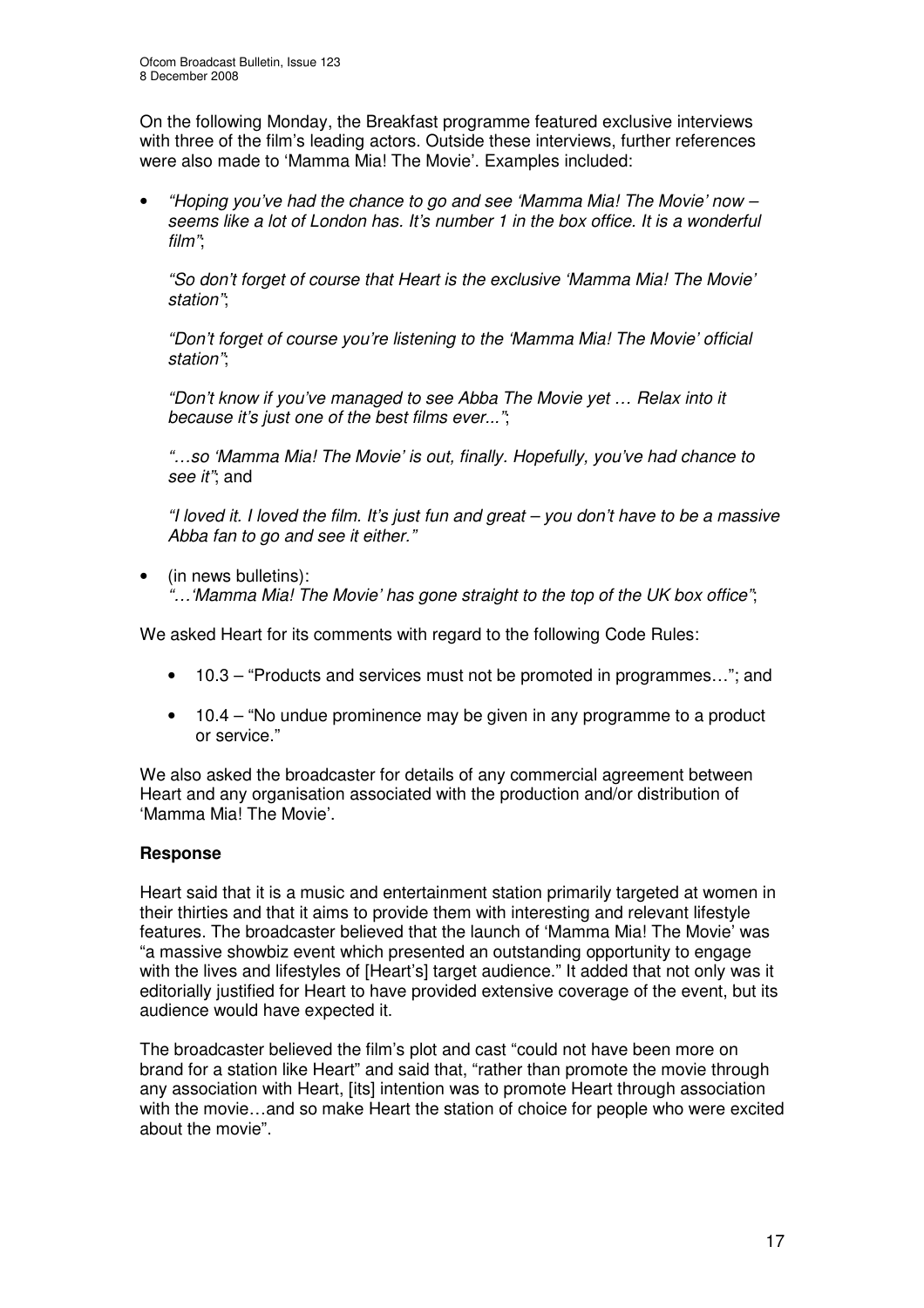Heart said that its on-air references to 'Mamma Mia! The Movie' formed part of normal programming strands – programme trails, presenter links, comment that Heart believed would reflect its listeners' enthusiasm for the film.

The broadcaster claimed that its on-air references to Heart being *"the exclusive 'Mamma Mia! The Movie' station"*, *"the 'Mamma Mia! The Movie' official station"*, *"the official radio station of 'Mamma Mia! The Movie'"* and similar were "intended to be 'puffery' to promote Heart in accessible language, rather than reflect any formal relationship between the station and 'Mamma Mia'." It justified its "on air positioning as the station that 'owned' the film" by adding that:

- Heart was the only UK radio station to travel to Greece and conduct cast interviews;
- Heart hosted the world premiere of 'Mamma Mia! The Movie', "with [its] presenters on the 'blue' carpet (the producer's version of a red carpet) interviewing the stars of the movie" for the public; and
- Heart presenters introduced exclusive screenings of the movie in the week prior to the film's release.

With regard to Rule 10.3 of the Code, the broadcaster believed the references to 'Mamma Mia! The Movie' "were tapping into the pre-existing excitement around the movie's release amongst its audience", rather than promoting the film. With regard to Rule 10.4 of the Code, the broadcaster was confident that its self-initiated association with 'Mamma Mia! The Movie' and the on-air references it made were editorially justified, in the light of the film's appeal to Heart's audience, the pre-existing prominence of ABBA on its playlist and its wish to provide compelling content to its target audience.

The broadcaster added that none of the output under investigation by Ofcom formed part of a commercial agreement. However, it stated that between 23 June 2008 and 10 July 2008, it broadcast content relating to 'Mamma Mia! The Movie' that had resulted from a commercial agreement with "Universal – Mamma Mia" ("Universal") – the distributors of the film. This agreement entailed:

- trailing and running two competitions on air, sponsored by 'Mamma Mia! The Movie' – one held on 1 July 2008, for tickets to the world premiere of 'Mamma Mia! The Movie', and one held over the weekend 5-6 July 2008, for a holiday in Greece; and
- co-promoting<sup>1</sup> 'Mamma Mia! The Movie' and Heart in advertising, online and through street activity.

The broadcaster was confident that the references to 'Mamma Mia! The Movie' that it broadcast in *Club Classics* on 11 July 2008 and *Heart Breakfast* on 14 July 2008 were separate from the content relating to the commercial agreement, and were also both non-promotional and editorially justified.

#### **Decision**

 $1$  A co-promotion is a promotional arrangement between a broadcaster and a sponsor/advertiser that involves the promotion of both parties' brands and/or products and/or services. It generally comprises more than broadcast material - e.g. promotional website material, non-broadcast promotional events etc.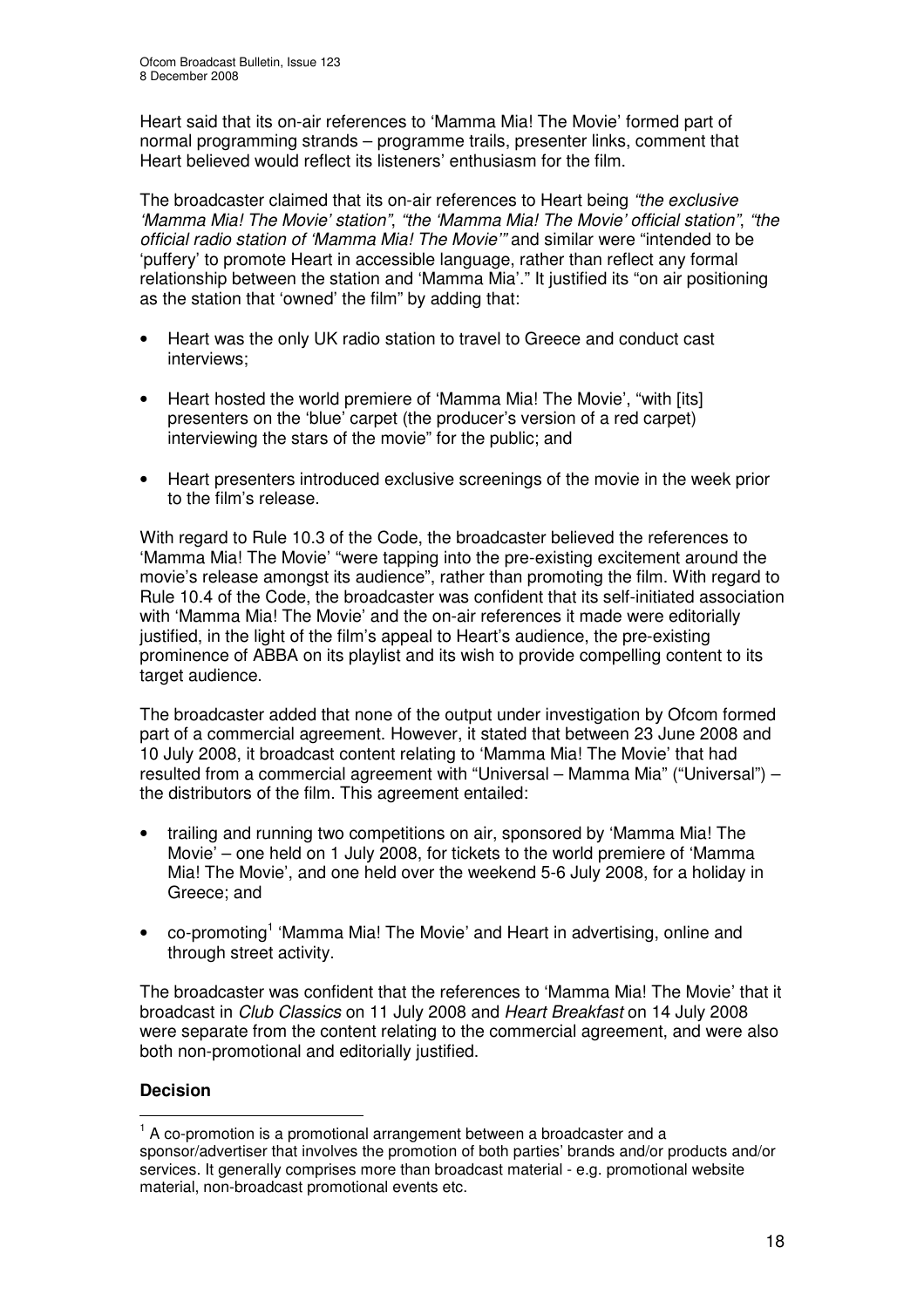Undue prominence may result from the presence of, or reference to, a product or service in a programme where there is no editorial justification, or as a result of the manner in which a product or service appears or is referred to. When deciding whether such references in programmes give undue prominence to products or services (prohibited under Rule 10.4 of the Code), Ofcom considers, among other things, what was said, the way in which it was said, its context in relation to other output and the likely perception of listeners. Further, in certain circumstances and depending on the context, it is possible that undue prominence can itself lead to products or services being promoted in programmes resulting in a breach of Rule 10.3 of the Code.

There may be editorial justification for on-air references to products or services (including films) that are particularly relevant to broadcasters' audiences. In this case, Ofcom acknowledges that the release of 'Mamma Mia! The Movie' was an event of interest to Heart's target audience and notes the enthusiasm with which the broadcaster sought to engage its audience with the film in both *Club Classics* and *Heart Breakfast*.

While Heart sought to provide an "on air positioning as the station that 'owned' the film" in this content, Ofcom does not consider this legitimised the frequency and manner of the references made to 'Mamma Mia! The Movie' in these broadcasts. This was compounded by the fact that by the time listeners heard *Club Classics* on 11 July 2008, and *Heart Breakfast* on 14 July 2008, they were likely to have already been aware of the broadcaster's interest in and association with 'Mamma Mia! The Movie' through previous broadcast advertising and the film's sponsorship of competitions on Heart, resulting from the commercial arrangement with Universal.

#### *Club Classics* – 11 July 2008, 16:00-22:00

*Club Classics* was broadcast the day after Heart had ended broadcasting output sponsored by 'Mamma Mia! The Movie'. In the programme Heart trailed the following Monday's breakfast show (*Heart Breakfast*), promoting its interviews with some of the film's leading actors. It also predicted box office success for 'Mamma Mia! The Movie' in news and the programme's presenter referred to the film in a 'what's on' feature. Ofcom accepts that some of these references to 'Mamma Mia! The Movie' appeared to be appropriately topical, of likely appeal and relevant to Heart's target audience and therefore editorially justified.

Ofcom also accepts that the broadcaster was "tapping into the pre-existing excitement around the movie's release amongst its audience." However, the extent to which such excitement was reflected or created by Heart on air (and over time) is uncertain. Regular listeners were most likely to have known since 23 June 2008 (when material in which 'Mamma Mia! The Movie' was first co-promoted on air under the commercial agreement with Universal) that Heart and the film were commercially linked.

In this instance, Ofcom therefore considers that references such as *"The official radio station of 'Mamma Mia! The Movie': London's Heart"*, were unlikely to have been understood by listeners of *Club Classics* as simply "'puffery' to promote Heart", as the broadcaster had intended. We consider that listeners were most likely to have viewed such references as indicating some form of ongoing commercial arrangement between Heart and 'Mamma Mia! The Movie'.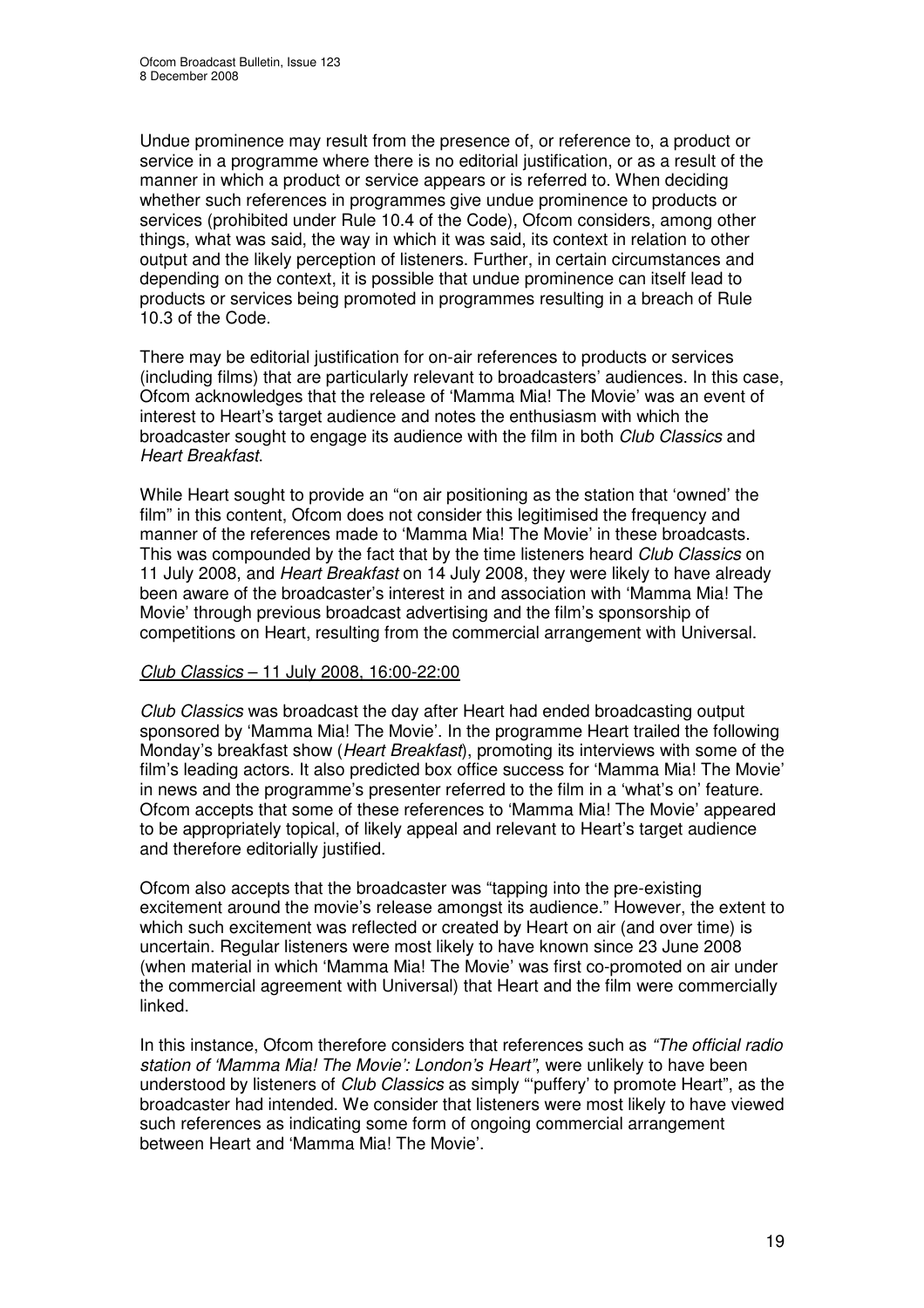In addition, the presenter made a number of what Ofcom considered to be contrived references to the film in otherwise normal comment, which appeared only to support this (see Introduction, e.g. *"…If you're getting ready to go out – maybe to see 'Mamma Mia! The Movie' …"* and *"It's gonna be a good weekend, definitely. 'Mamma Mia! The Movie' finally in cinemas…"*). These also went beyond informing listeners about the recent release of a film that was likely to interest them.

#### *Heart Breakfast* – 14 July 2008, 06:00-09:00

As in *Club Classics, Heart Breakfast* contained some similar editorially justified references to 'Mamma Mia! The Movie' – in this case, in news, interviews with the film's leading actors and some of the presenters' conversation.

However, one of the presenters said to listeners, *"Don't forget of course, you're listening to the 'Mamma Mia! The Movie' official station"* and referred to Heart being *"the exclusive 'Mamma Mia! The Movie' station"*. Other references of concern included such statements as *"Think 'Mamma Mia! The Movie', think London's Heart"*. Ofcom considered that, as in *Club Classics*, listeners were most likely to have viewed these references to the film as indicating some form of ongoing commercial arrangement between Heart and 'Mamma Mia! The Movie'.

In conclusion, Ofcom accepts that there was some editorial justification for references to 'Mama Mia! The Movie' in Heart's programming during this period. However, in this case, the sheer volume, nature and tone of references resulted in the references appearing to be contrived and in some places, gratuitous. This resulted in the station giving undue prominence to the film and also promoting it as a product. Ofcom considered that the station output went beyond informing listeners about the recent release of a film that was likely to interest them. This resulted in breaches of the Code.

#### *Club Classics* **– 11 July 2008, 16:00-22:00: Breach of Rules 10.3 and 10.4** *Heart Breakfast* **– 14 July 2008, 06:00-09:00: Breach of Rules 10.3 and 10.4**

#### **Note to Radio Broadcasters**

Radio broadcasters should take care at all times to avoid promoting and/or giving undue prominence to products or services in programmes. Where a commercial agreement is in place with a third party, particular care is needed not only at the time a client is sponsoring output or running an advertising campaign on air, but also when such output has ended. This is particularly important if the broadcaster has also chosen to promote itself or its goods or services by forming a close association with the sponsor/advertiser (for example, through a co-promotional agreement that involves additional off-air activity). A broadcaster may wish to embrace this association by reflecting its enthusiasm for it, and/or that of its audience, on air. While there may be editorial justification for doing so, the broadcaster should always take care to define the parameters of the association and the extent to which broadcast activity forms part of it.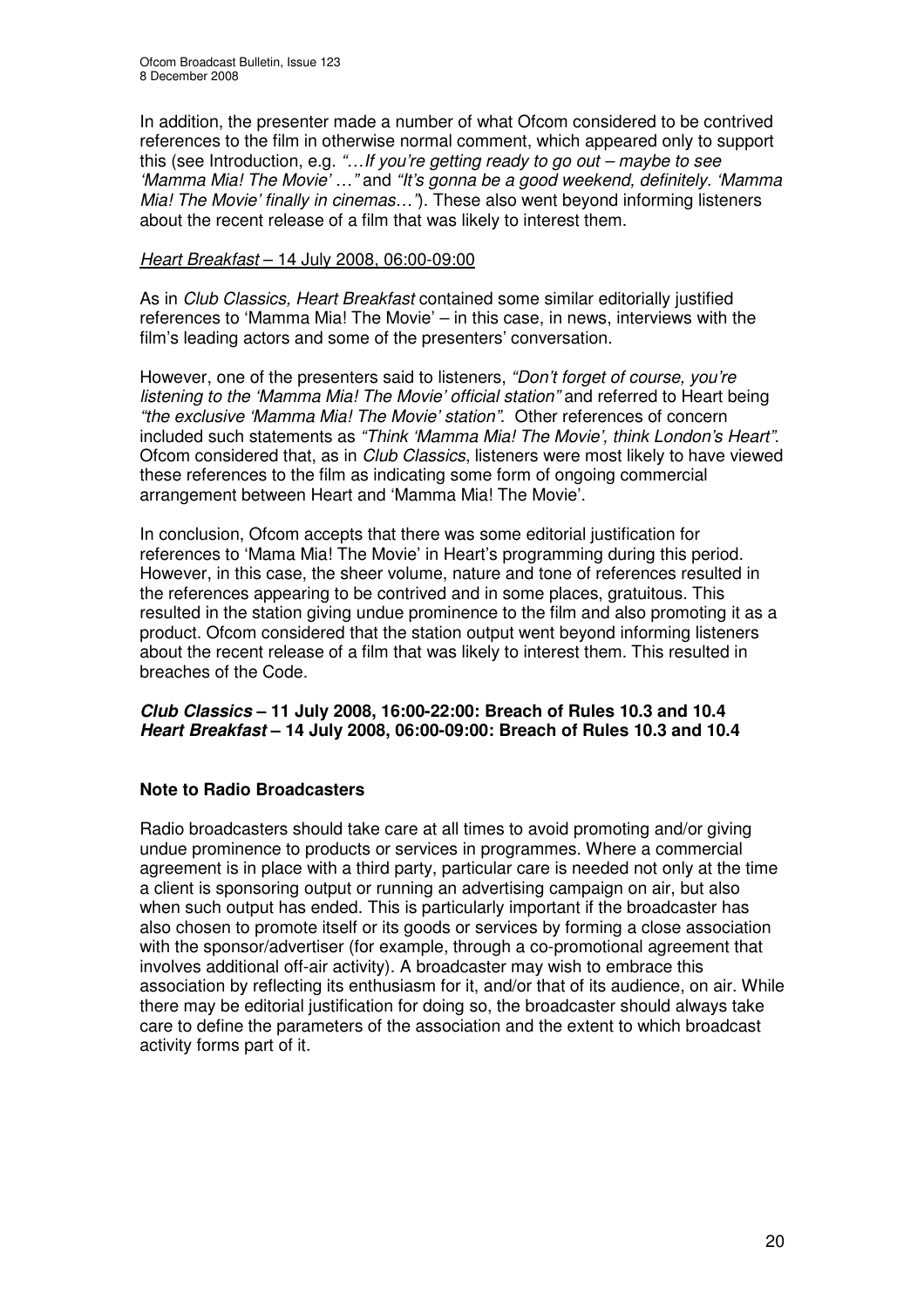# **The Five Thirty Show**

*STV, 20 March 2008, 17:00*

#### **Introduction**

*The Five Thirty Show* is a half-hour weekday topical magazine programme. A report featured the Rugby Union player, Kenny Logan, who spoke about how he had overcome dyslexia by following the Dore support programme. During this prerecorded report, which was filmed at The Dore Clinic in Edinburgh, Kenny Logan was interviewed about his dyslexia and how the programme had helped him.

When introducing the report, one of the studio presenters referred to how Mr Logan had struggled with dyslexia *"until he discovered a revolutionary support programme."* Near the beginning of the feature, the narrator added: *"…new help is at hand. The Dore's Clinic in Edinburgh offers revolutionary treatment for those battling learning difficulties."*

Throughout the interview, Mr Logan stood in front of a poster that promoted *"The Dore programme."* The interviewer asked him, *"What difference has Dore made?"* Mr Logan replied: *"I feel like a sponge now. I take in so much more information … I'm learning so much more now. I'm really enjoying, you know, life, because everyday you're learning something new."* A little later, the narrator asked Mr Logan, *"How does it work?"* He replied: *"There are so many things out there; I can only tell you my experience: Dore has changed my life."*

After the report, one of the studio presenters told viewers there was *"more information on that treatment on our website."*

A viewer was concerned that the feature was an inaccurate "blatant advert for Dore in Edinburgh."

Ofcom noted an ITC Finding from 2002<sup>1</sup>, which stated that the 'cerebellar theory' of dyslexia (espoused by Dore) had originated over thirty years previously. Ofcom also established that Mr Logan was a director of Dore's holding company, Camden Holdings.

We therefore asked STV for its comments on the complainant's concern, with regard to the following Code Rules:

- 2.2 "Factual programmes or features or portrayals of factual matters must not materially mislead the audience."
- 10.1 "Broadcasters must maintain the independence of editorial control over programme content."
- 10.3 "Products and services must not be promoted in programmes."
- 10.4 "No undue prominence may be given in any programme to a product or service."
- 10.5 "Product placement is prohibited."

<sup>&</sup>lt;sup>1</sup> From ITC Programme Complaints & Interventions Report, 1 September 2002: http://www.ofcom.org.uk/static/archive/itc/itc\_publications/complaints\_reports/programme\_co mplaints/show\_complaint.asp-prog\_complaint\_id=546.html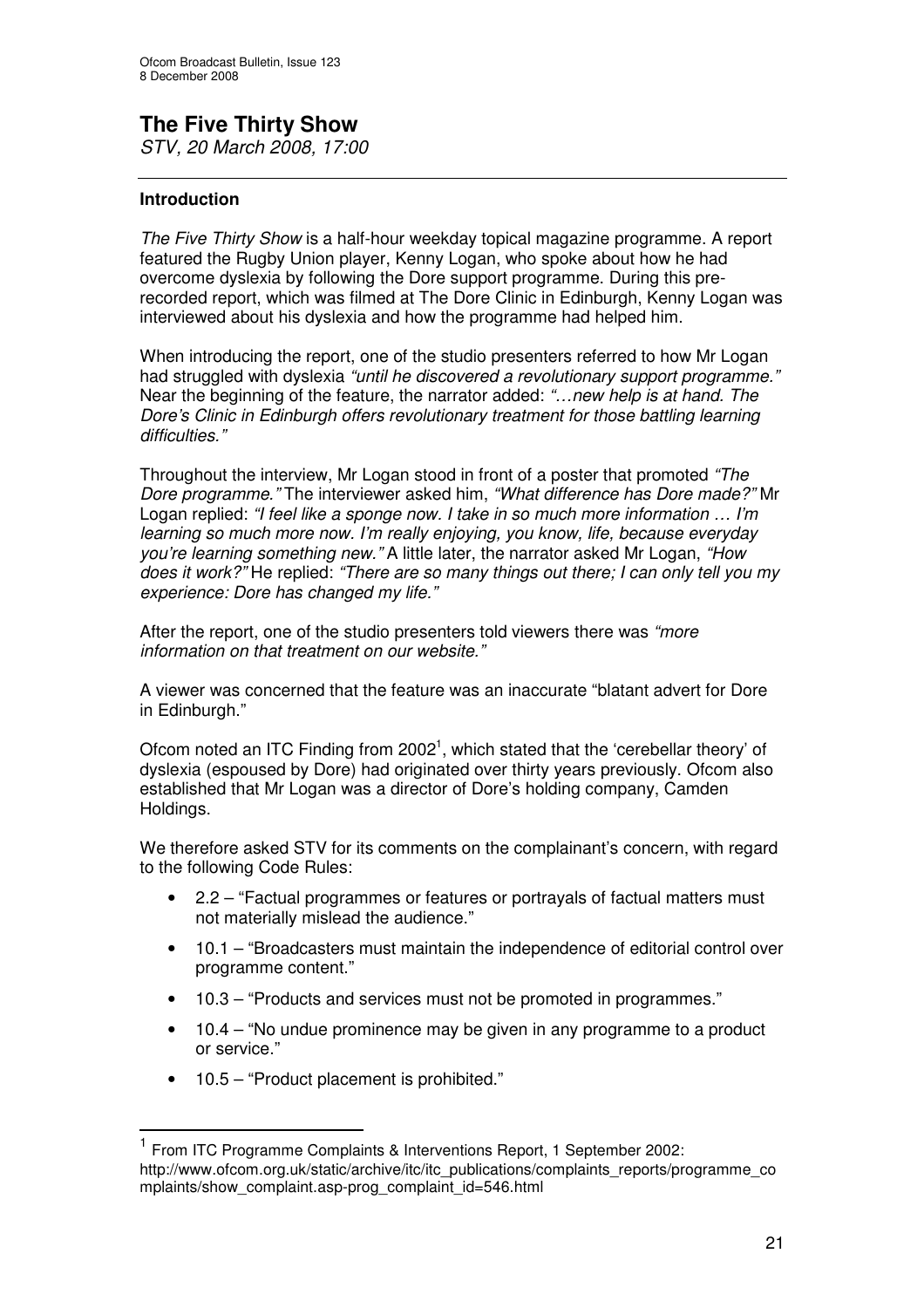#### **Response**

STV said it had "set out to highlight how a leading celebrity overcame a learning difficulty", adding that the feature "was not an examination of treatments of dyslexia … not an endorsement of the Dore Programme" and "not a documentary about Dore." Nevertheless, the broadcaster regarded the Dore Programme poster as a typically suitable backdrop for the feature and believed it contextualised the interview with relevant branding. It also noted that the poster was partly obscured by Mr Logan.

STV said that it was "unaware of any business relationship between Mr Logan and Dore, or any of its associated companies", prior to the interview. Dore had sent STV a news release claiming that its programme could help people with the condition and offered the broadcaster an opportunity to interview Mr Logan, as "a well-known individual who could talk with knowledge about the condition."

STV said that Mr Logan formerly played Rugby Union for Scotland and currently played for London Scottish, adding that the news interest in this feature was not the Dore Programme itself, but that Kenny Logan was willing to talk candidly about his own experience of dyslexia, which it believed would be of interest to its viewers.

STV described the broadcast as a "feather-weight magazine style programme which presented Kenny Logan's personal journey and battle with dyslexia." However, the broadcaster confirmed that, in accordance with STV's standard practice for news interviews, it had not paid Mr Logan for his appearance and no pre-conditions concerning either editorial content or production style were imposed on it; neither had it received any payment or other valuable consideration from Dore for broadcasting the feature.

The broadcaster admitted that "Mr Logan's impression of the Dore Programme was certainly part of the story" but it did not believe the feature gave the impression that STV accepted it as a successful option for dyslexics, quoting one of the programme's presenters, who it claimed had stated, *"This doesn't sound like the answer to people who don't know about it."* STV acknowledged that the Dore Programme was described as *"a revolutionary support programme"* and a *"revolutionary treatment."* The broadcaster said that these references intended to convey that the Dore Programme was more "a fundamental change to established procedures" than an evaluation of that change. Subsequently, however, STV claimed that, "at no time did STV lead viewers to believe that the Dore Programme represented a fundamental change to established procedure around treating dyslexia", adding that, "in relation to reference to the Dore Programme as "new", STV submits that in relative terms, by any standards of medical treatment, less than 10 years is indeed current or recent."

STV summarised its position by saying: "…the story of Mr Logan was presented in a manner in which [*The*] *Five Thirty Show* viewers are used to. STV does not believe that the audience was at any time misled into believing that the story was a documentary about dyslexia involving any endorsement of a named medical treatment."

#### **Decision**

Ofcom accepts that STV was editorially justified in covering Mr Logan's personal experience of dyslexia and notes that the broadcaster says it had been unaware of any business relationship between Mr Logan and Dore. Ofcom also acknowledges that viewers may not expect the same degree of journalistic rigour from "a featherweight magazine style programme" than an established news and current affairs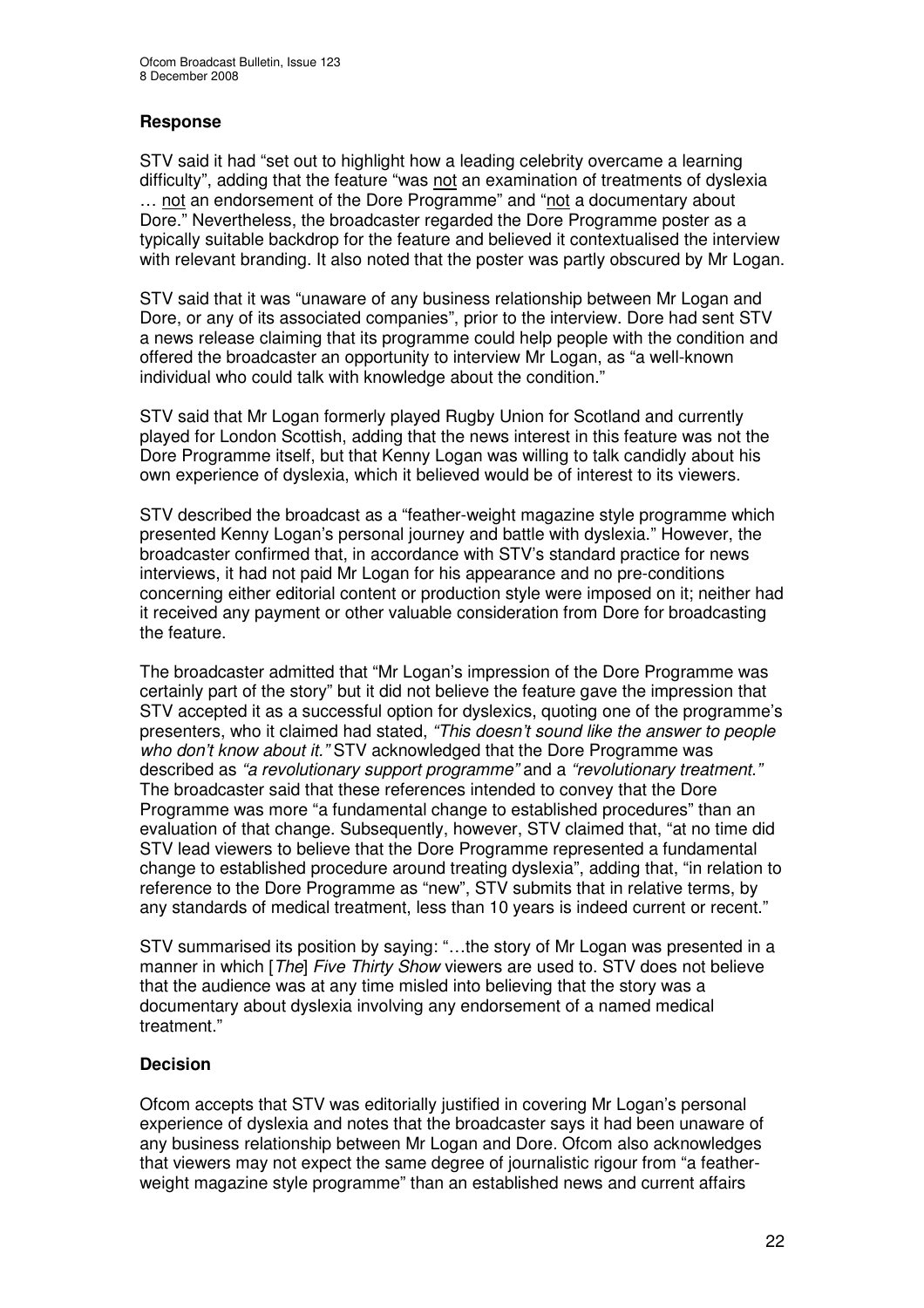output. Nevertheless, Ofcom was surprised that prior to broadcast no background checks were carried out into the Dore Programme itself or Mr Logan's association with Dore. This is especially the case since the feature had been instigated after receipt of a news release from Dore, offering the broadcaster an opportunity to interview him.

This resulted in the personal endorsement of the Dore Programme, a commercial product or service, (*"Dore has changed my life"*) by a director of Dore's holding company (Camden Holdings), in a report that was filmed in Dore's Edinburgh clinic. The report also screened a Dore poster promotion to the side of Mr Logan throughout his interview. In the context of a feature covering how Mr Logan had struggled with dyslexia *"until he discovered a revolutionary support programme"*, Ofcom considered that this material promoted Dore, in breach of Rule 10.3 of the Code, which prohibits the promotion of products and services in programmes.

Furthermore, the report not only featured constant references to Dore, but mentioned no specific alternative approaches to tackling dyslexia, referred viewers to STV's website for further details about the Dore Programme and failed to question its efficacy. The broadcast therefore gave undue prominence to Dore, in breach of Rule 10.4 of the Code.

STV claimed not to have given the impression that it accepted the Dore Programme as a successful option for dyslexics, as the interviewer had questioned its validity when he said, *"This doesn't sound like the answer to people who don't know about it."* However, in Ofcom's view, far from challenging the Dore Programme, the interviewer simply appeared to be seeking further detail about how it worked, when he actually said, *"Exercise and balance – it doesn't sound like the answer to people who don't know about it – how does it work?"*

Ofcom considers that STV presented the Dore Programme as a brand new breakthrough, when it said that Mr Logan had struggled with dyslexia *"until he discovered a revolutionary support programme"* and then added, *"…new help is at hand. The Dore's Clinic in Edinburgh offers revolutionary treatment for those battling learning difficulties."* While STV believes it reflected "new" as meaning "current or recent", the ITC found in its Complaints & Interventions Report of 1 September 2002 that the 'cerebellar theory' of dyslexia, upon which the Dore Programme is based, had originated over thirty years previously.

Furthermore, the broadcaster not only achieved its aim to portray the Dore Programme as "a fundamental change to established procedures", but also failed to question its efficacy. Ofcom also notes that a simple internet search concerning Dore and/or Kenny Logan provides links to websites that question the efficacy of the Dore Programme.

The ITC finding stated that:

"Having consulted with leading dyslexia organisations and other practitioners in the field, the ITC is satisfied that these claims by the programme that the DDAT treatment was both revolutionary and a breakthrough were not sustainable. The 'cerebellar theory' of dyslexia originated at least thirty years ago and exercise-based regimens, without the use of drugs or supplements, have been available in this country and the USA prior to the establishment of DDAT".

However, this item presented the Dore Programme as both new, which it was not, and effective, as it was unchallenged. Further, it presented the Dore programme in a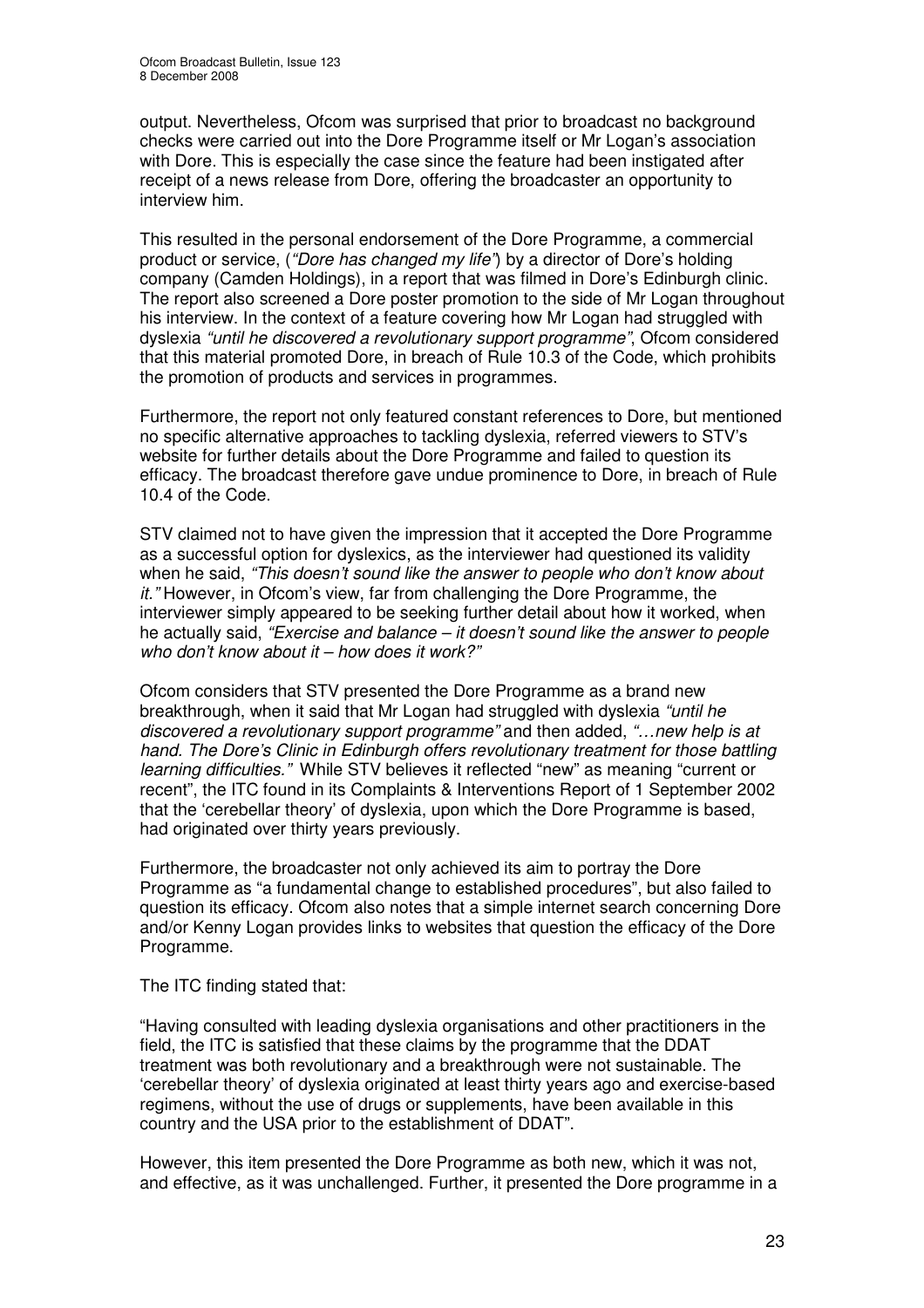promotional and unduly prominent manner, as described above. In Ofcom's view, STV therefore presented a misleading impression of the Dore Programme to its viewers. In portraying matters relating to health and, in particular, treatment options, Ofcom considers that there is clear potential for harm in terms of viewers making choices relating to their own health. We consider that broadcasters should take particular care to ensure that viewers are not misled as to the nature and efficacy of any particular treatment and take a balanced approach so as not to mislead. We therefore found that the broadcast portrayed factual matters that materially misled viewers, in breach of Rule 2.2 of the Code.

#### **Breach of Rules 2.2, 10.3 and 10.4**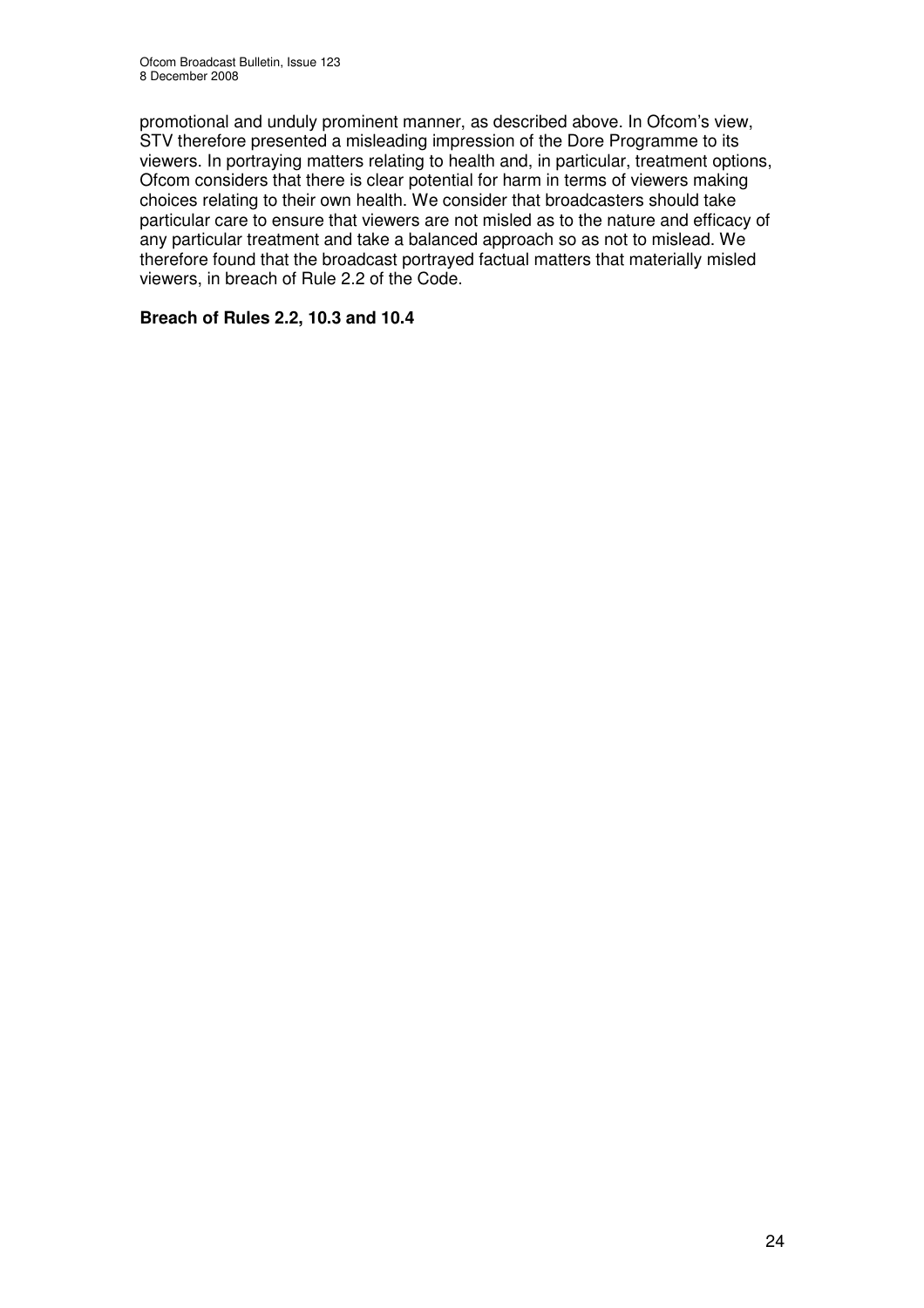### **Nemone**

*BBC 6 Music, 12 September 2008, 13:00*

#### **Introduction**

*Nemone* is a daily magazine programme hosted by the DJ Nemone Metaxas. Its focus is contemporary music, however, occasionally the programme features guests from other genres of entertainment.

This edition featured an interview with American comedian Doug Stanhope. During the interview, Mr Stanhope commented that the Republican vice-presidential candidate, Sarah Palin, was a suitable target for his satirical style of humour. The interview included the following:

| Doug Stanhope:         | [Ms Palin] is a 44 year-old mother of five, two of which are<br>retarded.                                                                                                 |
|------------------------|---------------------------------------------------------------------------------------------------------------------------------------------------------------------------|
| Nemone Metaxus:        | These are your, [laughs] obviously, your views                                                                                                                            |
| Doug Stanhope:         | One's got Down's Syndrome and the other volunteered for<br>Iraq. So that's two retards out of five Oh nothing. They give<br>me nothing, nothing but blank looks.          |
| Nemone Metaxus:        | Doug this is your opinion, your opinion of what's happening<br>back home, so obviously, if something kicks off in America                                                 |
| Doug Stanhope:         | For Pete's sake, don't stare at me like that. The woman has a<br>baby with Down's Syndrome; how can America get behind her<br>when even God obviously hates her. [laughs] |
| <b>Nemone Metaxus:</b> | I think we'll leave that to you. That's obviously what you think<br>about I'm sure there are some                                                                         |
| Doug Stanhope:         | So that's some of the stuff we've been dealing with.                                                                                                                      |

Ofcom received a complaint from a listener who was offended by Mr Stanhope's use of the word "retarded" to describe someone with Down's Syndrome. The complainant was also concerned that the presenter did not seriously challenge these remarks or apologise to listeners.

Ofcom asked the BBC for its comments under Rule 2.3 of the Code which requires material that may cause offence to be justified by the context.

#### **Response**

The broadcaster pointed out that BBC 6 Music is aimed at an adult audience and that Friday's edition of *Nemone* in particular, regularly features guests with edgier, more adult orientated material. It also noted that the presenter warned listeners to prepare themselves *"for a vitriolic assault on the senses"* adding that her guest is *"often described as the standard bearer for extreme American comedy."* With this in mind, the BBC argued that listeners should have been expecting some outspoken and controversial humour to follow.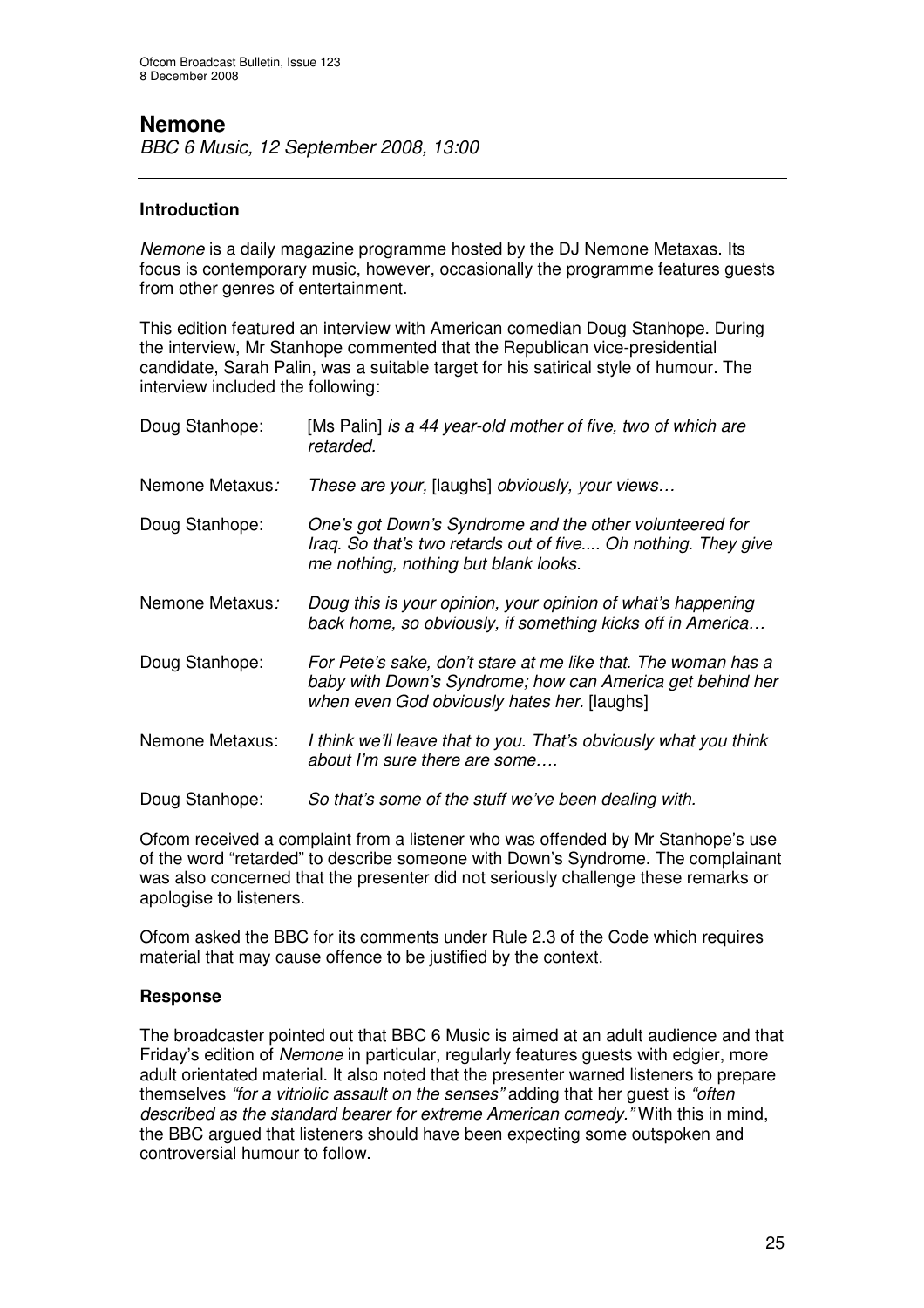Nevertheless, the BBC recognised that these particular comments were potentially offensive and said it regrets that the presenter did not issue a clear apology at the first available opportunity. As a consequence, it has reviewed its procedure for briefing guests on tailoring their material to ensure it is suitable for broadcast. Additionally, the BBC said it will consider pre-recording interviews with certain guests to reduce the likelihood of a reoccurrence.

#### **Decision**

Ofcom notes that the comedian made references to individuals as *"retarded"*. Research indicates that views on this term are split. It is considered by some to be highly offensive, while others are less concerned by its use.

Ofcom acknowledges that BBC 6 Music attracts a predominantly adult audience and that regular listeners who are familiar with the irreverent style of its presenters and guests may not necessarily find the use of words such as "retard" offensive.

When dealing with generally accepted standards, the Code refers specifically to offence that may be caused by discriminatory treatment and language based on disability. In this case, the word "retarded" was used in a particularly derogatory manner. Further, references to Down's Syndrome were also made in a clearly offensive way. First, a child with Down's Syndrome was described as retarded. Second, there was a highly offensive comment which described Down's Syndrome as a form of punishment by God. Both of these, in Ofcom's opinion, went well beyond generally accepted standards and the audience's expectations for this programme. In this case in was clear that the context did not justify these offensive comments.

Ofcom was also concerned that during the broadcast the presenter did not give what it considered to be a sufficient reprimand or apology, which could have served to reduce the offence.

While we welcome the BBC's procedural review for briefing guests and its acceptance that such material was inappropriate, Ofcom concludes that this programme was in breach of Rule 2.3 of the Code.

#### **Breach of Rule 2.3**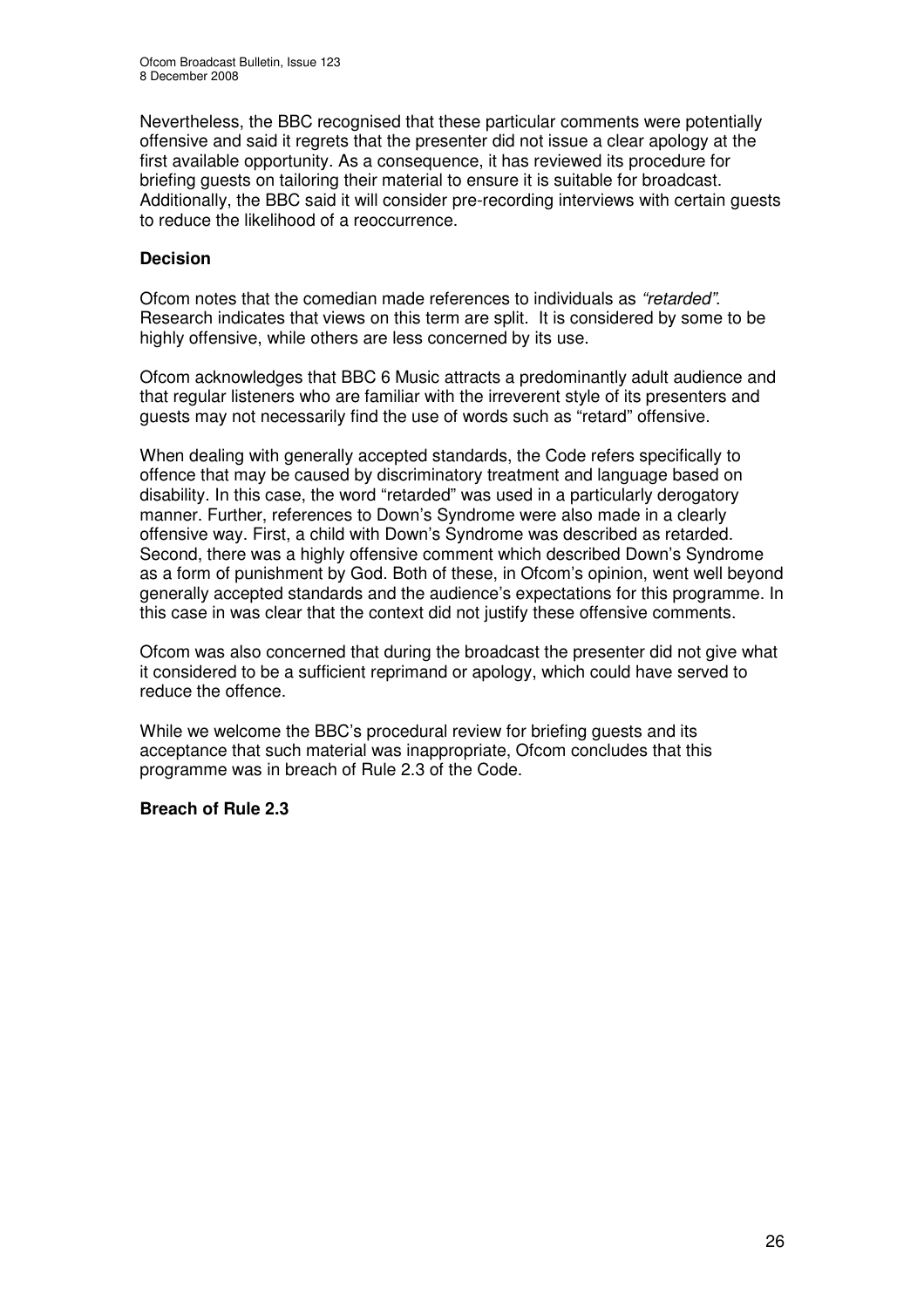## **Donald Macleod**

*96.3 Rock Radio, 26 September 2008, 19:40*

#### **Introduction**

96.3 Rock Radio is a classic rock commercial radio station, operated by GMG Radio. It is broadcast in Glasgow, Renfrewshire and on DAB Digital Radio in Edinburgh. Donald Macleod*,* a Scottish music industry entrepreneur and newspaper columnist, presents a show on weekdays from 18:00 to 22:00.

During the broadcast in question, the presenter said the following when introducing the song 'Black Hole Sun' by Soundgarden:

*"Barack Obama's favourite song. Your Mum's got a big black hole, son"*.

A listener contacted Ofcom to complain, stating that this comment was racist.

Ofcom asked GMG Radio to comment with reference to Rule 2.3 ("in applying generally accepted standards broadcasters must ensure that material which may cause offence is justified by the context").

#### **Response**

GMG Radio stated that 96.3 Rock Radio has a "free thinking and often controversial attitude, going beyond what is normally heard from commercial radio services in the area". It said that the station is aimed at a male audience, 35 years and over, generally featuring male oriented events and interests.

With regard to the comment in question, GMG Radio acknowledged that the comment was "completely ill advised and regrettable", though it stated that it was not intended to cause unwarranted offence. The presenter said his comment had been made "without any racial intent and was uttered whilst under some pressure within the studio". Further, it stated that the presenter was "genuinely appalled and extremely concerned at making the remark", which was an attempt at adult humour.

GMG said that in response to the complaint, the presenter has apologised to the station management, the complainant and Ofcom for the unintentional offence caused. GMG Radio also stated that the presenter has pledged to comply fully with all aspects of the Code in making any future broadcasts.

#### **Decision**

Ofcom noted the broadcaster's response that, although completely ill advised and regrettable, the comment was not intended by the presenter to cause offence. Ofcom also noted the apologies made by the presenter.

Ofcom does not assess whether behaviour or language is racist; this is a matter for relevant authorities. However, Ofcom does require that generally accepted standards are applied in radio programmes. It is concerned that this comment, which clearly is potentially offensive on the grounds of race, had been included in a broadcast without due consideration for the way it may have been interpreted by listeners and without any apology within the programme itself.

Ofcom concluded that the comment was not justified by the context and breached generally accepted standards. It was therefore in breach of Rule 2.3.

#### **Breach of Rule 2.3**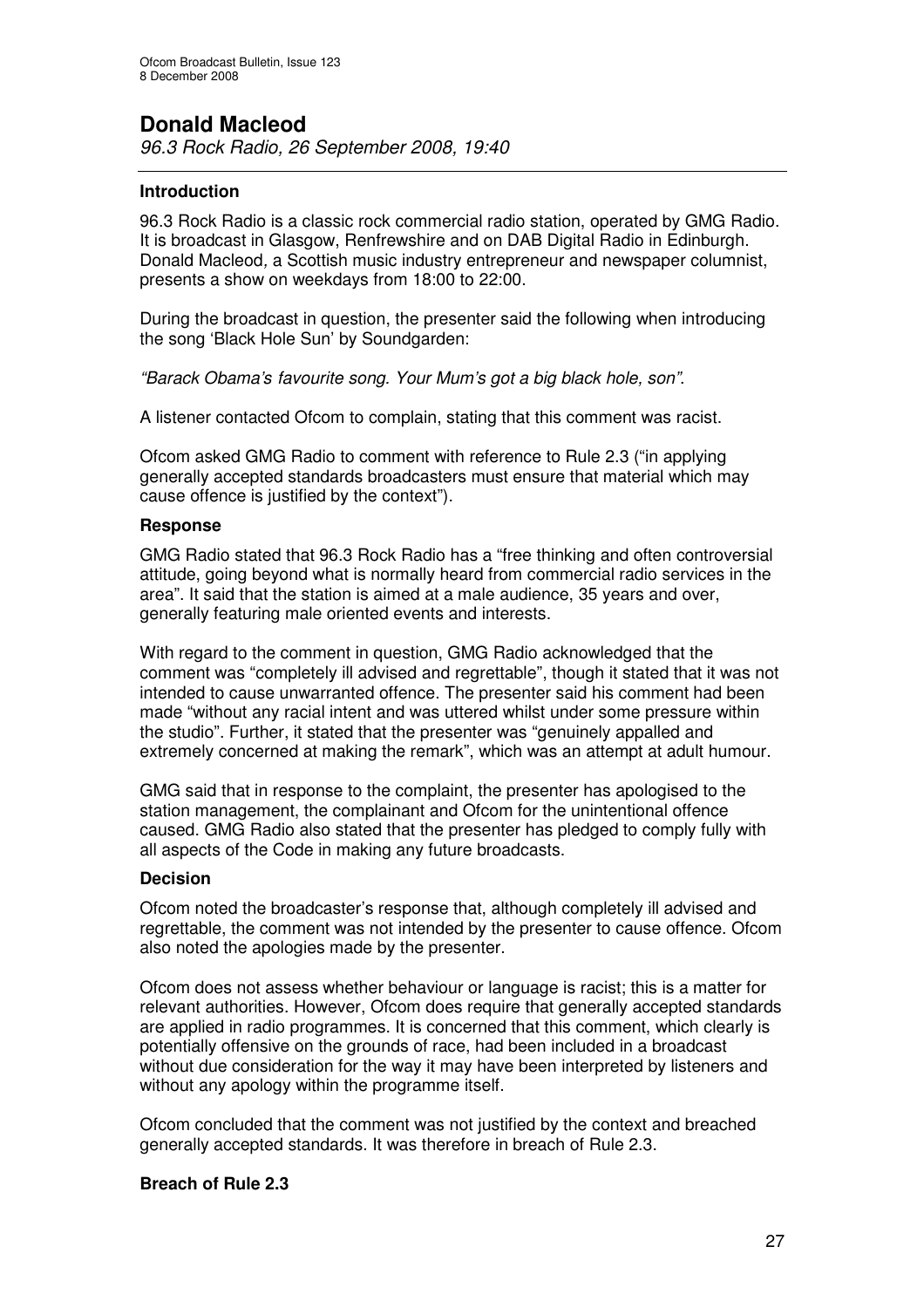# **The Live Hour**

*Xfm Scotland, 12 October 2008, 20:00*

#### **Introduction**

Xfm Scotland broadcast a recording of a live performance by the band Oasis. One listener complained that during the programme several examples of offensive language were broadcast when children might be listening. On reviewing a recording of the material provided by GCap Media Ltd. ("GCap"), which controls and provides compliance for the station, Ofcom noted that the programme contained the word *"cunt",* as well as several instances of the word *"fucking"*.

Ofcom wrote to GCap, asking it to respond under Rule 2.3 (material that may cause offence must be justified by the context).

#### **Response**

GCap apologised for the broadcast. It said that immediately following transmission, it had realised that offensive material, which it deemed to be completely unacceptable, had been broadcast. Following an internal investigation, it discovered that a producer had used the unedited version of this particular concert, despite the fact that GCap's standard procedures are that all such material must be double-checked for inappropriate content before broadcast.

GCap contacted the person who had complained to Ofcom (the same person had complained directly to the station) to apologise. It also broadcast an on-air apology on Xfm Scotland at approximately the same time the following day. GCap said that since the broadcast, it has taken formal disciplinary action against the producer responsible and has strengthened its compliance procedures at Xfm Scotland.

GCap asked Ofcom to note, however, that listeners to Xfm Scotland expected edgier content and that very few children would be listening to the station at that time.

#### **Decision**

Ofcom's research<sup>1</sup> confirms that many listeners find "fuck" and its derivatives, and "cunt", some of the most offensive language. Ofcom welcomes the admission by GCap of the compliance error in this case, its apologies both to the complainant and on-air, and the fact that the broadcaster has tightened up compliance procedures.

In general, offensive material can be broadcast, so long as it is justified by the context. In this case, given factors such as the time of broadcast, the effect that the material might have had on listeners who may have come across the material unawares, and the lack of any warning to the audience, Ofcom considered that the broadcast of this offensive material was not justified by the context. Therefore it concludes that there was a breach of generally accepted standards and so of Rule 2.3.

#### **Breach of Rule 2.3**

<sup>&</sup>lt;sup>1</sup> "Language and Sexual Imagery in Broadcasting: A Contextual Investigation", September 2005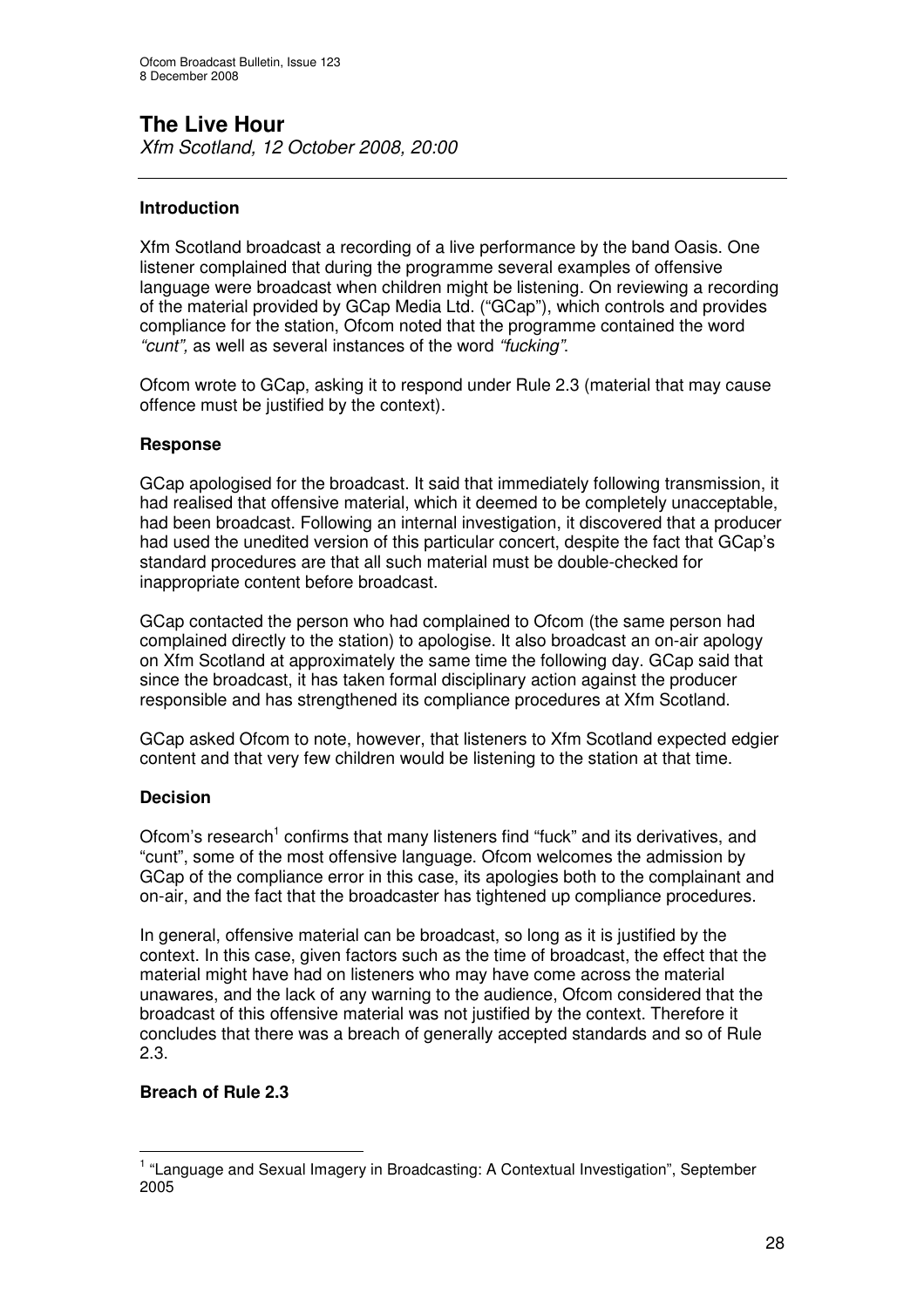## **Resolved**

### **All-Ireland Final Competition**

*UTV, 13/14 September 2008, various times*

#### **Introduction**

Between 11 and 16 September 2008 UTV ran a viewers' competition to win two tickets to the Gaelic Athletic Association All-Ireland Final. Entry was by premium rate service ("PRS") telephone line (though not SMS, which UTV does not use for competitions) and free online entry.

The competition posed a question about the All-Ireland Final and required entrants to choose one of three answers. The winner would later be chosen randomly from all the entries received that gave the correct answer.

On 16 September 2008 UTV notified Ofcom of problems with the processing of PRS entries over the weekend of 13 and 14 September. On 23 September, when UTV had fuller details of the background to the problem, the broadcaster wrote to Ofcom with a more detailed explanation both of what went wrong and the steps taken to ensure that viewers were not disadvantaged.

In light of the letter of 23 September Ofcom sought further comments from the broadcaster under Rule 2.11 of the Code (fair conduct of competitions).

#### **Response**

UTV supplied extensive documentation detailing the extent of the problem, the efforts made to unearth the reasons for it, and the remedial action taken.

The broadcaster said that over the weekend of 13 and 14 September some 296 calls (made by 241 callers) had incurred a premium charge but had not been properly logged. As a result these entries had been excluded from the competition. UTV said the reason for the logging problem lay in the system operated by the service provider<sup>1</sup>.

On Monday 15 September, when the technical troubles were first known to the broadcaster, it had cancelled any further on-air publicity for the competition as this promoted PRS entry. The telephone lines themselves were closed on 16 September; any calls made up to closure were eligible and were entered. Online entries were not affected and were allowed to continue.

UTV's submission further set out that it had sought urgently to understand the full details of the problem and to ensure that swift action was taken to reimburse callers. It said that all possible steps were taken to contact the 241 callers affected so that they could be entered into the competition and offered refunds.

<sup>&</sup>lt;sup>1</sup> PRS service providers are companies that contract directly with network operators for premium rate numbers and provide the technical means by which calls are received and processed. When acting for other parties, such as broadcasters, service providers are essentially providing a necessary technical link in the chain between caller and broadcaster.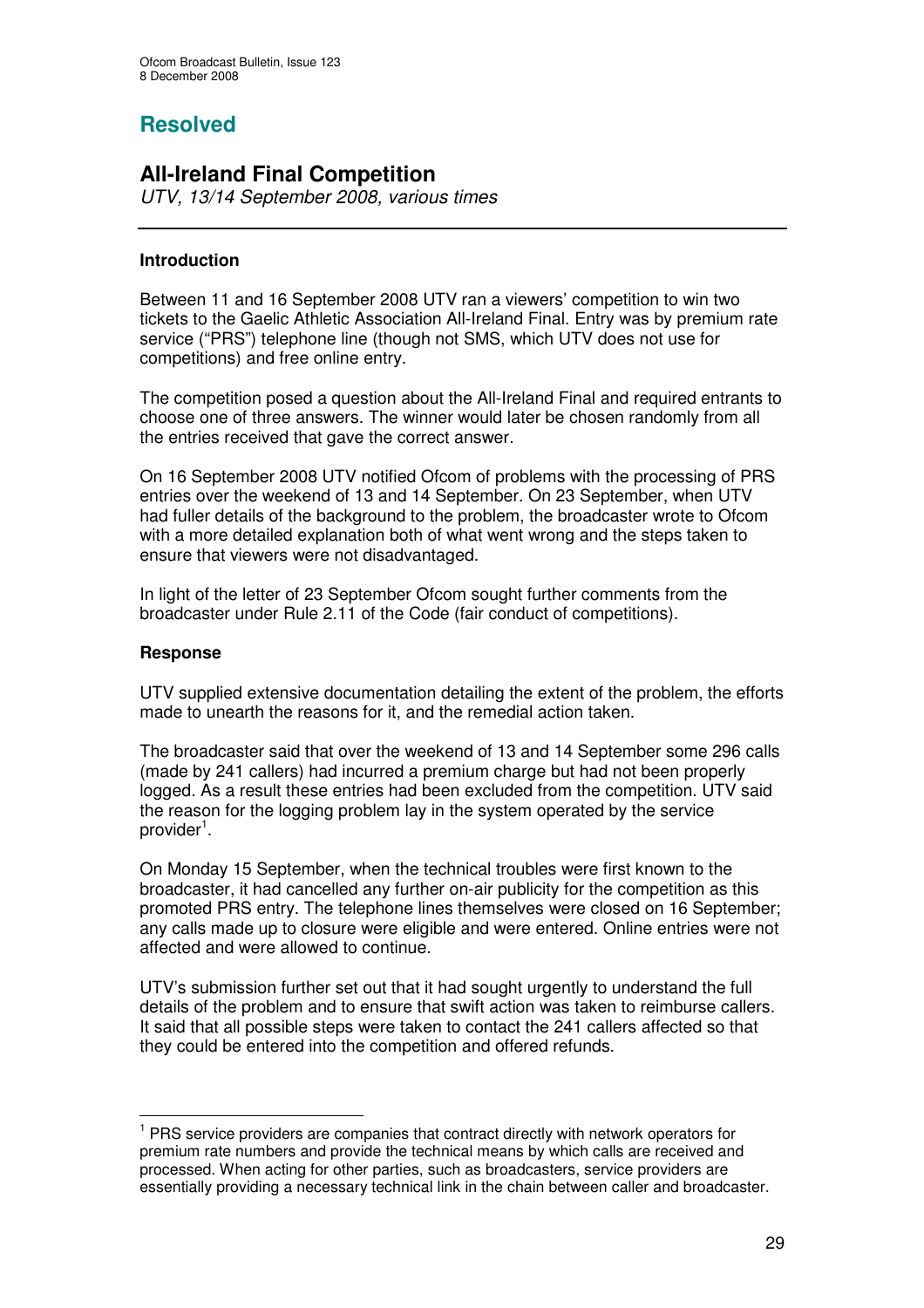230 callers were contacted and offered refunds; for those that said they did not require a refund, a donation was made to a cancer charity. The remaining callers had either withheld their numbers (and therefore could not be contacted), did not wish to speak to UTV or did not respond to messages left. In all, 272 entries were reinstated to the competition draw, £182 given in refunds and £114 donated to charity.

The broadcaster also said that it had immediately terminated its business relationship with the service provider. UTV said that it would suspend all competitions until a new service provided had been appointed.

#### **Decision**

Ofcom welcomed the broadcaster's effective and speedy action in cancelling further promotions for the PRS route of entry, establishing the cause of the problem, putting right excluded entries and effecting refunds or charitable donations.

We also acknowledge UTV's immediate notification of the matter to Ofcom and the openness and efficiency with which the broadcaster dealt with Ofcom's further enquiries. It is clear that the technical deficiencies and their consequences were deeply regretted by the broadcaster.

For these reasons, Ofcom has concluded that the issue is resolved.

Ofcom wishes to remind television licensees that under their Ofcom licences they are required to notify Ofcom of any "significant irregularities or other problems" in the operation of PRS competitions and votes.

Ofcom expects all licensees to take particular care when inviting listeners and viewers to take part in competitions. Code breaches can arise from errors, however inadvertent. These remain the responsibility of the licensee even where they arise from systems or actions in the control only of contractors or agents. Broadcasters must make sure they are fully familiar with the Guidance<sup>2</sup> to Section 2 of the Code that deals extensively with competitions.

#### **Resolved**

 $^{\text{2}}$  This is available at: http://www.ofcom.org.uk/tv/ifi/guidance/bguidance/guidance2.pdf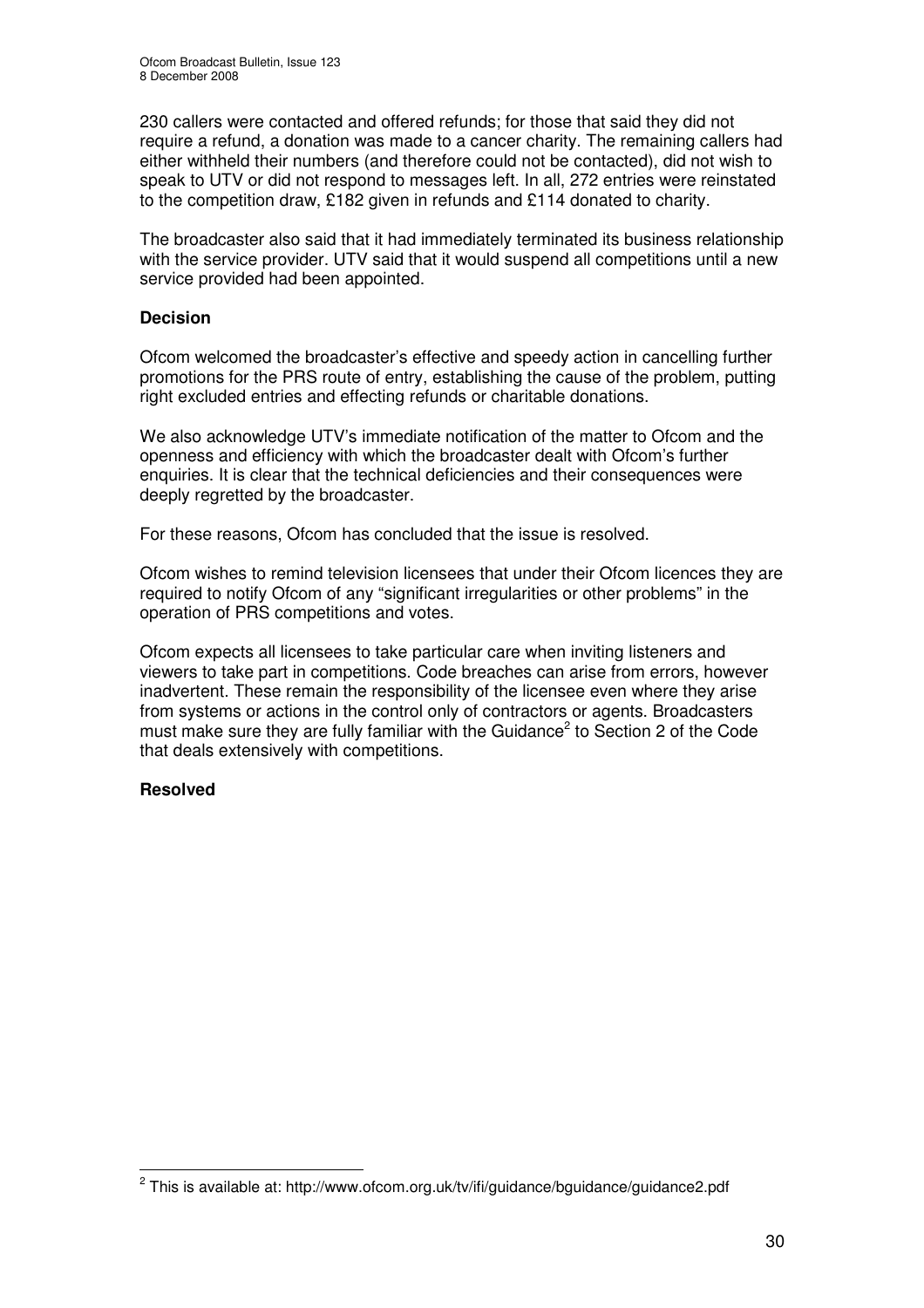## **Not in Breach**

### **Top Gear**

*BBC Two, 2 November 2008, 20:00*

#### **Introduction**

*Top Gear* is a car-focused magazine programme primarily aimed at car enthusiasts. In this edition, the three presenters were given the challenge of customising secondhand lorries and performing certain tasks to experience being an HGV driver.

In one sequence, while discussing the upcoming lorry challenge Jeremy Clarkson said to the other presenters:

*"What matters to lorry drivers? Murdering prostitutes? Fuel economy?"*

A few minutes later, whilst driving a lorry, Jeremy Clarkson said:

*"This is a hard job* [driving a lorry] *and I'm not just saying this to win favour with lorry drivers: change gear; change gear; change gear; check your mirrors; murder a prostitute…"*

Ofcom received 339 complaints about comments made by Jeremy Clarkson concerning lorry drivers.

Ofcom considered these complaints under Rule 2.3 (material that may cause offence must be justified by the context).

#### **Decision**

*Top Gear* is a long-running entertainment programme and viewers, in general, have come to expect a certain level of outspoken, adult-oriented humour from the presenters.

Taste in comedy can vary widely between people and Ofcom recognised that the comments made by Jeremy Clarkson could be offensive to some people. Ofcom is not an arbiter of good taste but rather it must judge whether a broadcaster has applied generally accepted standards by ensuring that members of the public were given adequate protection from offensive material. In each case when reaching a decision on whether material breached the Code, Ofcom must take into account the broadcaster's right to freedom of expression, which includes the right to hold opinions and to receive and impart information and ideas without interference by public authority<sup>1</sup>. The Code places no restrictions on the subjects covered by broadcasters, or the manner in which such subjects are treated, so long as offensive material that is broadcast is justified by the context.

On this occasion, Ofcom accepts that the comments made by Jeremy Clarkson could shock some viewers. However, Ofcom did not believe the intention of the comments could be seen to imply that all lorry drivers murder prostitutes, nor would it be reasonable to make such an inference. In Ofcom's view, the presenter was clearly using exaggeration to make a joke, albeit not to everyone's taste. The comments should therefore been seen in that context.

<sup>&</sup>lt;sup>1</sup> As enshrined in Article 10 of the European Convention on Human Rights.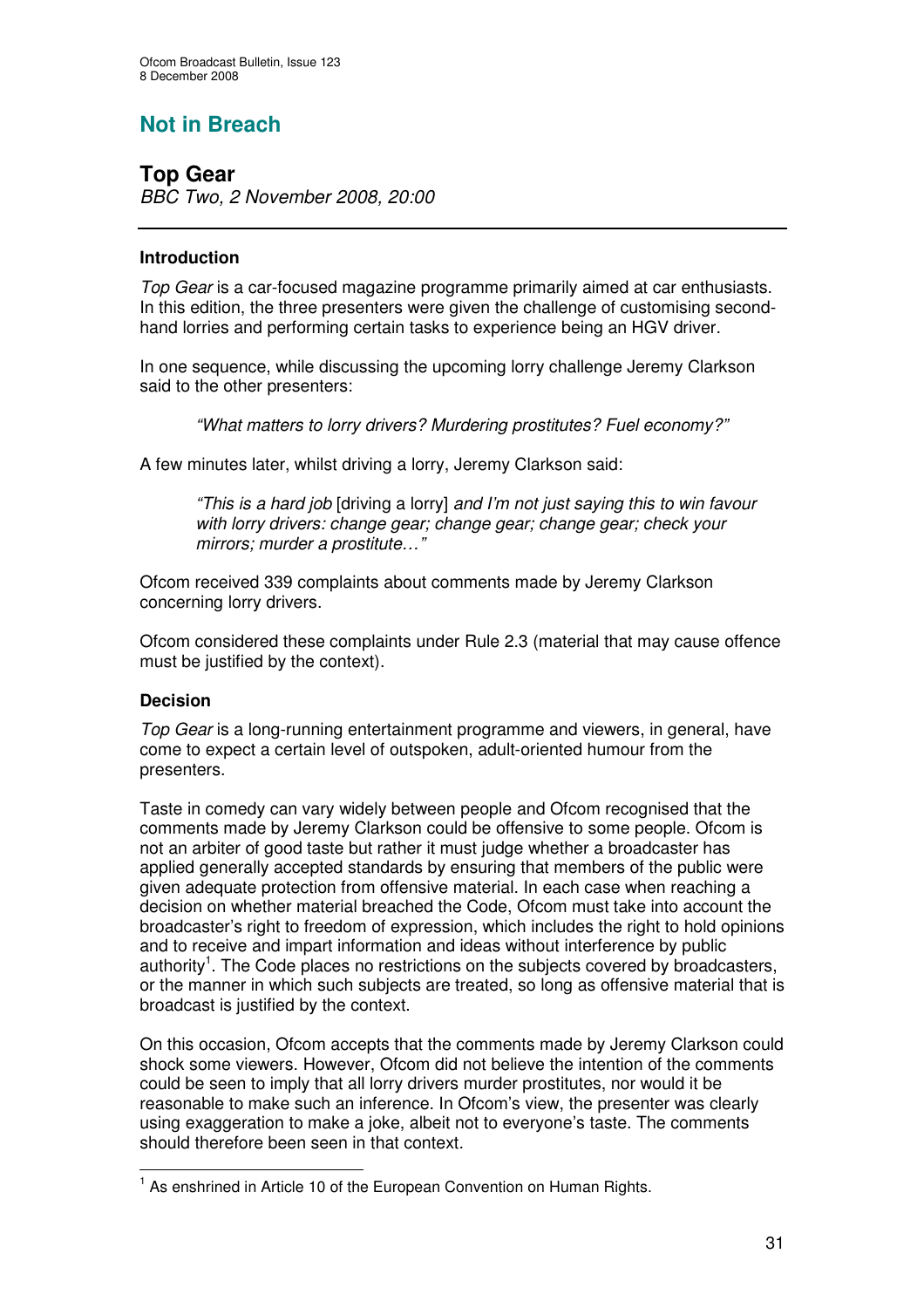It is often the case that humour can cause offence. To restrict humour only to material which does not cause offence would be an unnecessary restriction of freedom of expression. However, in transmitting potentially offensive material, broadcasters must ensure that they apply generally accepted standards.

Ofcom considered that the large majority of the audience would have understood the comments as being made for comic effect, and were in keeping with what would normally be expected from this presenter in this particular programme.

Given the intent of the comment, the context of the programme and the time of broadcast, Ofcom concluded that the broadcast of this material was justified by the context. Therefore, the programme was not in breach of Rule 2.3.

#### **Not in Breach**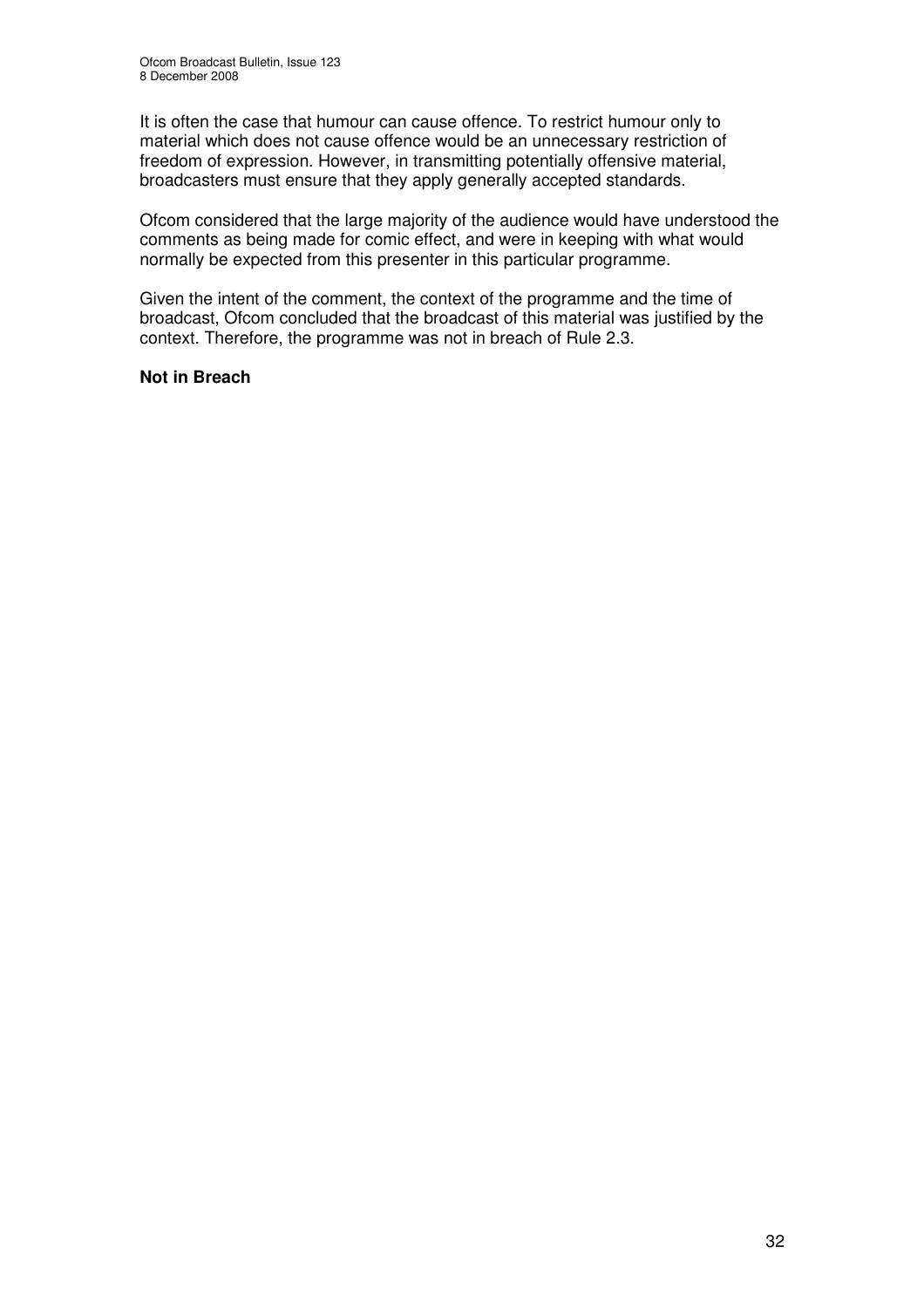#### **Harry and Paul** *BBC1, 26 September 2008, 21:00*

#### **Introduction**

Ofcom received 42 complaints regarding a sketch in the *Harry and Paul* show which depicted a so-called upper class character, played by Harry Enfield, encouraging a "Northern" man - whom he treats as his dog - to "mate" with his neighbour's Filipina maid. The scene showed the "Northerner", known as Clive, failing to show interest in the maid and the Harry Enfield character shouting encouragement and urging Clive to *"mount her"* before sending the maid back to the neighbour's home.

The complainants expressed concern that the sketch was offensive to the Filipino community and women in general, by presenting the Filipina as an object of sexual gratification.

#### **Decision**

Ofcom recognises the sensitivities involved when comedy makes reference to or represents any particular ethnic community in the United Kingdom. In this case it was a Filipino who featured in the broadcast. We therefore considered this material in the light of Rule 2.3 (generally accepted standards) which says that "…broadcasters must ensure that material which may cause offence is justified by the context…"

Context includes such factors as the editorial content of the programme, the degree of harm and offence likely to be caused and the likely expectation of the audience.

This particular sketch was one of a number which ran throughout the series in which Harry Enfield plays an extreme comedy stereotype of an upper class "toff" living in the South of England. This caricature has little sensitivity to those outside of his social class. Consequently, he treats Clive like his dog. It is in this context that the sketch showed the Harry Enfield character encouraging Clive to "mate" with his neighbour's domestic help, for whom he also has little or no respect.

Whilst *Harry and Paul* is a new series, Harry Enfield and Paul Whitehouse are long established comedians whose style of humour often focuses on presenting characters in an exaggerated and stereotyped way for comic effect. The comedy frequently comes from the absurdity of the situation.

In terms of the degree of offence and the likely expectation of the audience, we considered whether the material was justified by the context of the sketch as a whole.

As noted above, this item featured established comedians and the sketch was typical of the material presented by Harry Enfield and Paul Whitehouse in this, and other series. Therefore it is Ofcom's view that the material would not have exceeded the likely expectation of the vast majority of the audience.

Further, in Ofcom's view, there was no intention to ridicule women or the Filipino community in this sketch. The target of the humour was very clearly the upper class character played by Harry Enfield who holds such a deluded view of his social superiority that he treats individuals with lower social status with ridiculous disdain. The Filipina domestic help was featured as a character in the sketch to highlight this extreme and ridiculous behaviour.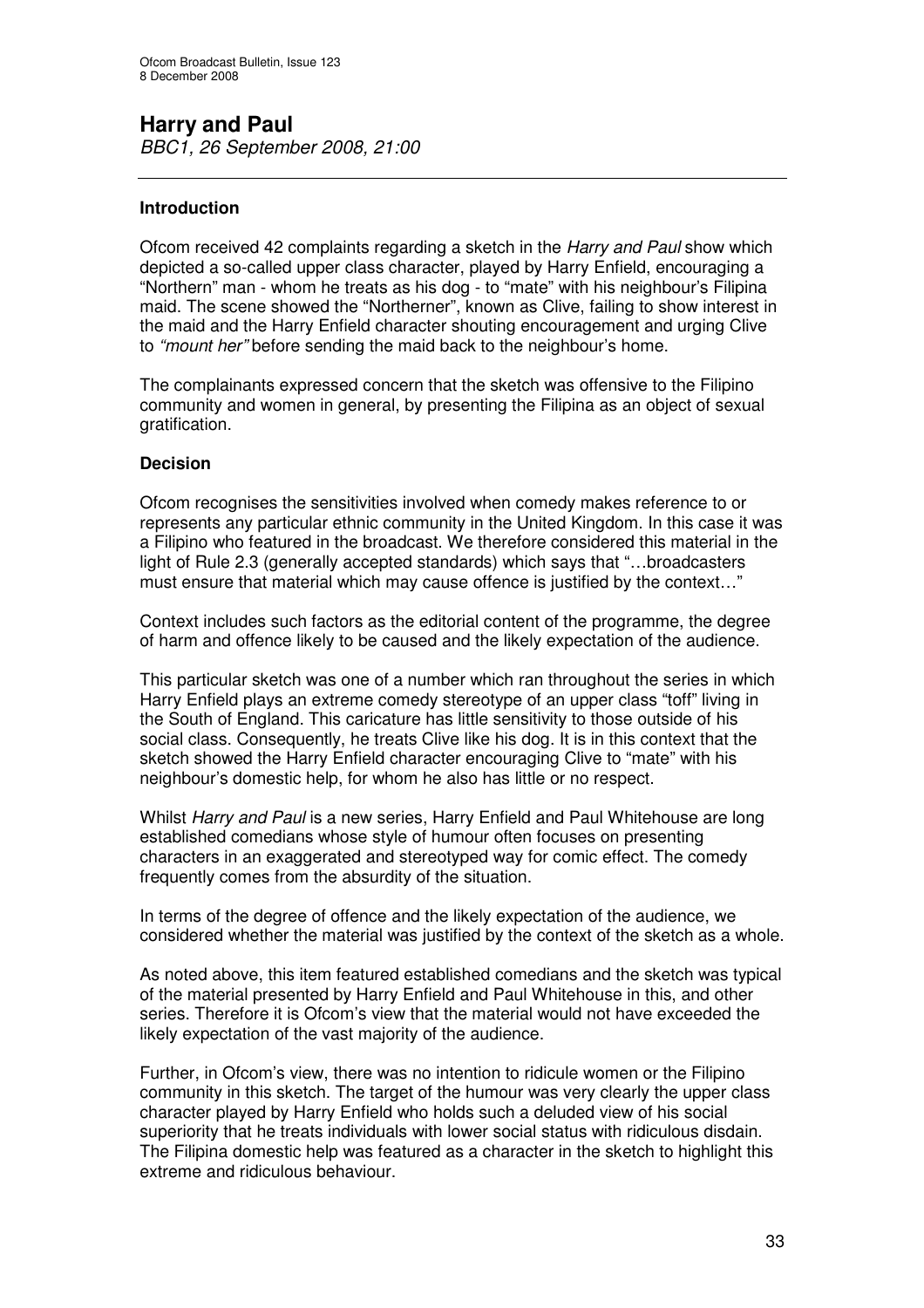Comedy often, and rightly, engages with challenging and sensitive subjects such as social class. In this respect Ofcom must regulate potentially offensive material in a manner that also respects freedom of expression – the broadcasters' right to transmit information and the viewers' right to receive it. Ofcom must therefore seek an appropriate balance between protecting members of the public from harm and offence on the one hand and the broadcaster's right to freedom of expression on the other, taking into account such matters as context.

Although this sketch may have caused offence to some individuals, it explored the issue of social class in an absurd way which was not intended to reflect real life. In our view this was the approach and effect of this sketch. On balance, it is Ofcom's view that the material did not breach generally accepted standards because it was justified by the context.

#### **Not in Breach**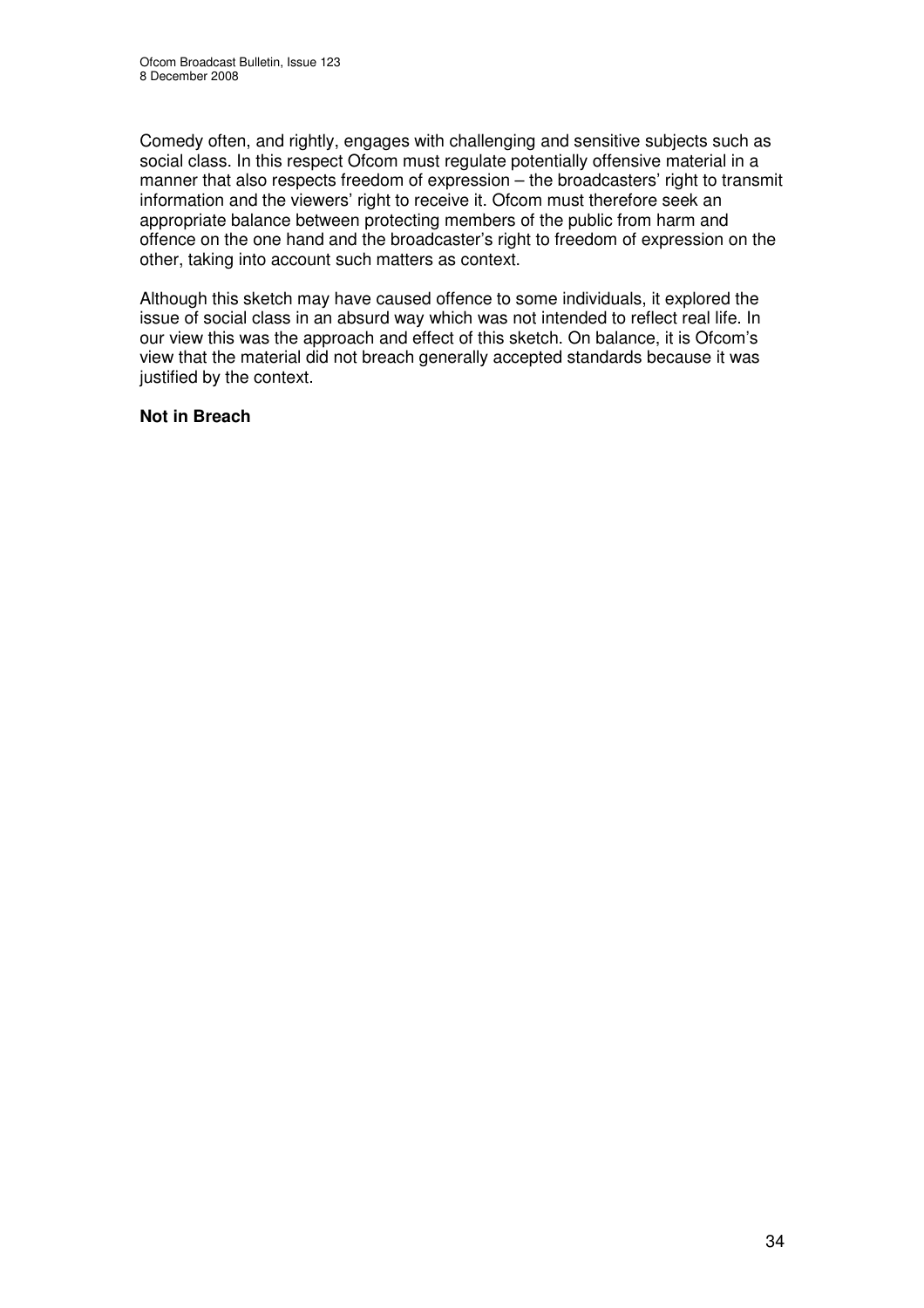## **Fairness and Privacy Cases**

## **Partly Upheld**

### **Complaint by Sri Guru Singh Sabha Sikh Temple made on its behalf by Dr Parvinder Singh Garcha**

*Programming between 1800 and 2000, Akash Radio, 19 May 2007*

**Summary:** Ofcom has upheld the complaint of unfair treatment, but not the complaint of unwarranted infringement of privacy in the making and broadcast of the programme, made by the Sri Guru Singh Sabha Sikh Temple.

The Sri Guru Singh Sabha Sikh Temple's complaint was considered by the Executive Fairness Group.

In summary Ofcom found the following:

- Ofcom found that the programme resulted in unfairness to the Sri Guru Singh Sabha Sikh Temple because it included serious allegations about both the management committee of the Temple, and the President of this committee, and failed to give the complainant an appropriate and timely opportunity to respond to these allegations.
- The Sri Guru Singh Sabha Sikh Temple did not have a legitimate expectation of privacy in relation to either the recording or broadcast of footage of the service which took place in the Temple because nothing of a private nature was recorded or disclosed. Given this, Ofcom found that the Sri Guru Singh Sabha Sikh Temple's privacy was not infringed in either the making or the broadcast of the programme and it was not necessary for it to consider whether any infringement was warranted.

#### **Introduction**

Akash Radio is an inter-denominational radio station broadcast in both English and Punjabi which describes itself as "The Voice of the New Punjabi Generation". It can be heard throughout the UK and Europe via Astra digital satellite channel 918 and around the world on the internet.

On 19 May 2007 between approximately 1800 and 2000 hours Akash Radio broadcast a live event from the Sri Guru Singh Sabha Sikh Temple which featured hymns, chanting, speeches (including religious discourses) and prayers.

Dr Parvinder Singh Garcha, a Trustee of the Sri Guru Singh Sabha Sikh Temple, which is a faith Charity and is therefore referred to as "the Charity" in this complaint, complained to Ofcom that the Charity was treated unfairly and that its privacy was unwarrantably infringed in the programme as broadcast.

#### **The Complaint**

#### **The Charity's case**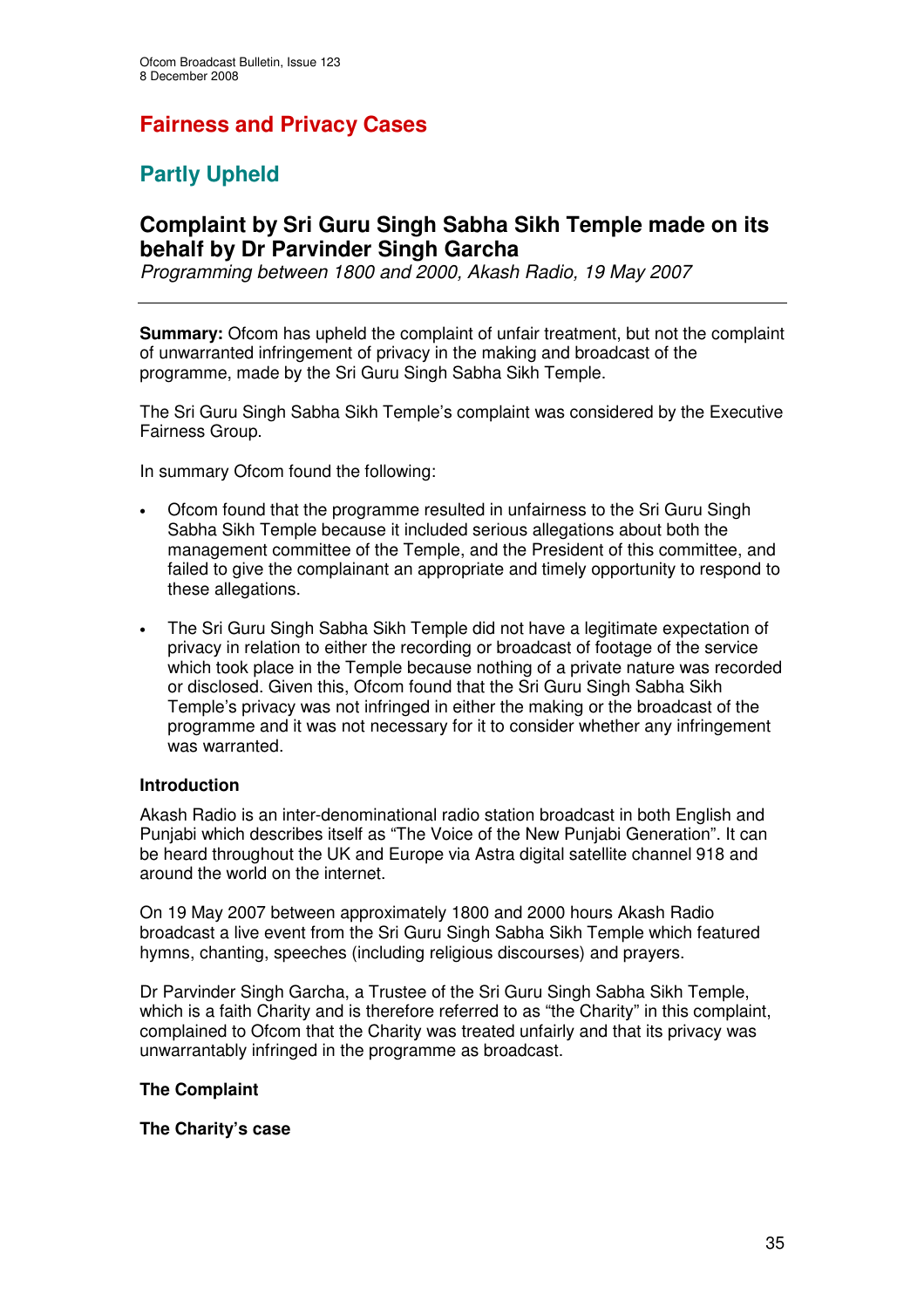In summary, the Charity complained that it was treated unfairly and that its privacy was unwarrantably infringed in the broadcast of the programme in that:

a) The programme included personal insults about members of the Charity's management committee. Dr Singh Garcha said the comments made in the broadcast were offensive and threatening.

In summary, the Charity complained that its privacy was unwarrantably infringed in the making and the broadcast of the programme in that:

b) The programme was recorded and simultaneously broadcast surreptitiously without the knowledge or consent of the members of the Charity's management committee.

By way of background to the complaint Dr Singh Garcha said that the programme had included: *"*speeches broadcast live and made by a group of disaffected members of a self-styled opposition group advocating violence and a probable threat to kill one of the members of the Charity's management committee*".*

#### **The broadcaster's case**

In summary the broadcaster responded to both heads of complaints made by the Charity together as follows:

Akash Radio denied that the programme had been unfair or had unwarrantably infringed the Charity's privacy in the making or the broadcast. It added that it had broadcast public messages addressed to those who attended the event and said that the programme did not include any threats or personal insults.

The broadcaster said that, like other media outlets, it was invited to cover the event and procession by the event organisers and added that the event organisers included some members of the Charity and some other organisations. Akash Radio said that it had covered the event for the event organisers not for the management committee of the Charity, that the management committee had permitted the organisers of the event to hold the function and that in these circumstances it had not needed consent from the Charity's management to record and broadcast the event.

Akash Radio argued that even if it had not broadcast the event the same material was heard by the people who attended the event and by people listening or viewing the broadcasts of the other media outlets which were at the event.

The broadcaster also argued that the programme did not breach Section 7.9 of the Code (presentation of material facts) because it broadcast live coverage of what the Temple stage secretary said to the people attending the event along with what was said by Mr Manmohan Singh [one of the organisers of the event] and others. Akash Radio added that it did not discriminate against anyone and that Section 7.11 of the Code (which relates to the obligation on broadcasters to provide an opportunity to respond to allegations of wrongdoing or incompetence) was not breached in that the programme mentioned Mr Himmat Singh Sohi (the management committee president) respectfully and ensured that he was not seen in a bad light.

Akash Radio said that it didn't need permission from the management committee of the Temple because it had been invited to provide live coverage of the protest march and prayer function by the organisers, namely Mr Manmohan Singh and other members of the Temple. The broadcaster indicated that a member of the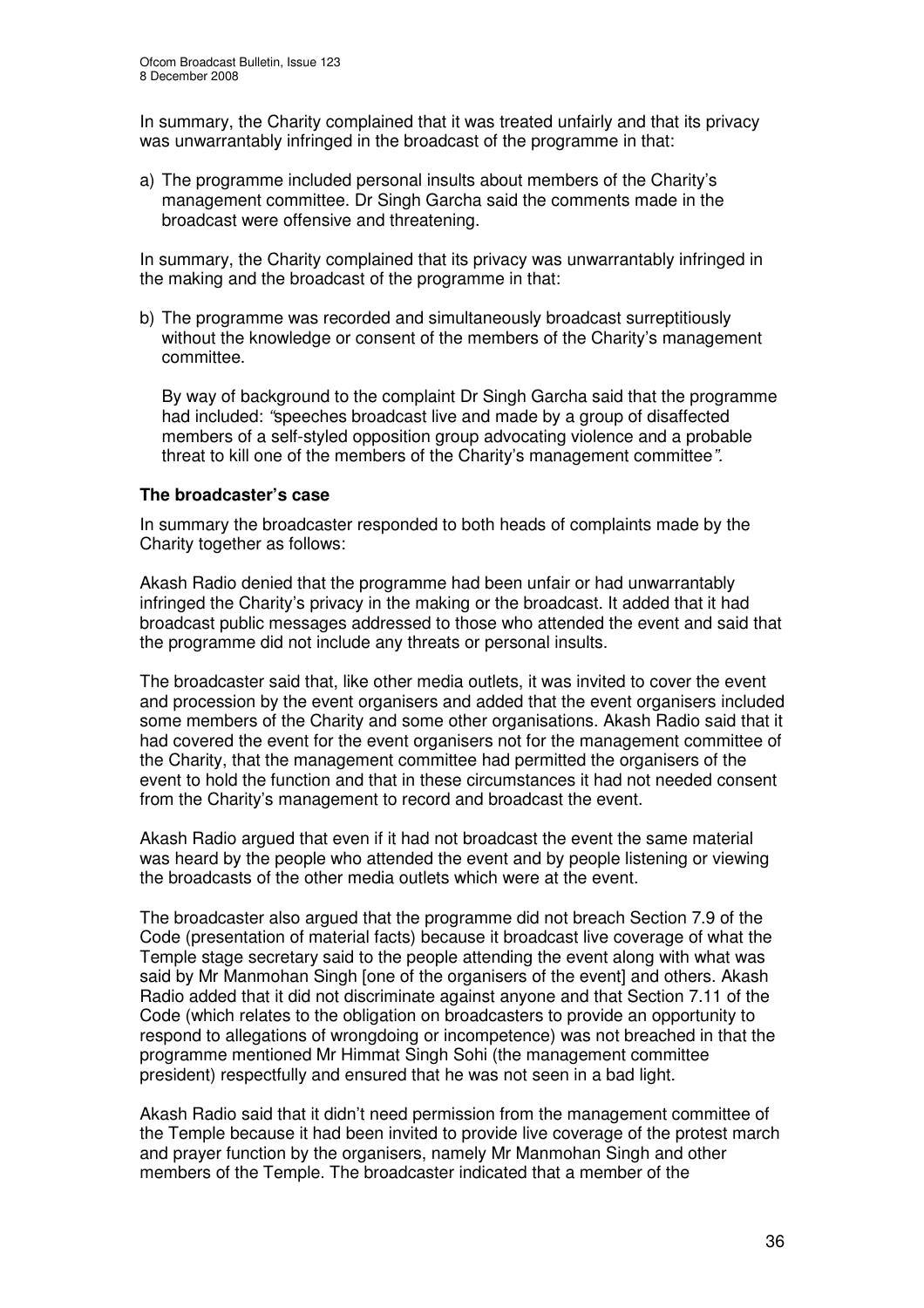management committee invited Mr Manmohan Singh to the Temple podium and asked him to address the congregation. It also said that the recording and broadcast was not carried out surreptitiously.

Akash Radio also supplied a letter from Mr Manmohan Singh in which he said that he and some other members of the Charity organised a protest march against a man called Mr Gurmeet Ram Rahim Singh. Mr Manmohan Singh also said that the organisers invited the media to the event and that Akash Radio had been asked to cover the entire event live.

### **The Charity's second statement**

In summary the complainant responded to Akash Radio's statement as follows:

Dr Singh Garcha said that the Charity strongly disputed Akash Radio's response to its complaint and considered that the broadcaster was trying to mislead Ofcom.

He argued that Akash Radio did not have a licence or permit to broadcast live, or otherwise, from the Temple without specific and prior consent from the management committee/trustees. He added that the person who was alleged to have invited Akash Radio to the Temple was not an authorised person. Dr Singh Garcha acknowledged that this person may have been a member of the Temple (or Charity) but added that the Temple had nearly 8000 members. Dr Singh Garcha also said that the so-called 'demonstration' was not authorised by the appropriate authorities.

### **The broadcaster's second statement**

In summary Akash Radio responded to the complainant's comments and clarifications as follows:

Akash Radio indicated that there had been many and varied occasions when it had broadcast events that took place at the Temple. It said that the people who organised these events invited the attendees and decided if there was to be any media coverage and argued that the management committee did not have rights in this regard.

The broadcaster said that this event was organised and conducted by Mr Manmohan Singh and his associates, that they had invited people from around the UK to attend it and the press to cover it and that therefore he was the authorised person. It added that Dr Singh Garcha had not made clear the role of the organiser of the event in question, Mr Manmohan Singh, and noted that he was invited on to the stage to address the congregation by the management committee's stage secretary. (Akash Radio said that the recording and transcript of the programme showed that Mr Manmohan Singh was twice invited to the podium by the stage secretary).

Akash Radio argued that it did not need a licence or permission from the Temple management committee to record and broadcast the event because it was not their event rather it was a prayer function for a martyr and a demonstration (against the sacrilege committed by a pseudo-saint in Punjab) which was organised by Mr Manmohan Singh and others and that the management committee had known about it.

The broadcaster argued that if the complainant was concerned that Mr Manmohan Singh had organised the event without proper permission, this was an issue it needed to raise with him and not with Akash Radio. It also argued that if the complainant was concerned about what was said from the podium, including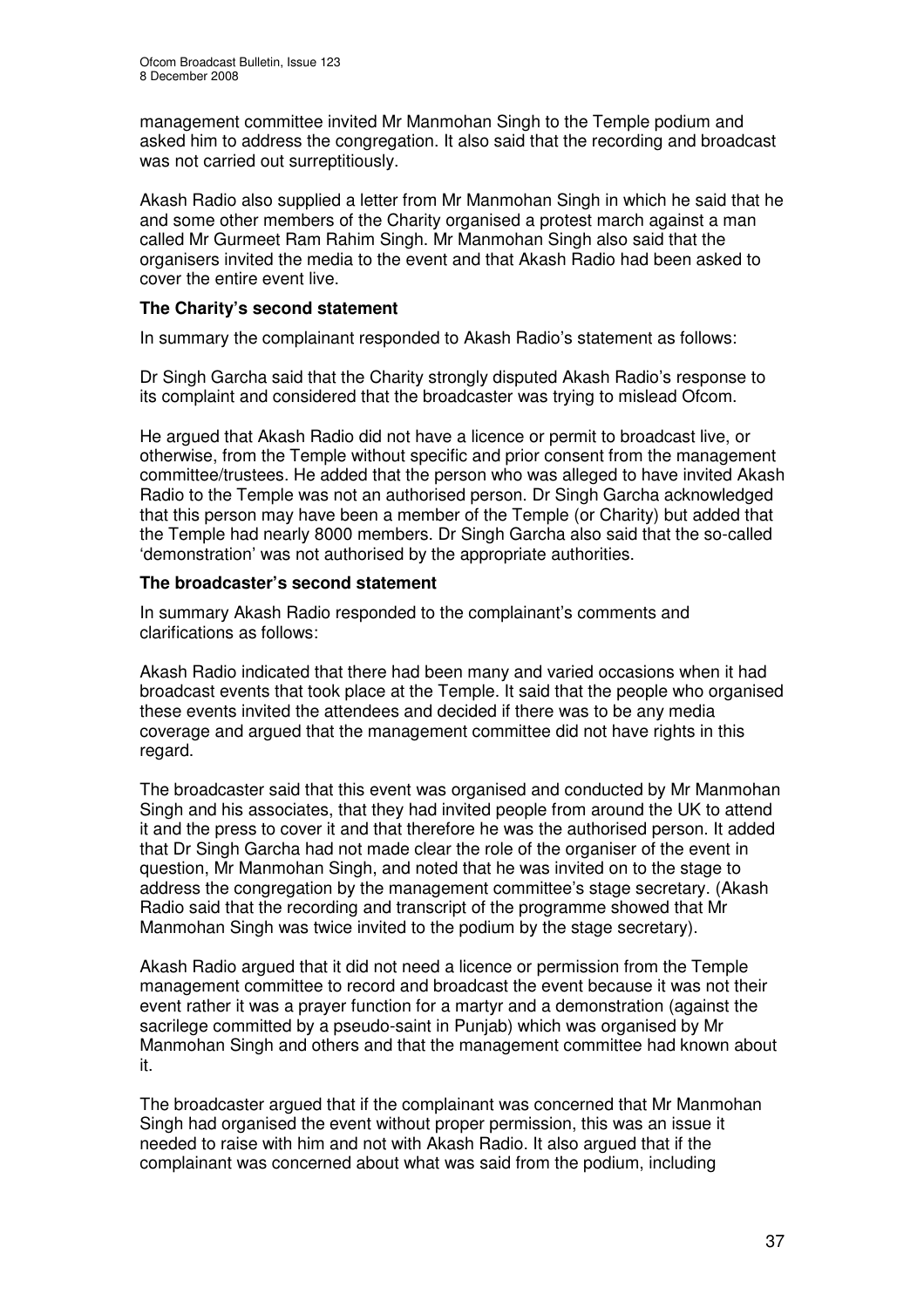comments made by Mr Manmohan Singh, it should file a case against those who said it and not against Akash Radio.

Akash Radio said that it had broadcast the entire event, witnessed by hundreds of congregation members, and that it had not breached any social, community, national or Ofcom rules and regulations.

#### **Decision**

Ofcom's statutory duties include the application, in the case of all television and radio services, of standards which provide adequate protection to members of the public and all other persons from unfair treatment and unwarranted infringement of privacy in, or in the making of, programmes included in such services.

In carrying out its duties, Ofcom has regard to the need to secure that the application of these standards is in the manner that best guarantees an appropriate level of freedom of expression. Ofcom is also obliged to have regard, in all cases, to the principles under which regulatory activities should be transparent, accountable, proportionate and consistent and targeted only at cases in which action is needed.

The Charity's complaint was considered by Ofcom's Executive Fairness Group. In reaching its decision, Ofcom carefully considered all the relevant material provided by both parties. This included a recording of the programme as broadcast and a transcript in Punjabi with an agreed English translation, and both parties' written submissions.

a) Ofcom considered the Charity's complaint that the programme included insults about members of the Charity's management committee which were offensive and threatening.

Ofcom noted that this complaint was made as both a complaint of unfair treatment and unwarrantable infringement of privacy in the broadcast. However, it recognised that the complaint concerned whether the broadcast included insulting comments about members of the management committee. Ofcom therefore considered this head of complaint in relation to unfair treatment in the programme as broadcast.

Ofcom considered this complaint in light of the requirement on broadcasters in Rule 7.1 of Ofcom's Broadcasting Code ("the Code") to avoid unjust or unfair treatment of individuals or organisations in programmes. Ofcom also took particular account of Practice 7.9 of the Code which states that before broadcasting a factual programme, broadcasters should take reasonable care to satisfy themselves that material facts have not been presented, disregarded or omitted in a way that is unfair to an individual or organisation. In addition, Ofcom took particular account of Practice 7.11 of the Code which states that if a programme alleges wrongdoing or incompetence or makes other significant allegations, those concerned should normally be given an appropriate and timely opportunity to respond.

Ofcom noted that the programme was divided into three sections. In the first section of the programme a studio presenter (Mr Giani) and an outside broadcast reporter (Mr Sukhwinder Singh) reported on the last part of a street procession (including the arrival of the procession at the Temple). The programme indicated that the people taking part in the procession were demonstrating against the decision of the Charity's management committee not to allow prayers in the Temple for a Mr Kulwart Singh, also referred to as *"the martyr"*, nor to allow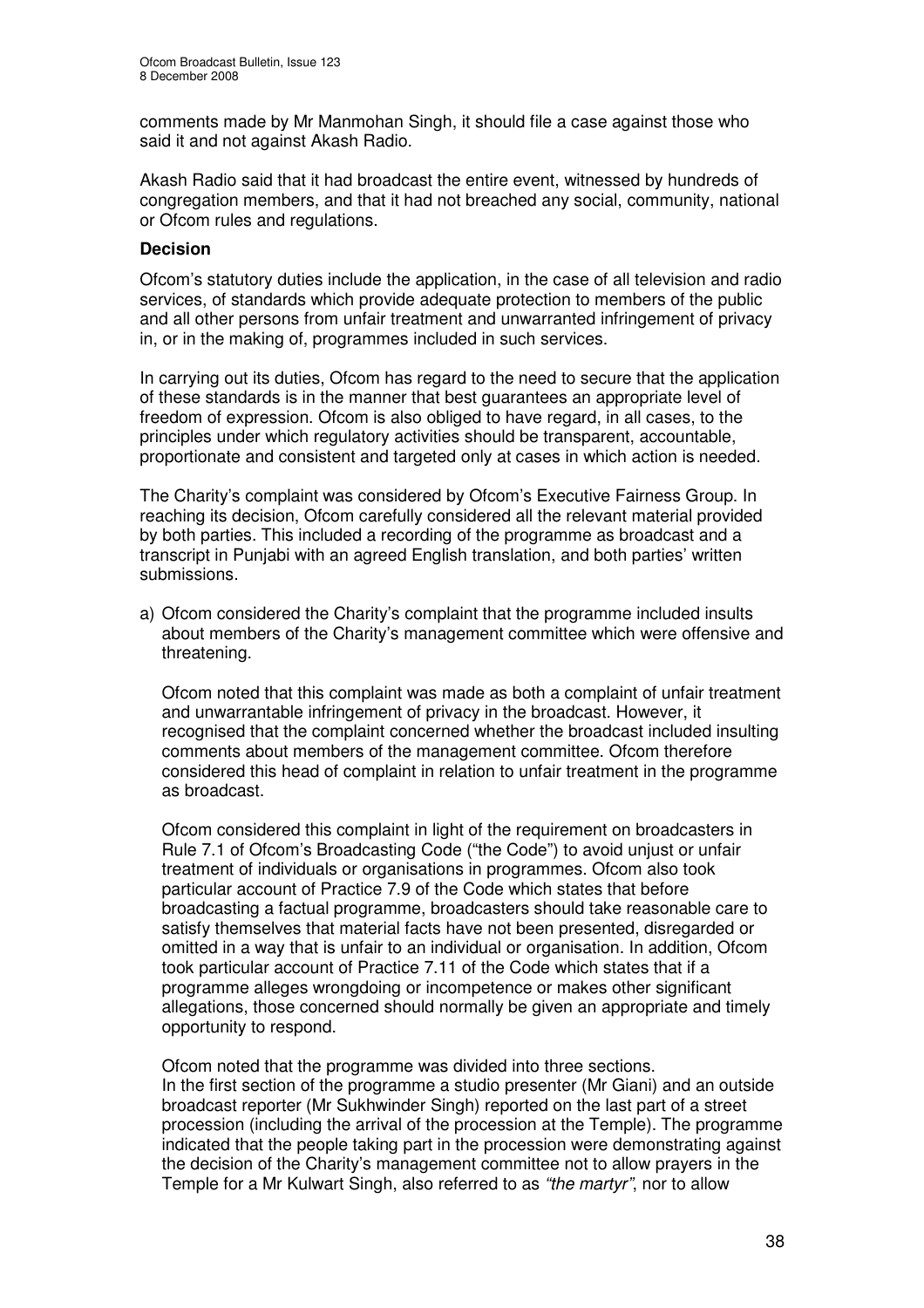protest against Mr Gurmeet Ram Rahim Singh [leader of the RSS religious sect in India] described by Mr Giani (the presenter) as *"a pseudo, rapist, a murderer"* who had *"dared to imitate Guru Gobind Singh* [the tenth Sikh Guru] *and ridiculed* [the] *Sikh baptism ceremony"*.

The second section of the programme featured live coverage of events within the Temple including prayers and speeches. This section of the programme included a speech made to the congregation in the Temple by Mr Manmohan Singh as well as commentary by Mr Giani (the presenter) and Mr Sukhwinder Singh (the reporter). The third section of the programme was a short studio phone-in with four calls interspersed with commentary from the presenter.

Having examined the transcript, Ofcom observed that the programme included numerous negative comments or implications about both the management committee of the Charity and Mr Himmat Singh Sohi (the President of the Charity's management committee) and that these comments were made by the presenter, by Mr Manmohan Singh within his speech to the worshipers at the Temple and by people who called in to the programme.

By way of example, Ofcom noted that after the reporter said that the Charity's management committee [the management committee] was *"not going to let the prayers take place",* the studio presenter said *"if they are stopping the prayers from being offered then it's tragic, it is against Sikh principles. Is this Committee on the side of the Sadh* [Mr Gurmeet Ram Rahim Singh]*? Where are they standing? Through Akash Radio I wish to say that nothing should happen that could affect the respect and honour of the Sikh nation".* He further said *"If this management committee doesn't let the prayers take place it would be the biggest diplomatic error of the committee."*

Ofcom also noted that during a speech made at the Temple (and simultaneously broadcast on Akash Radio) Mr Manmohan Singh made the following comments:

*"Since this management committee has been formed, it has never even sent a coach to mark the 1984 holocaust* [of Sikhs in India at the time of the assassination of the then Prime Minister Indira Gandhi]*. And the president of this Gurdwara* [Temple] *Himmat Singh Sohi, biggest traitor of RSS* [the Rashtriya Sikh Sangat organisation]*. The institution banned by Sri Akal Takht Sahib, he's lighting the lamp. Where they have shown Guru Gobind Singh ji along with their leader, he's congratulating them. You can see it now on the CD. CD will be shown to you. Respected congregation where we have to fight against the outside enemies, we have also to recognise the enemies within us. The enemies in our own homes are more dangerous, that's' why we should see that no such person stays as the Gurdwara president who has relations with the RSS. Victory shouts. Do you wish that such a person remain president of the Gurdwara, if not, raise both your hands. Revered congregation, even today it was very difficult holding the prayers for the martyr. Even last time, to malign our image they ceremonially closed Guru Granth Sahib* [the Sikh Holy Scripture] *and said wrong things about us in the press. Today, in Punjab and here, leaders of all the main Sikh institutions have come together, the Sikh Federation, Damdami Taksal etc. We thank all of them. Dear Sangat* [congregation]*, we should make sure that such a person doesn't remain Gurdwara president."*

Ofcom also noted that as background to the complaint the broadcaster stated that the Rashtriya Sikh Sangat organisation ("RSS") referred to above was "an extremist Hindu organisation adjudged [to be] anti-Sikh".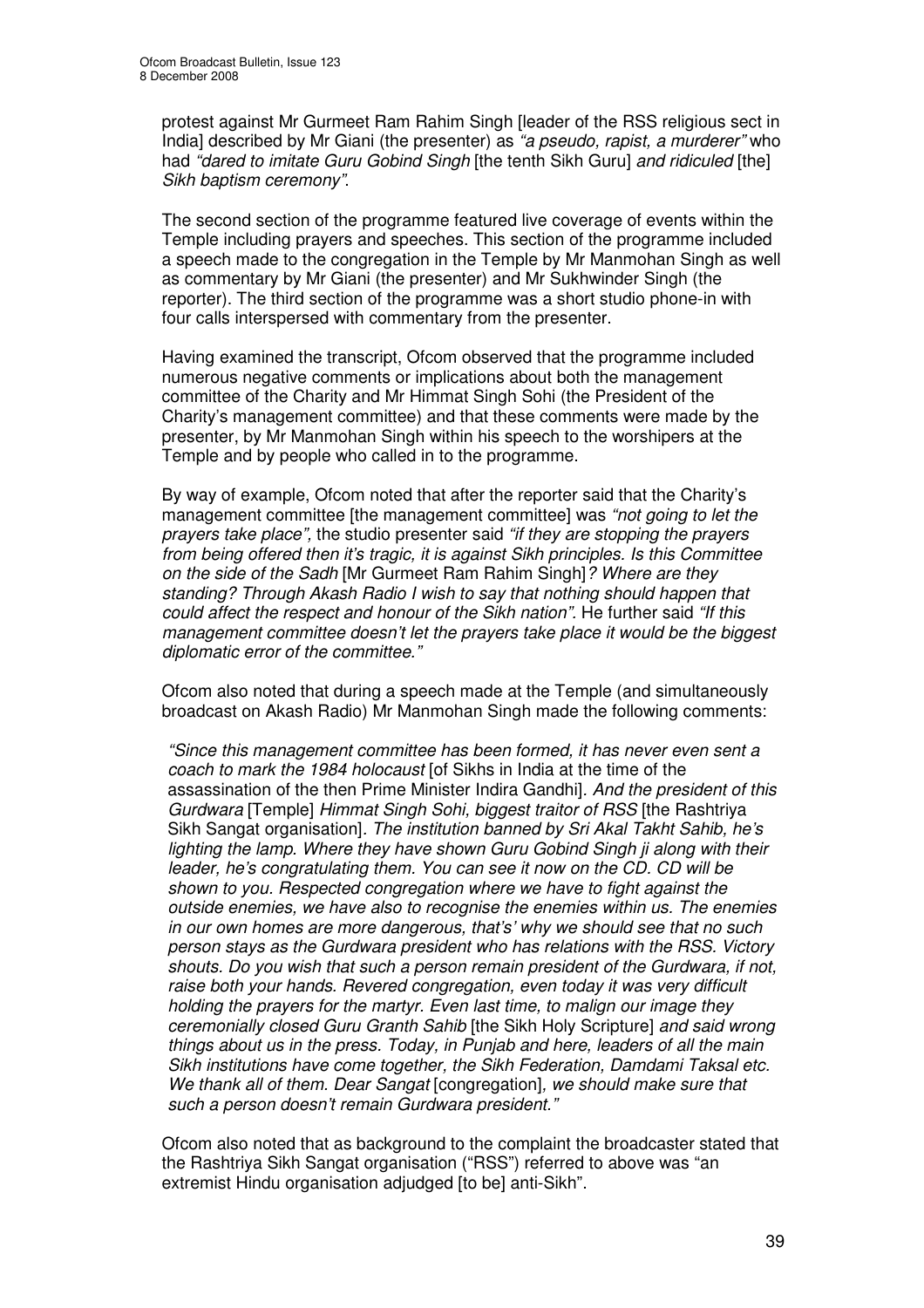With regard to the final section of the programme Ofcom observed that each of the four people whose calls to the station were broadcast made critical comments about the actions of the management committee and/or Mr Sohi specifically and that the presenter Mr Giani agreed with these comments.

Ofcom considers that taken together the comments noted above, as well as others made throughout the programme, equate to very serious allegations concerning both Mr Sohi in his role of president of the Charity's management committee and the wider management committee itself. In particular, Ofcom noted that the programme included comments which clearly criticised Mr Sohi for a particular association (with the RSS) referring to him in this context as *"a traitor"*. It also considered that the programme included comments which suggested that the management committee's initial decision to prevent prayers (referred to above) for *"the martyr"* being given in the Temple had poorly served the Sikh community, notably those worshippers present at the Temple. Further it indicated that the committee was sympathetic to *"the sadh"*, a man who, as noted above, was described as being a rapist and murder who had carried out sacrilegious acts.

Given the inclusion of these serious allegations in the programme Ofcom considered that it was incumbent upon the broadcaster to offer the Charity an appropriate and timely opportunity to respond to these allegations. Ofcom noted that on the information available to it appears that Akash Radio did not offer the Charity an opportunity to respond the allegations made about it in the programme. It therefore considered that the Charity had been treated unfairly in this respect.

In light of the factors noted above Ofcom found that Akash Radio's broadcast resulted in unfairness to the Charity.

b) Ofcom then considered the Charity's complaint that its privacy had been unwarrantably infringed in the making and the broadcast of the programme in that it was recorded and simultaneously broadcast surreptitiously without the knowledge or consent of the members of the Charity's management committee.

In Ofcom's view, the line to be drawn between the public's right to information and the citizen's right to privacy can sometimes be a fine one. In considering complaints about the unwarranted infringement of privacy both in relation to the making and the broadcast of the programme, Ofcom must consider two distinct questions: First, has there been an infringement of privacy? Secondly, if so, was it warranted? (Rule 8.1 of the Code).

In light of the submissions of both parties Ofcom did not consider that the recording and simultaneous broadcasting of this programme took place surreptitiously. Therefore, rather than taking particular account of the parts of the Code which relate to the obtaining and use of surreptitiously recorded footage Ofcom took particular account of Practice 8. 5 which states that any infringement of privacy in the making of a programme should be with the organisation's consent or be otherwise warranted and 8.6 which states that if the broadcast of a programme would infringe the privacy of a person or organisation, consent should be obtained before the relevant material is broadcast, unless the infringement of privacy is warranted.

Ofcom considered two discreet elements of the programme in relation to this head of the Charity's complaint: the end of the street procession and the service in the Temple. Ofcom observed the nature of the street procession. The footage of the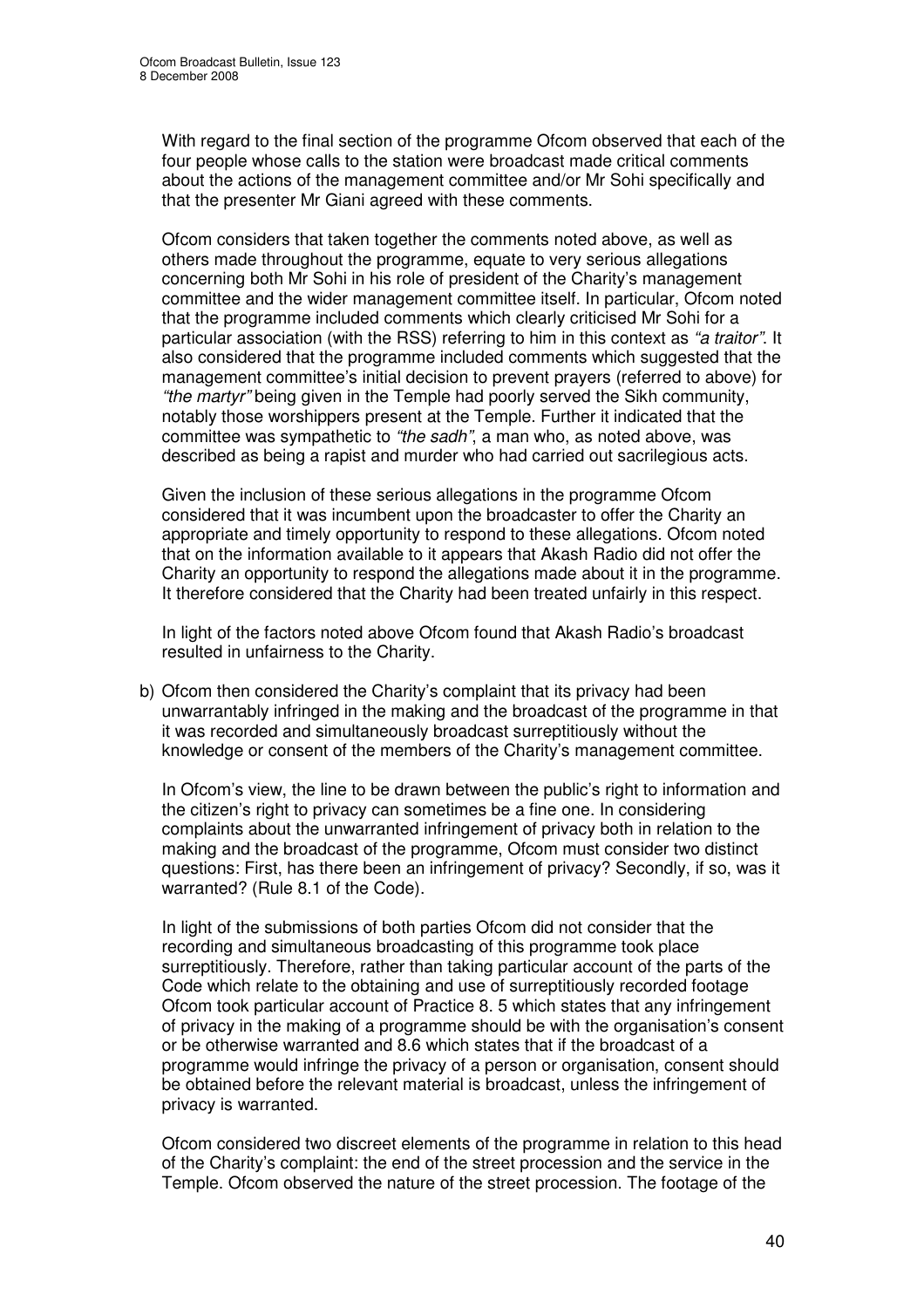end of this event was taken and broadcast from the public highway where the activities taking place would have been available for the all to see. Ofcom also noted that this footage did not contain or reveal anything of an inherently private nature to the Charity. In light of these factors Ofcom did not consider that the Charity had a legitimate expectation of privacy in relation to either the recording or broadcast of footage of this procession. Given this Ofcom therefore concluded that the Charity's privacy was not infringed in the making or the broadcast of this footage, and it was not necessary for Ofcom to further consider whether any infringement of privacy was warranted. It then went on to consider whether the Charity's privacy had been infringed in the making or the broadcast of the footage of the service in the Temple or Gurdwara.

In relation to this section of this head of the complaint, Ofcom first considered whether the Charity had a legitimate expectation of privacy in relation to the making and broadcast of the (live) programme.

Ofcom recognised that a Charity could have a legitimate expectation of privacy in relation to activities of a private nature which need protection from unwarranted intrusion (for example exchanges which took place in the confines of a closed meeting or correspondence which could justifiably be regarded as private). Ofcom assessed whether the Charity and the members representing its management committee at the Gurdwara on the day the programme was made and broadcast had such an expectation in the specific circumstances of this case.

In Ofcom's view the Charity's expectation of privacy was raised by the fact that recording of the footage took place during a religious service at the Temple the organisation of which was the responsibility of the Charity's management committee. However, Ofcom also noted that this was a public event which was open to all members of the Sikh community, and others, if they wished to attend. Furthermore, Ofocm did not consider that any other aspect of the service recorded and broadcast by Akash Radio contained material of a private nature to the Charity.

In addition, Ofcom acknowledged that the submissions to this complaint make it clear that there is a conflict between the parties regarding whether the management committee of the Charity or Mr Manmohan Singh (who organised the street procession and addressed the congregation in the Temple) was the most appropriate authority to provide consent for Akash Radio to record and broadcast this event. However, given its view that the recording and broadcast did not include material of a private nature to the Charity Ofcom considered that it was not incumbent upon the broadcaster to obtain such consent.

Therefore, on balance, Ofcom considered that the Charity did not have a legitimate expectation of privacy in relation to the making and broadcast of the footage of this event in these specific circumstances.

Given this Ofcom found that Charity's privacy was not infringed in the making and broadcast of the programme, and it was not necessary for Ofcom to further consider whether any infringement of privacy was warranted.

**Accordingly Ofcom has upheld the Sri Guru Singh Sabha Sikh Temple's complaint of unfair treatment but not its complaint of unwarranted infringement of privacy in the making and broadcast of the programme.**

**Ofcom has directed Akash Radio to broadcast a summary of this finding.**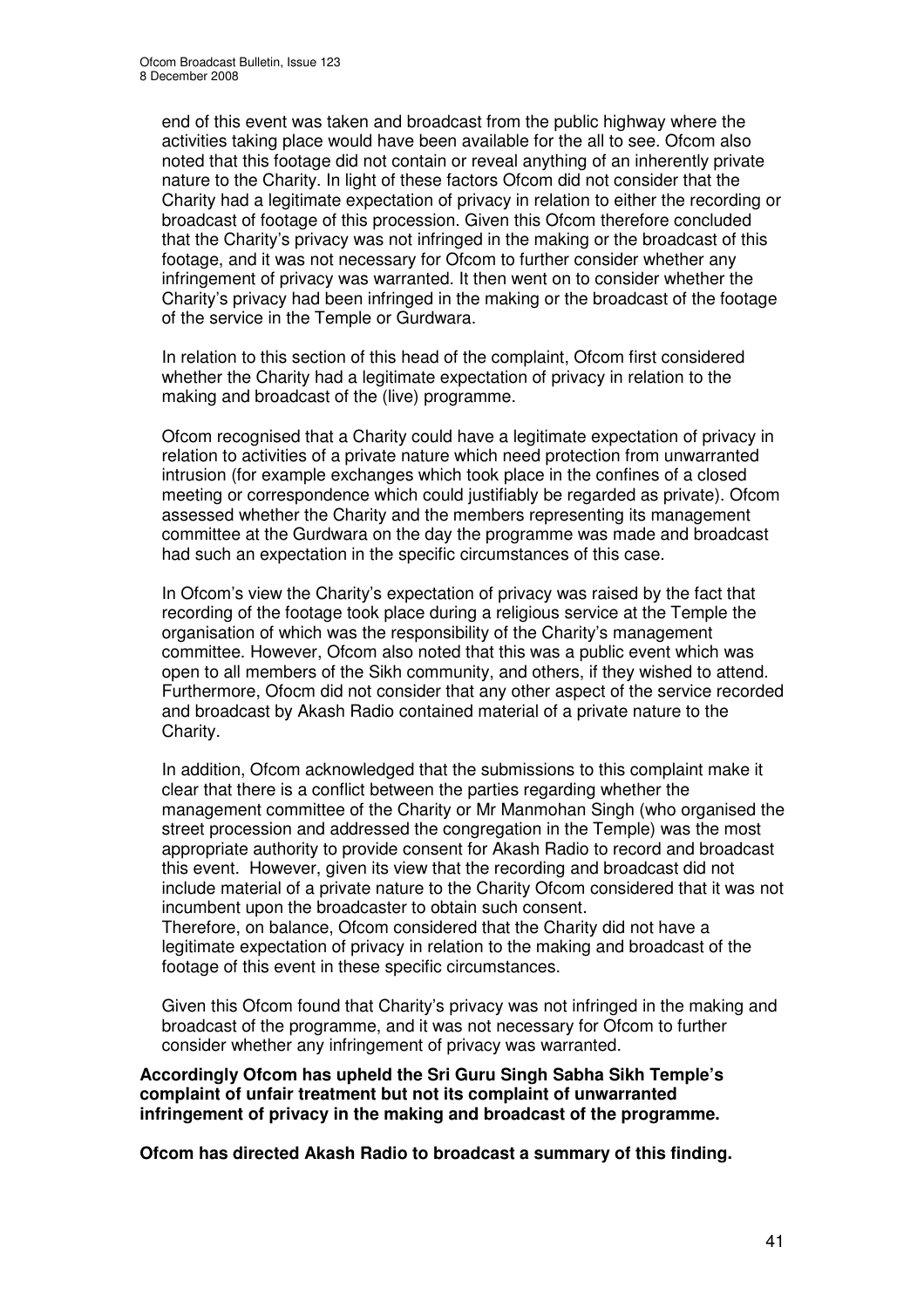# **Not Upheld**

## **Complaint by Mr Ian Hunter**

*Reunited, BBC1, 18 December 2007*

**Summary:** Ofcom has not upheld this complaint made by Mr Ian Hunter of unfair treatment and unwarranted infringement of privacy in the programme as broadcast.

On 18 December 2007, BBC1 broadcast the programme "Reunited" which looked at attempts by three women to trace one of their biological parents. Mr Hunter was one of the parents featured in the programme.

Mr Hunter complained that he was treated unfairly and that his privacy was unwarrantably infringed in the programme as broadcast in that reference to his imprisonment some 30 years earlier was referred to without his consent. He said he would have removed this reference had he been given the chance to preview the programme, of which he said he was assured.

Mr Hunter's complaint was considered by Ofcom's Executive Fairness Group.

In summary Ofcom found the following:

- Ofcom considered that Mr Hunter was properly informed about the nature and purpose of the programme and provided informed consent for his participation. Ofcom found no evidence that the complainant had secured a guarantee to either preview the programme or be able to affect the content of the programme. In any event Ofcom found that given that Mr Hunter himself volunteered the information regarding his prison sentence, he was not unfairly treated.
- Ofcom found that Mr Hunter had no legitimate expectation of privacy in relation to information about his imprisonment as he freely volunteered information about his past in the full knowledge of the purpose for which he was being filmed i.e. in connection with a programme about reunion with his long lost daughter. Therefore Ofcom found that his privacy was not unwarrantably infringed by the broadcast of this information.

#### **Introduction**

On 18 December 2007, BBC1 broadcast a documentary entitled *Reunited*. The programme followed the stories of three women as they attempted to trace one of their biological parents who had disappeared from their lives in early childhood. The programme featured one of the women, Ms Julie Kenyon, searching for her father. During the course of the search, which was successful, Ms Kenyon was shown with her Aunt Mel. The programme included her aunt saying in an interview that *"unfortunately at the time Julie was born, her dad was in prison"*.

Ms Kenyon's father, Mr Ian Hunter, participated in the programme and complained to Ofcom that he was treated unfairly and his privacy was unwarrantably infringed in the programme as broadcast.

#### **The Complaint**

#### **Mr Hunter's case**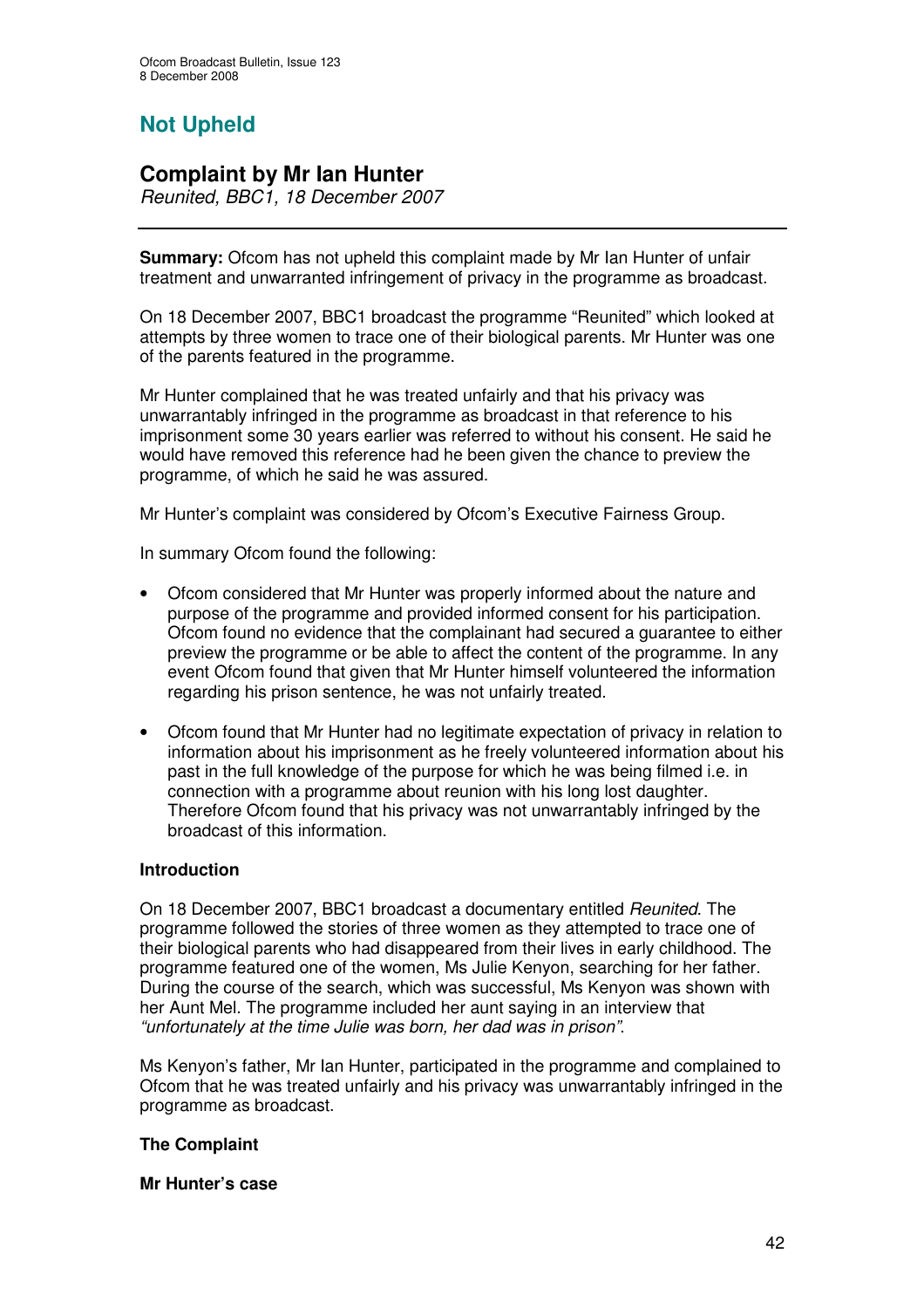- a) In summary, Mr Hunter complained that he had been treated unfairly in the programme as broadcast in that the programme makers advised that they would show Mr Hunter a preview of the programme but they failed to do so. Mr Hunter said that if he had known that his imprisonment was to be referred to in the programme he would have asked for that reference to be omitted from the programme.
- b) In summary, Mr Hunter complained that his privacy had been unwarrantably infringed in the programme as broadcast in that the programme showed footage of Miss Kenyon's Aunt Mel stating that he had been in prison when Miss Kenyon was born. This information was included in the programme without his knowledge or consent. By way of background Mr Hunter said he had been in prison thirty years ago when he was very young and did not want his friends and neighbours to know about it.

#### **The BBC's first statement in response to the complaint**

The BBC provided a written statement in response to the complaint. In summary the BBC responded to the complaint as follows.

a) In response to Mr Hunter's complaint of unfair treatment, the BBC denied that the programme maker told Mr Hunter he would have the opportunity to preview the programme and delete anything he was unhappy with. It said such advice on the part a programme maker would have been contrary to the BBC's policy never to surrender editorial control of its output.

As regards the programme's reference to his imprisonment (which Mr Hunter said he would have removed had he been given a chance to preview the programme), the BBC noted that Mr Hunter had himself volunteered this information on two occasions during his filmed interview. In support of this, the BBC provided Ofcom with a recording of Mr Hunter's unedited interview and noted that Mr Hunter had provided details of his imprisonment, including the length of his sentence, naming the prison where he had served it, and describing an occasion when his baby daughter had been brought to visit him. This was more information about the matter than was included in the programme. The BBC argued that as Mr Hunter had been willingly interviewed in the full knowledge that anything he said might be broadcast, the programme makers took the view that he had no objection to information relating to the fact that he had served time in prison being included in the programme.

b) In response to Mr Hunter's complaint that the broadcast of information relating to his imprisonment unwarrantably infringed his privacy, the BBC said that this information was central to the narrative of his separation from Ms Kenyon when she was a child. The BBC argued that Mr Hunter could therefore not have entertained an expectation that it would not be included in the final broadcast, given the subject of the programme that had been explained to him when he agreed to take part. The BBC also reiterated that Mr Hunter had willingly volunteered the information including specific detail about it.

With regard to the fact that this information was broadcast without his knowledge or consent, the BBC considered that irrespective of whether a consent form was signed, Mr Hunter's agreement to the filming (in full knowledge of its intended purpose) constituted consent to its use in the programme. The BBC said it was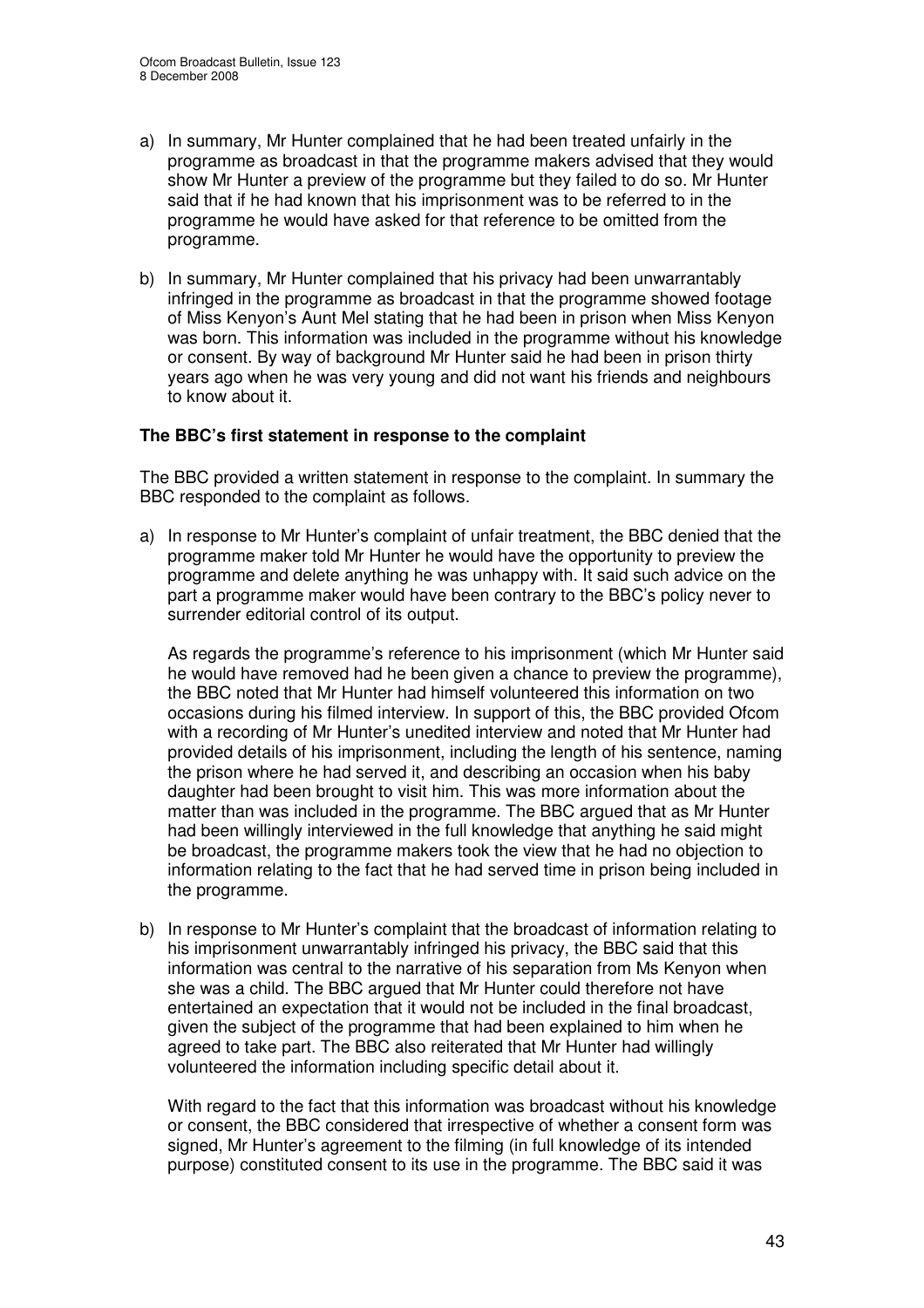not true that Mr Hunter's consent had been conditional on an offer of a preview of the programme with the right to remove any material he was not happy with.

The BBC further added that the issue of consent was central to this complaint and gave some background information in support of its case. It said that at the first meeting with the programme makers, Mr Hunter raised the subject of payment for his potential contribution to the programme. The programme makers explained that they were unable to offer payments to contributors but they were able to pay reasonable expenses. Mr Hunter agreed at the time to the filming of his meeting with Ms Kenyon, subject to an assurance from the producer that he could pull out of the arrangement at any point on the day. The BBC said this assurance was unconditional. After a second request to Mr Hunter for a follow-up interview, Mr Hunter again asked how much the BBC would be prepared to pay him, and again the programme maker explained that she was not able to pay fees to contributors. Mr Hunter agreed to this second interview, provided his other daughter Davina Hunter and her children could be involved as well as Ms Kenyon, who had been brought down to London at Mr Hunter's request at the expense of the BBC. The BBC said that consent forms had been discussed by the programme makers with Mr Hunter, but he brushed aside their request saying "the BBC are going to see us right" a number of times. He accepted £50 from the producers towards the cost of a family meal that evening but did not sign any forms. However, he appeared to be content to proceed with filming on that basis.

The BBC said that Mr Hunter was asked to sign consent forms a third time after filming of a family sequence in Mr Hunter's flat but was told by Mr Hunter that he would not sign until the BBC "sees us all right". The BBC noted that at no point did Mr Hunter indicate that his reluctance to sign a consent form was because of concerns about the possibility of personal information about him, from other contributors, being included in the programme. The BBC said that it was clear from the parts of the programme in which Mr Hunter featured, that he was entirely willing to be filmed and well aware of the purpose of filming.

The BBC said that the programme maker sought advice from the BBC's Programme Legal Advice Department and was advised that so long as the participants had a clear understanding at the time of filming, of the purpose for which the material was to be used (and in the absence of any undertaking that the participants would have the right of veto over the inclusion of any segments of the programme), there was no need for consent forms to be signed. The BBC said that it had concluded that in the circumstances explained above, it was not necessary for the programme makers to pursue the question of consent forms with Mr Hunter.

#### **Mr Hunter's comments in response to the BBC statement**

Mr Hunter provided comments in response to the BBC's first statement.

a) In relation to his complaint of unfair treatment, Mr Hunter said that he had been told that before the programme was aired he would get a chance to see the programme in full and be allowed to change anything he was unhappy with. He also said he had told the programme makers from the start that if they wanted him to appear in the programme, he would need to be paid. He said that he told the producer that he wanted payment before he signed any consent forms. Mr Hunter reiterated in his response that his terms of appearing on the programme were that under no circumstances was the programme to be aired unless he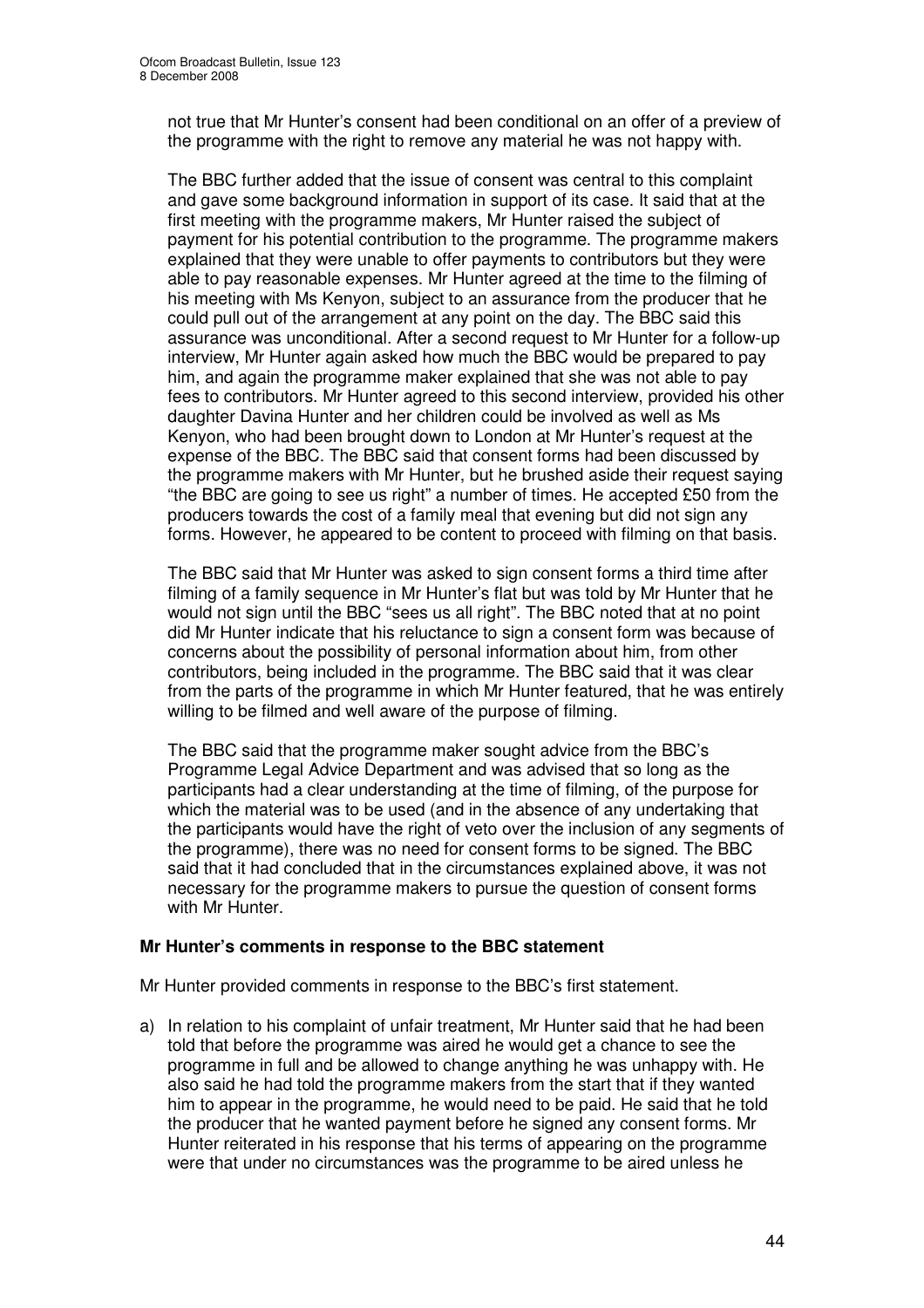agreed to the final editing of it and that if he did then payment was to be made to him for his contribution.

b) As regards Mr Hunter's complaint of unwarranted infringement of privacy, Mr Hunter stated that he was unhappy that the programme was broadcast without his signed consent because he said there were things shown that were very personal and which caused him great distress, namely the fact that he was in prison. He said he felt his privacy had been invaded and that people living in his area now knew about his past and his personal business which he did not want to be broadcast.

He said the programme makers had lied to him to get what they wanted with no thought of his (or his daughter Miss Hunter's) feelings about the material being shown without his consent.

#### **The BBC's second statement in response to Mr Hunter's comments**

The BBC provided a second statement in relation to both heads of complaint.

In response to the complaint of unfair treatment the BBC said that the programme makers had twenty years of experience between them and would not have surrendered editorial control of its output.

In relation to Mr Hunter's comments that his contribution to the programme was conditional on payment, the BBC said that if this had been the case surely this should have been a major ground for complaint by Mr Hunter, rather than just the issue of reference to his imprisonment. The BBC noted that there was no mention of a fee being a condition of the complainant's consent in his original complaint to Ofcom. In support of its statement the BBC provided Ofcom with a statement by Ms Kenyon (whose search featured in the programme) which it said supported the programme makers' recollections about Mr Hunter's interest in the possibility of making money from the programme.

The BBC reiterated that the programme makers had made it clear that they were unable to pay fees to contributors though they were able to meet reasonable expenses. It said that in light of Mr Hunter's agreement to be filmed on a second occasion at his home and that he had agreed to filming precisely on the basis that the programme makers would instead meet the cost of a visit to London by Ms Kenyon, and that his daughter and her children would be involved in that second meeting, the BBC argued that there was no reason why the programme makers should have regarded his consent to appear in the programme as being conditional on a fee.

#### **Decision**

Ofcom's statutory duties include the application, in the case of all television and radio services, of standards which provide adequate protection to members of the public and all other persons from unfair treatment and unwarranted infringement of privacy in, or in the making of, programmes included in such services.

Where there appears to have been unfairness in the making of the programme, this will only result in a finding of unfairness, if Ofcom finds that it has resulted in unfairness to the complainant in the programme as broadcast.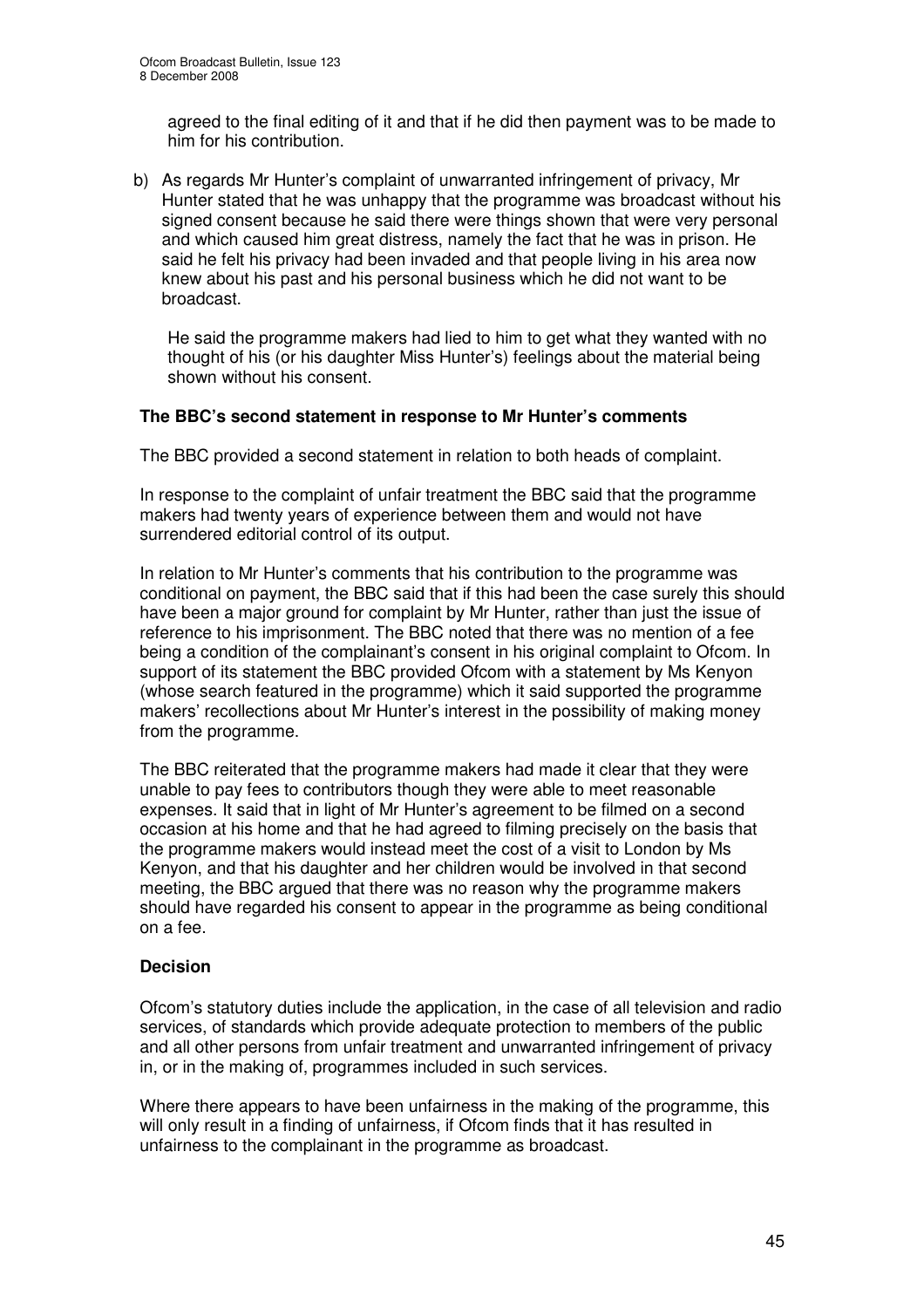In carrying out its duties, Ofcom has regard to the need to secure that the application of these standards is in the manner that best guarantees an appropriate level of freedom of expression. Ofcom is also obliged to have regard, in all cases, to the principles under which regulatory activities should be transparent, accountable, proportionate and consistent and targeted only at cases in which action is needed.

Mr Hunter's complaint was considered by Ofcom's Executive Fairness Group ("Ofcom"). In reaching its decision, Ofcom carefully considered all the relevant material provided by both parties. This included a recording and transcript of the programme as broadcast, a recording and transcript of Mr Hunter's unedited interview and both parties' written submissions.

a) Ofcom first considered the complaint that the programme makers had not offered Mr Hunter the chance to preview the programme as promised, and by doing so Mr Hunter had been denied the opportunity to remove the programme's reference to his imprisonment.

In considering this part of the complaint Ofcom took account of Practice 7.3 of the Ofcom Broadcasting Code ("the Code") which includes the following:

"Where a person is invited to make a contribution to a programme (except when the subject matter is trivial or their participation minor) they should normally, at an appropriate stage:

- be told the nature and purpose of the programme, what the programme is about and be given a clear explanation of why they were asked to contribute;
- be told the nature of their contractual rights and obligations and those of the programme maker and broadcaster in relation to their contribution; and
- be given clear information, if offered an opportunity to preview the programme, about whether they will be able to effect any changes to it.

Taking these measures is likely to result in the consent that is given being 'informed consent'."

It also took account of practice 7.7 of the Code which states:

"Guarantees given to contributors, for example relating to the content of a programme, confidentiality or anonymity should normally be honoured". Ofcom considered the basis on which Mr Hunter had consented to take part in the programme and whether he had been given any assurances that he would be able to preview the programme and make any changes to it.

In reaching its decision Ofcom had regard to the unedited recordings of Mr Hunter's contribution to the programme in which he gave his reasons for losing contact with his daughter, and expressed his feelings about their reunion. Ofcom noted that on 15 July 2007 Mr Hunter seemed happy to be filmed being reunited with Ms Kenyon and that on 22 October 2007, Mr Hunter met the programme makers again for a follow up interview. There was no material to suggest that he withdrew his consent to participate either during or after the filming.

Ofcom acknowledged that Mr Hunter did not sign a consent or release form however, it also noted his continuing active and willing participation in the filming over a number of months. Further, Ofcom noted that the nature of the filming,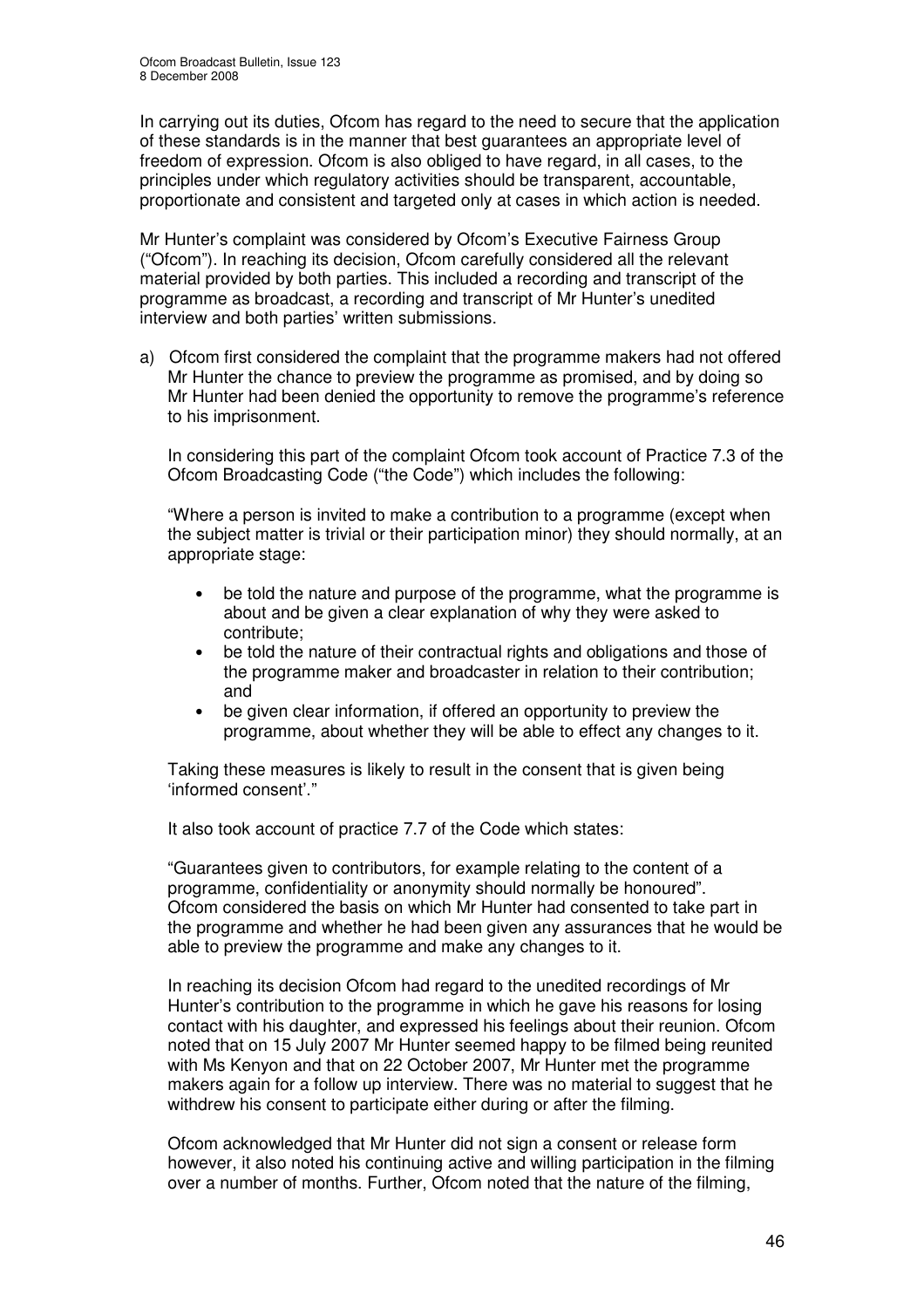which focused on the reunion with his daughter, and of the interviews conducted with him, indicated that Mr Hunter's contribution was given on an informed basis with a clear understanding of the nature and purpose of the programme.

Ofcom then turned to consider the reference made in the programme to Mr Hunter's imprisonment. The programme included the following reference made by Ms Kenyon's aunt:

"*Unfortunately at the time Julie were born her dad was in prison and I went to tell him that my sister had had the baby and he were absolutely delighted. When he came home he really did try to make a little family unit. He worked, he got a job, he helped with the baby".*

Ofcom also noted from untransmitted material that Mr Hunter himself openly volunteered information about his imprisonment of his own free will on two occasions, providing some detail about it.

On the first occasion:

Mr Hunter: "I just came out the nick."

And later during the interview he recalled that at the time of Ms Kenyon's birth he had been in prison:

Mr Hunter: "I was in jail weren't I …Strangeways…yeah 9 month I did...9 months yeah."

Ofcom considered that in view of these references to his imprisonment, freely volunteered by Mr Hunter in his interview, it was reasonable for the programme makers to have concluded that he would not be unhappy for this information to be included in the programme as broadcast, whether spoken by himself or, as was the case in the broadcast programme, by another contributor. Furthermore, given the subject matter of the programme i.e. the search for long lost parents, the reference to his imprisonment appeared in Ofcom's view to have been a key reason why he had lost touch with his daughter in the first place, and was, Ofcom noted, placed in a positive context: *"When he came home he really did try to make a little family unit. He worked, he got a job, he helped with the baby".*

Additionally, on the information before it Ofcom found no evidence that Mr Hunter's contribution was conditional on a guarantee being given that he would have a chance to preview the programme and remove any parts he was unhappy with including the reference to his imprisonment. Ofcom considered that the inclusion of the reference was not unfair given the complainant's willingness to disclose this information in his filmed interview. Ofcom therefore found that the programme did not result in unfairness to Mr Hunter and it has not upheld this head of his complaint.

b) Ofcom next considered Mr Hunter's complaint that the reference to his imprisonment within the programme unwarrantably infringed his privacy and that this information was included in the programme without his knowledge or consent.

In Ofcom's view, the line to be drawn between the public's right to information and the citizen's right to privacy can sometimes be a fine one. In considering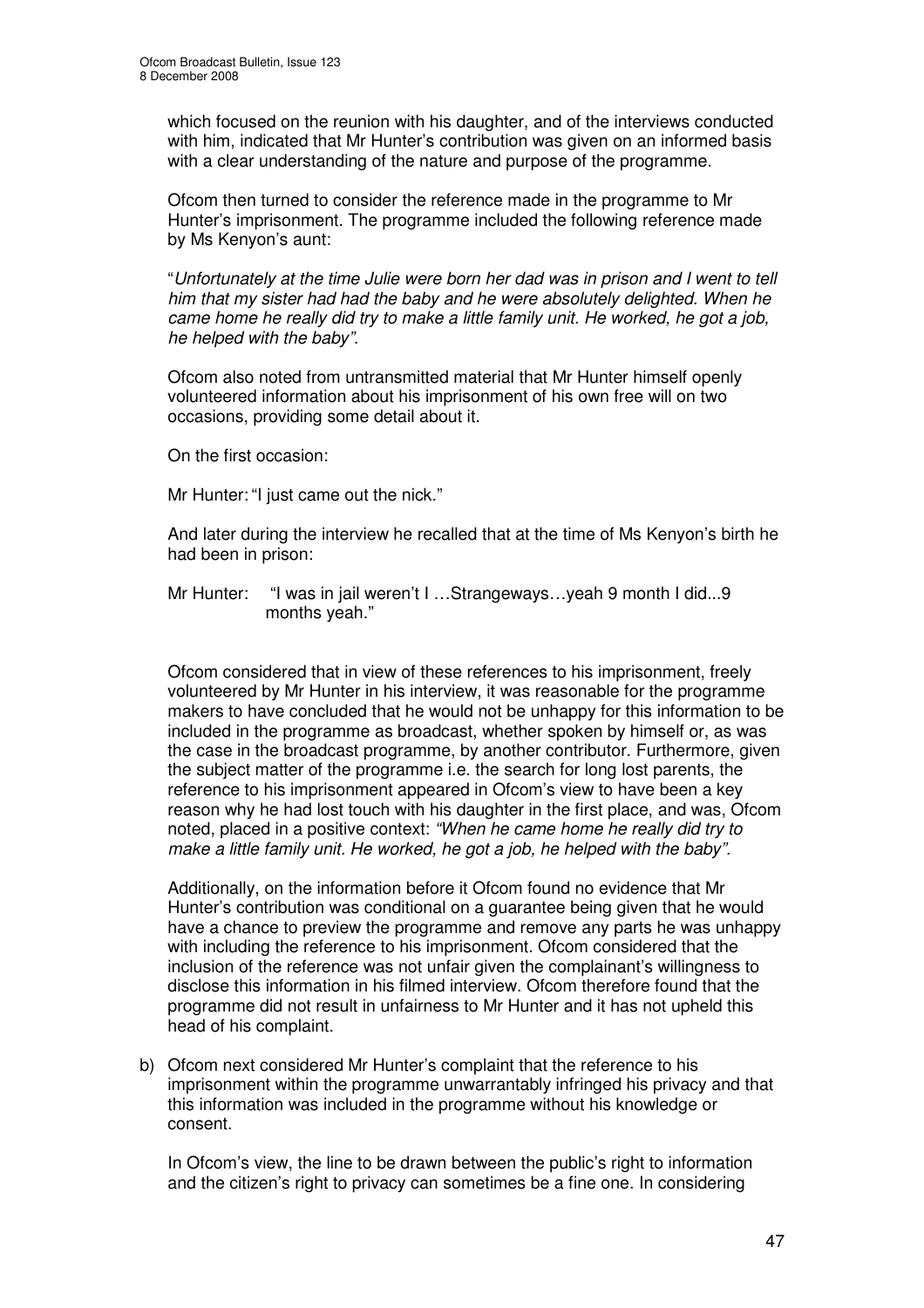complaints about the unwarranted infringement of privacy in relation to the broadcast of the programme, Ofcom must consider two distinct questions: First, has there been an infringement of privacy? Secondly, if so, was it warranted? This is in accordance with Rule 8.1 of the Code which states:

"Any infringement of privacy in programmes or in connection with obtaining material included in programmes, must be warranted".

In reaching a decision in relation to this part of the complaint Ofcom also took account of Practice 8.6 which states that:

"If the broadcast of a programme would infringe the privacy of a person, consent should be obtained before the relevant material is broadcast unless the infringement of privacy is warranted."

Ofcom first considered whether Mr Hunter had a legitimate expectation of privacy in relation to the information regarding him having served a term of imprisonment. Ofcom considers that reference to a term of imprisonment some thirty years before would usually be information of a personal and private nature.

However Ofcom also considered that any expectation of privacy was considerably diminished by the fact that Mr Hunter himself disclosed this information in the interview filmed with him (and quoted above at head a). Ofcom noted that Mr Hunter had not signed a consent form, and that the information broadcast was from an interview with another contributor. However for the reasons detailed above at head a), in Ofcom's view Mr Hunter had consented to this information being disclosed since he had freely volunteered it during a taped interview and he had a clear understanding of the nature and purpose of the programme through his continued engagement with the filming process.

Taking into account all of these factors Ofcom found that Mr Hunter had no legitimate expectation of privacy in relation to the disclosure of information about his past imprisonment and therefore there was no infringement of his privacy in the programme as broadcast. In these circumstances it was not necessary for Ofcom to go on to consider whether or not any infringement was warranted.

**Accordingly Ofcom has not upheld Mr Hunter's complaint of unfair treatment or unwarranted infringement of privacy in the programme as broadcast.**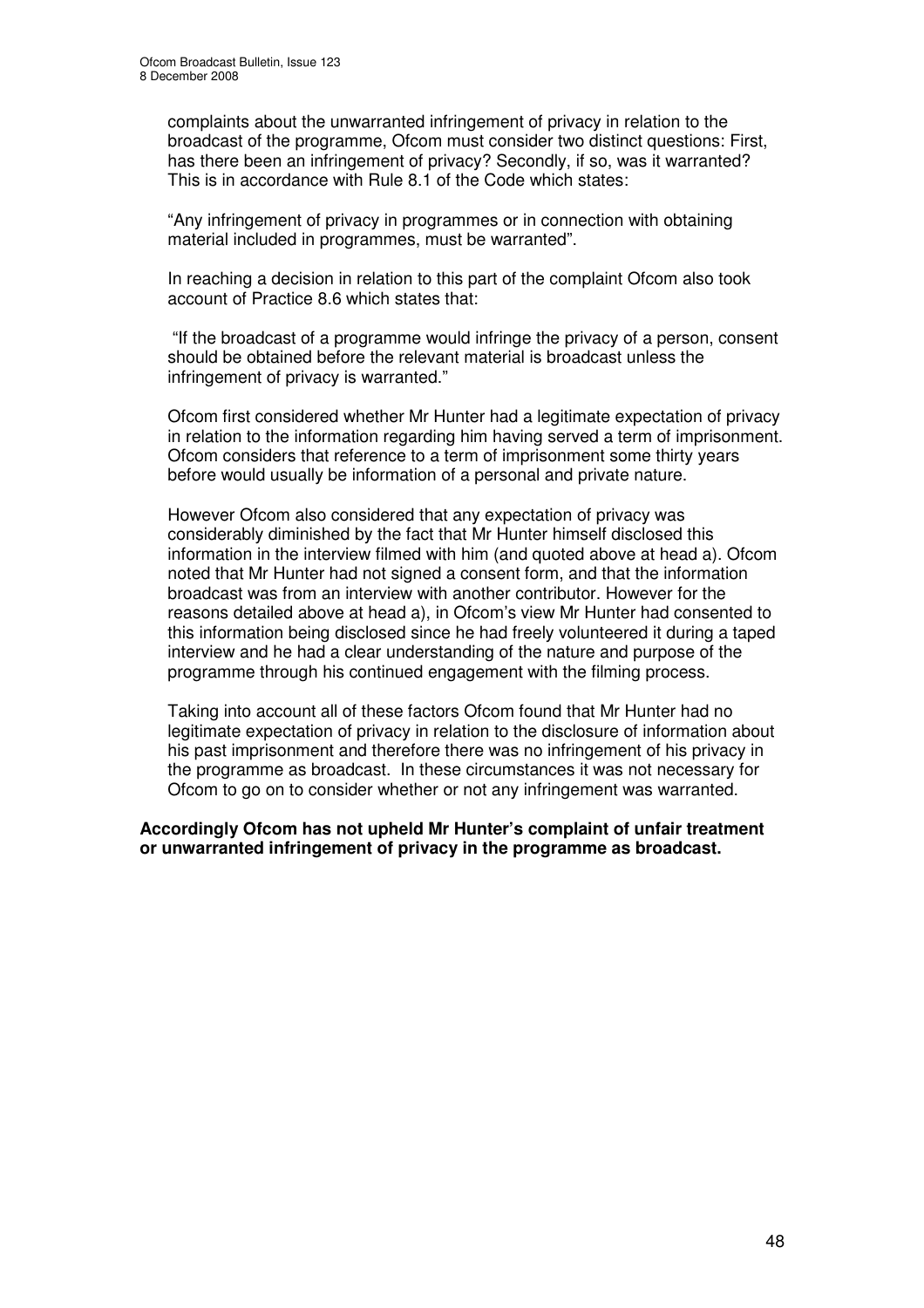# **Complaint by Miss Davina Hunter on behalf of herself and her son (a minor)**

*Reunited, BBC1, 18 December 2007*

**Summary:** Ofcom has not upheld this complaint made by Miss Davina Hunter of unfair treatment and unwarranted infringement of privacy in the programme as broadcast.

On 18 December 2007, BBC1 broadcast the programme "Reunited" which looked at attempts by three women to trace one of their biological parents. Miss Hunter was the daughter of one of the parents featured in the programme (referred to as "Ian").

Miss Hunter complained that she and her son were treated unfairly and that their privacy was unwarrantably infringed in the programme as broadcast in that footage of her and her son was broadcast without her consent. Miss Hunter said the programme makers assured her she would have the opportunity to preview the programme but this did not happen before the programme was broadcast.

Miss Hunter's complaint was considered by Ofcom's Executive Fairness Group.

In summary Ofcom found the following:

- Ofcom considered that Miss Hunter was properly informed about the nature and purpose of the programme and provided informed consent for her participation. Ofcom also noted Miss Hunter's active engagement with the programme making process on a number of occasions and found no evidence that she secured a guarantee to either preview the programme or be able to make changes to its content. Ofcom therefore found that she and her son were not treated unfairly.
- Ofcom found that Miss Hunter had no legitimate expectation of privacy in relation to footage of her and her son being shown given that Miss Hunter had freely consented to the filming in full knowledge of its nature and purpose. Ofcom therefore found that Miss Hunter's privacy was not unwarrantably infringed in the programme as broadcast.

#### **Introduction**

On 18 December 2007, BBC1 broadcast a documentary entitled *Reunited*. The programme followed the stories of three women as they attempted to trace one of their biological parents who had disappeared from their lives in early childhood. The programme featured one of the women, Ms Julie Kenyon, who successfully traced her father, Ian Hunter. Mr Hunter's other daughter, the complainant Miss Davina Hunter, featured in the programme together with her son.

Miss Hunter complained to Ofcom on her own behalf and on behalf of her five year old son that they were treated unfairly and their privacy was unwarrantably infringed in the programme as broadcast.

#### **The Complaint**

#### **Miss Hunter's case**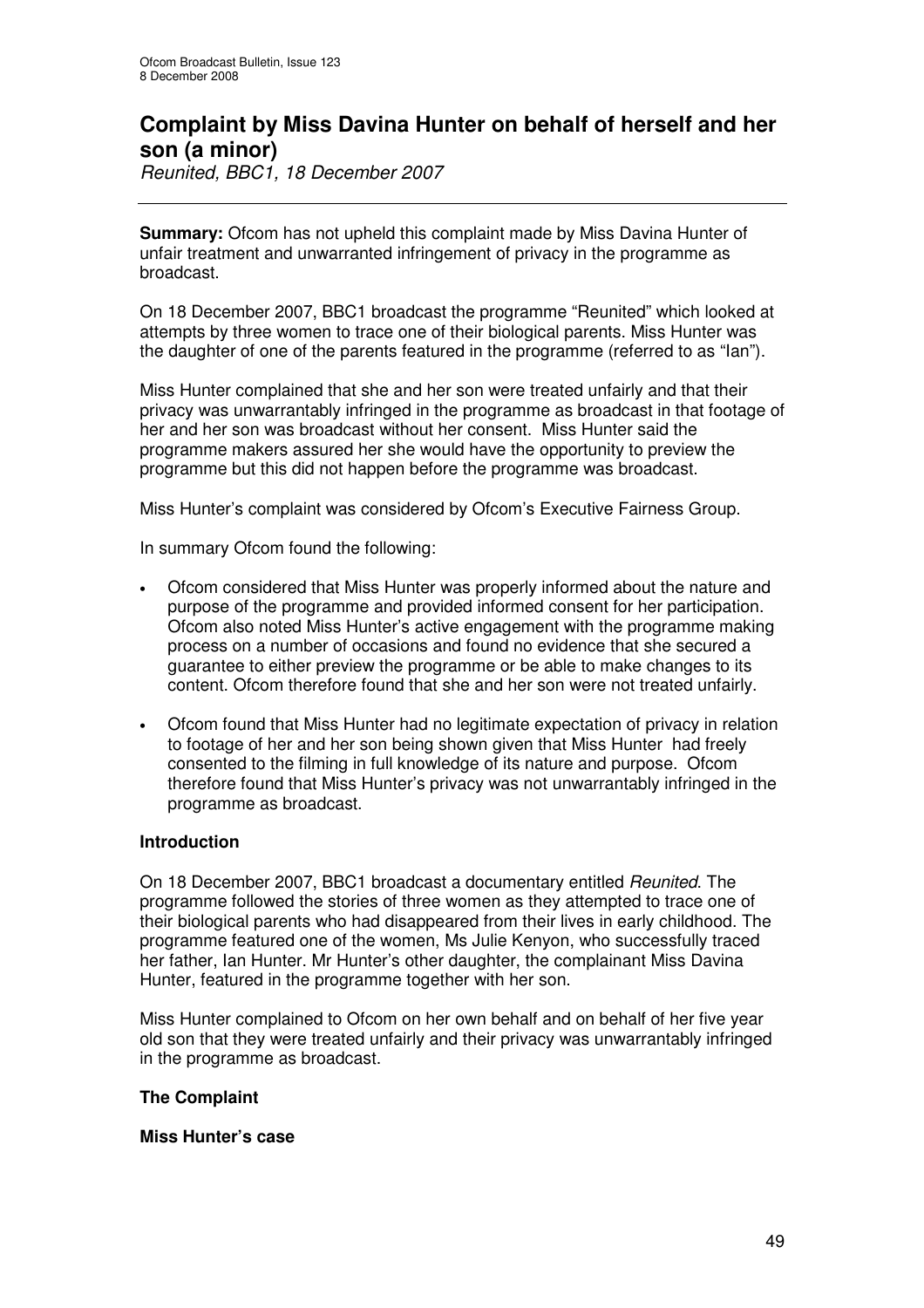a) In summary, Miss Hunter complained that she was treated unfairly in the programme as broadcast in that the programme makers broadcast footage of her and her son without her consent. By way of background Miss Hunter said she did not sign a consent form. Miss Hunter explained that she was concerned about her son being shown in case his father would see the programme and try to make contact with him, and was also concerned about the area in which she and her son live being identified. She explained that she did not communicate these reasons to the programme makers, but did communicate her doubts about participating in the programme when asked to sign consent forms.

Miss Hunter said that the programme makers told her that she would be able to view the programme before transmission and "cut out" parts she was unhappy with but that this was the last time that Miss Hunter or her father heard from them. She said there was confusion about whether the footage of herself and her son would be included in the film and it was only on the day of transmission that she discovered they would be shown.

b) In summary, Miss Hunter complained that both her own and her son's privacy was unwarrantably infringed in the programme as broadcast in that footage of herself, her five year old son and the area in which they live was included in the programme without her consent. By way of background Miss Hunter said this had caused unnecessary distress to her and her son.

#### **The BBC's statement in response to the complaint**

The BBC provided a written statement in response to the complaint. In summary the BBC responded as follows:

a) In response to Miss Hunter's complaint of unfair treatment in that footage of her and her son was broadcast without her consent, the BBC argued that irrespective of whether a consent form was signed, Miss Hunter's agreement to filming of herself and her son in full knowledge of its intended purpose constituted consent to its use in the programme. In support of this the BBC provided Ofcom with a recording of unedited footage of Miss Hunter and her son that was filmed for the programme.

It also denied that consent to broadcast any filmed footage was conditional on an offer of a preview of the programme before broadcast. It said such advice on the part of a programme maker would have been contrary to the BBC's policy to never surrender editorial control of its output.

The BBC said that there appeared to be no sign of misgiving on Miss Hunter's part about herself or her son being filmed in the unedited footage of a visit to a neighbouring park by Miss Hunter and her son with her half-sister, Ms Kenyon, and that it seemed apparent that she was aware of the purpose of it. Miss Hunter's father, Mr Hunter, had told her not to sign consent forms until the BBC "sees us all right" before she went to the park to be filmed, although it said she still agreed to the outdoor filming as noted above. When she returned from the park Mr Hunter reiterated to Miss Hunter to "sign nothing". The programme makers noted that Miss Hunter neither at this point nor at any previous point indicated a reluctance to sign a consent form.

The BBC said that the programme makers sought advice from the BBC's Programme Legal Advice Department about the issue of consent and were advised that so long as the participants had a clear understanding at the time of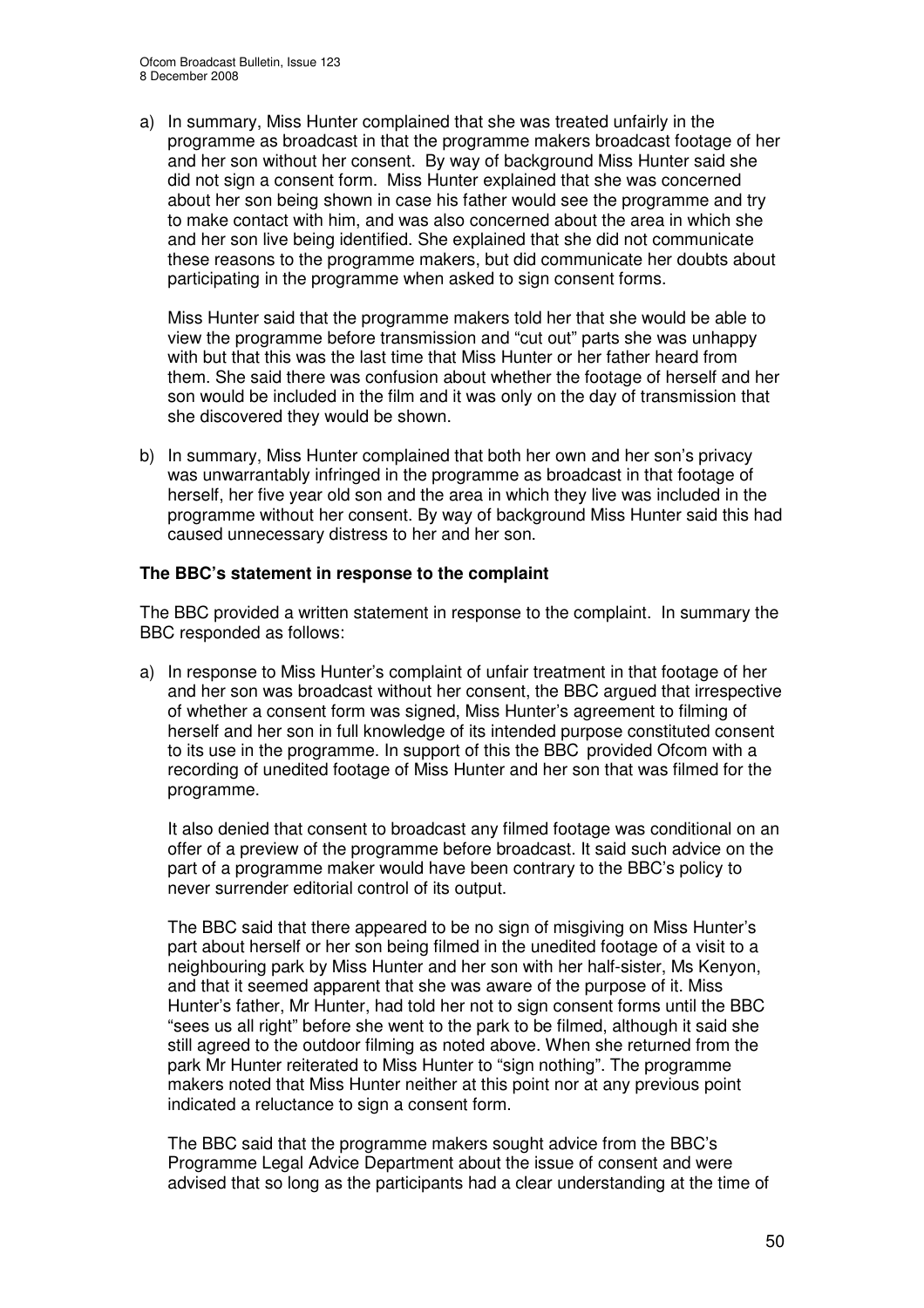filming of the purpose for which the material was to be used (and in the absence of any undertaking that the participants would have the right of veto over the inclusion of any segments of the programme), there was no need for consent forms to be signed. The BBC said that it had concluded that in the circumstances explained above, it was not necessary for the programme makers to pursue the question of consent forms with Miss Hunter.

b) As to Miss Hunter's complaint of unwarranted infringement of privacy in the programme as broadcast and the subsequent distress caused to Miss Hunter and her son, the BBC said that according to Miss Kenyon, Miss Hunter revealed to Ms Kenyon in a telephone conversation that her concern was that the programme would enable her son's father to identify where they lived. However, the BBC noted that the scenes in the programme in which Miss Hunter and her son featured were not such as to identify where they lived to anyone not already familiar with the immediate area and nothing was said in the script which located their address more precisely than London. Further, the BBC argued that if Miss Hunter was concerned that her son's father might identify where they lived, it was surprising that this issue was not mentioned to the programme makers from the outset. Miss Hunter had expressed no misgivings about the filming including the outdoor scenes.

#### **Miss Hunter's comments in response to the BBC statement**

In summary, Miss Hunter provided the following comments in response to the BBC's statement:

a) In relation to her complaint of unfair treatment, Miss Hunter said she was under the impression (as was her father Mr Ian Hunter) that she would be able to preview the programme and make a decision as to what might be included before it was broadcast. In any event, she understood that the programme would not be broadcast without her signed consent.

Miss Hunter added that when her father approached the production team and asked about payment for appearing in the programme he was told that the BBC would "see him alright". She claimed that the programme makers were under no illusion that she wanted payment before signing consent forms and that it was obvious she would not be able to veto the programme or get any sort of payment without the filming actually taking place.

She maintained that the programme makers assured her when at one point she refused to continue filming, that she would be paid and be able to veto the content of the programme, and that that was why she continued with the requested filming.

b) As regards Miss Hunter's complaint of unwarranted infringement of her and her son's privacy she explained that she would have asked for her son's face to be masked and any identifying features of where they live removed when she was given the opportunity to veto the finished programme. Miss Hunter said that if she had not been assured of this and that she was to be paid for her contribution, she would not have taken part in the programme.

#### **The BBC's second statement in response to the complaint**

In summary the BBC provided the following response to the complaint's comments regarding both heads of complaint: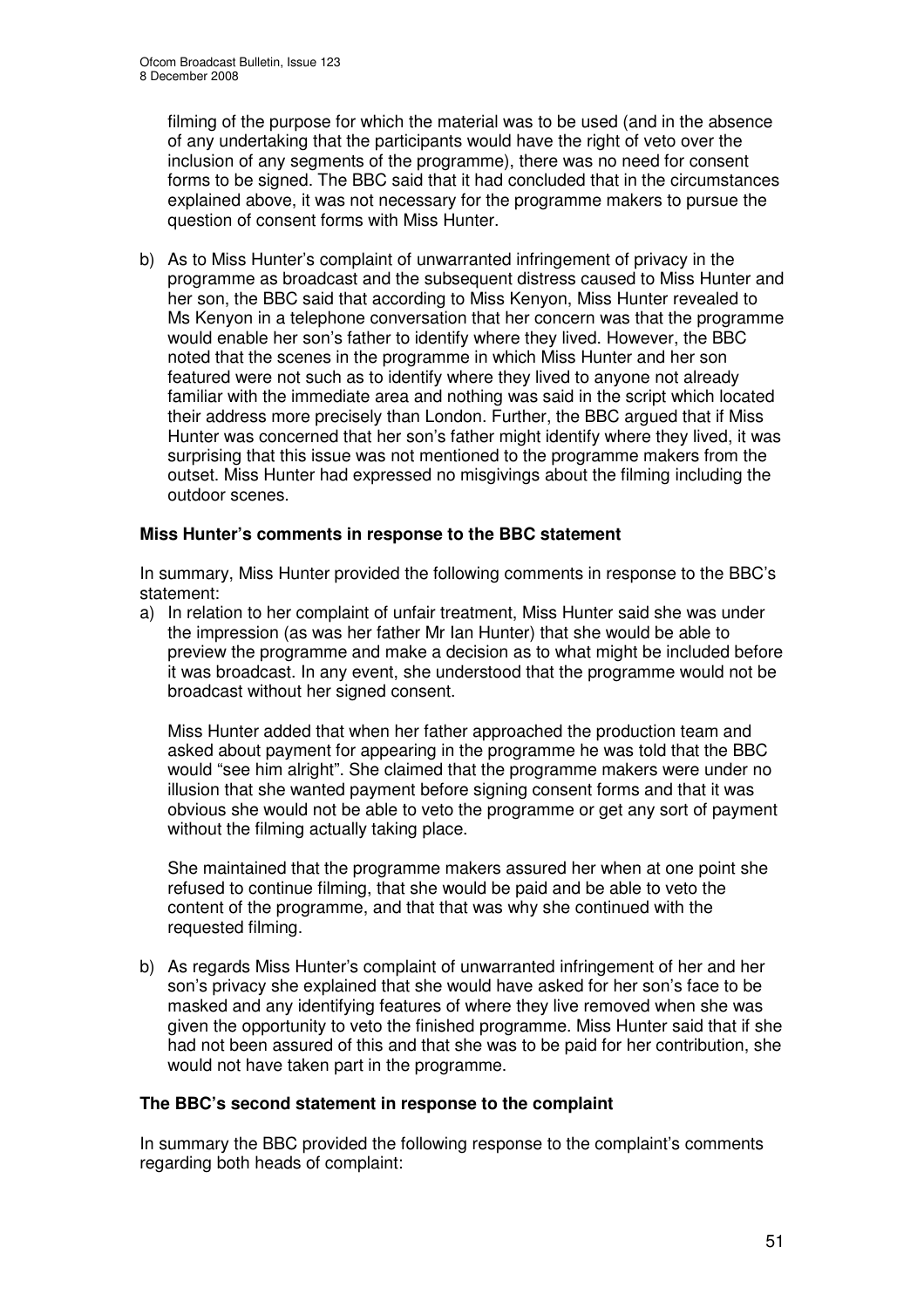The BBC stated that the programme makers had twenty years of experience between them and would not have surrendered editorial control of its output. To this end it argued that Miss Hunter's claim that she allowed herself and her son to be filmed on the conditional basis that she would be allowed to preview the programme, was an entirely implausible scenario. The BBC stated that if Miss Hunter's concern that her son's father would be able to identify him was genuine, she would have expressed this concern at the outset and it would not have been a last minute consideration when the BBC claimed it had become clear that no payment for participation in the programme was to materialise. The BBC added that if Miss Hunter's concern was that her son and the area in which they live would be revealed then why did she volunteer her son to be filmed when there had been no request from the programme makers to film anyone other than Mr Hunter and Ms Kenyon.

In relation to Miss Hunter's comments that her contribution to the programme was conditional on payment, and that she refused to carry on filming when told all she and her father would get would be £50 towards the cost of a family meal, the BBC said that this was at odds with what actually happened. The BBC said the offer of £50 was made on the second day of filming and far from refusing to be filmed on such a basis, Miss Hunter had proceeded to be filmed as agreed. Finally, if payment had been a condition on which Miss Hunter had agreed to take part the BBC questioned why this fact was not included in her original complaint to Ofcom.

### **Decision**

Ofcom's statutory duties include the application, in the case of all television and radio services, of standards which provide adequate protection to members of the public and all other persons from unfair treatment and unwarranted infringement of privacy in, or in the making of, programmes included in such services.

Where there appears to have been unfairness in the making of the programme, this will only result in a finding of unfairness, if Ofcom finds that it has resulted in unfairness to the complainant in the programme as broadcast.

In carrying out its duties, Ofcom has regard to the need to secure that the application of these standards is in the manner that best guarantees an appropriate level of freedom of expression. Ofcom is also obliged to have regard, in all cases, to the principles under which regulatory activities should be transparent, accountable, proportionate and consistent and targeted only at cases in which action is needed. Miss Hunter's complaint was considered by Ofcom's Executive Fairness Group ("Ofcom"). In reaching its decision, Ofcom carefully considered all the relevant material provided by both parties. This included a recording and transcript of the programme as broadcast, a recording of unedited filmed footage of Miss Hunter and her son and both parties' written submissions.

a) Ofcom first considered the complaint that the programme makers broadcast footage of Miss Hunter and her son without her consent and that she was told that she would be able to view the programme before transmission and edit parts she was unhappy with before the programme was broadcast.

In considering this part of the complaint Ofcom took account of Practice 7.3 of the Ofcom Broadcasting Code ("the Code") which includes the following:

"Where a person is invited to make a contribution to a programme (except when the subject matter is trivial or their participation minor) they should normally, at an appropriate stage: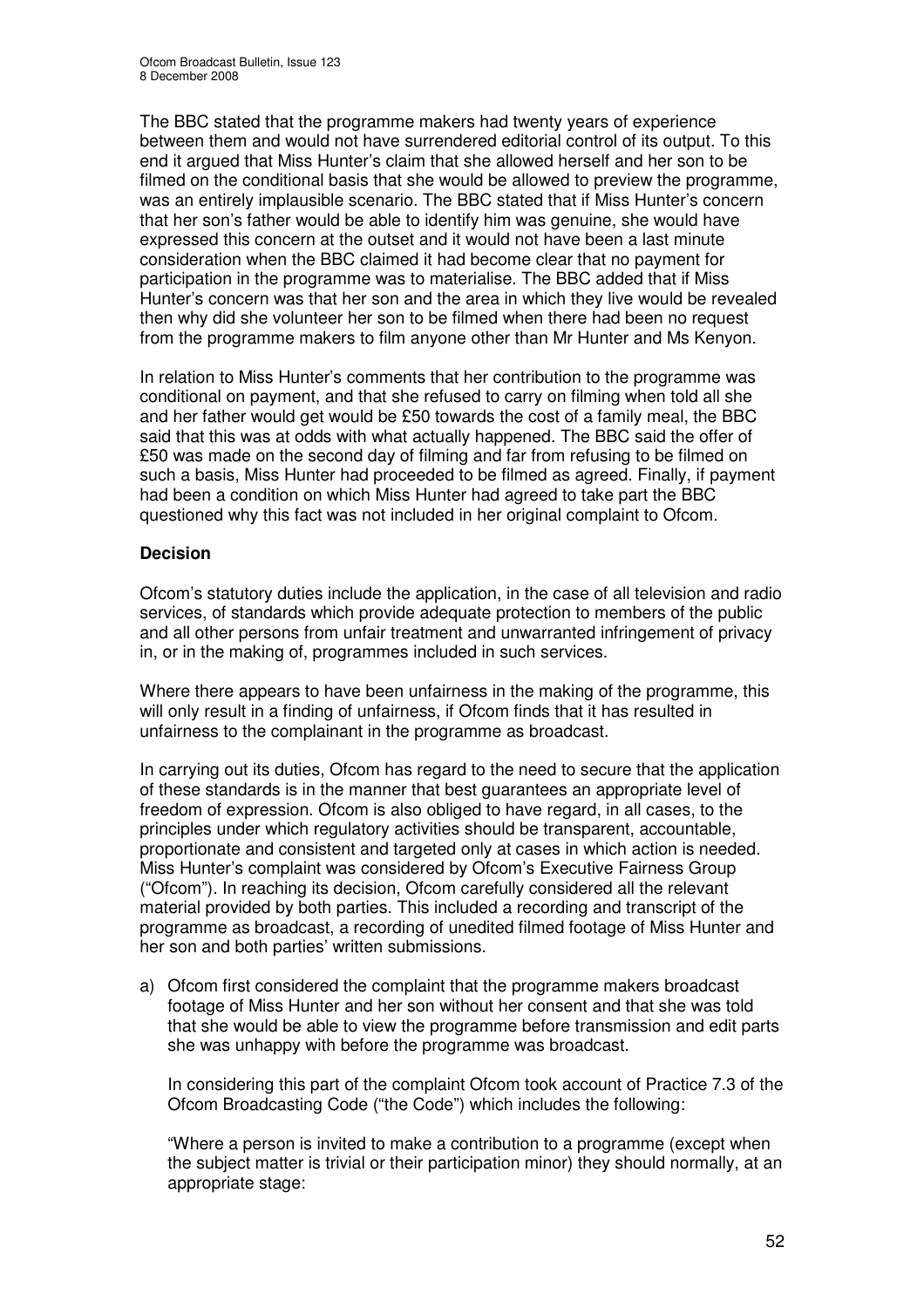- be told the nature and purpose of the programme, what the programme is about and be given a clear explanation of why they were asked to contribute;
- be told the nature of their contractual rights and obligations and those of the programme maker and broadcaster in relation to their contribution; and
- be given clear information, if offered an opportunity to preview the programme, about whether they will be able to effect any changes to it.

Taking these measures is likely to result in the consent that is given being 'informed consent'."

It also took account of Practice 7.7 of the Code which states:

"Guarantees given to contributors, for example relating to the content of a programme, confidentiality or anonymity should normally be honoured".

Ofcom first sought to determine whether Miss Hunter had consented for herself and her son to take part in the programme.

It appeared from the submissions before it, that Miss Hunter chose not to sign a consent or release form, but agreed nevertheless to being filmed. It is important to note that consent does not rest on the signing of a consent or release form. Rather Ofcom noted that Miss Hunter appeared to be an active and willing participant to the filming for the programme, with a clear understanding of the nature and purpose of it. This appeared to indicate that her contribution and that of her son was given on an informed basis.

In reaching its decision, Ofcom had regard to the unedited recordings and noted that Miss Hunter seemed happy to be filmed chatting to Ms Kenyon at the park. She was open in her discussions with Ms Kenyon in front of the camera and showed no reluctance for the cameras to focus on her and her son. In further untransmitted material it was evident that Miss Hunter was happy to pose for photographs with her family and Ms Kenyon and for her son to be filmed with his grandfather, Mr Hunter. At one point when being filmed at the park, she offered detailed information on camera about her upbringing by her father and about his custody of her as a child. Also there was no indication of her asking the programme maker to restrict filming of her son whilst in the playground at the park. A conversation took place between the programme maker and Miss Hunter in which she makes clear that she is happy for her son to be filmed:

| Programme maker: | "Can we get a shot of your boy on the slide? Are you |
|------------------|------------------------------------------------------|
|                  | sure you don't mind?"                                |
| Miss Hunter:     | "Yeah yeah"                                          |

Miss Hunter later says to her son with regard to filming:

Miss Hunter: "Don't you want to do nothing Reece? I thought you liked the cameras".

Ofcom took from this active engagement with the programme makers an indication that she would not be unhappy for any or all of this filmed footage or information provided in it to be used in the edited programme as broadcast and no material to suggest this consent was subsequently withdrawn.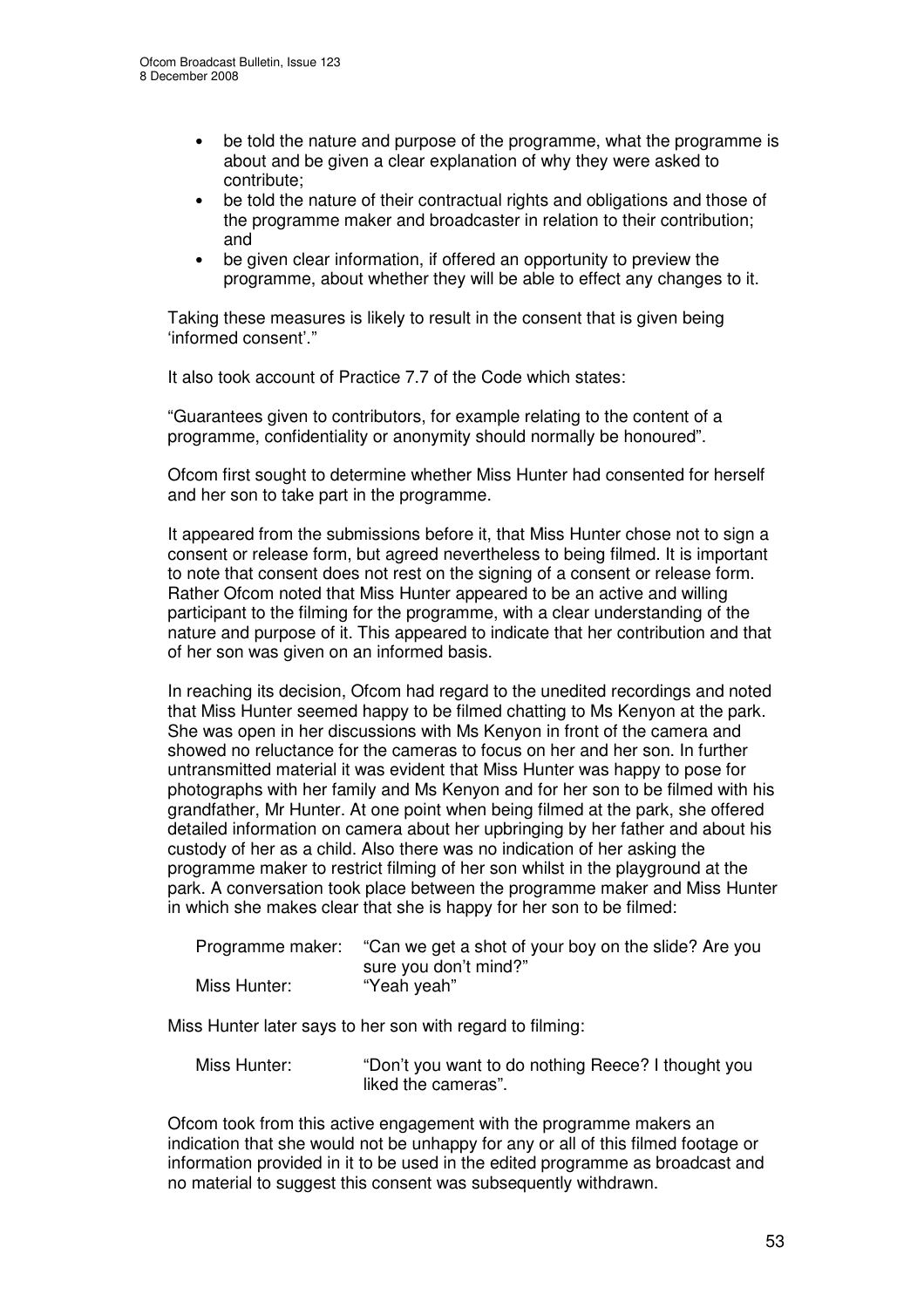Ofcom then sought to determine whether the complainant had been given any assurances that she would be able to preview the programme and make any changes to it. On the information before it Ofcom found no evidence of a guarantee being given to the complainant that she would be given the opportunity to preview the programme and request edits to the content.

Ofcom therefore found that the programme did not result in unfairness to Miss Hunter either in relation to the consent given or in relation to any assurances regarding a preview of the programme and it has not upheld this head of the complaint.

b) Ofcom next considered Miss Hunter's complaint that both her own and her son's privacy was unwarrantably infringed in that footage of them and the area in which they live was included in the programme without her consent. In Ofcom's view, the line to be drawn between the public's right to information and the citizen's right to privacy can sometimes be a fine one. In considering complaints about unwarranted infringement of privacy in relation to the broadcast of a programme, Ofcom must consider two distinct questions: First, has there been an infringement of privacy? Secondly, if so, was it warranted? This is in accordance with Rule 8.1 of the Code which states:

"Any infringement of privacy in programmes or in connection with obtaining material included in programmes, must be warranted".

In reaching a decision in relation to this part of the complaint Ofcom took account of Practice 8.6 which states that:

"If the broadcast of a programme would infringe the privacy of a person, consent should be obtained before the relevant material is broadcast unless the infringement of privacy is warranted."

It also took account of Practices 8.2 and 8.21 of the Code which respectively state:

"Information which discloses the location of a person's home or family should not be revealed without permission, unless it is warranted";

#### and

"Where a programme features an individual under sixteen or a vulnerable person in a way that infringes privacy, consent must be obtained from:

- a parent, guardian or other person of eighteen or over in loco parentis; and
- wherever possible, the individual concerned;
- unless the subject matter is trivial or uncontroversial and the participation minor, or it is warranted to proceed without consent".

Ofcom first considered whether Miss Hunter and her son had a legitimate expectation of privacy in relation to the footage filmed of them, including exterior footage near their home.

Ofcom noted that broadcasters must take particular care in the filming of minors and noted that Miss Hunter's son is five years old. Ofcom therefore considered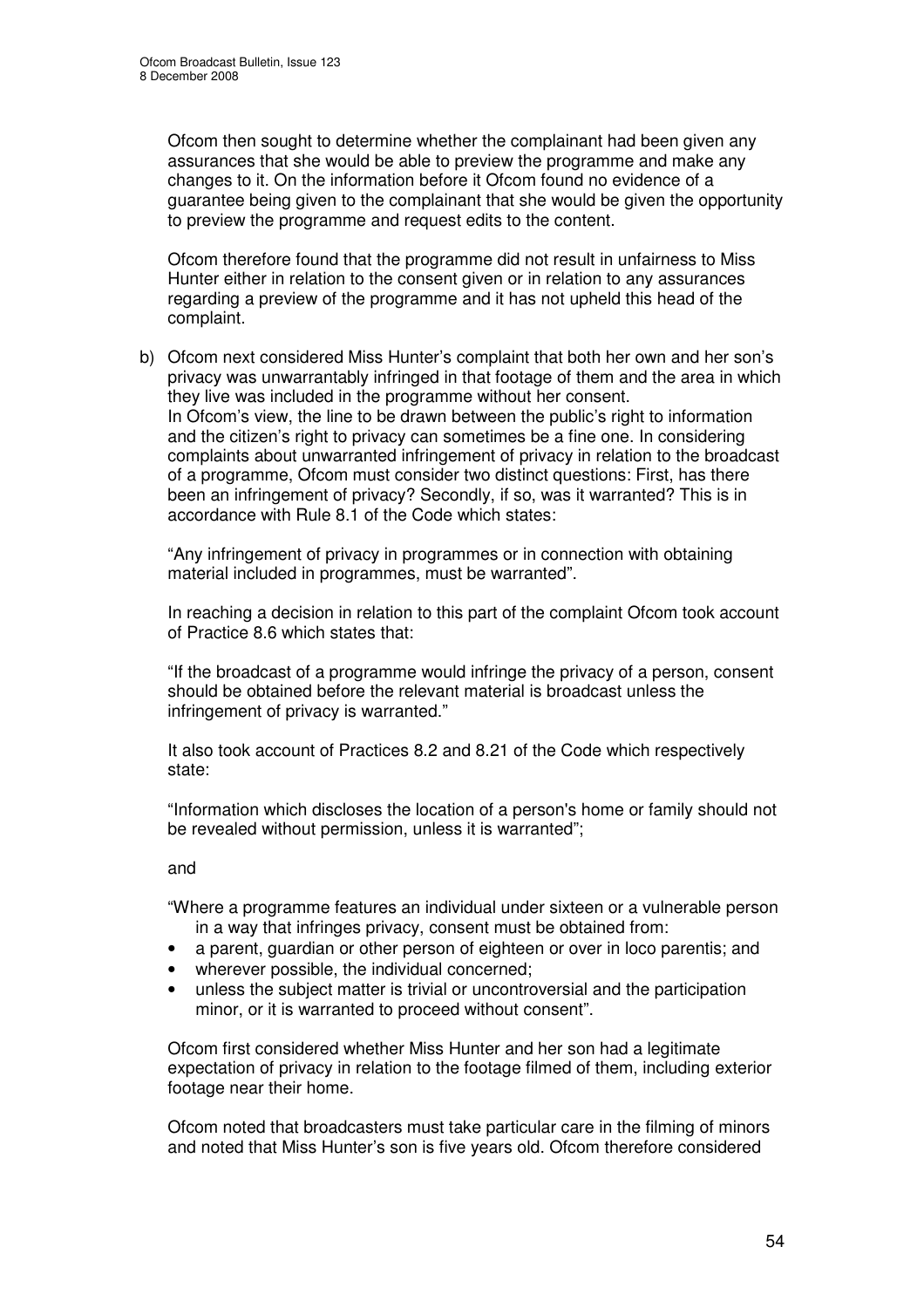whether Miss Hunter had given consent for the broadcast of footage filmed of her son and herself as noted above.

Ofcom noted that Miss Hunter did not sign a consent or release form but as discussed above at head a), Miss Hunter's free and active engagement in the filming process and awareness of the nature and purpose of it indicated that the consent she had given on behalf of herself and her son was informed consent. Ofcom found no evidence of a guarantee being given to the complainant that she would be given the opportunity to preview the programme and request edits to the content.

With regard to Miss Hunter's complaint that the area in which she lived being identified, Ofcom noted there was nothing in the broadcast programme or script of that programme that identified it other than that it was a flat in London. It is Ofcom's view that the footage broadcast of Miss Hunter and her son in their local neighbourhood and park would not have revealed anything more specific about where it was to those persons not already very familiar with the area, and did not identify a street name or number or any other details in reference to Miss Hunter's address.

Taking into account all of these factors, Ofcom found that Miss Hunter and her son did not have a legitimate expectation of privacy and that therefore their privacy was not infringed in the programme as broadcast. In these circumstances it was not necessary for Ofcom to go on to consider whether or not any infringement was warranted.

**Accordingly Ofcom has not upheld Miss Hunter's complaint of unfair treatment or unwarranted infringement of privacy on her own behalf and on behalf of her son in the programme as broadcast.**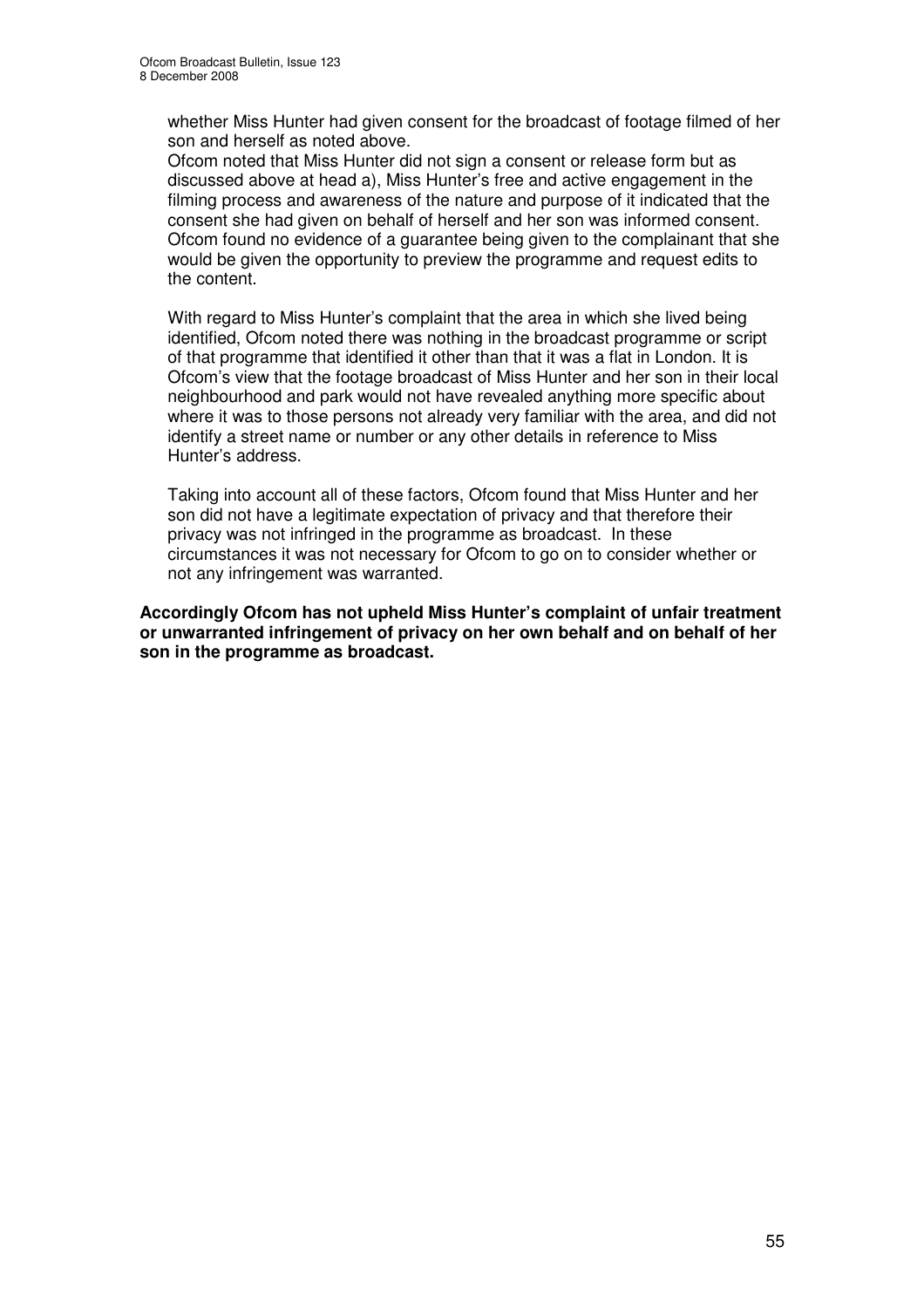# **Complaint by the British Toy and Hobby Association**

*Dispatches: How Safe Are Your Christmas Toys?, Channel 4, 17 December 2007*

**Summary:** Ofcom has not upheld this complaint of unfair treatment made by the British Toy and Hobby Association.

On 17 December 2007, Channel 4 broadcast an edition of its current affairs documentary series Dispatches, entitled How Safe Are Your Christmas Toys? This edition examined toy safety in the EU and the US, and investigated the selling of poor quality and counterfeit toys in the UK. The programme interviewed the families of children who had swallowed magnetic components from toys, and documented the work of trading standards officers.

The programme included an interview with Mr David Hawtin who, at the time of filming, was the Director General of the British Toy and Hobby Association ("BTHA"), an organisation which represents the British Toy Industry. Footage of Mr Hawtin's interview, including him abruptly calling it to an end, was shown in the programme.

In summary Ofcom found that:

- The programme investigated the issue of the safety of toys on sale in the EU and the efficacy of the regulatory framework in relation to such toys. The programme makers referred to European regulations including the toy safety directives, toy safety standards, enforcement processes and systems, and the fact that European regulations were updated when safety issues arose.
- The programme makers referred to the UK toy industry's efforts to enforce stricter quality controls in Chinese toy factories. The programme makers investigated the regulatory framework in relation to the safety of toys on toy shop shelves, at that point in time, and therefore recent action by the Chinese authorities was not pertinent to the focus of the programme, so there was no unfairness to the BTHA in this respect.
- The programme makers investigated the safety of toys on sale and the regulatory framework surrounding these sales, so it was not incumbent on them to refer to the BTHA's guidelines, but in any event the programme did warn of the particular dangers associated with shopping for toys.

Taking the programme as a whole, it was Ofcom's view that there was no unfairness to the BTHA in the programme as broadcast, and the programme makers had taken reasonable steps to ensure that material facts had not been presented, disregarded or omitted in a way that was unfair to the BTHA.

#### **Introduction**

On 17 December 2007, Channel 4 broadcast an edition of its current affairs documentary series *Dispatches*, entitled *How Safe Are Your Christmas Toys*?

This edition examined toy safety in the EU and the US, and investigated the selling of poor quality and counterfeit toys in the UK. The programme also interviewed the families of children who had swallowed magnetic components from toys, investigated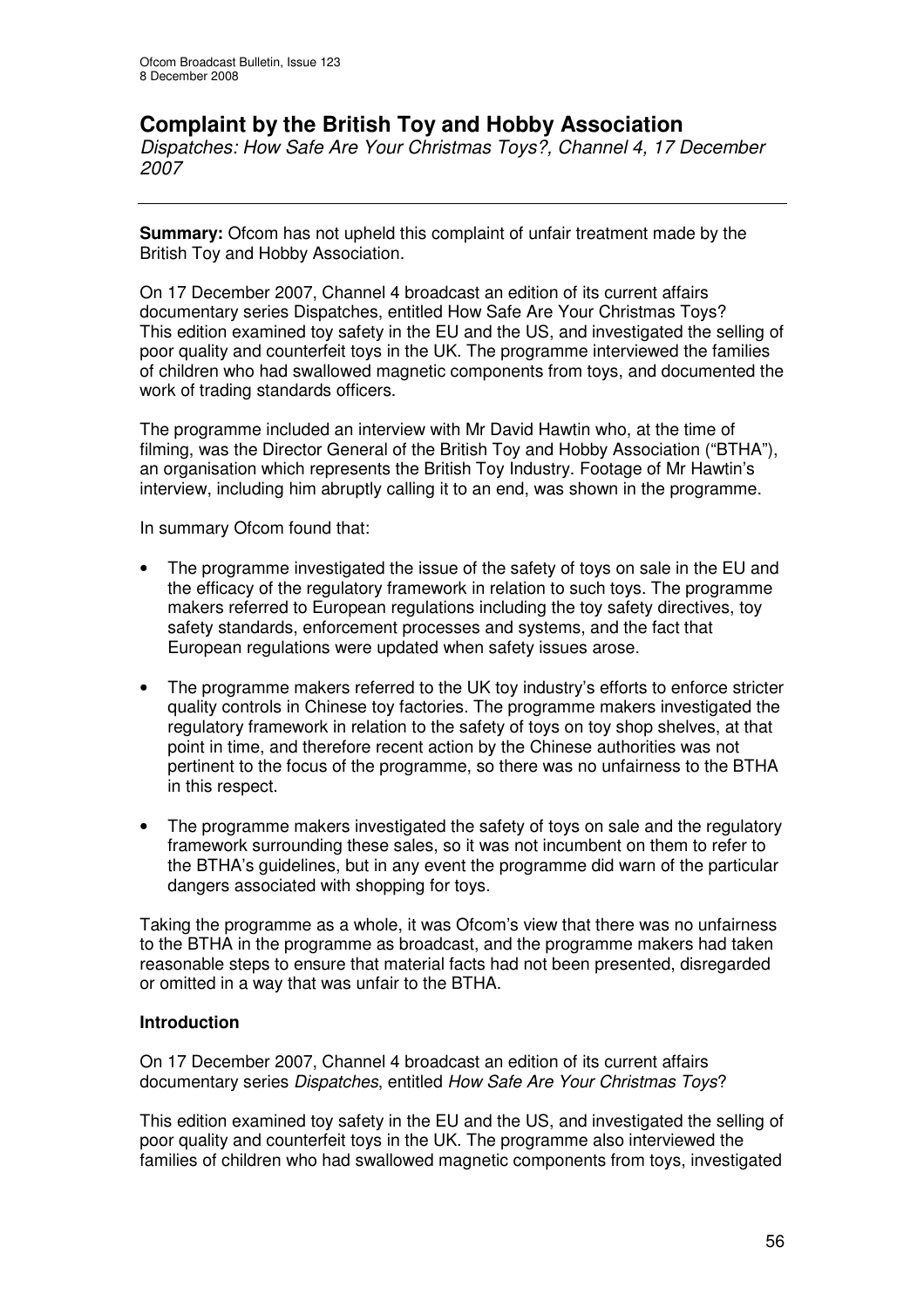the internal injuries caused to children from magnets linking up after being swallowed, and documented the work of trading standards officers.

The programme included an interview with Mr David Hawtin who, at the time of filming, was the Director General of the British Toy and Hobby Association ("BTHA"), an organisation which represents the British Toy Industry. Mr Hawtin was asked why it had taken so long for the industry to redesign toys or label boxes of toys following the death of a child who had swallowed magnets. Footage of Mr Hawtin abruptly calling the interview to an end was also shown in the programme.

Ofcom received a complaint from Mr Hawtin, on behalf of the BTHA, that the BTHA was treated unfairly in the programme as broadcast.

### **The Complaint**

### **The BTHA's case**

In summary, the BTHA complained that it was treated unfairly in the programme as broadcast in that:

- a) The programme makers ignored material facts which were provided to them by the BTHA prior to broadcast in a briefing in October 2007. The omission of the following information unfairly belittled the BTHA's efforts in pursuit of toy safety:
	- i) Despite information being provided by the BTHA, there was no reference in the programme to European regulations including toy safety directives, standards and enforcement processes and systems and the fact that these regulations were updated when safety issues arose.
	- ii) There was no reference to the efforts of the UK toy industry, including the BTHA, to enforce stricter quality controls in Chinese toy factories or to the Chinese authorities' decision to discontinue exports.
	- iii) There was no reference to the guidance the BTHA had helped to formulate to enable consumers to buy safe toys.

#### **Channel 4's case**

In summary and in response to the complaint, Channel 4 responded in the following way.

a) Channel 4 said that the impetus for developing the programme was a series of toy product recalls and associated incidents of injury and fatality to children, caused by unsafe toys in the UK and the US. The programme investigated the significant public interest issue of the safety of toys on sale in the EU and the efficacy of the regulatory framework in relation to toys. Channel 4 said that the safety of toys was of immediate concern given the lead up to Christmas 2007 when British consumers would be purchasing large quantities of toys which might be unsafe. The reporter talked to a range of people in the UK and the US, including Mr Hawtin, who at the time of the filming of his interview was the Director General of the BTHA.

Channel 4 said that the BTHA was given sufficient and accurate information about the programme. A letter sent to Mr Hawtin during the initial research phase of the programme had made it clear that a background briefing given to the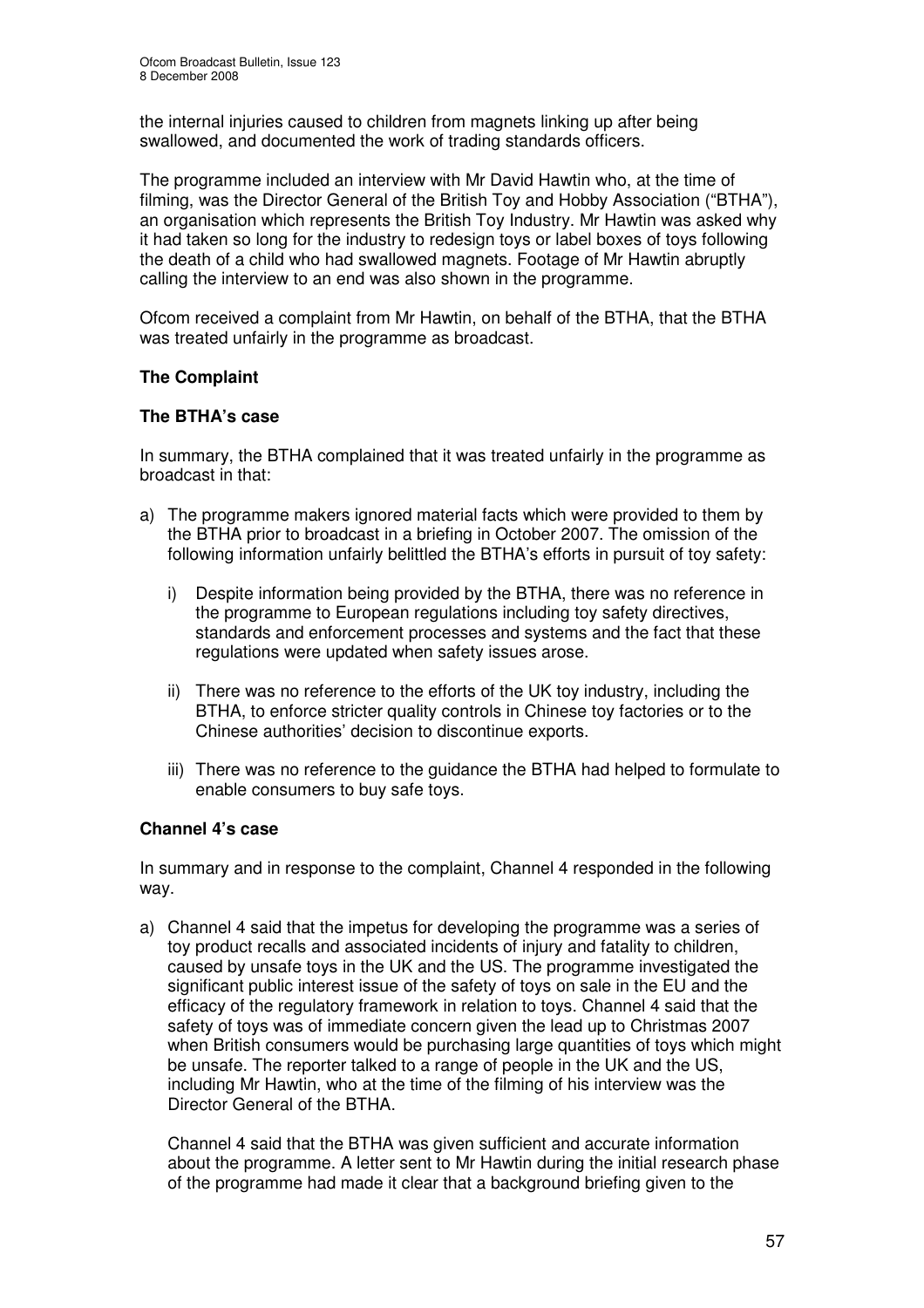reporter was for the purpose of research only. Channel 4 noted that the letter did not state that information provided by the BTHA in the background briefing would be included in the programme as broadcast. Channel 4 said that a second letter to the BTHA stated the likely content of the programme and said that it would focus on two different kinds of toys: branded products from Western manufacturers and those containing magnets in particular, and secondly the cheaper unbranded and counterfeit toys which may not have gone through any form of quality and safety testing. Channel 4 also noted that this second letter set out the questions the reporter was likely to ask Mr Hawtin.

Channel 4 said that Mr Hawtin was provided with an opportunity to participate in the programme and to provide Channel 4 with detailed information of the BTHA's policy and activities with respect to the issues the programme had raised. He had been unable to do so in a comprehensive fashion. Channel 4 said that in the interview as broadcast Mr Hawtin was asked a series of questions that would reasonably be expected from a *Dispatches* programme and which the BTHA, in light of its published mission statement, reasonably would be expected to answer. It was Channel 4's view that Mr Hawtin was not able to sufficiently answer these questions. Channel 4 pointed in particular to the part of the interview when Mr Hawtin stood up to walk away and called the interview to an end.

Channel 4 then responded specifically to the BTHA's heads of complaint in the following way:

i) In response to the complaint that there was no reference to European regulations including toy safety directives, Channel 4 said that trading standards officer and representative of the trading standards institute, Ms Christine Heemskerk, had said in relation to a counterfeit toy sold at Kempton Park Market:

*"Searching all over for an EEC address, didn't find anything. Now that CE Mark is meant to be a declaration of conformity that it complies with the Toy Safety Regulations. I suspect they've just photocopied some packaging, and so it's almost like a meaningless mark, because I can't imagine they've done any testing to make sure this is safe".* (Channel 4's emphasis)

Channel 4 argued that this statement included a specific reference to the "Toy Safety Regulations", indicating that the packaging of a toy must include a CE Mark and an EEC address.

Channel 4 also said that the commentary said:

*"these are standard tests spelt out by Europe. Good firms will regularly test samples before they leave the factory. Toys that fail these tests should never reach the shops".* (Channel 4's emphasis)

As regards the complaint that there was no reference to toy safety standards, Channel 4 said that relevant toy standards were both directly and indirectly referred to in the programme.

Channel 4 noted that the commentary referred to *"detailed standards".*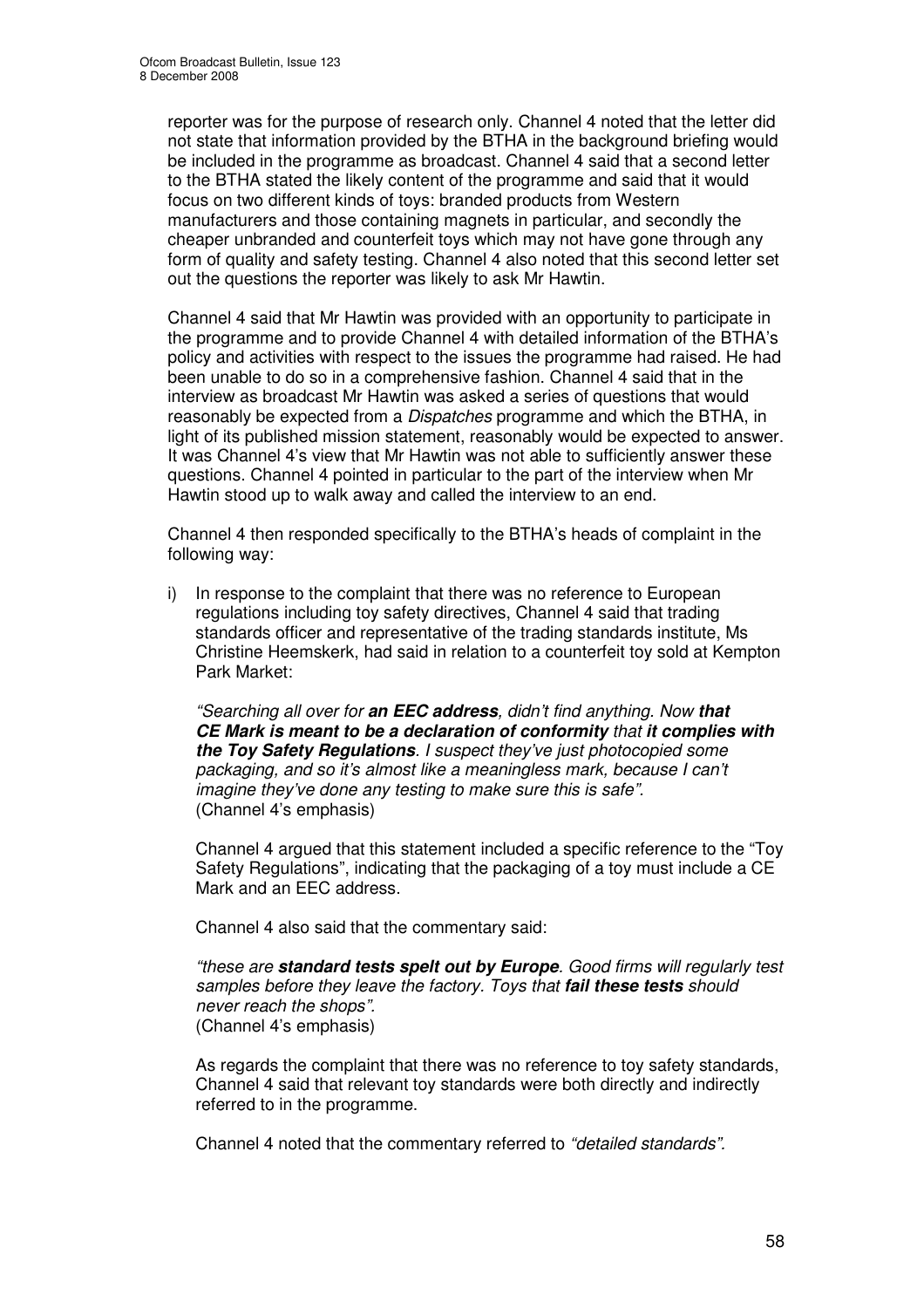Channel 4 also noted that Mr Hawtin himself referred to the EU standards, in the programme.

In addition, Channel 4 emphasised that the programme had made it clear to viewers that the BTHA had published a Code of Conduct with respect to toys containing magnets.

Channel 4 said that taking the above into account the programme had made it clear that a regulatory framework, consisting of European Regulations, toy standards, and a Code of Conduct, was in place specifying minimum standards with respect to toy safety and that, if such standards were not complied with, such toys must not be sold.

As regards the complaint that there was no reference to enforcement processes and systems, Channel 4 said that in the programme there were two sequences where relevant enforcement processes and systems were demonstrated.

Channel 4 said, firstly, that the reporter and several trading standards officers went to a shop in Blackpool which they suspected was selling counterfeit and hazardous toys. One of the trading standard officers was shown speaking to a counter assistant in the shop.

The programme also showed one of the trading standards officers having a phone conversation with the owner of the business.

Channel 4 said, secondly, that when the reporter and Ms Heemskerk, the trading standards officer, revisited Kempton Park Market, a conversation between her and the market trader was shown.

As regards the complaint that there was no reference to the fact that regulations were updated when safety issues arose, Channel 4 said that the programme's commentary had made an express reference to the fact that the regulations with respect to toys containing magnets were being reviewed by the European Commission.

Furthermore Channel 4 said that the programme should be viewed in the context of the actual regulatory framework existing at the date the programme was completed and that the purpose of the programme was to investigate the immediate public interest issue of the extent to which unsafe toys were available in the UK in the lead up to Christmas 2007. Channel 4 also said that as Mr Hawtin did not refer in his interview to any regulations which had been updated after safety issues had arisen there was no unfairness to the BTHA in the way that the programme had dealt with the updating of the regulations.

ii) In response to the complaint that the programme did not refer to the UK toy industry's (including the BTHA's) efforts to enforce stricter quality controls in Chinese toy factories, Channel 4 said that the commentary said:

*"Both the British and European authorities are trying to persuade the Chinese to sort out their own factories".*

Channel 4 also said that the programme had included a contribution from Mr Ross Perkins, who had worked extensively in China and was actively supervising the manufacturing process of various Chinese factories which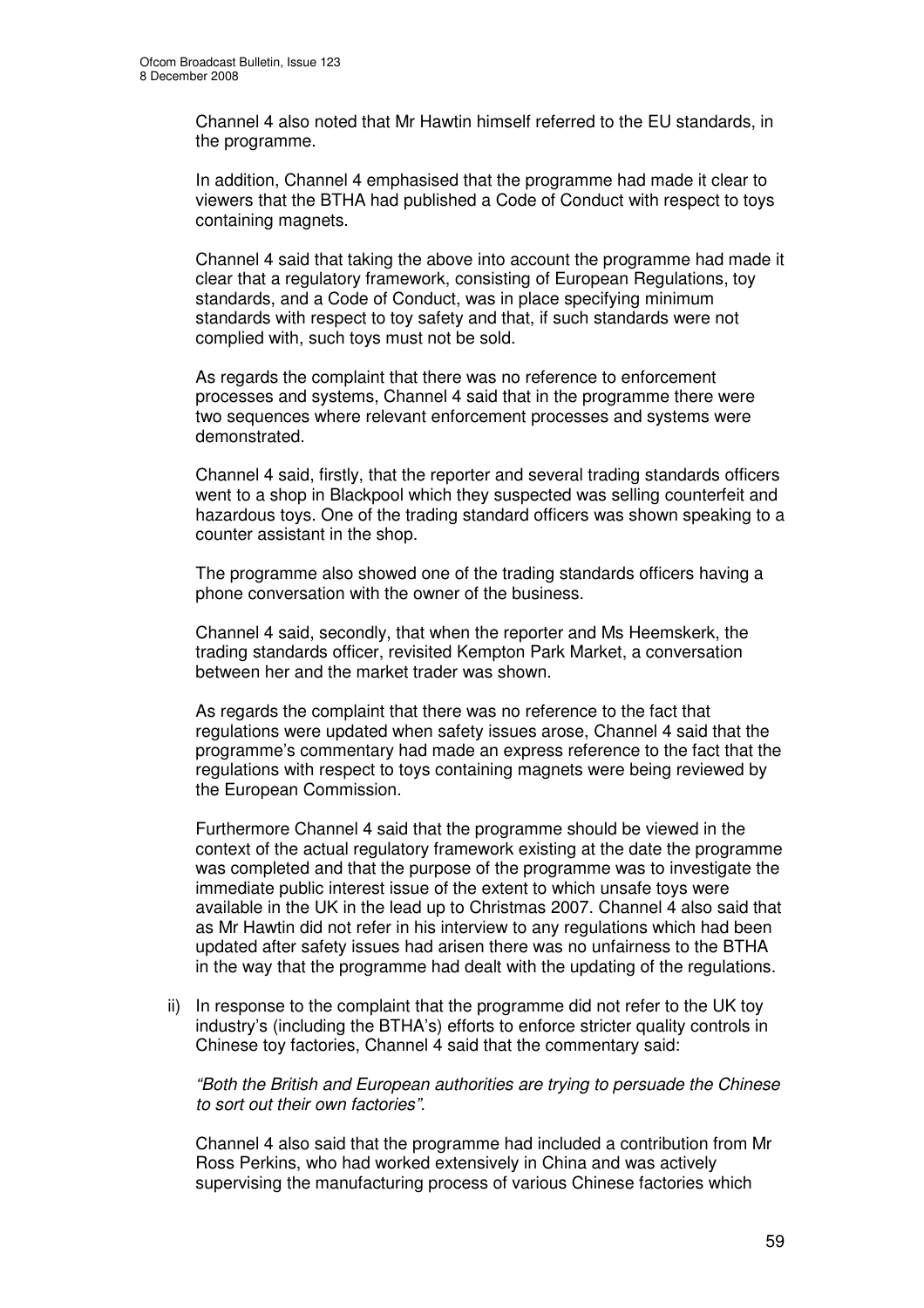had made products for British companies. Mr Perkins' experience was that the EU regulatory framework was a "soft-touch" compared to the US regulatory framework. He said:

*"…the Chinese government is worried but not by European threats…I think it's a direct result of the pressure that the Americans have been putting on to the Chinese, and perhaps, the European Union hasn't been matching that."*

Channel 4 then noted that Mr Hawtin had referred in the untransmitted footage of his interview to the Chinese toy industry.

However, Channel 4 said that it had decided on editorial grounds not to include this statement in the broadcast because the programme already included a reference to attempts by the EU and the British authorities to "*persuade"* the Chinese to sort out their factories. It also included a reference to Mr Perkins' experience in China to show the steps taken by a British individual to enforce stricter quality control in Chinese factories. In addition, Channel 4 said that Mr Hawtin had failed to provide examples of any specific efforts made by the EU and British authorities (including the BTHA), to enforce stricter quality controls in China. Furthermore the programme had not suggested that the BTHA (or any other body) had failed to make efforts to enforce stricter quality controls in Chinese toy factories. Therefore the omission of Mr Hawtin's comments with respect to China did not result in unfairness to the BTHA.

As regards the complaint that the programme did not refer to the Chinese authorities' decision to discontinue exports, Channel 4 noted that Mr Hawtin had referred in the untransmitted footage of his interview to the Chinese system.

Again, however, Channel 4 said that it had decided on editorial grounds not to include this statement in the programme as broadcast because at the time of producing the programme the programme makers had been denied access into China and to the relevant Chinese authorities with respect to product safety. Therefore the programme's focus moved to the efforts made by the EU and the UK authorities. In any event, the purpose of the programme was to investigate the very immediate public interest issue affecting the British consumer (i.e. the extent of counterfeit and hazardous toys manufactured in China that were available in the UK in the lead up to Christmas 2007) and no unfairness had arisen to the BTHA from the omission of a reference to China's decision to revoke particular export licences.

iii) In response to the complaint that there was no reference to specific guidance which the BTHA had helped to formulate to enable consumers to buy safe toys, Channel 4 said the programme had referred to the efforts made by trading standards officers to help consumers to buy safe toys.

Furthermore Channel 4 said that the continuity announcer had said to viewers at the end of the programme:

*"If you're worried about your children's toys, log on to channel4.com/dispatches for help and advice".*

The Channel 4 website had included a web link to the "Trading Standards" and "Consumer Direct" websites, which had general information for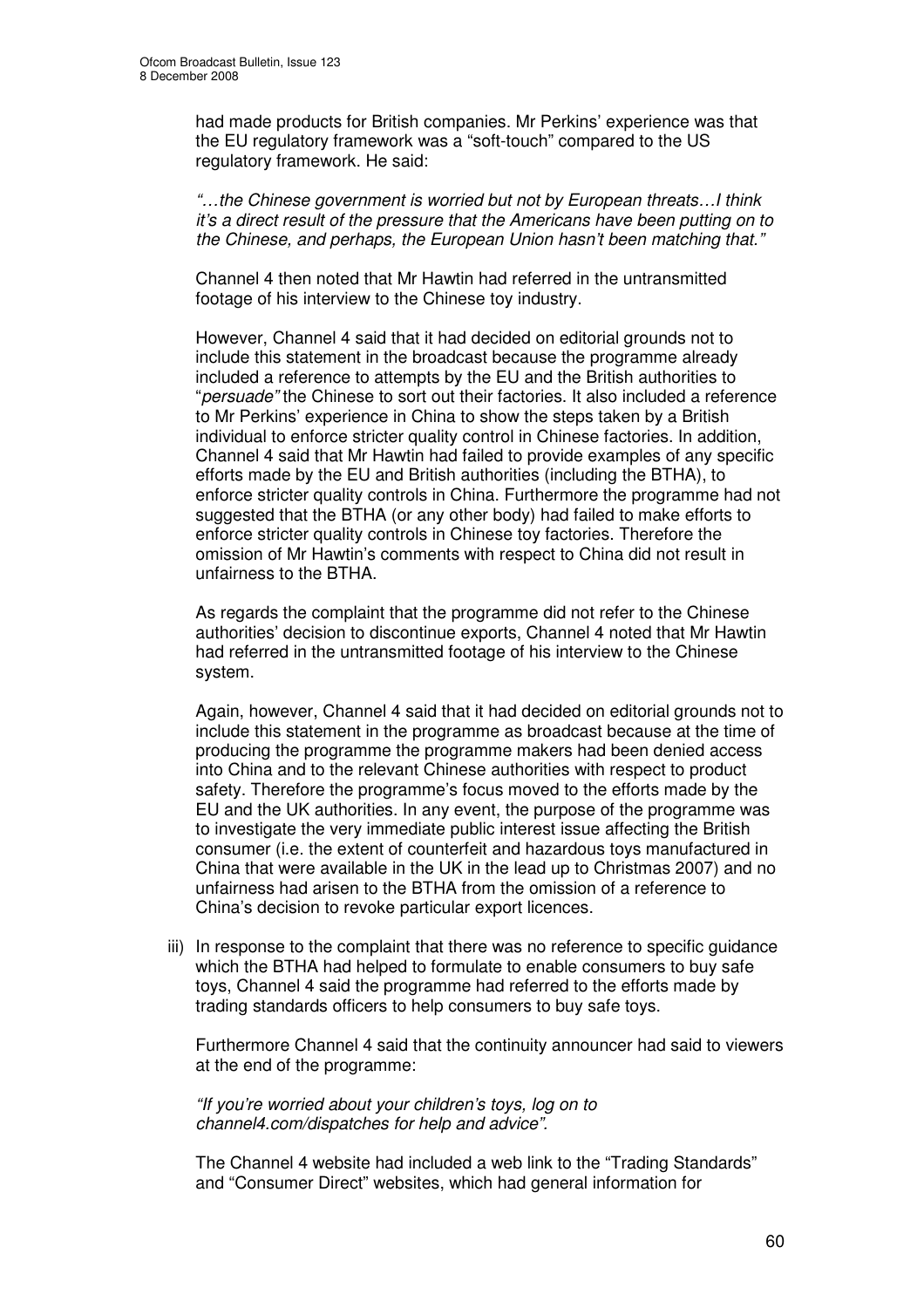consumers with respect to products and safety and informational papers including "One Day Sales – Be On Your Guard".

In addition, Channel 4 said that there were indirect references in the programme to consumer advice. For example, the programme had showed the risks of purchasing counterfeit and hazardous toys at car boots, markets, less known local stores, reputable stores and shown that toys with removable objects (including magnets) labelled as not suitable for under 3s could in fact cause injury (and even death) to children as old as 12 years old.

Channel 4 said that the programme had never suggested that the BTHA had failed to provide consumers with guidance on how to purchase safe toys, so Channel 4 was not required to include in the programme a response on behalf of the BTHA in relation to the acts or omissions of the BTHA (or any other body) in disseminating consumer guidance.

#### **Decision**

Ofcom's statutory duties include the application, in the case of all television and radio services, of standards which provide adequate protection to members of the public and all other persons from unfair treatment and unwarranted infringement of privacy in, or in the making of, programmes included in such services.

In carrying out its duties, Ofcom has regard to the need to secure that the application of these standards is in the manner that best guarantees an appropriate level of freedom of expression. Ofcom is also obliged to have regard, in all cases, to the principles under which regulatory activities should be transparent, accountable, proportionate and consistent and targeted only at cases in which action is needed.

The BTHA's complaint was considered by Ofcom's Executive Fairness Group. In reaching its decision, Ofcom carefully considered all the relevant material provided by both parties. This included a recording and transcript of both the programme as broadcast and the untransmitted material of Mr Hawtin's interview, and the parties' written submissions.

a) Ofcom considered the BTHA's complaint that the programme makers omitted material facts provided to them by the BTHA prior to broadcast in a briefing in October 2007.

Ofcom noted that on 17 October 2007 the programme's reporter met with Mr Hawtin and the BTHA's safety representative. The BTHA said that at the meeting it briefed the reporter about:

"the operation of the EU toy safety regime since 1990- the toy safety directive and the supporting EU toy safety standards and how they are updated in the light of new evidence on safety incidents, the enforcement processes, the RAPEX system of notifying non-complying products, product recalls and the importance of the "precautionary principle"…industry efforts to enforce stricter quality controls in Chinese toy factories, [and] the drastic action taken recently by the Chinese authorities to cancel hundreds of export licences…the sustained efforts over many years by UK trading standards officers (in conjunction with the BTHA and other organisations) to help consumers to buy safe toys, for example:-

1. Avoid street traders, pre-Christmas temporary shops, car boot sales and fairgrounds; always go to a reputable shop.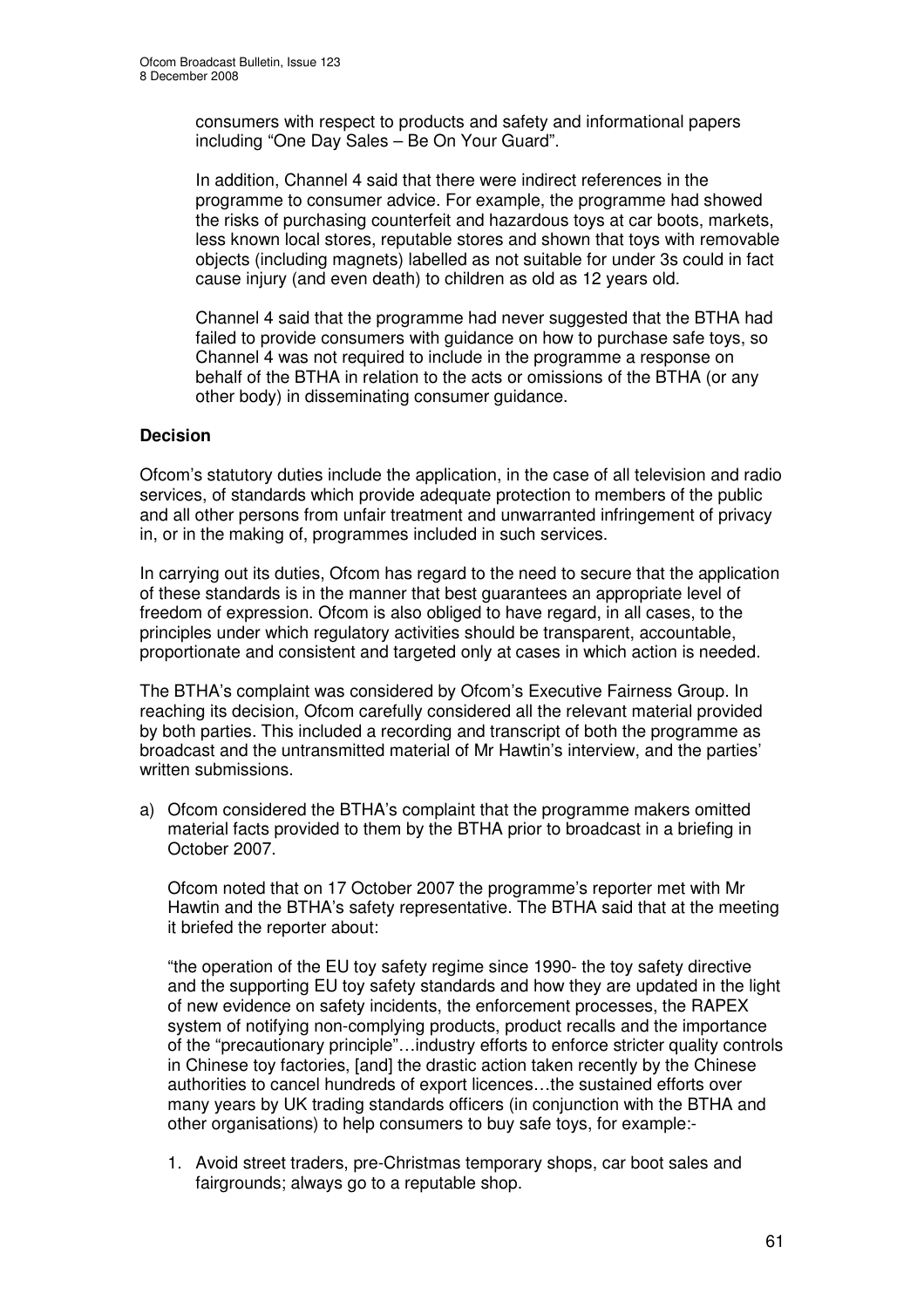- 2. Follow critical age warnings such as, "not suitable for children under 36 months, contains small parts."
- 3. Those toys you buy for an older child may not be suitable for younger brothers and sisters.

Ofcom also noted that on 17 October 2007, at the BTHA's request, the reporter sent a confirmation letter to Mr Hawtin which described the programme as follows:

"We're making an hour long programme for the Channel 4 Dispatches series, which is intended for broadcast in December, in the run up to Christmas, investigating the safety of toys on sale in the UK. The programme will examine the existing safety regulations and the mechanisms for enforcement in the UK and EU, in the country where the products are made and in countries that the products may pass through en route to the UK".

Ofcom noted that a few weeks after the initial briefing, the reporter recorded an interview with Mr Hawtin, some footage of which was included in the programme.

In order to consider whether any unfairness arose to the BTHA Ofcom turned to consider each element of the BTHA's complaint at head a) and in considering each element took account of Practice 7.9 of the Code which states that before broadcasting a factual programme, including programmes examining past events, broadcasters should take reasonable care to satisfy themselves that: material facts have not been presented, disregarded or omitted in a way that is unfair to an individual or organisation.

i) Ofcom first considered the BTHA's complaint that the programme made no reference to European regulations including the toy safety directives, standards, enforcement processes and systems and the fact that European regulations were updated when safety issues arose.

Ofcom noted that the programme investigated the issue of the safety of toys on sale in the EU and the efficacy of the regulatory framework in relation to such toys. Ofcom then noted that the trading standards officer, Ms Heemskerk, referred to European regulations including the toy safety directives in her discussion with the reporter about the toys they had bought from Kempton Park Market. Ms Heemskerk said:

*"*[looking at a Pirates of the Caribbean bow and arrow set] *Searching all over for an EEC address, didn't find anything… that CE mark is meant to be a declaration of conformity that it complies with the Toy Safety Regulations."*

Ofcom further noted that the reporter referred in the programme to toy safety standards when she said:

*"The safety of toys is supposed to be guaranteed by these very detailed standards – 11 sections, 400 odd pages – they spell out in great detail what should and should not happen when children play with every different kind of toy. And in all of this documentation there's not one single word about magnets".*

Ofcom noted that no explicit reference was made in the programme to the RAPEX EU alert system, the EU system the complainant emphasised, which allows Member States to notify each other of dangerous consumer products.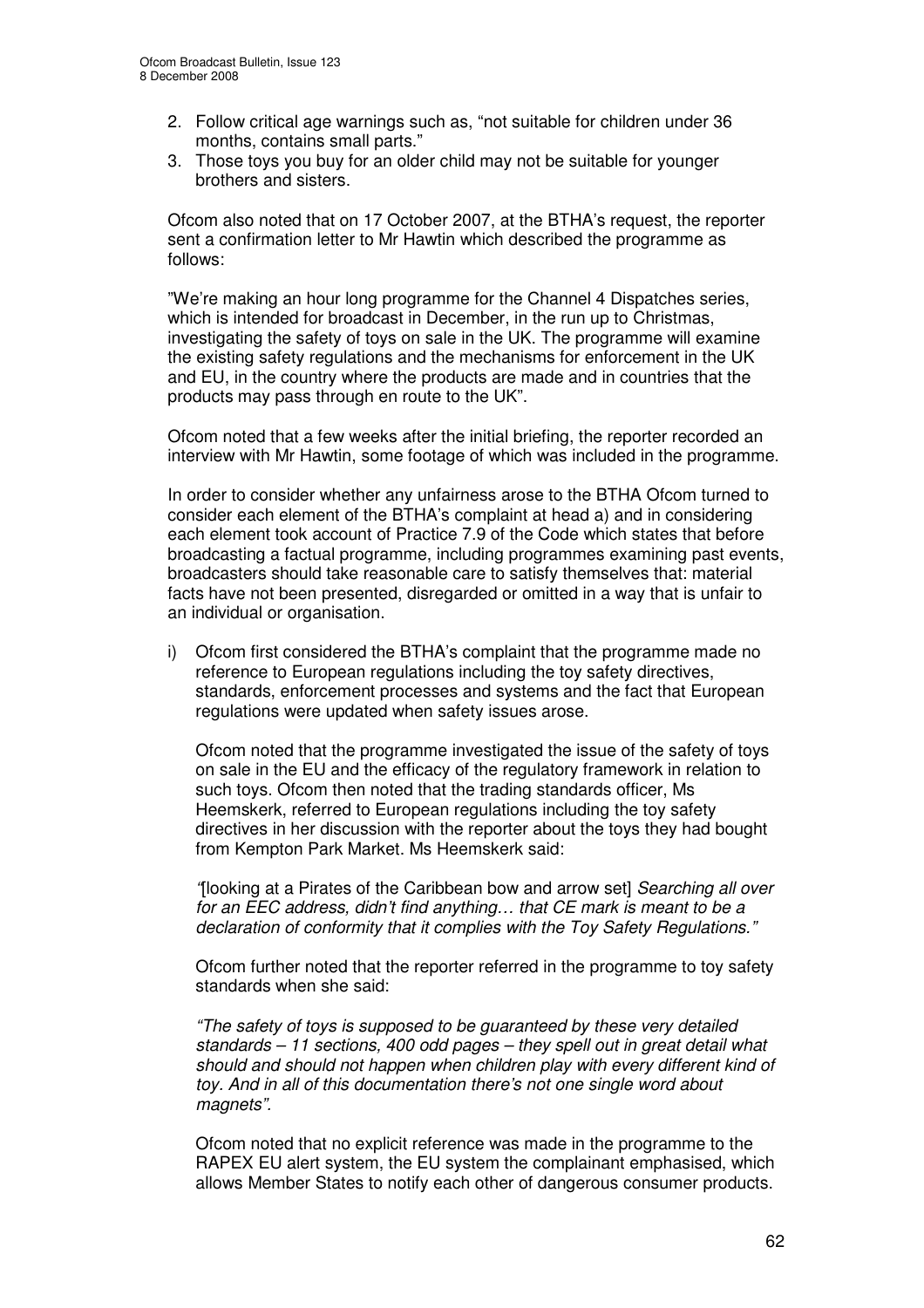However, Ofcom noted that the programme did refer to other enforcement processes and systems when the programme showed Ms Heemskerk confiscate toys from a stall in Kempton Park Market:

| Ms Heemskerk:                 | "We need to take all those [expandable growing lizard<br>toys].                                                                                                                                                                                |
|-------------------------------|------------------------------------------------------------------------------------------------------------------------------------------------------------------------------------------------------------------------------------------------|
| Market Trader:<br>Commentary: | "Are you going to steal it?"<br>"Again, they object - without success."                                                                                                                                                                        |
| Ms Heemskerk:                 | "We're gonna take it, I'm afraid. Yes, we can. You<br>cannot sell these to anybody, full stop."                                                                                                                                                |
| Commentary:                   | "The toys are confiscated. The market company is also<br>making every trader display a leaflet warning the public<br>how to spot counterfeit goods. At least there are<br>regulations covering fake toys, even if they're rarely<br>enforced". |

Ofcom also noted that the programme directly referred to the argument that precautionary action should be taken when there was uncertainty, when member of the European Parliament Ms Arlene McCarthy said in the programme:

*"I think the precautionary principle would say…let's just take them off the shelves".*

Ofcom further noted that the programme referred to the fact that the European regulations were updated when safety issues arose when the commentary said:

*"Only in the last few months has a committee been set up to write new safety standards for magnetic toys. That could take up to two years, and the committee is dominated by industry representatives".*

In Ofcom's view, the above references demonstrated that the programme set its investigation of toy safety within an exploration of the regulatory framework in relation to the safety of toys. It was also clear that the programme makers were not simply producing a descriptive account of the regulatory framework but also demonstrating the work of enforcement officers.

Ofcom was satisfied that the programme makers had taken reasonable steps to ensure that material facts in relation to the regulatory framework were not presented, disregarded or omitted in a way that was unfair to the BTHA.

ii) Ofcom next considered the BTHA's complaint that there was no reference in the programme to the efforts of the UK toy industry (including the BTHA) to enforce stricter quality controls in Chinese toy factories, or to the Chinese authorities' decision to discontinue exports.

Ofcom noted that the programme referred to the UK toy industry's efforts to enforce stricter quality controls in Chinese toy factories when the commentary said:

*"Both the British and European authorities are trying to persuade the Chinese to sort out their own factories."*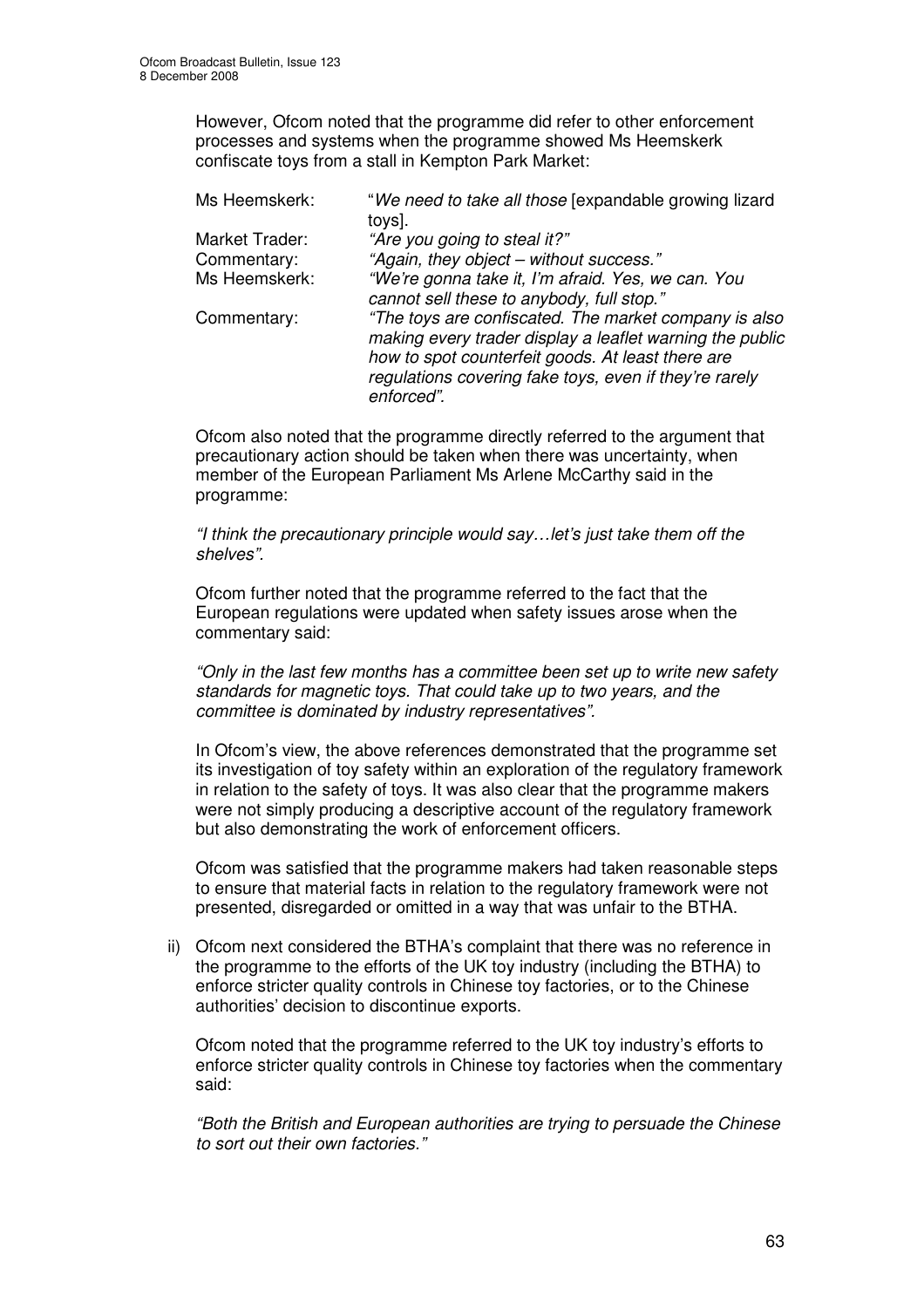Ofcom noted that the programme had not included any explicit reference to the Chinese authorities' decision to discontinue exports, and that Mr Hawtin described this in the untransmitted footage of his interview.

However, as stated above in relation to head a) i) of the decision, in Ofcom's view the programme makers clearly aimed to investigate the regulatory framework in relation to the safety of toys on toy shop shelves, at that point in time, and therefore recent action by the Chinese authorities was not pertinent to the focus of the programme's investigation which was the current risk to consumers and their children. Ofcom was therefore satisfied that there was no unfairness to the BTHA in the programme as broadcast in this respect.

iii) Ofcom next considered the BTHA's complaint that there was no reference to specific guidance which the BTHA had helped to formulate to enable consumers to buy safe toys.

Ofcom noted the BTHA's full complaint about the lack of reference to its guidance to consumers, as set out in decision head a) above.

Ofcom noted that the programme set out to investigate the safety of toys on sale in reputable shops as well as markets, in the weeks prior to Christmas, and the regulatory framework surrounding these sales. In Ofcom's view, it was not therefore incumbent on the programme makers to include references to the BTHA's guidelines. The first guideline stressed that customers should go to reputable shops, but the programme set out to demonstrate problems with toys sold in such shops. The second two guidelines gave advice regarding children under 36 months but the programme sought to establish that certain magnetic toys placed older children at risk. In Ofcom's view it was therefore not incumbent on the broadcasters to include references to these guidelines.

However, in any event, Ofcom noted that the programme did warn of the particular dangers associated with shopping for toys in street markets, in the sequences quoted above where the trading standards officers were shown confiscating unsafe products from a shop in Blackpool. Ofcom also noted that the programme included Mr Hawtin himself giving specific advice regarding children under 36 months when he said in the programme:

*"… the important thing about the- children's safety, particularly toddlers, any child under 36 months, is to make sure they don't ingest any small parts".*

Taking the programme as a whole, it was Ofcom's view that the programme investigated the risk to consumers of purchasing counterfeit and hazardous toys at car boots, markets, less known stores and reputable stores. It had shown that toys with removable objects (including magnets) labelled as not suitable for under 3s could cause injury to children as old as 12 years old. In these circumstances Ofcom was satisfied that there was no unfairness to the BTHA in the programme as broadcast from the lack of reference to BTHA's safety quidelines.

Taking into account the findings at heads i), ii) and iii) above Ofcom found no unfairness to the BTHA in the complaint at head a).

#### **Accordingly Ofcom has not upheld the BTHA's complaint of unfair treatment in the programme.**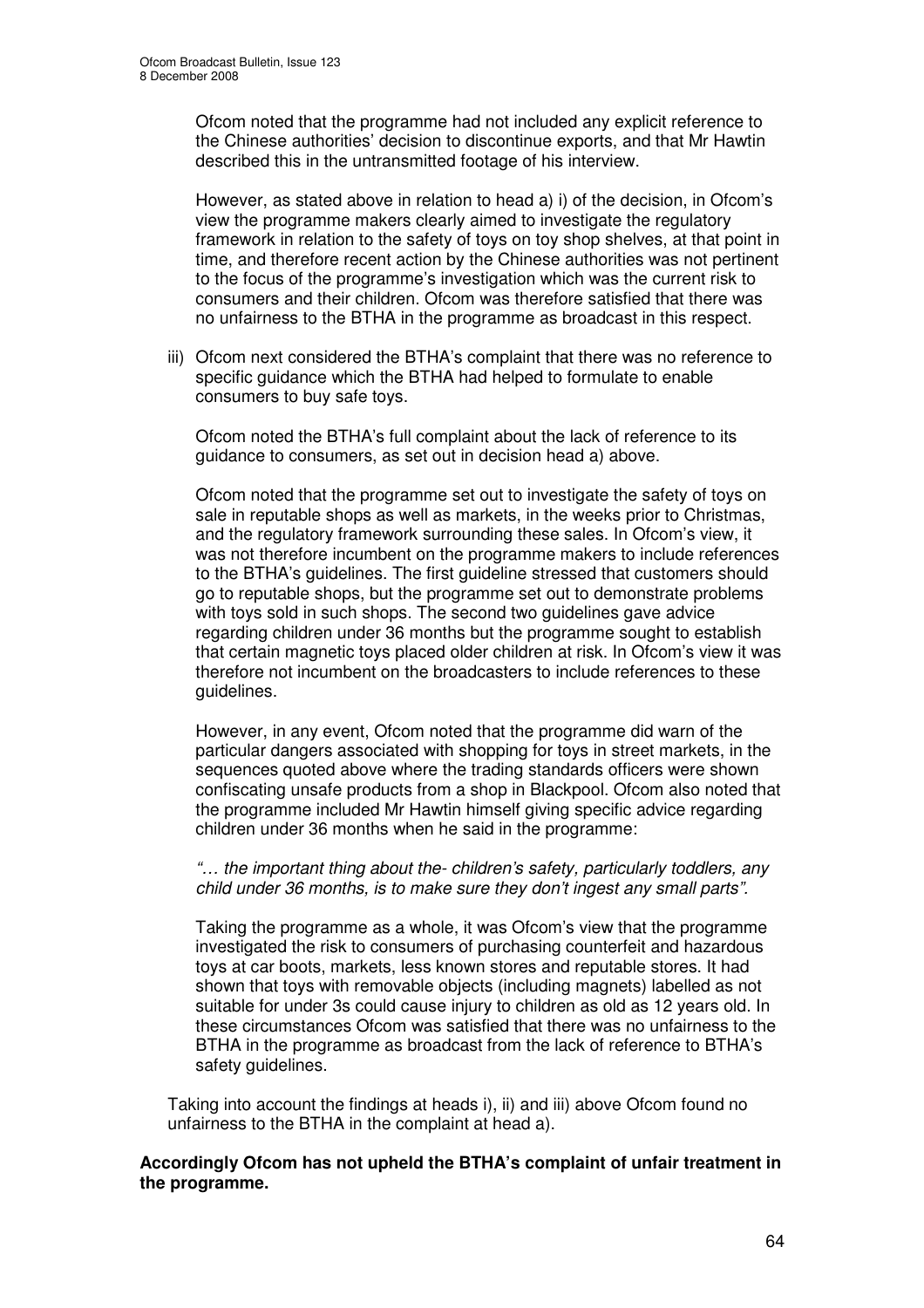## **Complaint by Ms Roberta Marchesin**

*China's Terracotta Army, BBC2, 15 September 2007*

**Summary:** Ofcom has not upheld this complaint of unwarranted infringement of privacy made by Ms Roberta Marchesin.

This programme about 'The First Emperor', the British Museum's exhibition about China's terracotta army, included an image of the complainant in the British Museum Reading Room.

In summary Ofcom found that, given the context in which the footage of Ms Marchesin was shown, she did not have a legitimate expectation of privacy in respect of the broadcast of an image of her carrying out a public-facing activity (looking at a computer screen in the Paul Hamlyn Library) in a place to which the public had free access (the British Museum Reading Room). Therefore Ofcom found that there was no infringement of Ms Marchesin's privacy and it was not necessary for it to further consider whether any infringement of privacy was warranted.

#### **Introduction**

On 15 September 2007, BBC2 broadcast *China's Terracotta Army*, a programme about 'The First Emperor', the British Museum's exhibition about China's terracotta army. The programme also considered the history and legacy of Qin Shihuangdi, the emperor who created the Xin dynasty and who commissioned the construction of the terracotta army.

The programme included an explanation of how the British Library Reading Room ("the Reading Room"), which is located within the museum, was being converted into a temporary exhibition space. During this explanation the programme included a shot of Ms Roberta Marchesin, who worked as a library assistant for the Paul Hamlyn Library ("the Library"), which was then located in the Reading Room.

Ms Marchesin complained to Ofcom that her privacy was unwarrantably infringed in the programme as broadcast.

#### **The Complaint**

#### **Ms Marchesin's case**

In summary, Ms Marchesin complained that her privacy was unwarrantably infringed in the programme as broadcast in that she was featured in the programme in a way which made her clearly identifiable without her consent. By way of background, Ms Marchesin noted that due to the then imminent relocation of the Paul Hamlyn Library (because of the conversion of the Reading Room) none of its staff had job security. In these circumstances Ms Marchesin argued that the broadcaster should have taken extra care to ensure that it either had consent from her to appear in the programme or that her privacy was maintained.

#### **The BBC's case**

In summary the BBC responded to the privacy complaint made by Ms Marchesin as follows: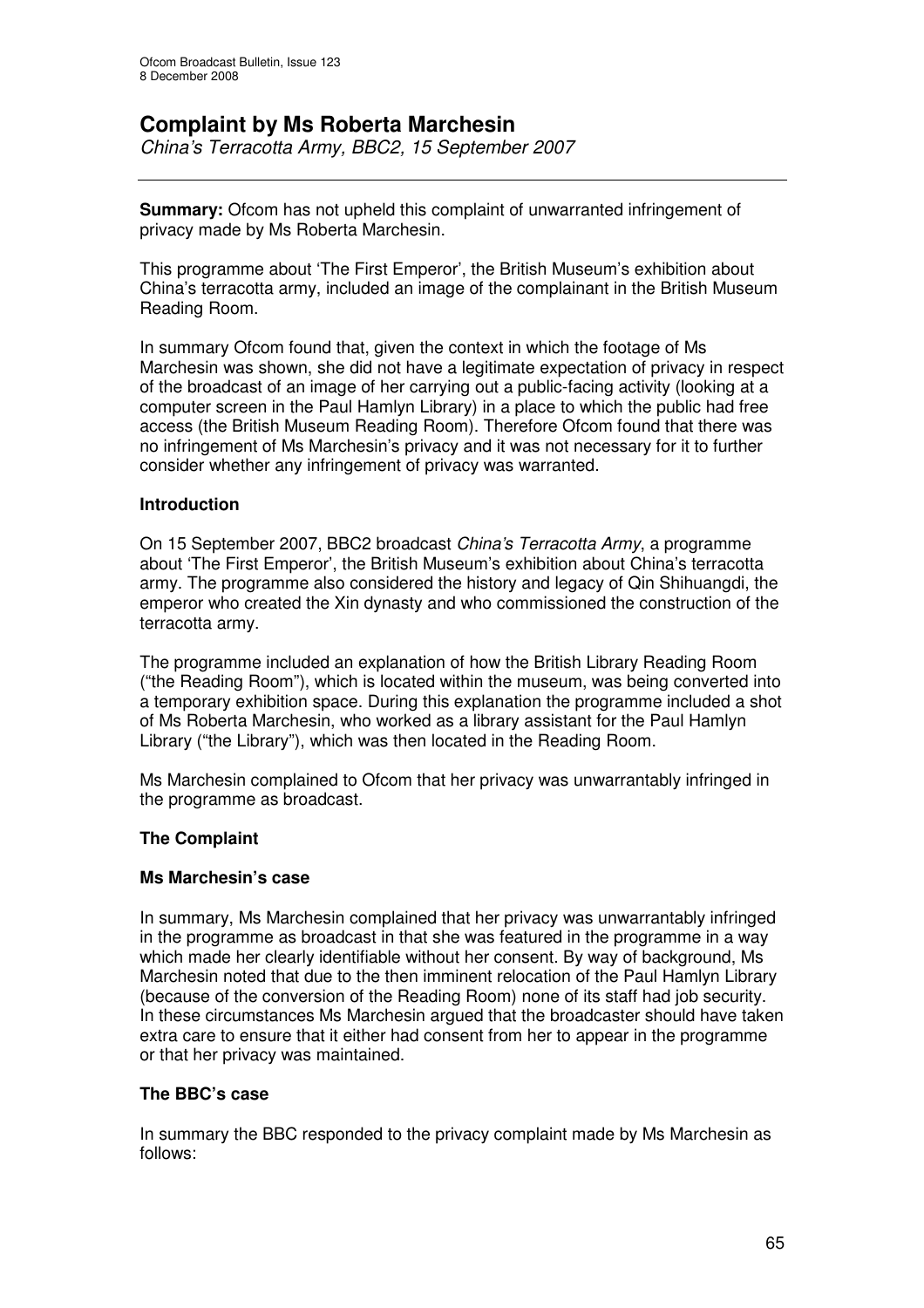The BBC did not consider that the programme unwarrantably infringed Ms Marchesin's privacy. It said that the complaint arose out of single shot of Ms Marchesin while she was looking at a computer screen in the Reading Room which was to be turned into an exhibition space. The BBC acknowledged that Ms Marchesin had said that she was opposed to the room's change of use.

The BBC said that Ms Marchesin's principal claim was that due to the sensitive situation (the imminent relocation of the Library and job insecurity for the Library's staff) the broadcaster should have taken special care only to include members of staff who wished to participate. It also argued that behind this claim lay the embarrassment which it believed Ms Marchesin had felt at being portrayed as someone who supported the conversion of the Reading Room. The broadcaster did not believe that the brief shot of Ms Marchesin was capable of carrying this implication, particularly given the neutral nature of the accompanying commentary. It said that the words which were being said as the shot of Ms Marchesin was shown were *"the engine room of British intellectual life"*. It also quoted the commentary prior to, during and after the inclusion of this shot to support its position. This is quoted in full in the Decision below.

The BBC also argued that any embarrassment which Ms Marchesin may have felt at being portrayed as someone who supported the conversation of the Reading Room could not be regarded as an infringement of privacy because the misrepresentation of someone's views would normally be regarded by Ofcom as a matter of unfairness.

With regard to the issue of privacy, the BBC said that Ms Marchesin was, as she had acknowledged in her complaint, working in a public workplace and in public view, which in itself limited her expectation of privacy.

The broadcaster said that BBC Wales, who made the programme, and the British Museum had an arrangement for filming between December 2006 and September 2007, that consent forms were signed by all the individuals who were interviewed and that it was agreed with the museum that no members of staff or the public would be filmed if they made it known that they did not want to be filmed. The broadcaster also described how the agreement worked in practice. It said that all filming visits were arranged through the British Museum communications department which circulated information to Reading Room staff to advise them that filming would take place and that if anyone preferred not to be filmed they only had to make this known to the film team. The BBC added that Ms Marchesin would have been aware that the BBC would be filming at various times before, during and after the conversion of the Reading Room.

In its response the BBC included an email from Ms Patricia Wheatley of the British Museum communications department, to the programme's producer which described these arrangements. In the email Ms Wheatley said that staff were aware of the filming being done for the First Emperor documentary and that this had come following a year when the BBC had been on the premises. She said that she could not find written proof that every member of staff was informed that there would be filming on this occasion but that it was normal practice for her assistant to issue an 'Event Brief' detailing areas to be filmed before each day's filming and that these were circulated throughout the Museum.

Ms Wheatley added that her assistant would always telephone the relevant people, that she [the assistant] supervised the crew most of the time during filming and that both the assistant and the crew would inform whoever was supervising the area to be filmed when they entered it. Ms Wheatley also said that at the time the Reading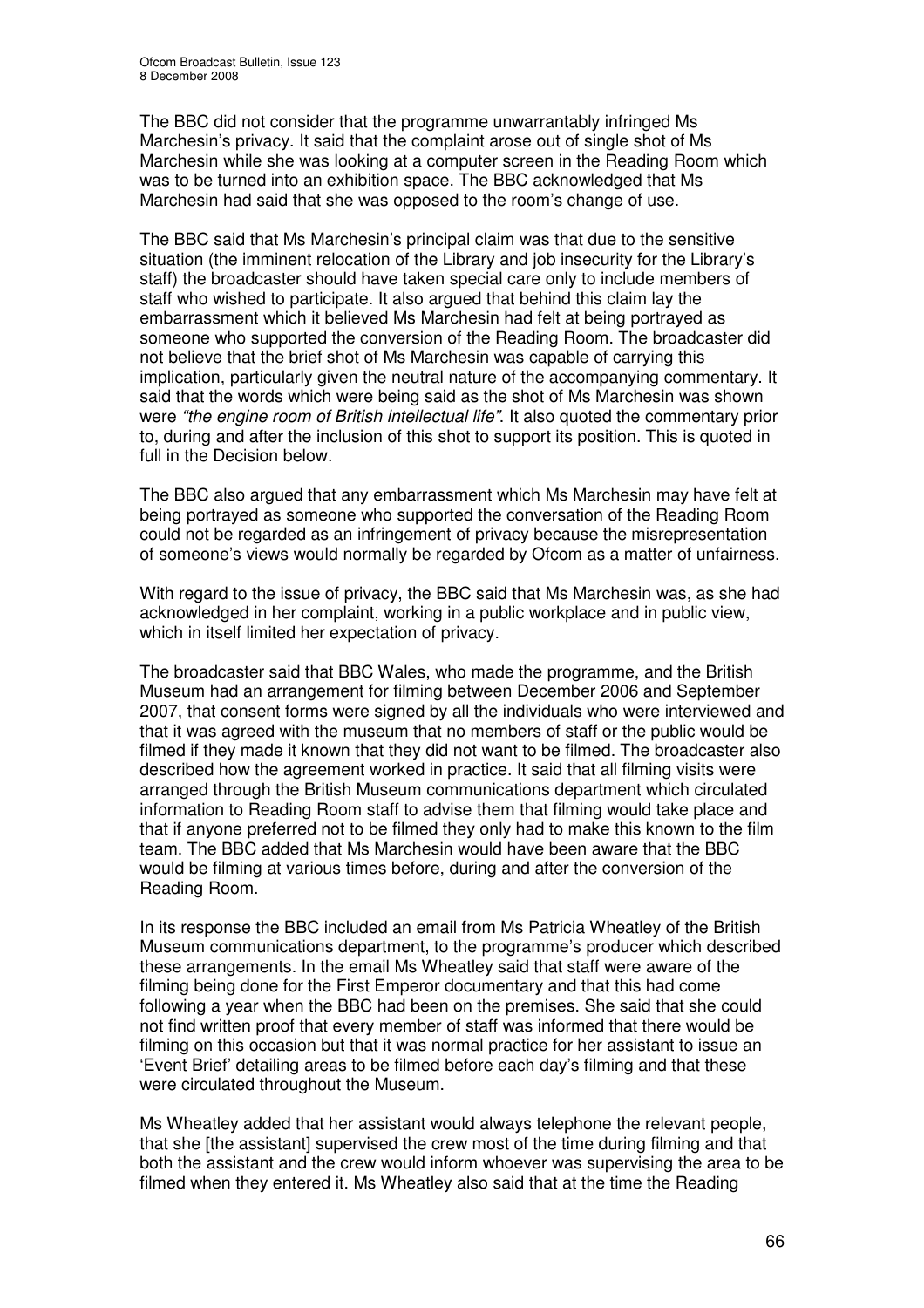Room was very quiet and rather empty and that in her opinion the film crew would have been "very visible" and it would have been unlikely that any member of staff working there would not have been informed of the crew's presence or not have noticed it.

The BBC said that the programme's producer recalled the assistant speaking to the staff when the crew arrived to film the Reading Room, although she does not recall her speaking to Ms Marchesin. The broadcaster added that filming was done openly by a crew of three with a large camera on a tripod. It said that it was possible that Ms Marchesin did not notice the crew at the precise moment the shot of her was filmed but that it was inexplicable that she did not know that there was a film crew in the room at all. The BBC also said that at no stage did Ms Marchesin make it known to the BBC crew that she did not wish to be filmed and nor, as the Head of Libraries confirmed, did she inform her own management.

#### **Ms Marchesin's comments in response to the BBC's statement**

In summary, Ms Marchesin responded to the BBC's statement as follows:

Ms Marchesin said that she had not been unaware of the presence of the film crew but that she had been unaware that they had been filming her (and in particular that they were able to get such a close up shot of her). She added that her complaint was not about the specific nature of the commentary that was used in conjunction with her image but about the inclusion of her image in a programme which promoted the reason for her resignation from the Library.

She said that regardless of any agreement between the BBC and the British Museum, she had never been informed that it was her responsibility to approach film crews if she did not wish to be filmed and that it was unreasonable for any member of staff in a public facing role (such as hers) to have had to watch out for and pursue film crews in order not to be filmed. Ms Marchesin also stated that the management had been aware of her opposition to the conversion of the Reading Room and that she had started applying for other jobs.

Ms Marchesin said that the Reading Room had not been supervised when the crew arrived or when it started filming and argued that, given that she was the only member of the Library staff to appear in the programme, it should not have taken very long for the BBC to seek her consent and that the broadcaster should have done so.

Ms Marchesin added that the programme had been repeated a number of times on BBC World and argued that the broadcaster had no right to judge the level of distress that had been caused to her by her inclusion in the programme as broadcast.

#### **The BBC's second statement in response to the complaint**

In summary the BBC responded to the complainant's comments as follows:

The BBC said that the three-person film crew had been fifteen feet away from Ms Marchesin and was present for thirty minutes, that it believed that she had had only a limited expectation of privacy in the circumstances and that the programme maker's responsibilities were met by the arrangements agreed with the Museum's communications department. The broadcaster added that it was the production team's clear understanding that staff had been notified in advance and reiterated that on the day of filming the crew had been accompanied by the assistant from the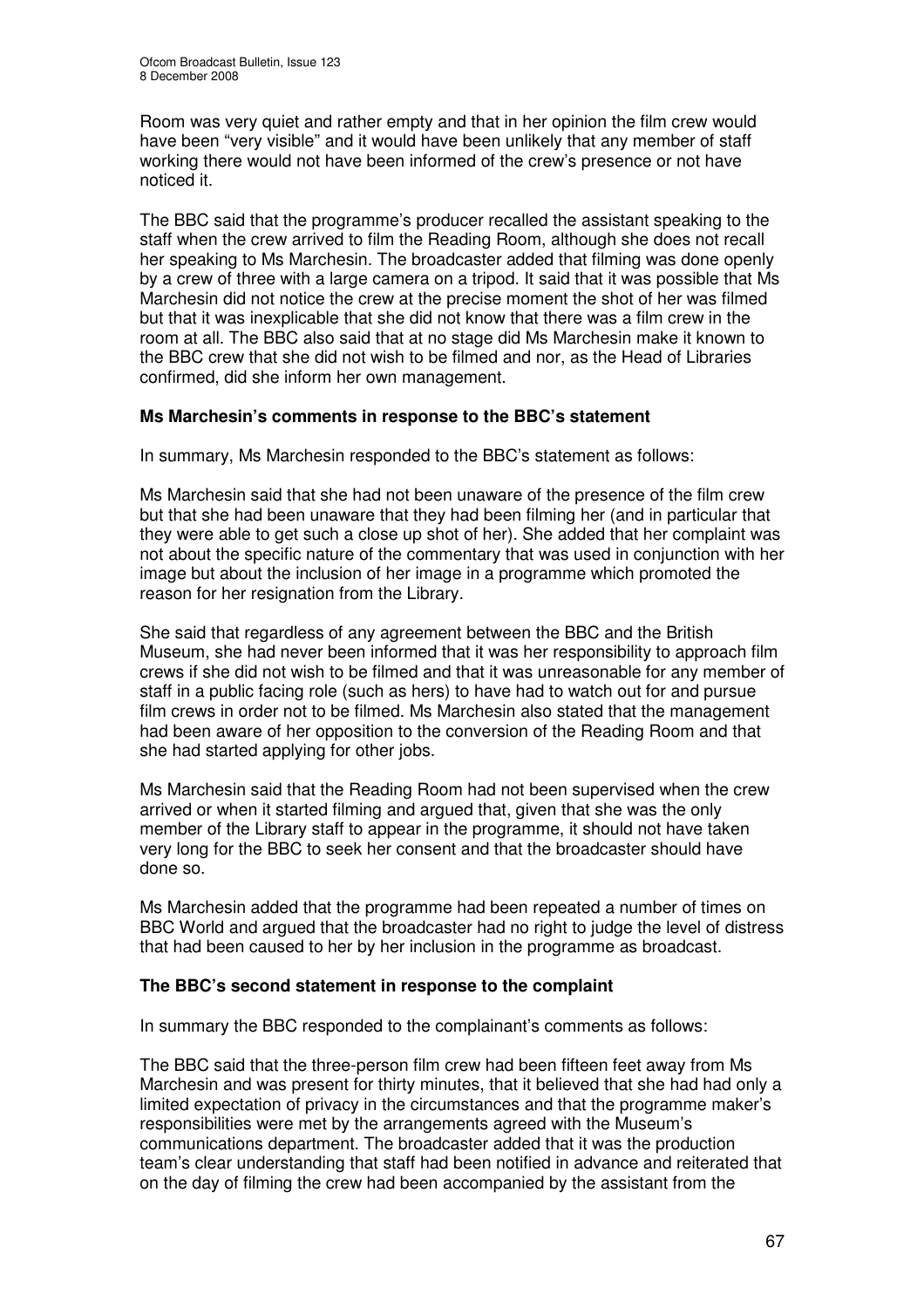communications department who spoke to staff members about the filming (although it again acknowledged that the producer did not specifically recall whether the assistant spoke to Ms Marchesin).

#### **Decision**

Ofcom's statutory duties include the application, in the case of all television and radio services, of standards which provide adequate protection to members of the public and all other persons from unfair treatment and unwarranted infringement of privacy in, or in the making of, programmes included in such services.

In carrying out its duties, Ofcom has regard to the need to secure that the application of these standards is in the manner that best guarantees an appropriate level of freedom of expression. Ofcom is also obliged to have regard, in all cases, to the principles under which regulatory activities should be transparent, accountable, proportionate and consistent and targeted only at cases in which action is needed.

Ms Marchesin's complaint was considered by Ofcom's Executive Fairness Group. In reaching its decision, Ofcom carefully considered all the relevant material provided by both parties. This included a recording of the programme as broadcast, a transcript, and both parties' written submissions.

Ofcom considered the complaint that Ms Marchesin's privacy was unwarrantably infringed in the programme as broadcast in that she was featured in the programme in a way which made her clearly identifiable without her consent.

In considering this part of the complaint Ofcom observed the obligation within the Broadcasting Code ("the Code") which states that "any infringement of privacy in programmes, or in connection with obtaining material included in programmes, must be warranted" (Rule 8.1). The Code also explains that an individual's "legitimate expectations of privacy will vary according to the place and nature of the information, activity or condition in question". Ofcom also took particular account of Practice 8.6 of the Code which states that if the broadcast of a programme would infringe the privacy of a person or organisation, consent should be obtained before the relevant material is broadcast, unless the infringement of privacy is warranted.

In Ofcom's view, the line to be drawn between the public's right to information and the citizen's right to privacy can sometimes be a fine one. In considering complaints about the unwarranted infringement of privacy both in relation to the making and the broadcast of the programme, Ofcom must consider two distinct questions: First, has there been an infringement of privacy? Secondly, if so, was it warranted? (Rule 8.1 of the Code).

In reaching a decision about whether Ms Marchesin's privacy was infringed in the broadcast of the programme, Ofcom sought first to establish whether the complainant had a legitimate expectation of privacy.

Ofcom noted that the programme included an image of Ms Marchesin looking at a computer screen in the British Library Reading Room ("the Reading Room") and that the commentary which accompanied the section of the programme in which she was included was as follows:

*"The Exhibition is to be held in the British Museum's historic Reading Room. Now a public library, it was once the preserve of scholars, the engine room of British*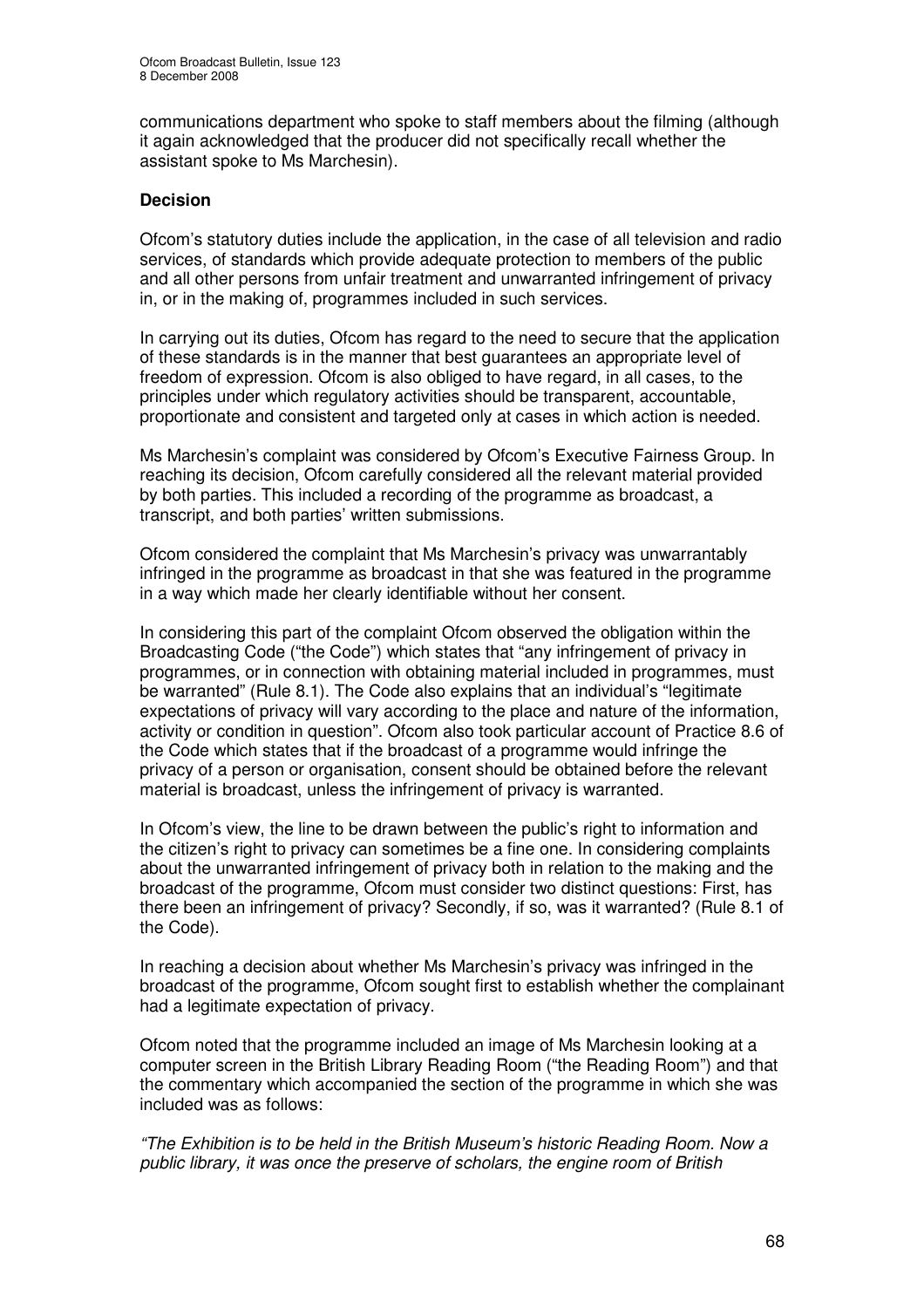*intellectual life. Chinese visitors want to know where Karl Marx sat when he wrote Das Capital here."*

*"It's a marvellous tomb-like space, but converting it was controversial. The books will move, and a modern gallery will be inserted into this Grade 1 listed building."*

Ofcom recognised that an individual could have a legitimate expectation of privacy in relation to activities of a private nature that are undertaken in the individual's work place which need protection from unwarranted intrusion (for example a discussion about personal matters with a colleague or the undertaking of a business function in a work place to which the public did not have open access). In order to decide whether Ms Marchesin had such an expectation Ofcom examined the specific circumstances of this case.

Ofcom noted that the footage of Ms Marchesin in the programme was of her carrying out a public-facing role in a public space (namely, the Reading Room) and that she was not named or referred to in the programme as broadcast. It considered that the shot of Ms Marchesin was incidental and was shown in the context of other images of people visiting and using the Reading Room.

In addition, Ofcom considered that neither the footage of the complainant nor the accompanying commentary disclosed any private information about Ms Marchesin. The shot of Ms Marchesin did not show her engaged in any private activity nor even indicate that she was a member of the staff of the Paul Hamlyn Library ("the Library"), which was then based in the Reading Room (rather than a member of the general public). Nor did it disclose any information about her views on the conversion of the Reading Room.

In Ofcom's opinion, the context in which the image of Ms Marchesin was shown meant that the broadcast fell into the category of general views filmed in a public place. Ofcom takes the view that programme makers should not be restricted from taking and subsequently broadcasting shots in a public place without prior consent, unless the filming of the event, image or action is such that prior consent is required, or it is otherwise warranted.

In light of the above considerations Ofcom found that Ms Marchesin did not have a legitimate expectation of privacy in relation to the footage of the broadcast and does not therefore consider that consent was required for the broadcast of the general shot of Ms Marchesin in the Reading Room. Ofcom therefore found that Ms Marchesin's privacy was not infringed in the broadcast of the programme, and it was not necessary for Ofcom to further consider whether any infringement of privacy was warranted.

**Accordingly Ofcom has not upheld Ms Marchesin's complaint of unwarranted infringement of privacy in the broadcast of the programme.**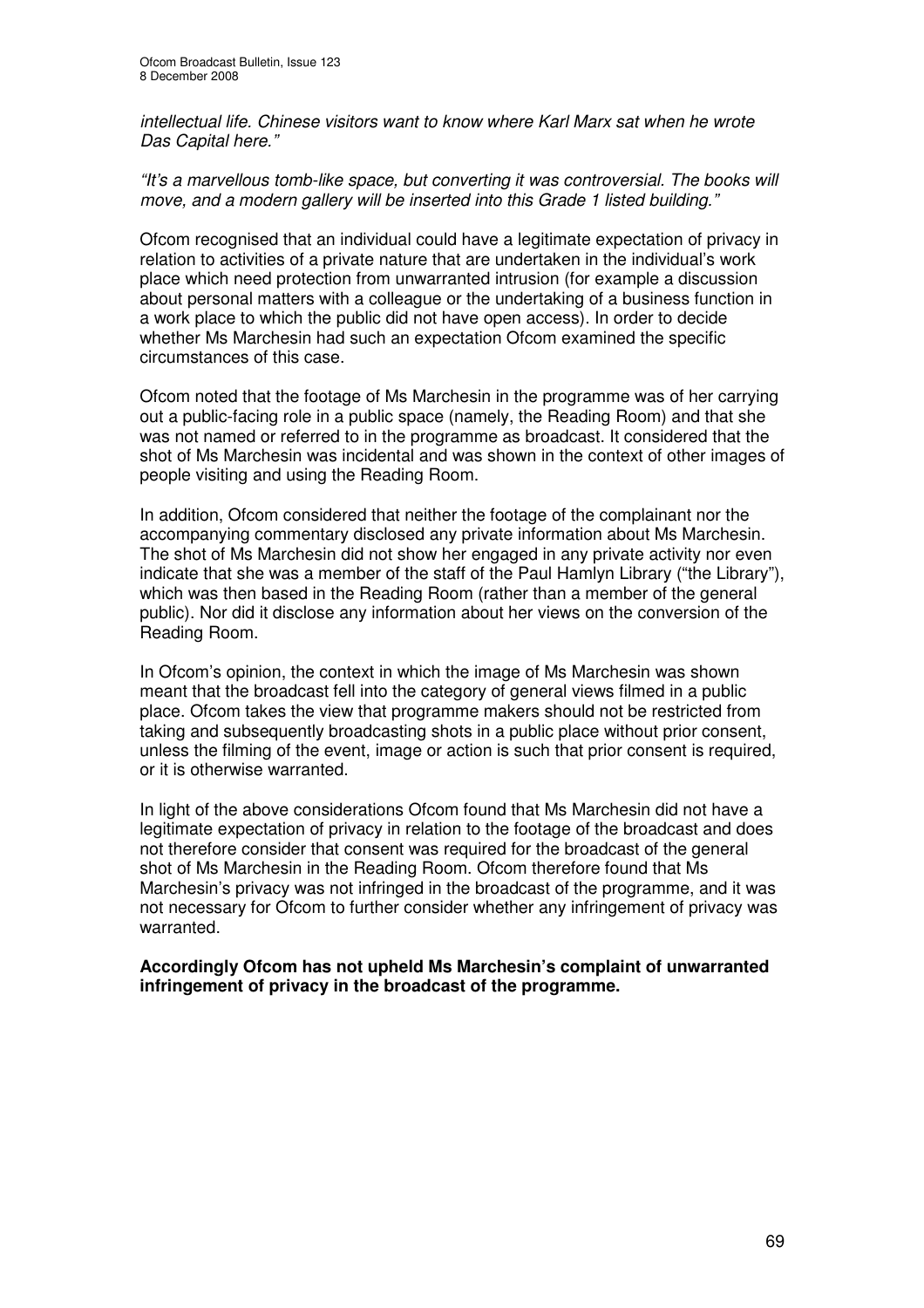# **Complaint by Mr Graham McGrath**

*Totally Jodie Marsh – Who'll Take Her Up The Aisle? MTV1, 19 August 2007*

**Summary:** Ofcom has not upheld this complaint of unfair treatment and unwarranted infringement of privacy.

This edition of the reality series, which featured glamour model Jodie Marsh's search for a husband, included a scene at the Chessington World of Adventures theme park where she was accompanied on a date. A photographer was shown in the programme taking photos and asking questions of Jodie Marsh. Mr McGrath was shown with his face obscured, as part of a group of park staff escorting the photographer off the premises.

Mr McGrath complained he was treated unfairly in the programme and his privacy was unwarrantably infringed in the making and broadcast of the programme.

Ofcom found as follows:

- a) Ofcom found that Mr McGrath was not treated unfairly by being included in the programme as broadcast. Ofcom considered that as Mr McGrath's participation was minor his employer had consented to the filming and Mr McGrath was shown in the course of carrying out his legitimate employment related duties together with the fact that his face was obscured by the programme makers, no unfairness to Mr McGrath resulted.
- b) and c) Ofcom found that Mr McGrath's privacy was not unwarrantably infringed in the making or broadcast of the programme. In reaching this finding Ofcom noted that Mr McGrath's participation in the footage was minor, his employer consented to the filming which took place in a theme park which is open to the public and nothing of a private nature was recorded or broadcast. Furthermore, in the broadcast of the programme Mr Grath's face was obscured.

#### **Introduction**

On 19 August 2007, MTV1 broadcast an episode of its reality series *Totally Jodie Marsh – Who'll Take Her Up The Aisle*. This series documented glamour model Jodi Marsh's UK-wide search for her future husband. In this episode, Jodi Marsh and one of her prospective husbands visited the theme park, Chessington World of Adventures. During the visit, the couple was approached by a photographer who took their photograph and asked questions about their relationship. The programme showed footage of the photographer being escorted away by theme park staff. Steps had been taken to obscure the faces of the staff members, who led the photographer away, had been obscured.

Ofcom received a complaint from Mr Graham McGrath, who was one of the staff members who helped to escort the photographer away from Jodi Marsh.

Mr McGrath complained that he was treated unfairly and that his privacy was unwarrantably infringed in both the making and broadcast of the programme.

#### **The Complaint**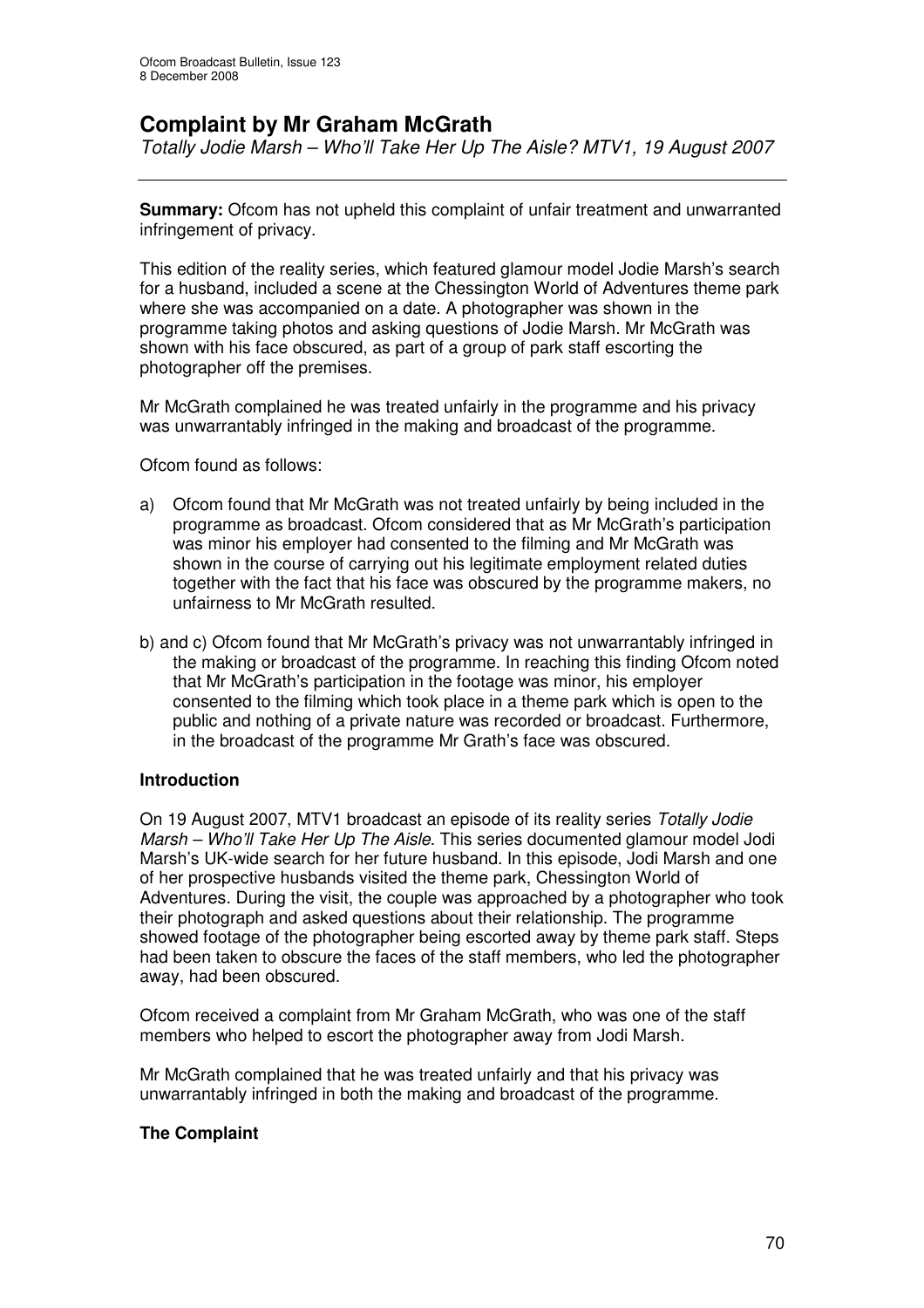In summary, Mr McGrath complained that he had been treated unfairly in the programme as broadcast in that:

a) The programme featured an incident involving Mr McGrath, despite him specifically refusing to sign a disclosure form for his participation and stating that he did not wish to be included in the programme as broadcast. Mr McGrath also said that the programme makers had agreed that the footage of the incident would not be included in the programme.

In summary, Mr McGrath complained that his privacy was unwarrantably infringed in the making of the programme in that:

b) The programme makers "exploited" him by staging an incident which required him, as the park's manager, to attend. Mr McGrath said that he did not believe the photographer was a real member of the press and that the incident had been staged.

In summary, Mr McGrath complained that his privacy had been unwarrantably infringed in both the making and broadcast of the programme in that:

c) The programme makers filmed and broadcast footage of Mr McGrath managing the situation with the photographer. Mr McGrath said that this was done without his permission and despite him telling the programme makers that he did not wish to be included in the programme. Mr McGrath said that although his face had been blurred out, his voice was clearly audible, and the footage contained several frames in which he could be clearly identified.

#### **MTV's case**

In summary, MTV made the following combined response in respect of Mr McGrath's complaint of unfair treatment and unwarranted infringement of privacy in the making and broadcast of the programme:

MTV stated that the programme makers obtained permission to film from the complainant's employers and made reference to the premises permit they obtained. MTV stated that to address Mr McGrath's concerns it had actively taken steps to protect his privacy in the broadcast of the programme by blurring his face. In respect of Mr McGrath's complaint that his voice was audible and he was clearly identified in several frames, MTV stated that his face was not obscured (because he was moving quickly) in only three frames of the forage and this represented approximately one tenth of a second which is almost too fast to spot even examining the footage closely.

In respect of Mc McGrath's voice being audible, MTV stated that if Mr McGrath did speak it was in a scene in which an argument was taking place, there was considerable movement and a number of people speaking and it was difficult to make out individual voices and impossible to attribute each voice to any individual. MTV stated further that even if Mr McGrath had a distinctive voice it would not be possible for even close acquaintances to be able to identify him by his voice.

MTV concluded by stating that the security guards were shown to be acting in an exemplary manner and taking entirely appropriate steps in the circumstances.

#### **Decision**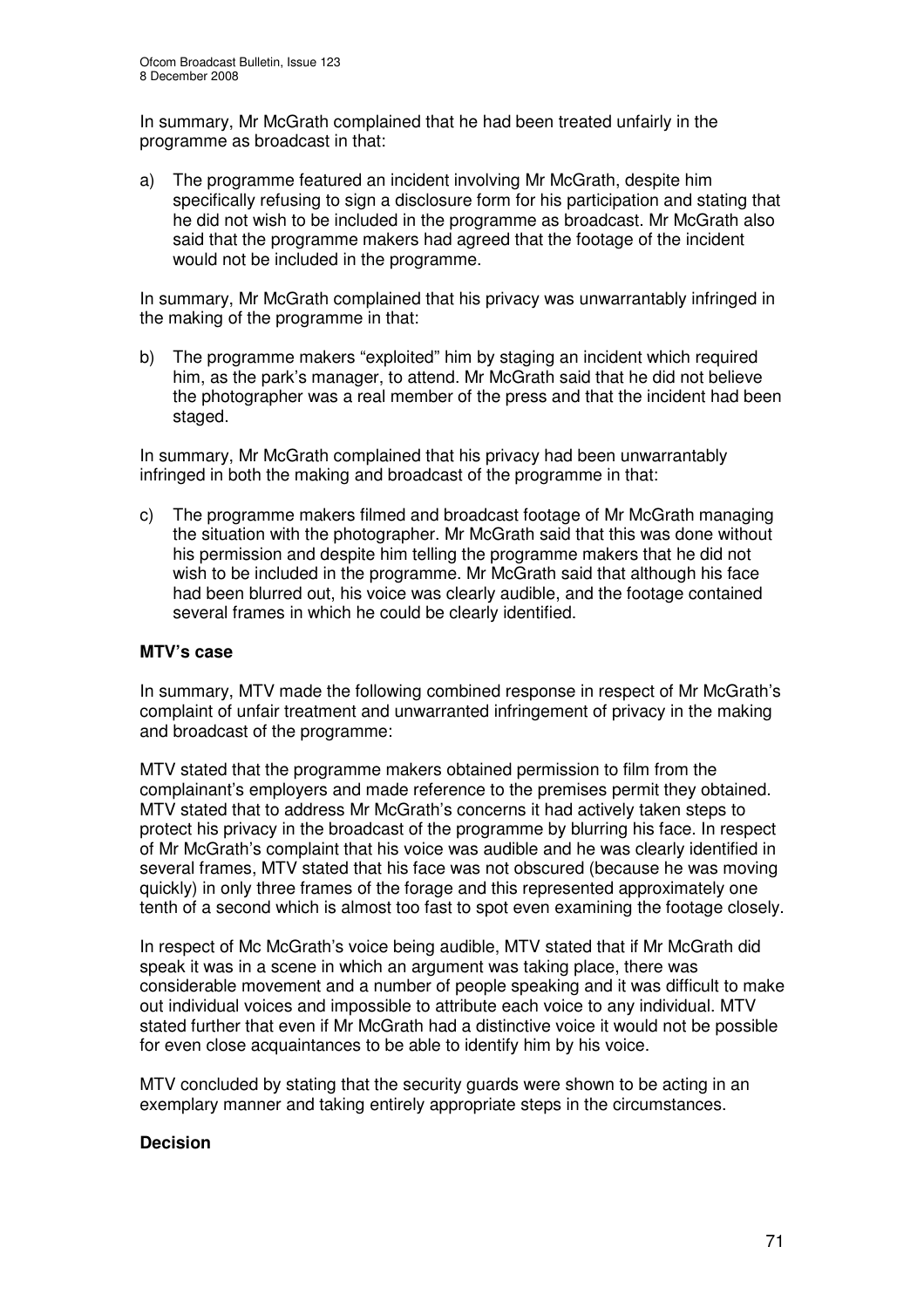Ofcom's statutory duties include the application, in the case of all television and radio services, of standards which provide adequate protection to members of the public and all other persons from unfair treatment in programmes, and from unwarranted infringement of privacy in the making and broadcast of programmes, included in such services.

In carrying out its duties, Ofcom has regard to the need to secure that the application of these standards is in a manner that best guarantees an appropriate level of freedom of expression. Ofcom is also obliged to have regard in all cases, to the principles under which regulatory activities should be transparent, accountable, proportionate, consistent and targeted only at cases in which action is needed.

This case was considered by Ofcom's Executive Fairness Group. In reaching a decision it considered the written submissions from both parties, a recording of the programme, the programme transcript and a copy of the unedited material.

a) Ofcom first considered Mr McGrath's complaint that he was treated unfairly as he featured in the programme despite him specifically refusing to sign a disclosure form and stating that he did not wish to be included in the programme.

In considering this aspect of Mr McGrath's complaint, Ofcom took account of Rule 7.1 of Ofcom's Broadcasting Code ("the Code), which states that broadcasters must avoid unjust or unfair treatment of individuals or organisations in programmes. Ofcom also took account of Practice 7.3 which provides that where a person is invited to make a contribution to a programme they should normally be told matters such as the nature and purpose of the programme, what the programme is about and when (if known) and where it is likely to be first broadcast. Taking measures such as these is likely to result in the consent that is given being 'informed consent'.

In considering Mr McGrath's complaint of unfair treatment, Ofcom first considered whether it was incumbent on the programme makers to have sought Mr McGrath's consent before broadcasting the footage of him.

Ofcom noted that he was not named or referred to in the broadcast, his participation was brief and incidental to the storyline concerning Jodie Marsh; and his face was obscured. Ofcom also considered that his voice was not distinguishable in the footage broadcast. In these circumstances, Ofcom considered that the programme makers were not required to have obtained Mr McGrath's consent to include the footage in the programme.

Ofcom noted that the footage showed Mr McGrath engaged in a legitimate work related activity of dealing with a park security matter. In Ofcom's view, nothing in the broadcast footage would diminish Mr McGrath in viewers' eyes and, indeed, by obscuring his face the broadcaster had taken steps to limit considerably the ability of viewers to identify him.

Ofcom also noted from the pre-transmission material that Mr McGrath's employer had authorised the programme makers to film at the park. Ofcom could find no material to suggest that the programme makers had agreed not to show the footage of Mr McGrath, but appeared aware that Mr McGrath did not wish to feature in the footage. Ofcom noted that in order to address Mr McGrath's wishes the programme makers had, as discussed above, obscured his face in the broadcast material.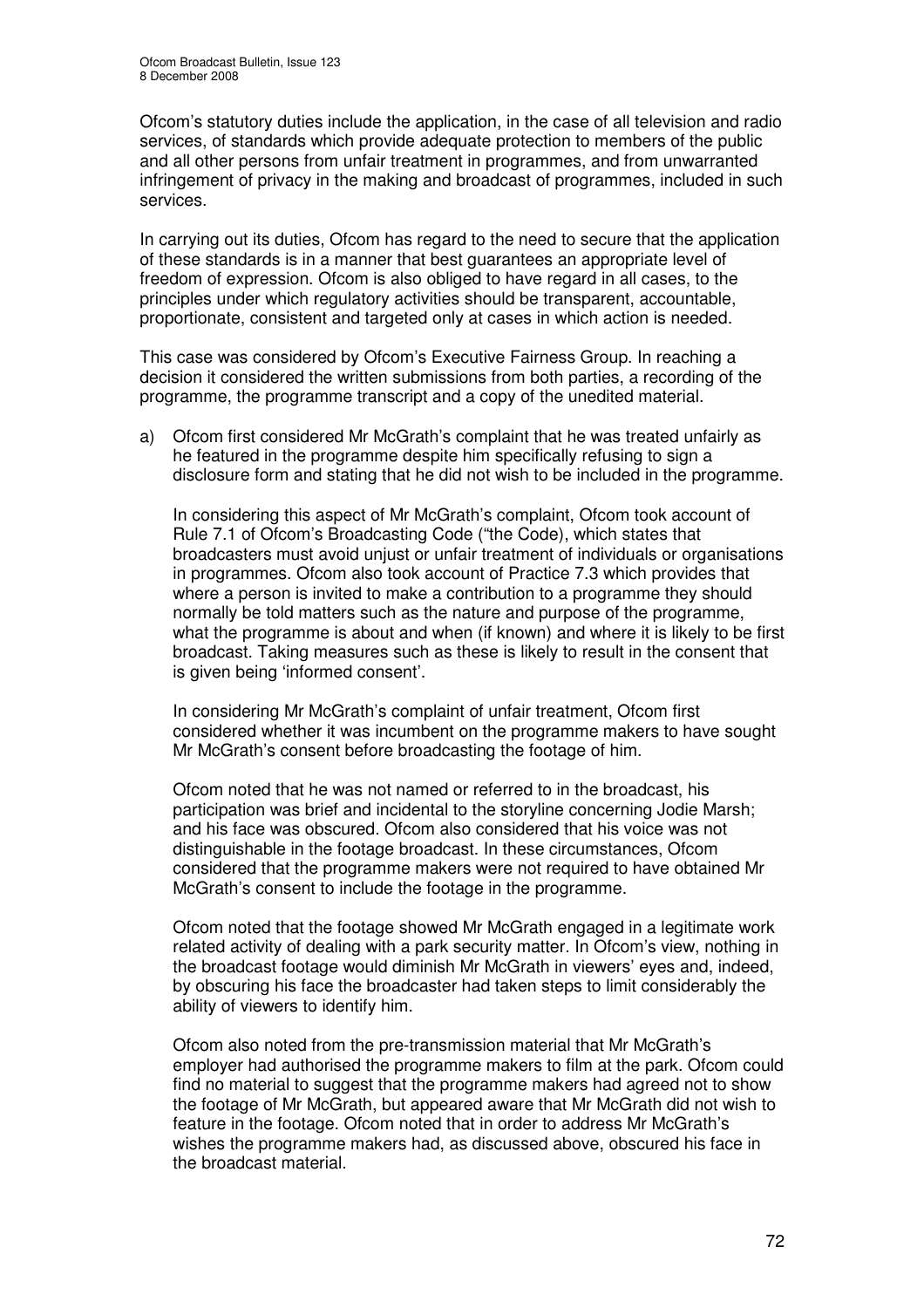Taking these factors into account, Ofcom did not consider that unfairness resulted to Mr McGrath.

b) Ofcom next considered Mr McGrath's complaint that his privacy was unwarrantably infringed in the making of the programme in that he was "exploited" by the programme makers staging an incident which required him to attend.

In assessing this head of Mr McGrath's complaint, Ofcom took into consideration Rule 8.1 of the Code which provides that any infringement of privacy in programmes, or in connection with obtaining material included in programmes, must be warranted.

In relation to this head of complaint, Ofcom noted that Mr McGrath complained that he was exploited in the making of the programme through a staged event. On the information before it Ofcom could not determine whether or not the event was staged and, in any event, Ofcom's duty is rather to adjudicate on whether Mr McGrath's privacy was unwarrantably infringed in the recording of footage of him during the incident in question. This is considered below under Decision head c).

c) Ofcom considered Mr McGrath's complaint that his privacy had been unwarrantably infringed in the making and broadcast of the programme in that of footage of him was filmed and broadcast without his permission.

In its consideration of this head of Mr McGrath's complaint, and as discussed above, Ofcom took into consideration Rule 8.1 of the Code which provides that any infringement of privacy in programmes, or in connection with obtaining material included in programmes, must be warranted. Ofcom also took account of Practice 8.8 which provides that when filming or recording in institutions, organisations or other agencies, permission should be obtained from the relevant authority or management, unless it is warranted to film or record without permission. Individual consent of employees or others whose appearance is incidental or where they are essentially anonymous members of the general public will not normally be required.

In Ofcom's view the line to be drawn between the public's right to information and the citizen's right to privacy can sometimes be a fine one. When considering and adjudicating on a complaint of unwarranted infringement of privacy, Ofcom must therefore address itself to two distinct questions: First has there been an infringement of privacy? Secondly, if so was it warranted? (Rule 8.1 of the Code).

#### *Privacy in the making*

Ofcom first considered whether Mr McGrath's privacy was infringed in the making of the programme and began by considering whether Mr McGrath had a legitimate expectation of privacy in relation to the recording of the footage of him.

Ofcom noted that Mr McGrath was filmed in a location open to the public and the filming of him was incidental to the main subject matter involving Jodie Marsh. Ofcom also noted that the programme makers had obtained consent from the appropriate authority to film at Chessington World of Adventures. In Ofcom's view, nothing of a private nature was filmed since, as discussed above at head a), Mr McGrath was filmed in the course of his ordinary work in an area open to the public.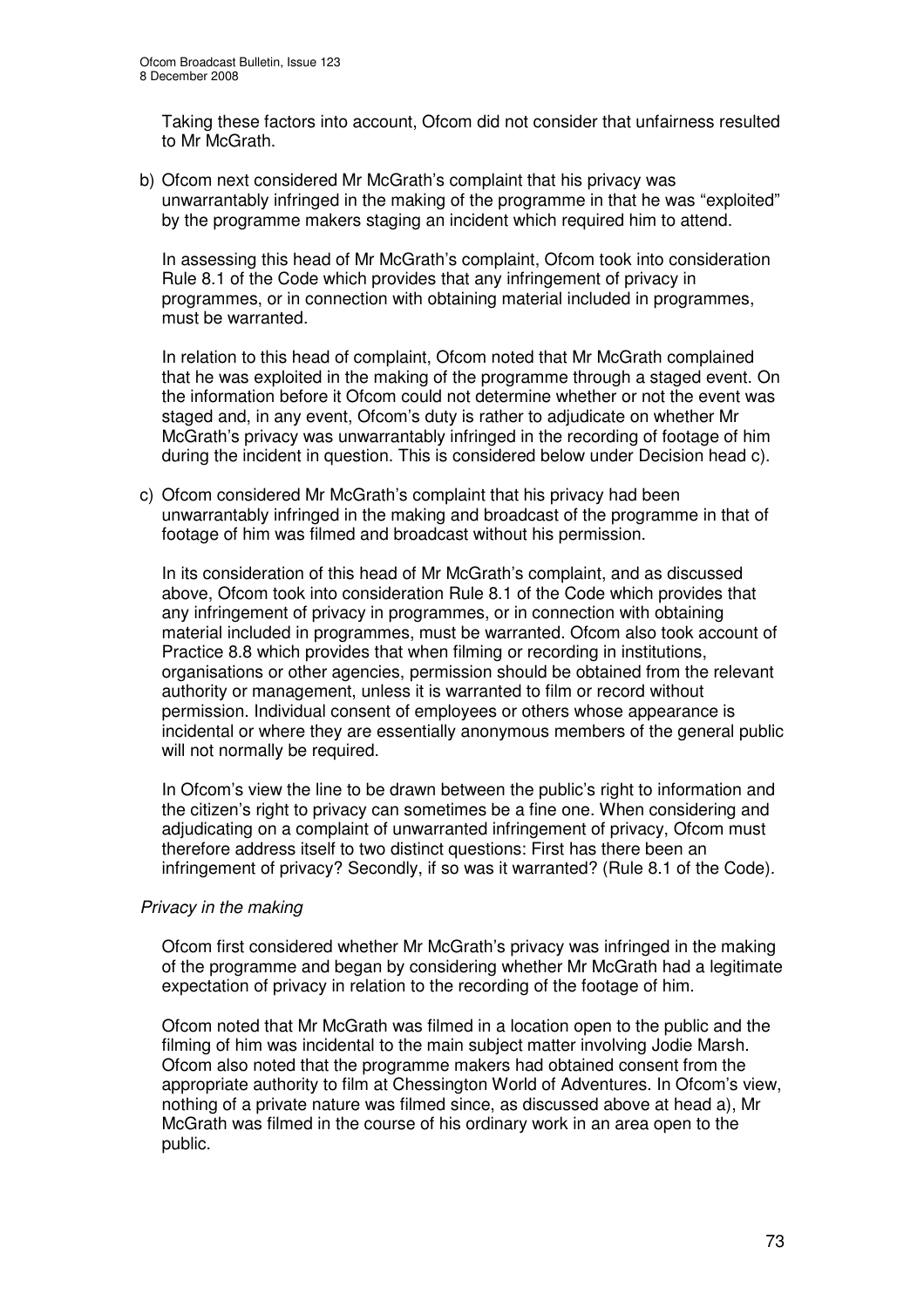For these reasons, Ofcom did not consider Mr McGrath had a legitimate expectation of privacy in relation to the recording of the material of him and therefore his consent was not required in relation to the filming of the footage. Ofcom therefore found that Mr McGrath's privacy was not infringed and did not need to further consider whether any infringement was warranted.

#### *Privacy in the broadcast*

In relation to whether Mr McGrath's privacy was infringed in the broadcast of the material of him, Ofcom took into account Rule 8.1 as detailed above, and Practice 8.6 which provides that if the broadcast of a programme would infringe the privacy of a person, consent should be obtained before the relevant material is broadcast, unless the infringement is warranted.

Ofcom again first considered whether Mr McGrath had a legitimate expectation of privacy in relation to the broadcast of the footage of him. Ofcom noted the incidental nature of the broadcast footage and that Mr McGrath was not named in it nor was his voice discernible. Ofcom also considered the public location of the filming and the steps taken by the broadcaster to limit any identification of Mr McGrath, by obscuring his face in the broadcast footage. Ofcom noted that Mr McGrath's employer had consented to the filming and subsequent broadcast of the material. Furthermore, the footage broadcast showed Mr McGrath carrying out his duties in public as a member of the park's staff and did not reveal any conduct or action by Mr McGrath that was of a private or personal nature.

Accordingly, Ofcom found that Mr McGrath did not have a legitimate expectation of privacy in relation to the broadcast of the footage. Ofcom therefore found that his privacy was not infringed and did not need to further consider whether any infringement was warranted.

**Accordingly, Mr McGrath's complaint of unfair treatment, and unwarranted infringement of privacy in the making and broadcast of the programme was not upheld.**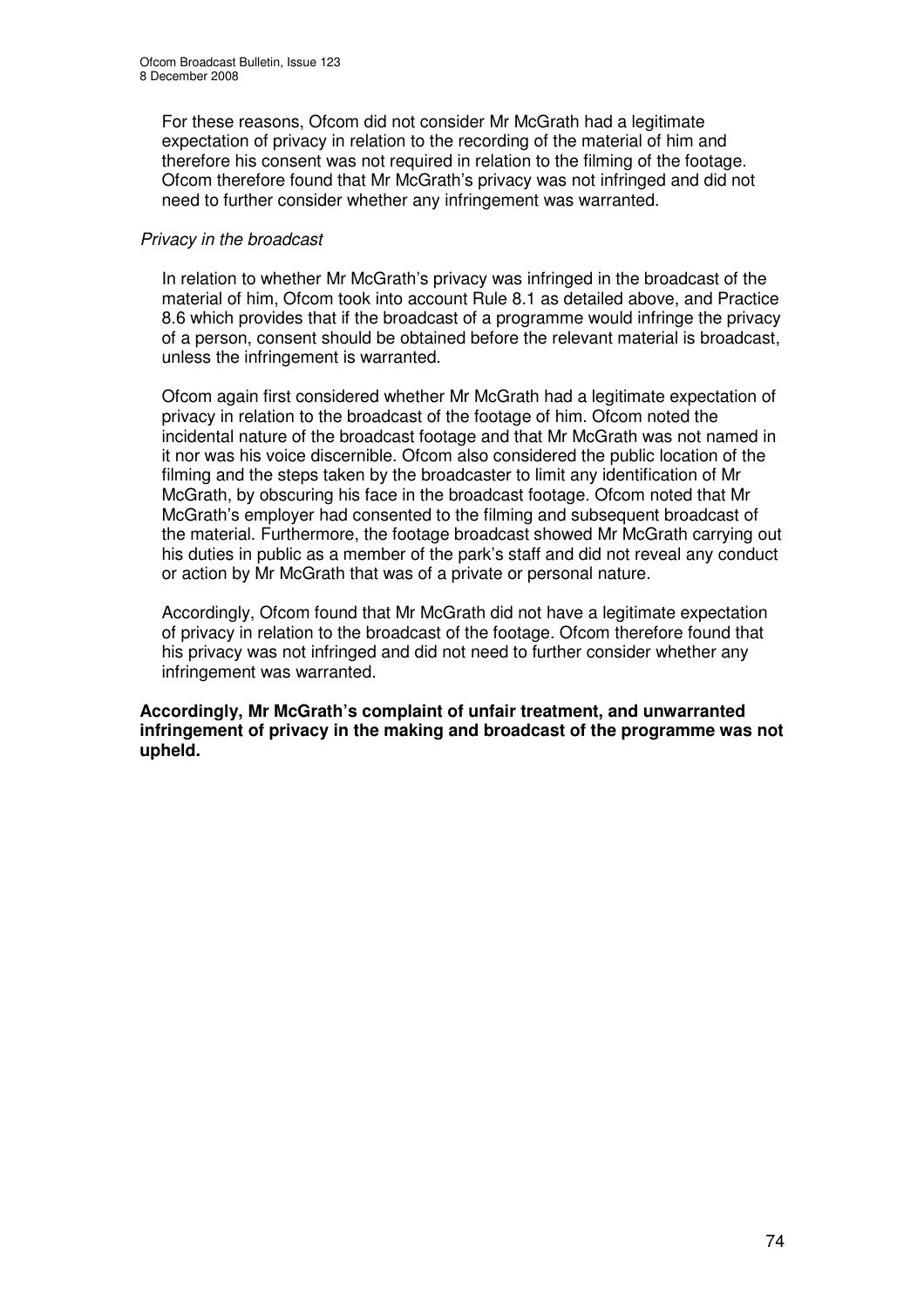## **Complaint by Miss Elizabeth Young**

*Supersize vs Superskinny, Channel 4, 12 February 2008*

**Summary:** Ofcom has not upheld this complaint of unfair treatment and unwarranted infringement of privacy made by Miss Elizabeth Young.

Each episode of channel 4's reality series Supersize vs Superskinny featured a "supersize" person and a "superskinny" person in the programme's "feeding clinic", discussing their weight and diet with the programme's medical expert Dr Christian Jessen. The "supersize" person and the "superskinny" person then swapped diets with one another and lived on that diet for five days. The aim of the programme was to get participants to reflect on their relationship with food. Miss Elizabeth Young was the "superskinny" participant in one episode.

In summary Ofcom found the following:

- The programme fairly portrayed Miss Young's attitude to her diet. It did not state, as she complained, that she thought that she had found the elixir of eternal youth, nor did it suggest that she survived on a diet of brazil nuts, prunes, raw garlic, pasta and little else. There was no criticism of her in relation to her taking part in a dancing session.
- The programme was not unfairly edited so as to suggest that she had changed her mind about her diet and any impression viewers formed about her would have been based on what she herself said about her diet.
- Miss Young had no legitimate expectation of privacy in relation to the questions put to her about her diet, which were in keeping with the stated aims of the programme given to her.

#### **Introduction**

On 12 February 2008, Channel 4 broadcast an episode of *Supersize vs Superskinny,* a reality show about food, weight and body image.

Each programme featured a "supersize" person and a "superskinny" person in the programme's "feeding clinic", discussing their weight and diet with the programme's medical expert Dr Christian Jessen. The participants then swapped diets with one another and lived on that diet for five days.

In the episode broadcast on 12 February 2008, Miss Elizabeth Young was the "superskinny" participant. She swapped diets with the "supersize" participant Mr Stefan Ginesi. The programme followed Miss Young's efforts to stick to Mr Ginesi's diet during the five days of the swap, and her progress 12 weeks later was reported on at the end of the programme.

Miss Young complained to Ofcom that she was treated unfairly in the programme as broadcast and that her privacy was unwarrantably infringed in the making of the programme.

#### **The Complaint**

#### **Elizabeth Young's case**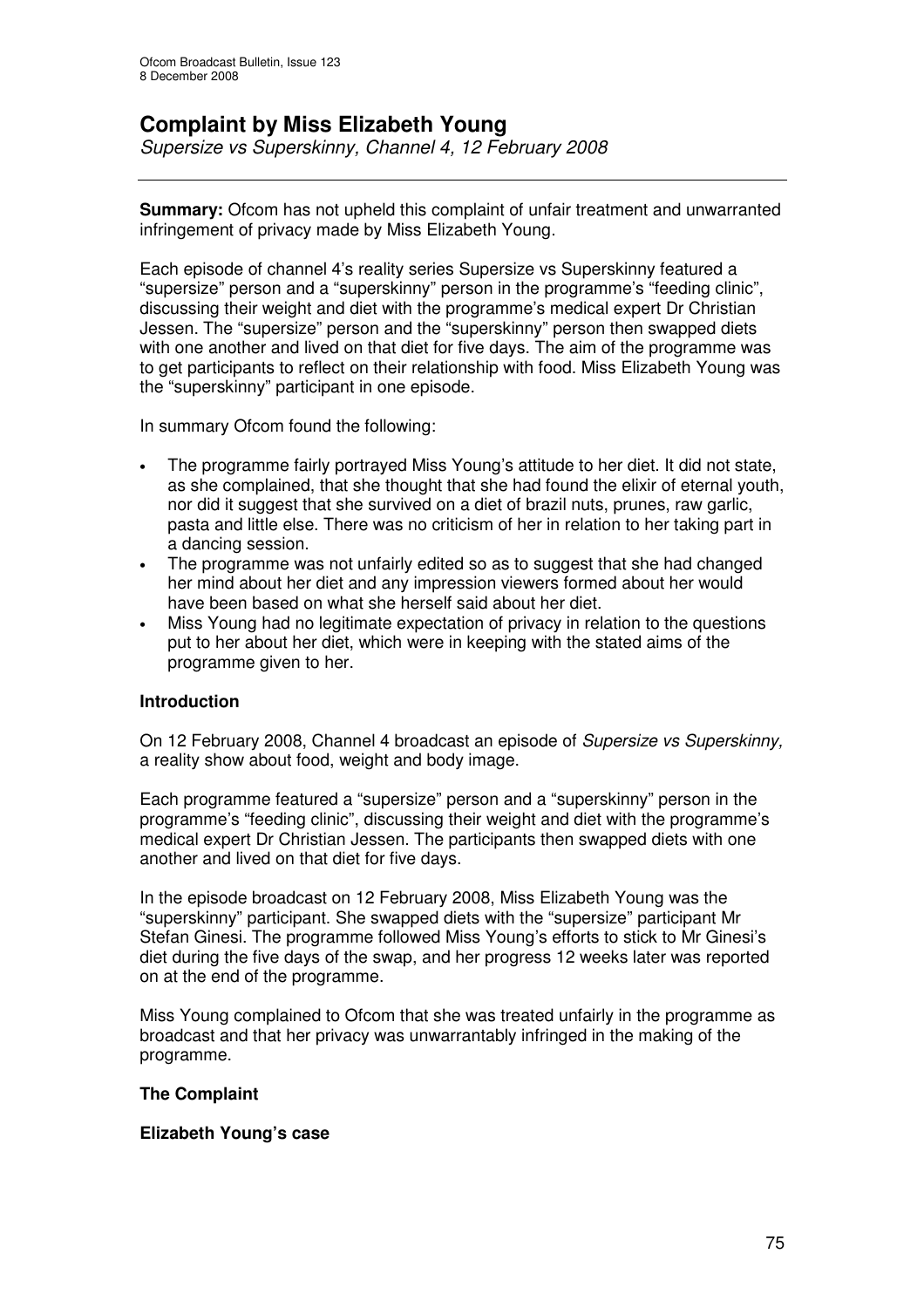In summary, Miss Young complained that she was treated unfairly in the programme as broadcast, in that:

- a) She was portrayed unfairly, in that:
	- i) She was wrongly and unfairly portrayed as claiming to have found the "elixir of eternal youth". She said she had never made any such claim, either privately or publicly.
	- ii) She was wrongly and unfairly portrayed as surviving on a daily intake of brazil nuts, prunes, raw garlic, pasta and little else, when these foods were supplementary to her diet, which was normal.
	- iii) She was wrongly and unfairly portrayed as having taken time out to dance when the dancing session featured in the programme had been arranged by the programme makers.

By way of background Miss Young said that she was ridiculed, harangued and bullied during the making of the programme to fit the profile of the show, namely, as someone who wanted or claimed to have the secret of eternal youth and who was obsessed with remaining a child and with ageing.

- b) The footage of her was unfairly edited, in that:
	- i) She was unfairly and wrongly portrayed as having accepted that she had issues with food and as having changed her opinion, when in fact she had clearly stated she would not be sticking to the diet proposed for her. Footage of her was edited so as to suggest, wrongly, that she was pleased with the results of the diet swap.
	- ii) She was made to look ridiculous and "messed up" in her thinking about food.

In summary, Miss Young complained that her privacy was unwarrantably infringed in the making of the programme, in that:

c) She was probed during the making of the programme by the programme makers and Mr Ginesi in an attempt to make her "open up" and admit to having issues with food and to discuss private and personal matters. This was done despite the fact that she had stated from the outset that she wanted to prove that not all skinny people were afraid to eat junk food. She was constantly judged by the programme makers during the making of the programme as being too controlled and the programme became more than just a diet swap.

#### **Channel 4's case**

In summary and by way of background, Channel 4 said that the programme makers' aim was to direct the debate about the relationship people had with food. The programme focused on two extremes. On one extreme, the programme focused on people who were very conscious of their weight and sought to keep it at a level seen by them as desirable, regardless of the cost to their long term well being. On the other extreme, the programme focused on people who were morbidly obese and were not focused on the long-term detriment their eating habits were creating for them. A key theme of the programme involved understanding the complex relationship between health, food and weight. This was explored through use of the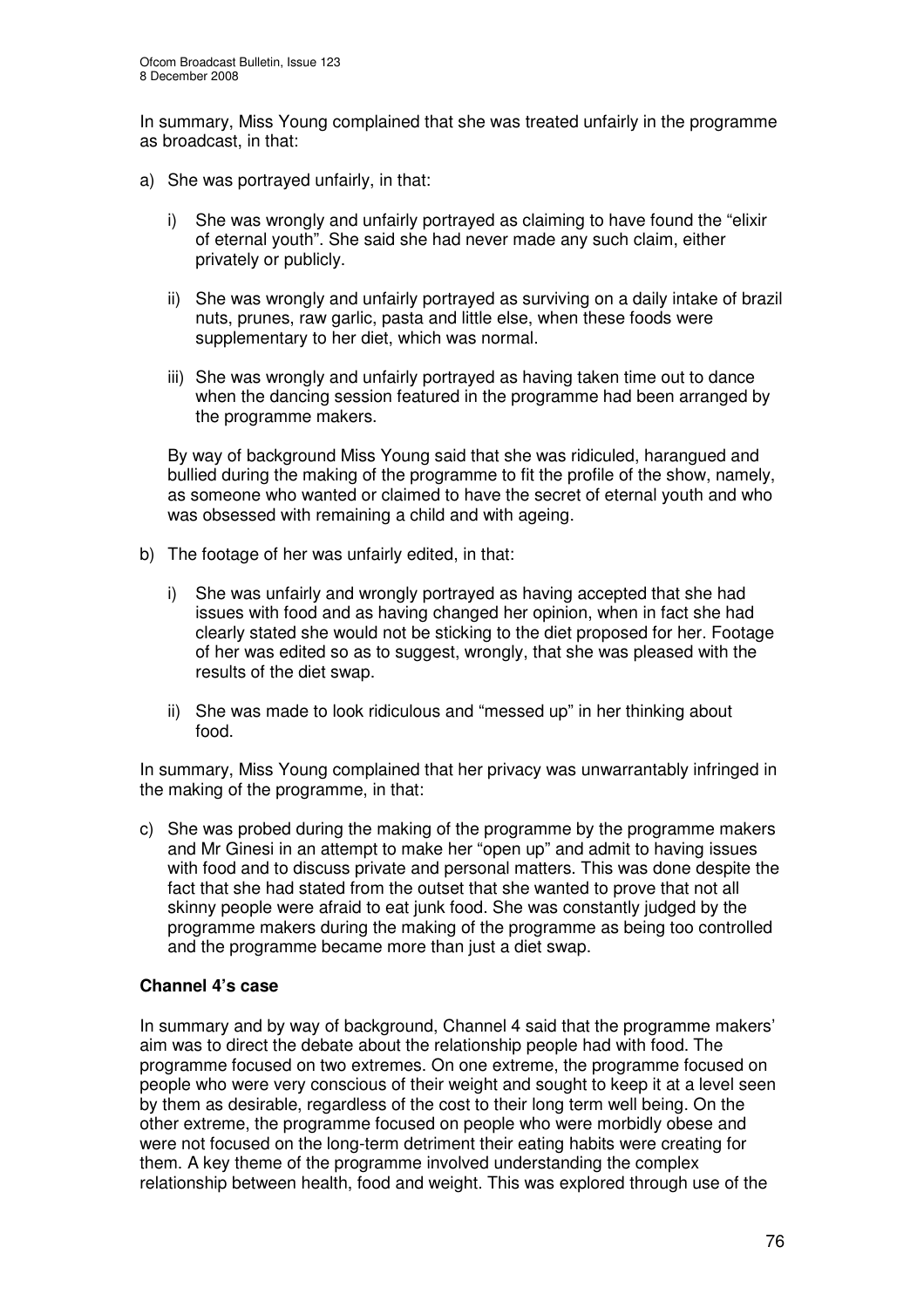"Diet Lab" where, each week, two participants would live together for five days and swap diets and lifestyles. After their time in the Diet Lab, each participant was provided with a comprehensive dieting regime tailored to their needs and given the chance to work on that regime. The aim was to see if the participant's relationship with food could be improved. The participants would meet up after some weeks on their new regimes, to see if they had changed their attitudes to food and weight. Channel 4 said all of this was made clear to the complainant before filming commenced.

- a) As regards the complaint that Miss Young was portrayed unfairly, Channel 4 responded in the following way.
	- i) In response to the complaint that Miss Young was portrayed as having found the "elixir of eternal youth", Channel 4 said that at no time during the programme was the phrase "elixir of eternal youth" used, either in relation to the complainant or to anyone else.

Channel 4 noted that the programme had expressed, in a shorthand way, the programme makers' analysis of Miss Young's approach to diet prior to her participation in the programme. The programme makers saw Miss Young as a person who thought that she had found the secret of eternal youth, or words to that effect, and this was reflected in the voiceovers in the programme.

Channel 4 said that this analysis of Miss Young's position was fair in light of her actual views, actions, and beliefs as expressed in the programme. Miss Young had made it clear that, from a very early age, she had determined not to age. To achieve this she exercised extraordinary mind control over herself and reduced the role of food in her life to that of fuel. She had developed and maintained an exacting, unwavering diet, which, together with exercise, contributed to her retaining looks which she regarded as "youthful". Miss Young was quite clear, when discussing her health with Dr Jessen, that she regarded ageing as an ailment and one that she was taking measures to defeat.

Channel 4 said that it would have been clear to viewers that the references to *"eternal youth"* were not made by Miss Young and that such references were the programme makers' shorthand way of referring to Miss Young's regime, her approach and her rationale.

ii) In response to the complaint that Miss Young was portrayed as living on a daily intake of brazil nuts, prunes, raw garlic, pasta and little else, Channel 4 noted that, in the programme, Dr Jessen explained to Miss Young what the total amount of food she would normally ingest in a week was and compared this to the average recommended intake for women of Miss Young's age and height. During this section of the programme the audience was shown that, in any given week, Miss Young ate dried cereal, orange juice, prunes, bananas, brazil nuts, turkey curry, pasta, rice dishes and garlic. There was no suggestion at this, or any other point in the programme, that Miss Young ate only brazil nuts, prunes, raw garlic, pasta and little else. In addition, during the diet swap phase of the programme, Mr Ginesi was shown eating Miss Young's usual diet, which included bananas, prunes, brazil nuts, chicken and rice and garlic, bran flakes, pastas with garlic, and high fibre bran mixed with yoghurt and apple.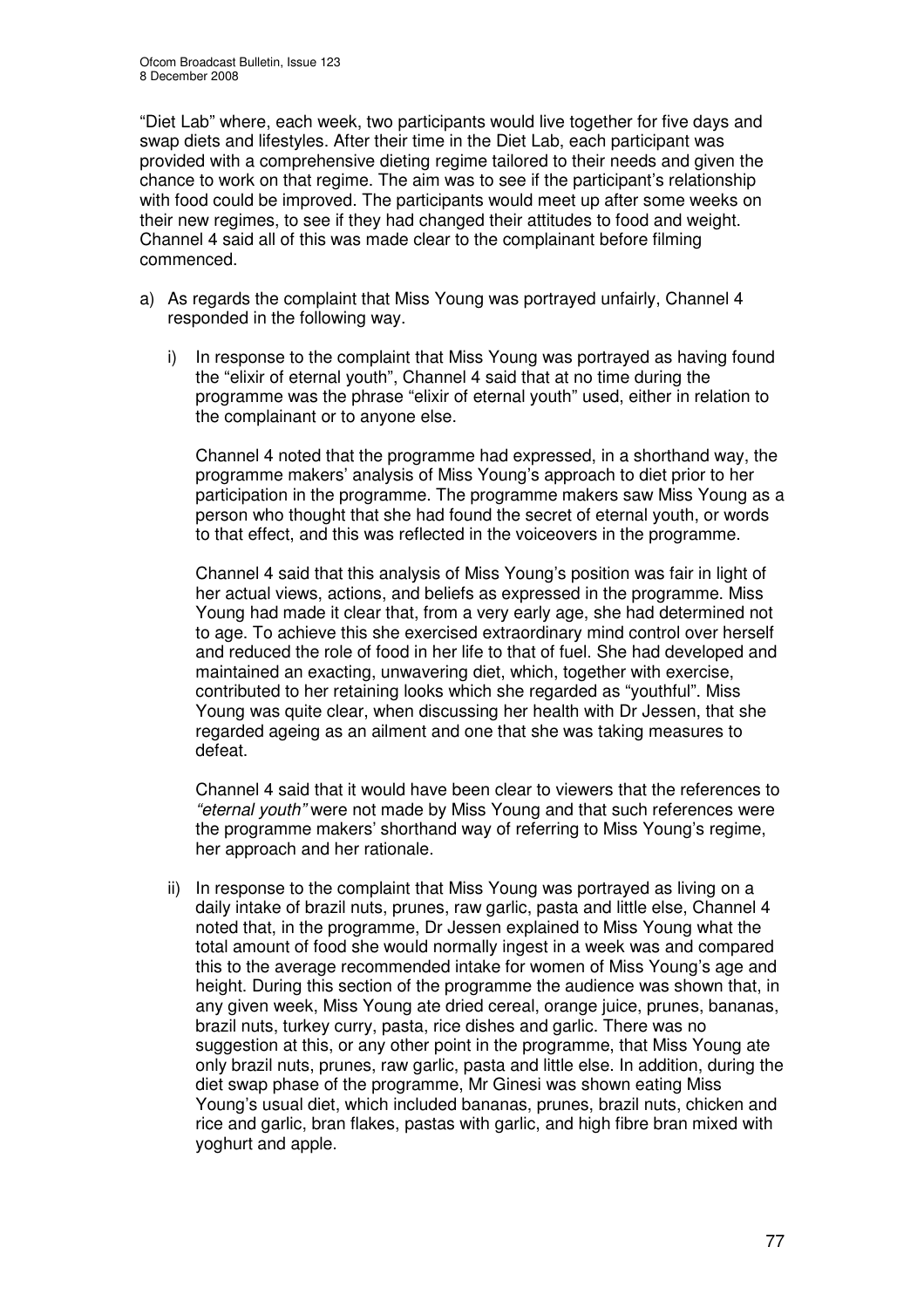iii) In response to the complaint that Miss Young was portrayed as having taken time out to dance, Channel 4 said that all of the activities that Miss Young undertook during the course of the programme were arranged by the programme makers and no viewer would have thought otherwise. Channel 4 said that viewers would have seen the dancing sequence as part of the programme's aim to take two people out of their regular routines and subject them to the discipline of an eating and behavioural regime imposed on them. Viewers would have seen the dancing sequence as an activity imposed on Mr Ginesi, the "supersize" participant in the programme, rather than a frolic of Miss Young's choosing, since dancing was an activity with which Miss Young was at ease- unlike Mr Ginesi. Channel 4 added that the programme was not one in relation to which viewers were likely to form an unfavourable view about Miss Young because she was dancing.

In response to the background information given by Miss Young in head a) of her complaint, Channel 4 said that Miss Young had applied to be part of the programme so she was well aware of the nature of the programme. Miss Young saw the programme as a way of getting across her message that, just because a person was skinny did not mean they had an "issue" with food, and the programme makers had conveyed Miss Young's views to the audience. Further, the programme was about people whose eating habits and patterns of behaviour were not what current medical practice considered "normal" and Miss Young fitted this profile. Miss Young knew, or should have known, that her attitudes and beliefs would be challenged during the film process.

- b) In response to the complaint that footage of Miss Young was unfairly edited, Channel 4 responded in the following way.
	- i) In response to the complaint that footage of Miss Young was edited so as to portray her, wrongly, as having accepted that she had issues with food and as having changed her opinion, Channel 4 said that no reasonable viewer would have reached the conclusion that Miss Young had herself accepted that she had issues with food or had changed her opinion. Throughout the programme, Miss Young was accurately portrayed as resolutely sticking to her beliefs and as being unwavering about them despite whatever was put to her. She was never portrayed in the programme as accepting that anything she was doing was wrong.

In addition, when Miss Young was shown at the end of the programme saying that she was happy with her weight gain, the programme makers were correctly reporting what Miss Young had said repeatedly during filming of her meeting with Dr Jessen and Mr Ginesi at the end of the 12 weeks on her new diet. It would have been clear to viewers that Dr Jessen hoped that Miss Young would stick to the diet, but there was nothing in the programme to suggest that Miss Young intended to do so or that she had accepted that she needed to change her ways. The programme may have suggested that Miss Young was surprised that she could still feel good about herself after putting on nine pounds, but this was justified, given the statements she made in the programme.

Whilst Channel 4 noted that in the filming of the meeting after 12 weeks on the diet swap, Miss Young made it plain that she found the diet irritating and that eating was getting in her way, Channel 4 said that it was not necessary or desirable for this to be included in the programme as it did not affect any impression the audience would have gained from Miss Young's statements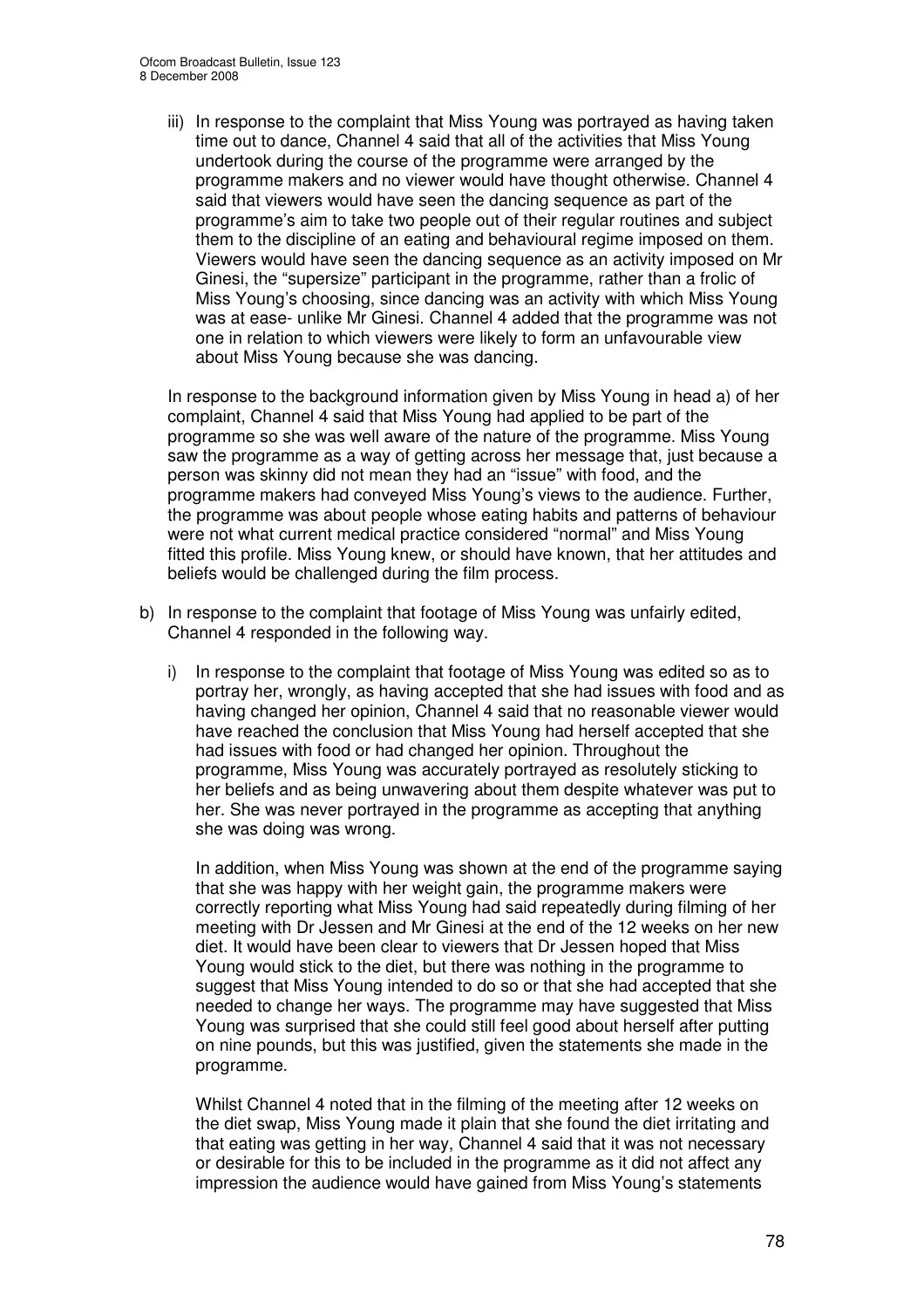about her weight gain. Channel 4 said that it was also not necessary to include footage of Miss Young saying that she would not be sticking to the special diet, as there was no suggestion in the programme that she would do so.

ii) In response to the complaint that Miss Young was made to look ridiculous and "messed up" in her thinking about food, Channel 4 said that, by Miss Young's own admission during the programme, her attitude to food was not that of a normal person. While there may be viewers who would regard Miss Young's attitudes, beliefs and desires as "ridiculous" or "messed up", the programme itself did not make that judgement and it did not require the audience to make that judgement.

The programme had fairly and accurately portrayed Miss Young's beliefs and attitudes and the programme makers were not unduly judgmental, critical or unfair. Miss Young was allowed to freely express herself and was given advice and the opportunity to change if she desired.

Channel 4 then responded to the complaint that Miss Young's privacy was unwarrantably infringed in the making of the programme in the following way.

c) In response to the complaint that Miss Young was constantly being judged by the programme makers, during the making of the programme, as being too controlled, Channel 4 said that this could not amount to any infringement of Miss Young's privacy.

Channel 4 said that there was strict protocol for programmes such as *Supersize vs Superskinny* to ensure that no harm would come to its participants and as part of this protocol, Miss Young was examined by an independent clinical psychiatrist who wrote in his report to the programme makers that he had invited her to make contact with him if she felt that would be likely to be helpful. Channel 4 said that at no stage during the filming did Miss Young request access to the doctor, nor did she object to the "probing" she now complained of. Had Miss Young expressed any discomfort, embarrassment or reluctance about any particular line of questioning, it would have been abandoned (as provided for in the agreement she signed).

Furthermore, Channel 4 said that it was clear from her complaint to Ofcom that Miss Young had known from the outset that participation in the programme would see the programme makers seeking to "get under the skin of" the "obsessions" of the participants "with the aim of transforming their relationship with food and weight". Channel 4 said that it must have been clear to Miss Young that in order to "get under the skin" of a participant, the programme makers would challenge participants' attitudes, question them about their beliefs and try to persuade them to a different way of thinking. The kind of questioning referred to in this part of Miss Young's complaint was precisely the sort of questioning Miss Young ought to have expected.

#### **Decision**

Ofcom's statutory duties include the application, in the case of all television and radio services, of standards which provide adequate protection to members of the public and all other persons from unfair treatment and unwarranted infringement of privacy in, or in the making of, programmes included in such services.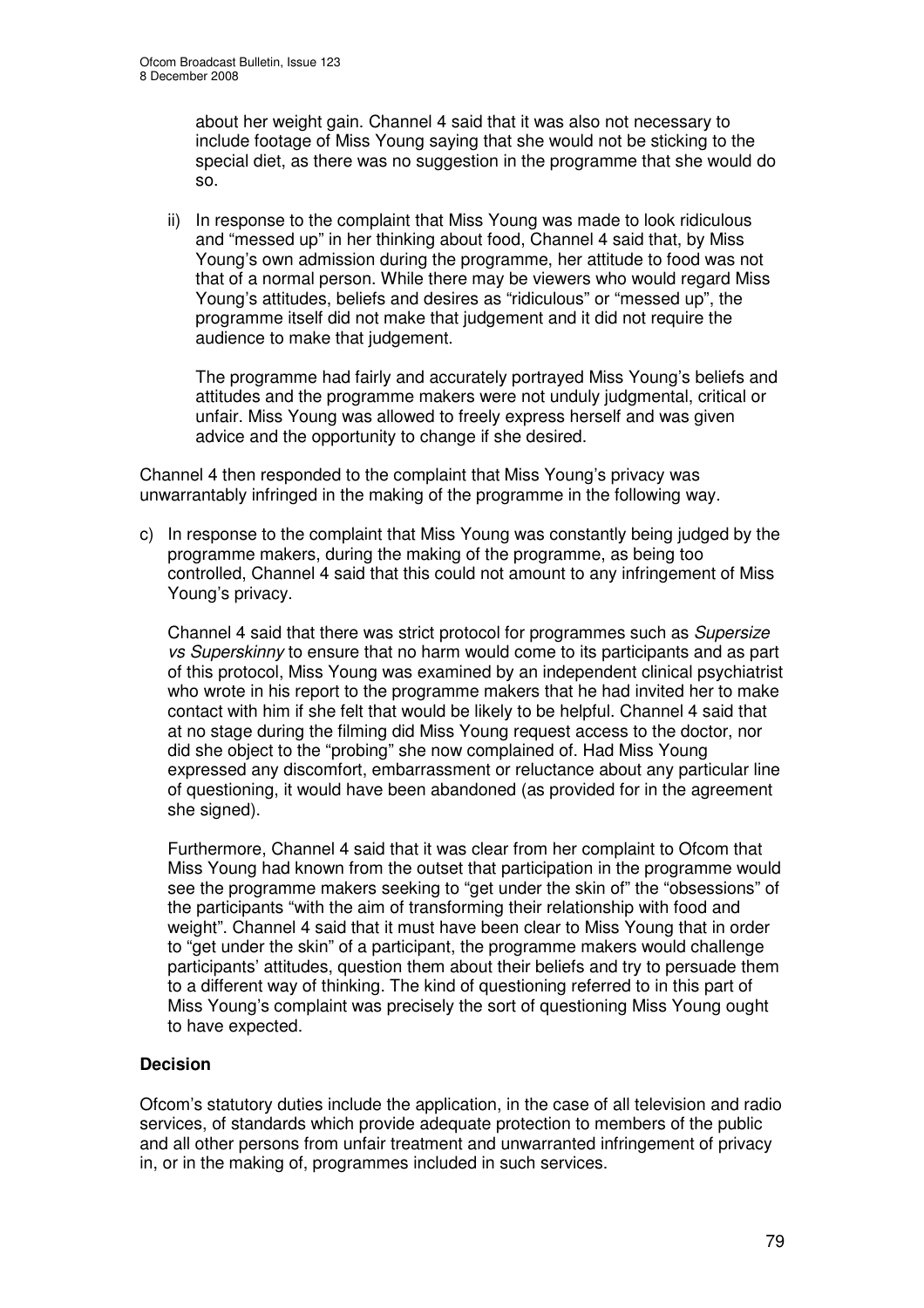In carrying out its duties, Ofcom has regard to the need to secure that the application of these standards is in the manner that best guarantees an appropriate level of freedom of expression. Ofcom is also obliged to have regard, in all cases, to the principles under which regulatory activities should be transparent, accountable, proportionate and consistent and targeted only at cases in which action is needed.

Where there appears to have been unfairness in the making of a programme, this will only result in a finding in unfairness if Ofcom finds that it has resulted in unfairness to the complainant in the programme as broadcast.

Miss Young's complaint was considered by Ofcom's Executive Fairness Group. In reaching its decision, Ofcom carefully considered all the relevant material provided by both parties. This included a recording of the programme as broadcast, a transcript, a recording of untransmitted footage and a transcript of this, and the parties'written submissions.

- a) Ofcom first considered the complaint that Miss Young was portrayed unfairly. In considering this part of the complaint Ofcom took account of Practice 7.9 of the Ofcom Broadcasting Code ("the Code"). Practice 7.9 states that before broadcasting a factual programme broadcasters should take reasonable care to satisfy themselves that material facts have not been presented, disregarded or omitted in a way that is unfair to an individual or organisation.
	- i) Ofcom considered the complaint that Miss Young was portrayed as having found the "elixir of eternal youth". Ofcom noted that a number of statements in the programme referred to Miss Young's attitude to her diet. Some were made by her, some by Dr Jessen and some by the narrator. At the start of the programme the narrator referred to her as:

*"… a woman who thinks she's unlocked the secret to ageing".*

Miss Young said of herself:

*"…I've always said that I was never getting old…My mind controls my body".* Later on the narrator said:

*"She thinks her restrictive diet is the key to eternal youth".*

Miss Young said:

*"I've never really embraced the ageing process, from a very young age I've always said that I was never getting old".*

There were other references to Miss Young's "quest for eternal youth" and her belief that, with her diet, she would live longer.

When Dr Jessen asked her where she had heard that eating very little would make her live longer, Miss Young said:

*"It's not so much about eating very little, it's, it's about, it's just my mindset. I've pretty much found out that some foods are good for you, some, some are bad, so I choose the ones that are good".*

Later on Dr Jessen said: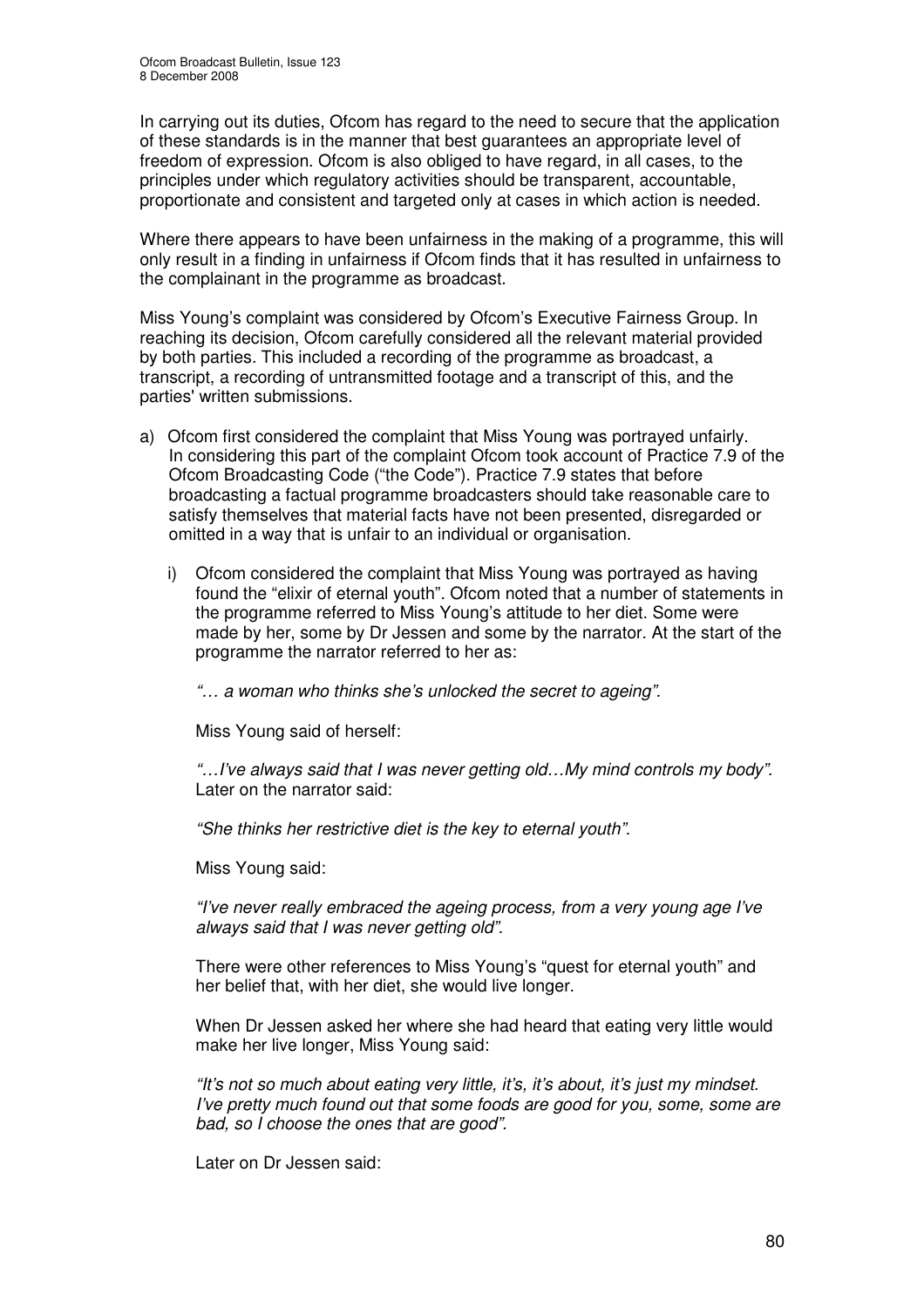*"Elizabeth thinks she's found the secret to eternal life, but because her diet is so poor and she's missing important vitamins and minerals, she's actually gonna age quite rapidly".*

Ofcom also noted the following conversation:

| Miss Young: | "I heard what you told me but like I said, I'm working on the    |
|-------------|------------------------------------------------------------------|
|             | cures."                                                          |
| Dr Jessen:  | "You're working on the cures?"                                   |
| Miss Young: | "As far as I'm concerned old age is an illness, its an ailment." |
| Dr Jessen:  | "Old age is an illness?"                                         |
| Miss Young: | "It's an ailment, yeah"                                          |
| Dr Jessen:  | "So old age isn't a natural thing that should happen? It only    |
|             | happens to sick people?"                                         |
| Miss Young: | "I'm hearing what you're saying, but I'm talking about things    |
|             | that I am doing for myself."                                     |

Ofcom noted that at no point in the programme was the phrase "elixir of eternal youth" used. However, it was clear from the footage referred to above and other parts of the programme that the suggestion was that Miss Young linked her diet to staying young and preventing ageing. In Ofcom's view, the programme fairly included Miss Young's views on this. As regards the commentary, and the opinions expressed by Dr Jessen, Ofcom took the view that these fairly reflected Miss Young's own position on her diet. The programme had made her reasons for her diet and her views about it clear to viewers. There was therefore no unfairness to Miss Young in this respect.

ii) Ofcom considered the complaint that Miss Young was unfairly portrayed as surviving on a daily intake of brazil nuts, prunes, raw garlic, pasta and little else.

Ofcom noted that it was clear from the programme that brazil nuts, prunes, raw garlic and pasta did form an important part of Miss Young's diet. She explained her attitude to such foods as follows:

"*I don't necessarily like brazil nuts or prunes, but they serve a purpose, so I eat them".*

The positive qualities of these foods were referred to, for example, when the narrator said:

*"…prunes are packed with essential minerals and antioxidants, great to keep skin looking young, and as a traditional remedy for constipation…"*

The programme also made clear that Miss Young ate other foods. Early on in the programme there was a sequence in which Dr Jessen demonstrated to Miss Young and Mr Ginesi what their weekly intake of food looked like, by having that amount of food poured into a large transparent container. This demonstrated that Miss Young's diet also included orange juice, bananas and turkey curry. At meal times, when Miss Young and Mr Ginesi had swapped diets, Mr Ginesi ate high fibre bran, with yoghurt and apple, chicken and riceall foods that Miss Young served to him as food that she would normally eat.

In these circumstances, Ofcom took the view that whilst viewers would have seen that Miss Young's diet was restricted, and that brazil nuts, prunes, raw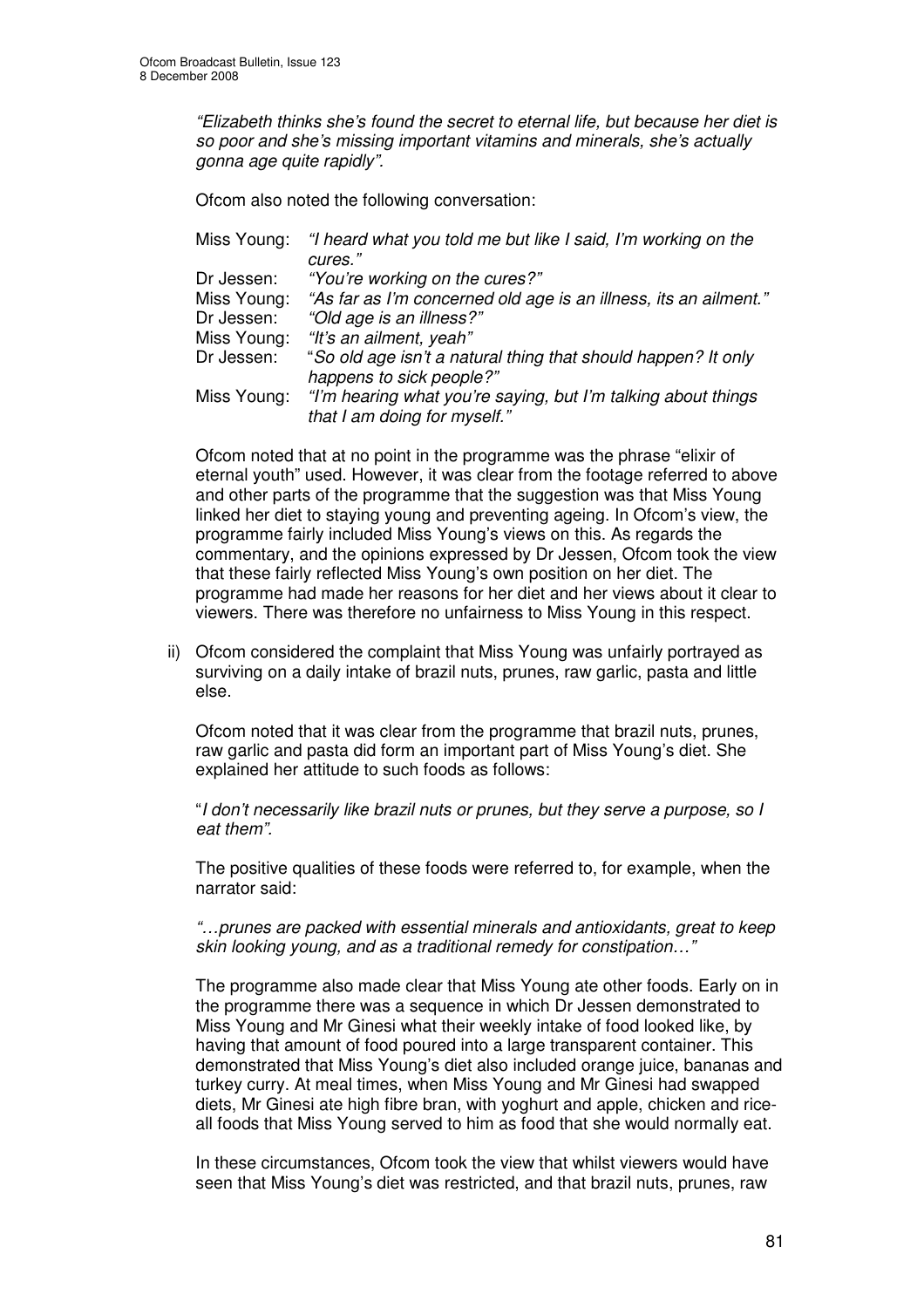garlic and pasta formed part of her diet, the programme had made it clear to viewers that she did not survive on these foods and little else. There was therefore no unfairness to Miss Young in this respect.

iii) Ofcom next considered the complaint that Miss Young was unfairly portrayed as having taken time out to dance.

Ofcom noted that the narrator said of the dancing session:

*"…after a couple of days on Stefan's diet, Elizabeth needs some time out and opts for her favourite activity, dancing, and for Stefan it could be just what he needs to win new hearts back home."*

Miss Young was shown taking part in an activity she clearly enjoyed and encouraging Mr Ginesi to join in with her. In Ofcom's view there was no criticism made, or implied, regarding Miss Young in this introduction to the dancing session and there was no unfairness to her in including the commentary or the footage.

Ofcom has not upheld the complaint that Miss Young was portrayed unfairly.

- b) Ofcom considered the complaint that footage of Miss Young was edited unfairly. In considering this part of the complaint Ofcom took account of Practice 7.6 of the Code, which states that when a programme is edited, contributions should be represented fairly.
	- i) Ofcom considered the complaint that footage of Miss Young was edited so as to suggest that she accepted that she had issues with food and as having changed her opinion.

Ofcom noted that, as set out under decision head a) i) (above), Miss Young was shown challenging Dr Jessen's opinions regarding her diet. She explained her diet and her reasons for it clearly and articulately in the programme. At the end of the first day on the diet swap, the narrator said:

*"At the end of day one Elizabeth's stubborn mindset is not changing"*.

Later on in the swap, when Dr Jessen was shown explaining to Miss Young the damage her diet could do to her, in Ofcom's view, it would have been clear to viewers that she remained unconvinced by Dr Jessen's views. Towards the end of the swap, Dr Jessen asked Miss Young if she thought she needed to put on weight and she said *"No"*. It would have been clear to viewers from these exchanges that Miss Young had not changed her views and did not accept that she had any issues with food.

When Miss Young and Mr Ginesi returned after 12 weeks on the swap, Ofcom noted that, in the untransmitted footage, Miss Young's reaction to her time on the special diet and the news that she had put on some weight, was mixed. Ofcom also noted that the broadcast programme had included Miss Young's comment that:

*"I feel great, I actually feel comfortable, I can, I don't feel heavy with this amount of weight on and that makes me feel kinda good".*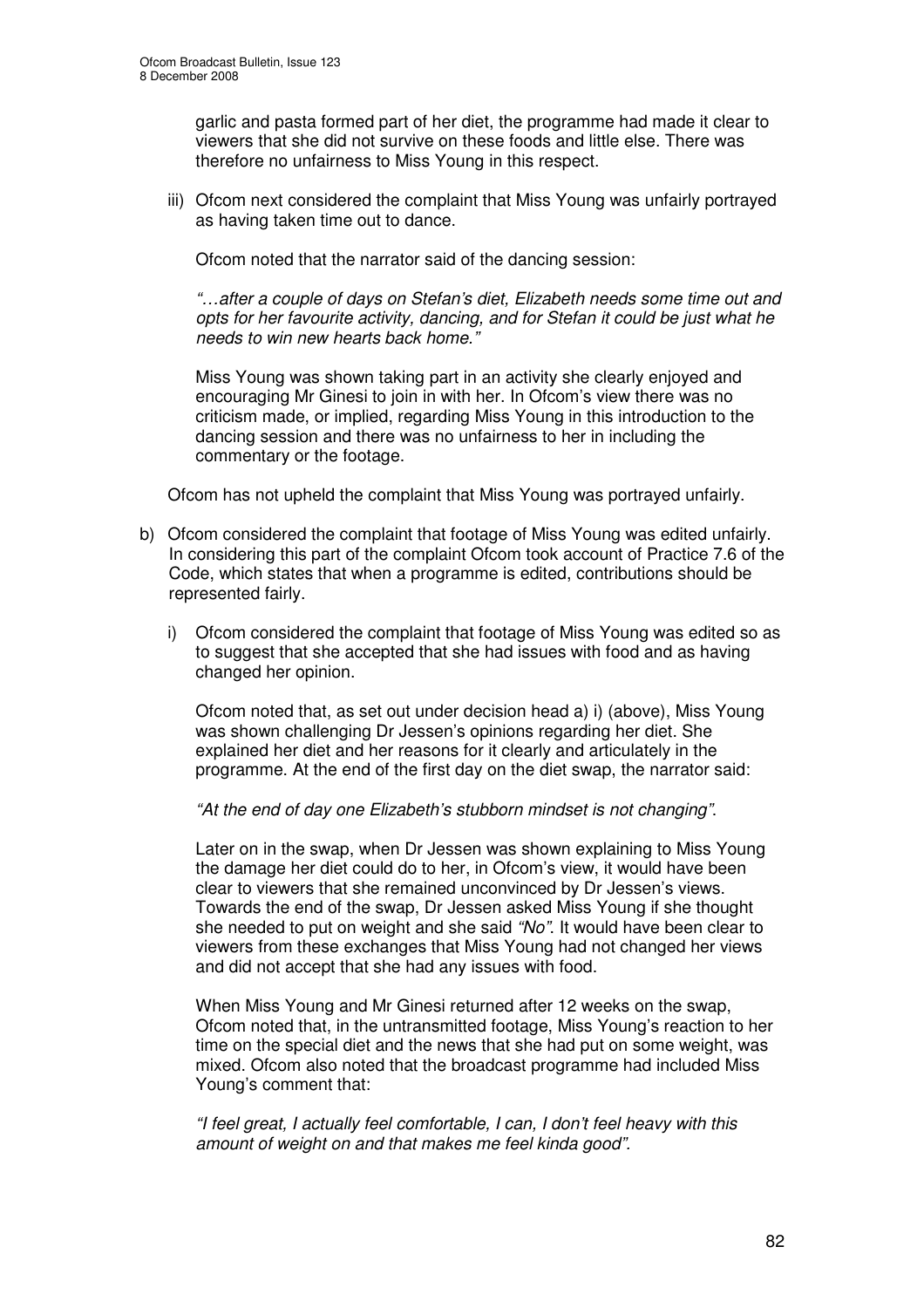While this comment may have suggested to viewers that Miss Young was happy with the outcome of the 12 weeks on the diet, when the untransmitted footage showed a more mixed response, in Ofcom's view, the words used were her own and fairly reflected her overall response to her weight gain.

At the end of the programme, Dr Jessen said:

*"Elizabeth's put on more weight than I ever imagined she would and she's looking so much healthier and happier that I really hope she keeps this up for life now".*

In Ofcom's view, Dr Jessen was expressing his hope that Miss Young would continue with her special diet and he was not suggesting that he believed that she had changed her mind.

Taking the programme as a whole, Ofcom considered that for the reasons discussed above, the editing of the programme was fair and therefore no unfairness resulted to Miss Young.

ii) Ofcom went on to consider the complaint that Miss Young was made to look "ridiculous and messed up".

Ofcom noted that Miss Young acknowledged at the beginning of the programme:

*"I'm different. So my habits are not the habits that normal people would have. It's a mind over matter thing. So my mind controls my body".*

Later she said:

*"…I know that my eating habits isn't that of a normal person".*

Miss Young explained, in an articulate manner in the programme, why she felt as she did about her diet and her reasons for eating as she did. Dr Jessen and Mr Ginesi both discussed this with her. In Ofcom's view, while her diet was challenged and questioned, Miss Young was not ridiculed in the programme. Some viewers might have formed the opinion that Miss Young's diet was highly unusual, but Ofcom did not consider that the material was unfairly edited in this respect.

Ofcom has not upheld the complaint that the footage of Miss Young was edited unfairly.

c) Ofcom considered Miss Young's complaint that her privacy was unwarrantably infringed in the making of the programme in that she was probed during the making of the programme in an attempt to make her "open up" and admit to having issues with food and to discuss private and personal matters.

In Ofcom's view, the line to be drawn between the public's right to information and the citizen's right to privacy can sometimes be a fine one. In considering complaints about unwarranted infringement of privacy both in relation to the making and the broadcast of the programme, Ofcom must consider two distinct questions: First, has there been an infringement of privacy? Secondly, if so, was it warranted? (rule 8.1 of the Code).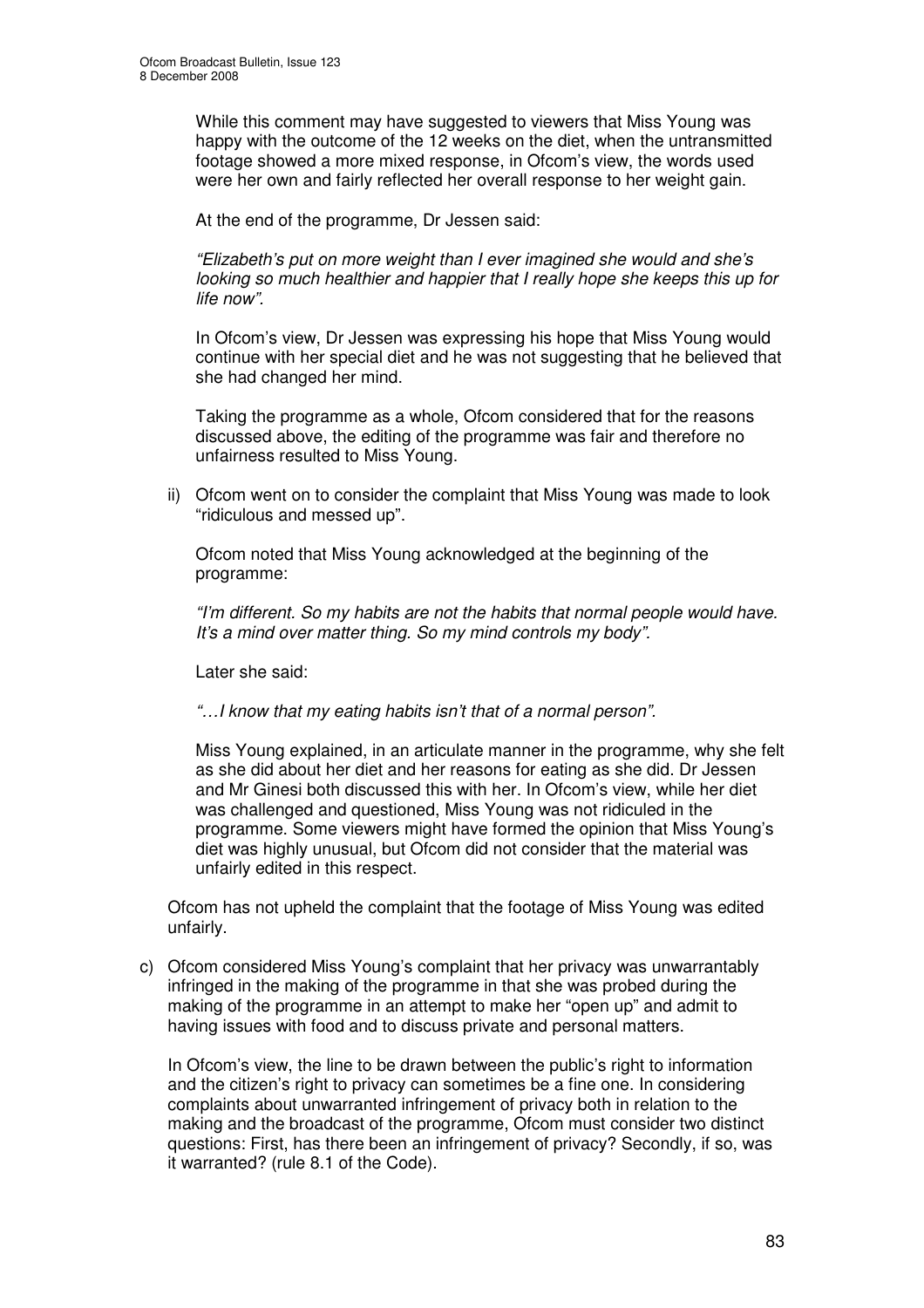In considering whether Miss Young's privacy was infringed in the making of the programme, Ofcom considered whether she had a legitimate expectation of privacy in the circumstances in which she was filmed.

Ofcom noted that the advertisement for the programme, to which Miss Young responded, included the following explanation of the programme:

"Channel 4 Features department had commissioned Cheetah Television (an Endemol company) to produce a new eight-part series which explores our increasingly dysfunctional relationship with food: Supersize vs. Superskinny"

In addition, the programme included the following explanation of the programme:

"The series will get under the skin of their [the participant's] obsessions with the aim of transforming their relationship with food and weight".

On the basis of the untransmitted footage and the programme as broadcast, it did not appear to Ofcom that Miss Young was questioned or probed about matters that were not relevant to the stated aims of the programme, about which she had been informed. While issues were discussed that were challenging, these did not go beyond the issues of food and diet. Given that the aims of the programme were clear in the advertisement to which Miss Young responded and the contract she signed, it is Ofcom's view that Miss Young did not have a legitimate expectation of privacy in relation to the making of the programme. Given this, Ofcom therefore found that Miss Young's privacy was not infringed in the making of the programme and it was not necessary for Ofcom to further consider whether any infringement of privacy was warranted.

**Accordingly Ofcom has not upheld Miss Young's complaint of unfair treatment or unwarranted infringement of privacy in the making of the programme.**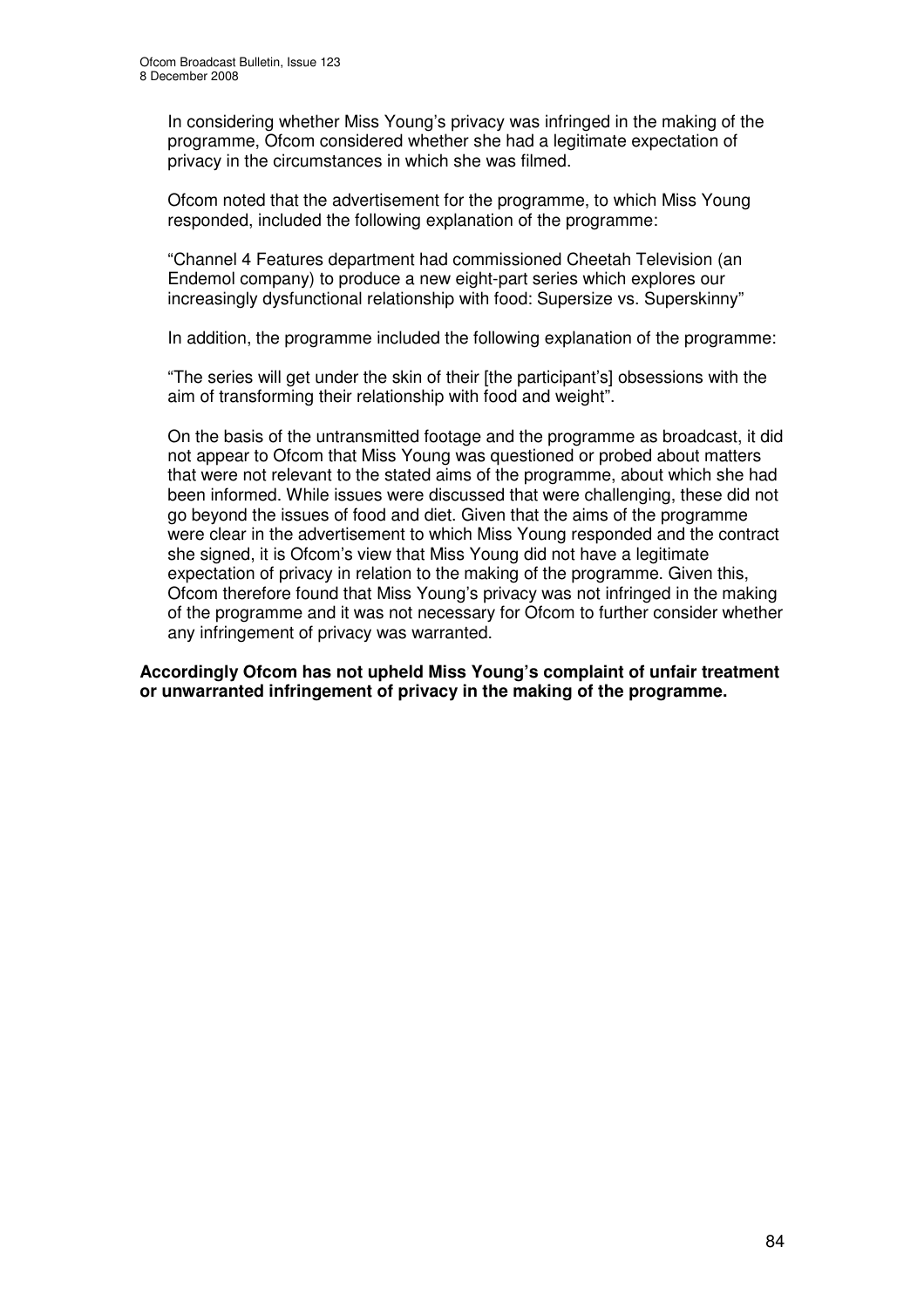# **Other Programmes Not in Breach/Resolved**

### **19 November to 2 December 2008**

| Programme                                             | <b>Transmission</b><br><b>Date</b> | <b>Channel</b>             | Category                               | No of<br><b>Complaints</b> |
|-------------------------------------------------------|------------------------------------|----------------------------|----------------------------------------|----------------------------|
| 3 Minute Wonder:<br>Frieze Films 2008 - Road<br>Movie | 13/10/2008                         | Channel 4                  | Violence                               |                            |
| A Year in Tibet                                       | 29/10/2008                         | BBC4                       | <b>Animal Welfare</b>                  | 1                          |
| Absolute Radio                                        | 07/11/2008                         | Absolute<br>Radio          | Due Impartiality/Bias                  | 1                          |
| Absolution With Tim Shaw                              | 07/11/2008                         | Absolute<br>Radio          | Generally Accepted<br><b>Standards</b> | 1                          |
| Afternoon Play - Mandrake                             | 22/10/2008                         | <b>BBC Radio</b><br>4      | Religious Offence                      | $\mathbf{1}$               |
| Airwick sponsorship of<br>Emmerdale                   | n/a                                | ITVI                       | Inaccuracy/Misleading                  | 1                          |
| Al Hiwar Al Sarih Bada Al<br>Tarawih                  | 01/09/2008                         | Al<br>Mustakillah          | Generally Accepted<br>Standards        | $\overline{2}$             |
| Alan Brazil's Sports<br><b>Breakfast</b>              | 31/10/2008                         | Talksport                  | Inaccuracy/Misleading                  | 1                          |
| All Star Family Fortunes                              | 01/11/2008                         | ITVI                       | Generally Accepted<br>Standards        | 3                          |
| Andy Townsend and Mike<br>Parry                       | 31/10/2008                         | Talksport                  | Generally Accepted<br><b>Standards</b> | 1                          |
| <b>BBC Breakfast</b>                                  | 29/10/2008                         | BBC1                       | Generally Accepted<br><b>Standards</b> | 31                         |
| <b>Beautiful People</b>                               | 27/10/2008                         | BBC <sub>2</sub>           | Generally Accepted<br>Standards        | 1                          |
| <b>Big Fight Live</b>                                 | 08/11/2008                         | ITV4                       | Generally Accepted<br>Standards        | 1                          |
| Blossom Hill sponsorship /<br><b>Heart Drivetime</b>  | n/a                                | <b>Heart FM</b>            | Advertising                            | 1                          |
| <b>Breakfast with Joanne</b><br>Good and Paul Ross    | 03/11/2008                         | <b>BBC Radio</b><br>London | Generally Accepted<br>Standards        | 3                          |
| Britannia High                                        | 02/11/2008                         | ITV <sub>1</sub>           | Generally Accepted<br>Standards        | 1                          |
| Channel 4 News                                        | 05/11/2008                         | Channel 4                  | Generally Accepted<br>Standards        | $\overline{2}$             |
| Chaos at the Zoo                                      | 30/11/2008                         | Channel 4                  | Offensive Language                     | 1                          |
| Cloak and Dagger                                      | 18/11/2008                         | Channel 4                  | Generally Accepted<br>Standards        | 1                          |
| Comedy Fortnight                                      | 10/10/2008                         | 2-Ten FM                   | <b>Generally Accepted</b><br>Standards | $\mathbf{1}$               |
| Coming of Age                                         | 04/11/2008                         | <b>BBC Three</b>           | <b>Generally Accepted</b><br>Standards | $\mathbf{1}$               |
| <b>Coronation Street</b>                              | 31/10/2008                         | ITV1                       | Offensive Language                     | $\mathbf{1}$               |
| Coronation Street                                     | 05/11/2008                         | ITV1                       | <b>Generally Accepted</b><br>Standards | $\mathbf{1}$               |
| Dead Set                                              | 27/10/2008                         | E <sub>4</sub>             | Violence                               | $\overline{c}$             |
| Dead Set                                              | 27/10/2008                         | E <sub>4</sub>             | Generally Accepted<br>Standards        | $\mathbf{1}$               |
| East is East                                          | 01/11/2008                         | Film4                      | Religious Offence                      | $\mathbf{1}$               |
| Eastenders Whodunnits                                 | 02/11/2008                         | <b>BBC Three</b>           | Offensive Language                     | $\mathbf{1}$               |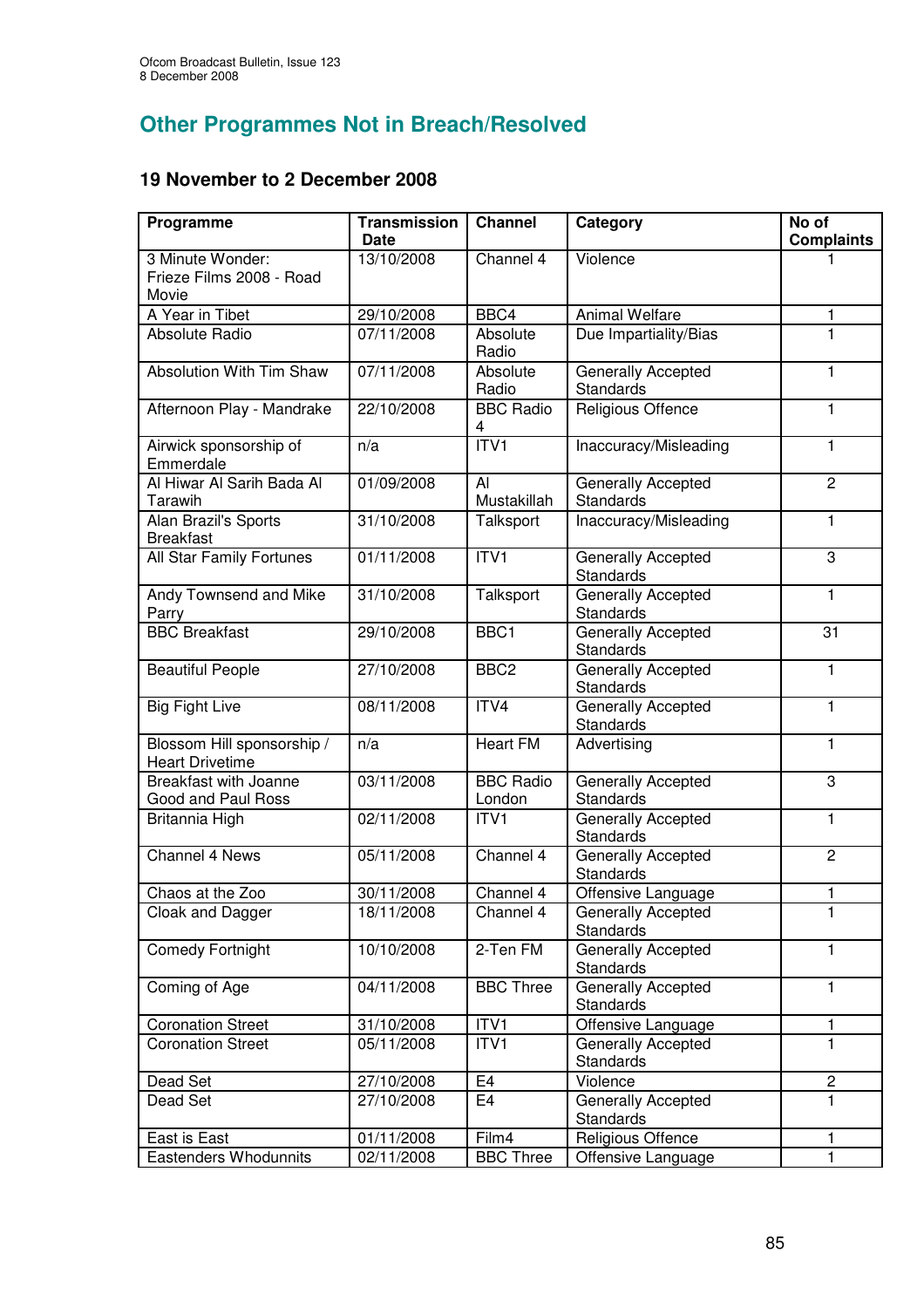| <b>Embarrassing Teenage</b><br><b>Bodies</b>     | 28/10/2008              | Channel 4                  | Inaccuracy/Misleading                         | $\mathbf{1}$   |
|--------------------------------------------------|-------------------------|----------------------------|-----------------------------------------------|----------------|
| Emmerdale                                        | 05/11/2008              | ITVI                       | <b>Animal Welfare</b>                         | 1              |
| Emmerdale                                        | 03/11/2008              | ITVI                       | Inaccuracy/Misleading                         | $\mathbf{1}$   |
| <b>Eurovision Dance Contest</b>                  | 06/09/2008              | BBC1                       | <b>Generally Accepted</b><br>Standards        | 1              |
| F1: Brazilian Grand Prix -<br>Live               | 02/11/2008              | ITV1                       | Generally Accepted<br><b>Standards</b>        | $\mathbf{1}$   |
| <b>Fifth Gear</b>                                | 15/09/2008              | Five                       | Competitions                                  | 1              |
| <b>Fighting Talk</b>                             | 08/11/2008              | <b>BBC Radio</b><br>5 Live | <b>Generally Accepted</b><br><b>Standards</b> | 1              |
| <b>GMTV</b>                                      | 30/10/2008              | ITVI                       | <b>Generally Accepted</b><br>Standards        | 1              |
| <b>GMTV</b>                                      | 03/11/2008              | ITVI                       | Generally Accepted<br><b>Standards</b>        | 1              |
| George Lamb                                      | 03/09/2008              | BBC <sub>6</sub><br>Music  | <b>Generally Accepted</b><br><b>Standards</b> | 1              |
| Gigglebox                                        | 12/11/2008              | CBeebies                   | Generally Accepted<br><b>Standards</b>        | $\mathbf{1}$   |
| Going For Gold Extra                             | 19/11/2008              | Five                       | Use of Premium Rate<br><b>Numbers</b>         | $\mathbf{1}$   |
| Goodfella's Pizza sponsors<br>You've Been Framed | 01/11/2008              | ITVI                       | Generally Accepted<br>Standards               | $\mathbf{1}$   |
| <b>Graham Norton Uncut</b>                       | 02/11/2008              | BBC <sub>2</sub>           | Generally Accepted<br>Standards               | $\overline{2}$ |
| Harry & Paul                                     | 15/09/2008              | BBC <sub>2</sub>           | Generally Accepted<br><b>Standards</b>        | 1              |
| Harry Hill's TV Burp                             | 01/11/2008              | ITVI                       | Generally Accepted<br>Standards               | $\overline{2}$ |
| <b>Hell's Kitchen USA</b>                        | 15/09/2008              | ITV2                       | Flashing images                               | $\mathbf{1}$   |
| Heroes Unmasked                                  | $\overline{01}/10/2008$ | BBC <sub>2</sub>           | Violence                                      | $\mathbf{1}$   |
| <b>House</b>                                     | 03/11/2008              | Five US                    | Generally Accepted<br>Standards               | $\mathbf{1}$   |
| How To Look Good Naked                           | 27/11/2008              | E4                         | Sex/Nudity                                    | 1              |
| Hydronauts                                       | 01/11/2008              | <b>CITV</b>                | Religious Offence                             | $\mathbf{1}$   |
| I'm A Celebrity, Get Me Out<br>of Here Now!      | 26/11/2008              | ITV <sub>2</sub>           | Sex/Nudity                                    | 1              |
| I'm A Celebrity, Get Me Out<br>of Here Now!      | 27/11/2008              | ITV <sub>2</sub>           | <b>Animal Welfare</b>                         |                |
| I'm A Celebrity, Get Me Out<br>of Here!          | 18/11/2008              | ITV1                       | Offensive Language                            | $\mathbf{1}$   |
| <b>ITV News</b>                                  | 28/10/2008              | ITV1                       | <b>Animal Welfare</b>                         | 6              |
| <b>ITV News</b>                                  | 31/10/2008              | ITV1                       | Due Impartiality/Bias                         | 1              |
| Jack Osbourne: Celebrity<br>Adrenaline Junkie    | 05/11/2008              | ITV <sub>2</sub>           | <b>Generally Accepted</b><br>Standards        | 1              |
| Jon Gaunt                                        | 13/10/2008              | Talksport                  | <b>Generally Accepted</b><br><b>Standards</b> | 1              |
| Kanal 5                                          | 28/09/2008              | Kanal 5                    | Other                                         | 1              |
| Loose Women                                      | 06/11/2008              | ITV1                       | Sex/Nudity                                    | 1              |
| Low Bid Auction                                  | 18/11/2008              | Absolute<br>Radio          | Competitions                                  | $\mathbf{1}$   |
| Mark Edwards                                     | 12/11/2008              | Sunshine<br><b>FM</b>      | Generally Accepted<br><b>Standards</b>        | $\mathbf{1}$   |
| Martin & Sue                                     | 24/10/2008              | <b>Essex FM</b>            | Sex/Nudity                                    | 1              |
| Max Magic                                        | 30/10/2008              | Sky One                    | Dangerous Behaviour                           | 1              |
| Merlin                                           | 01/11/2008              | BBC1                       | Religious Offence                             | 1              |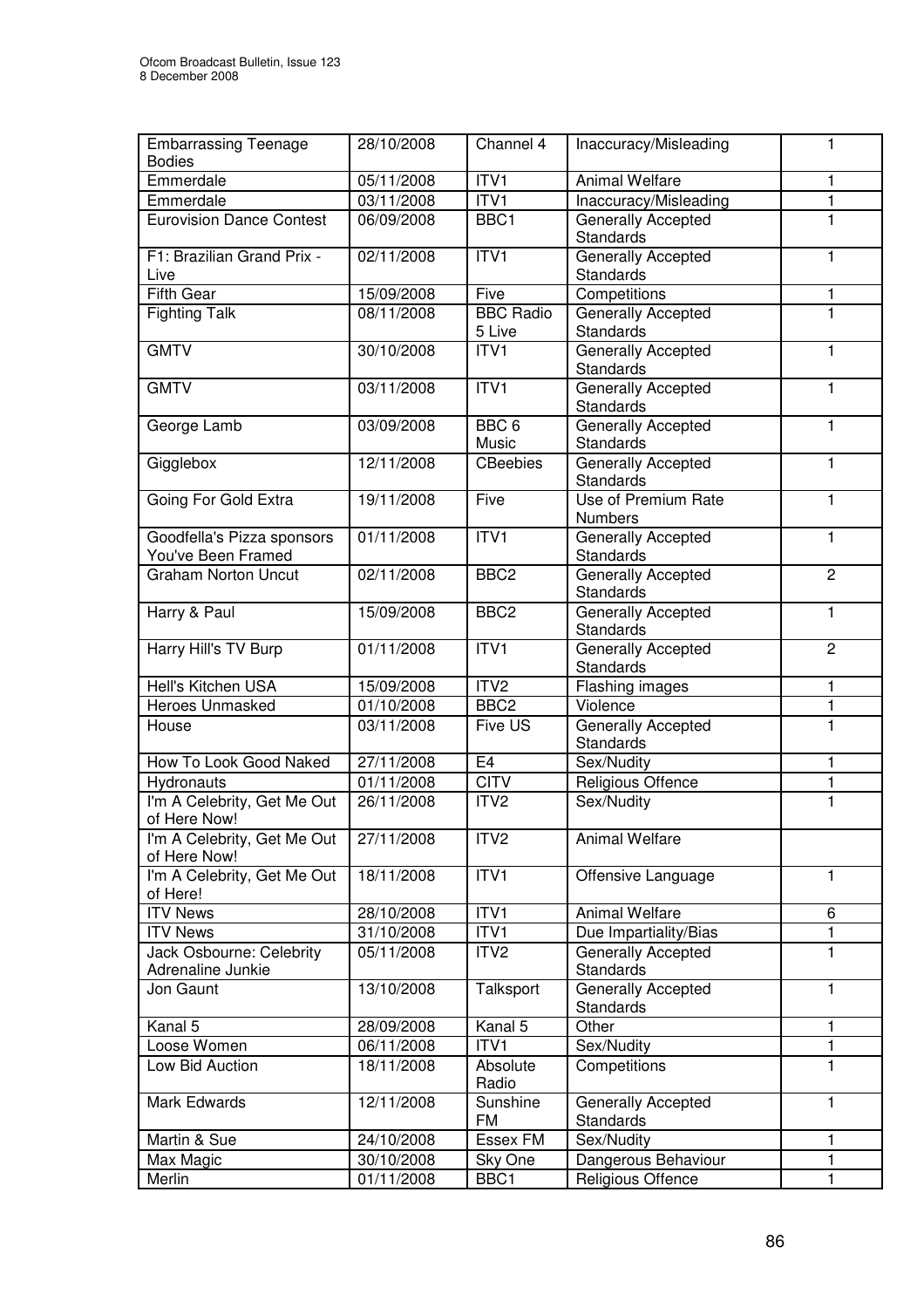| <b>Miss Naked Beauty</b>                    | 28/10/2008 | Channel 4                        | Generally Accepted<br>Standards               | 8                       |
|---------------------------------------------|------------|----------------------------------|-----------------------------------------------|-------------------------|
| <b>Miss Naked Beauty</b>                    | 28/10/2008 | Channel 4                        | Sex/Nudity                                    | 6                       |
| Morning Extra                               | 03/11/2008 | <b>BBC Radio</b><br>Scotland     | Generally Accepted<br>Standards               | 1                       |
| Most Annoying Couples We<br>Love to Hate    | 27/10/2008 | <b>BBC Three</b>                 | Offensive Language                            | 1                       |
| Most Haunted Live: Village<br>of the Damned | 26/10/2008 | Living                           | Generally Accepted<br>Standards               | 3                       |
| My Parents Are Aliens                       | 24/11/2008 | <b>CITV</b>                      | Sex/Nudity                                    | $\overline{\mathbf{c}}$ |
| My Parents Are Aliens                       | 23/10/2008 | <b>CITV</b>                      | Generally Accepted<br>Standards               | 1                       |
| Never Mind the Buzzcocks                    | 30/10/2008 | BBC <sub>2</sub>                 | Generally Accepted<br>Standards               | 3                       |
| Paul Merton in India (trailer)              | 07/10/2008 | Five                             | Sex/Nudity                                    | 1                       |
| Power Rangers Wild Force                    | 22/10/2008 | Jetix                            | Violence                                      | $\mathbf{1}$            |
| Promo                                       | 14/10/2008 | Channel 4                        | Sex/Nudity                                    | $\mathbf{1}$            |
| <b>Question Time</b>                        | 30/10/2008 | BBC1                             | Generally Accepted<br>Standards               | $\mathbf{1}$            |
| Quiz Call                                   | 11/10/2008 | Five                             | Competitions                                  | 1                       |
| Radio 1's Chart Show                        | 09/11/2008 | <b>BBC Radio</b><br>1            | Offensive Language                            | $\mathbf{1}$            |
| <b>Real Radio</b>                           | 12/11/2008 | <b>Real Radio</b><br>Wales       | Crime (incite/encourage)                      | $\mathbf{1}$            |
| <b>Real Radio Breakfast Show</b>            | 27/08/2008 | <b>Real Radio</b><br>Yorkshire   | Competitions                                  | $\mathbf{1}$            |
| Remembrance Sunday                          | 09/11/2008 | Pirate<br><b>FM102</b>           | Generally Accepted<br>Standards               | $\mathbf{1}$            |
| River Cottage Autumn                        | 01/11/2008 | Channel 4                        | <b>Animal Welfare</b>                         | $\mathbf{1}$            |
| River Cottage Autumn                        | 30/10/2008 | Channel 4                        | <b>Animal Welfare</b>                         | $\overline{7}$          |
| Rude Tube                                   | 05/11/2008 | E <sub>4</sub>                   | <b>Animal Welfare</b>                         | 1                       |
| Sally Morgan: Star Psychic                  | 28/10/2008 | ITV1                             | Exorcism/Occult/Paranormal                    | $\overline{\mathbf{1}}$ |
| Sam and Mark's Guide to<br>Dodging Disaster | 02/11/2008 | CBBC                             | Violence                                      | $\mathbf{1}$            |
| Severn Sound Breakfast<br>with Warren Moore | 05/11/2008 | Severn<br>Sound                  | Generally Accepted<br>Standards               | 1                       |
| Sharpe's Peril                              | 02/11/2008 | ITV1                             | <b>Religious Offence</b>                      | 1                       |
| <b>Sky Sports News</b>                      | 30/09/2008 | <b>Sky Sports</b><br><b>News</b> | Generally Accepted<br>Standards               | 1                       |
| Sky player promo                            | 26/10/2008 | Sky One                          | Inaccuracy/Misleading                         | 1                       |
| Soulful Connoisseurs<br>Grooves             | 31/10/2008 | Solar Radio                      | <b>Generally Accepted</b><br>Standards        | 1                       |
| Spooks                                      | 03/11/2008 | BBC1                             | Generally Accepted<br>Standards               | 1                       |
| <b>Star Stories</b>                         | 02/10/2008 | Channel 4                        | Generally Accepted<br>Standards               | 1                       |
| Streetz Grime and Life                      | 25/10/2008 | Channel U                        | Offensive Language                            | 1                       |
| Sunday Night Show with<br>lain Lee          | 16/11/2008 | Absolute<br>Radio                | <b>Generally Accepted</b><br><b>Standards</b> | $\mathbf{1}$            |
| TV's Naughtiest Blunders                    | 31/10/2008 | ITV1                             | Offensive Language                            | $\mathbf{1}$            |
| Taggart                                     | 03/11/2008 | $\overline{IT}VI$                | <b>Generally Accepted</b><br>Standards        | 6                       |
| That Mitchell and Webb<br>Look              | 28/10/2008 | BBC4                             | Generally Accepted<br>Standards               | $\mathbf{1}$            |
| The Alan Titchmarsh Show                    | 31/10/2008 | ITV1                             | Religious Offence                             | 1                       |
| The Ambulance: 8 Minutes<br>to Disaster     | 18/09/2008 | Channel 4                        | Generally Accepted<br>Standards               | $\mathbf{1}$            |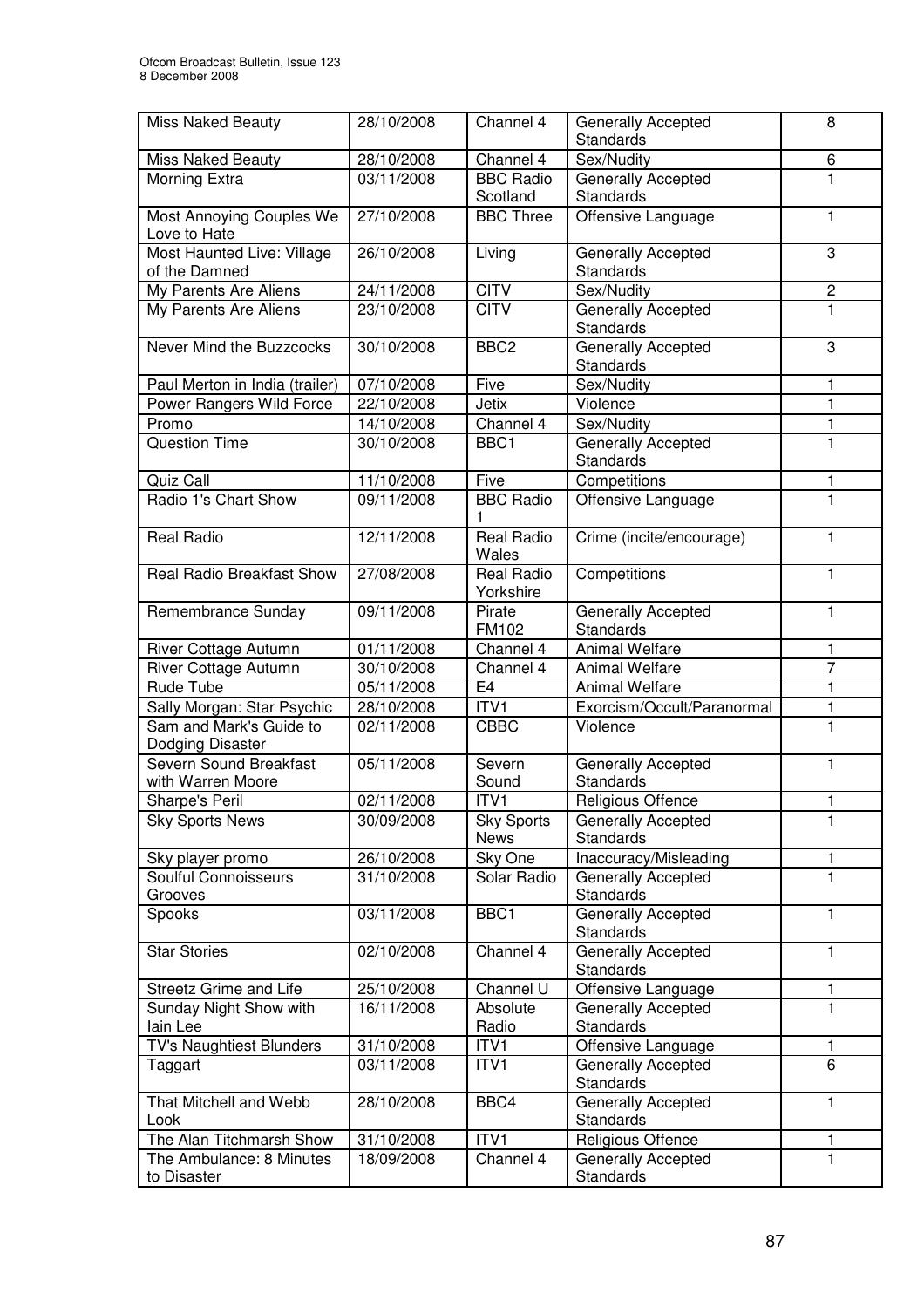| The American Future: A                                     | 17/10/2008 | BBC <sub>2</sub>             | Unconscious influence/                        | 1                       |
|------------------------------------------------------------|------------|------------------------------|-----------------------------------------------|-------------------------|
| History, by Simon Sharma                                   |            |                              | hypnosis/subliminal                           |                         |
| The Andrew Marr Show                                       | 02/11/2008 | BBC1                         | Offensive Language                            | 1                       |
| The Bill (Trailer)                                         | 05/11/2008 | ITV1                         | Violence                                      | 1                       |
| The Bill (Trailer)                                         | 01/11/2008 | ITV1                         | Violence                                      | $\mathbf{1}$            |
| The Bill (Trailer)                                         | 05/11/2008 | ITVI                         | <b>Generally Accepted</b><br>Standards        | $\mathbf{1}$            |
| The Christian O'Connell<br><b>Breakfast Show (Trailer)</b> | 13/10/2008 | Virgin<br>Radio              | Generally Accepted<br>Standards               | 1                       |
| The Fashion Show                                           | 13/11/2008 | ITV <sub>2</sub>             | Generally Accepted<br>Standards               | 1                       |
| The Jeremy Kyle Show                                       | 01/12/2008 | ITVI                         | Generally Accepted<br>Standards               | 1                       |
| The Legends Football<br>Phone In                           | 27/10/2008 | Century<br>Radio             | Generally Accepted<br><b>Standards</b>        | $\mathbf{1}$            |
| The Lost Treasure Of Fiji                                  | 07/11/2008 | <b>CITV</b>                  | Violence                                      | 1                       |
| The Media Show                                             | 05/11/2008 | <b>BBC Radio</b><br>4        | Generally Accepted<br>Standards               | 1                       |
| The National Television<br>Awards 2008                     | 29/10/2008 | ITV <sub>1</sub>             | Generally Accepted<br>Standards               | $\mathbf{1}$            |
| The National Television<br>Awards 2008                     | 29/10/2008 | ITVI                         | Dangerous Behaviour                           | 6                       |
| The New Generation Sex<br>Show (Trailer)                   | 13/11/2008 | Fiver                        | Generally Accepted<br>Standards               | $\mathbf{1}$            |
| The ONE Show                                               | 30/10/2008 | BBC1                         | Religious Offence                             | 1                       |
| The ONE Show                                               | 27/10/2008 | BBC1                         | <b>Generally Accepted</b><br>Standards        | $\overline{2}$          |
| The ONE Show                                               | 28/10/2008 | BBC1                         | Generally Accepted<br>Standards               | $\mathbf{1}$            |
| The Paul O'Grady Show                                      | 27/11/2008 | Channel 4                    | Offensive Language                            | $\overline{c}$          |
| The World Today                                            | 02/11/2008 | <b>BBC World</b><br>Service  | Generally Accepted<br>Standards               | $\mathbf{1}$            |
| The Wright Stuff                                           | 03/11/2008 | Five                         | <b>Generally Accepted</b><br><b>Standards</b> | $\mathbf{1}$            |
| The X Factor                                               | 01/11/2008 | ITV1                         | Generally Accepted<br>Standards               | $\mathbf{1}$            |
| The X Factor                                               | 01/11/2008 | ITV1                         | Crime (incite/encourage)                      | $\overline{\mathbf{4}}$ |
| This is the Paranormal<br>Channel                          | 01/11/2008 | Paranormal<br>Channel        | <b>Generally Accepted</b><br>Standards        | 1                       |
| Today                                                      | 20/11/2008 | <b>BBC Radio</b><br>4        | Religious Offence                             | 1                       |
| Tom & Jerry                                                | 01/11/2008 | <b>CNToo</b>                 | Violence                                      | 1                       |
| Tony Horne in the Morning                                  | 13/11/2008 | Metro<br>Radio               | Generally Accepted<br>Standards               | $\mathbf{1}$            |
| Unbreakable                                                | 27/10/2008 | Five                         | Generally Accepted<br>Standards               | $\mathbf{1}$            |
| Unbreakable                                                | 27/10/2008 | Five                         | Animal Welfare                                | $\mathbf{1}$            |
| <b>Nation Radio</b>                                        | 01/11/2008 | Nation<br>Radio              | Generally Accepted<br>Standards               | 1                       |
| Mercury FM                                                 | 11/11/2008 | Mercury FM                   | Generally Accepted<br>Standards               | $\mathbf{1}$            |
| Up All Night                                               | 07/11/2008 | <b>BBC</b> Radio<br>5 Live   | Generally Accepted<br>Standards               | $\mathbf{1}$            |
| Vanessa Feltz                                              | 01/11/2008 | <b>BBC</b><br>London<br>94.9 | Sex/Nudity                                    | $\mathbf{1}$            |